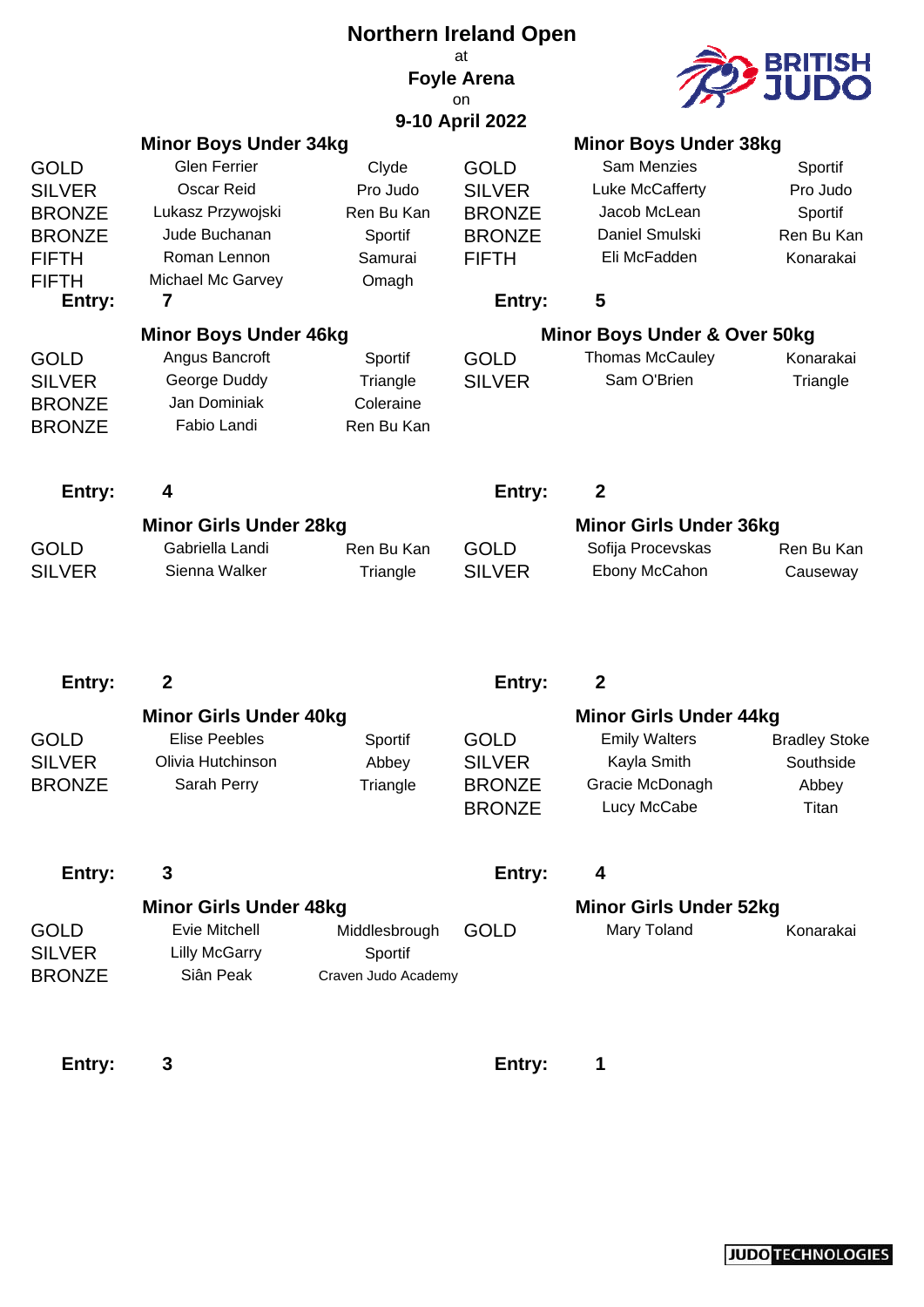|                                                                |                                                                                                              | <b>Northern Ireland Open</b>                                      |                                                                                |                                                                                                      |                                                                  |
|----------------------------------------------------------------|--------------------------------------------------------------------------------------------------------------|-------------------------------------------------------------------|--------------------------------------------------------------------------------|------------------------------------------------------------------------------------------------------|------------------------------------------------------------------|
|                                                                | at<br><b>Foyle Arena</b><br>on                                                                               |                                                                   |                                                                                |                                                                                                      |                                                                  |
|                                                                |                                                                                                              |                                                                   | 9-10 April 2022                                                                |                                                                                                      |                                                                  |
| <b>GOLD</b><br><b>SILVER</b><br><b>BRONZE</b>                  | <b>Pre-Cadet Boys Under 38kg</b><br>Evan Anderson<br>Coen Gilbert<br>Nathaniel Golba                         | Blyth Juno Michi<br>Omagh                                         | <b>GOLD</b><br><b>SILVER</b>                                                   | <b>Pre-Cadet Boys Under 42kg</b><br>Vasiliy Menshykov<br><b>Charlie Preston</b>                      | Garioch<br>Craven Judo Academy                                   |
| Entry:                                                         | 3                                                                                                            |                                                                   | Entry:                                                                         | $\boldsymbol{2}$                                                                                     |                                                                  |
|                                                                | <b>Pre-Cadet Boys Under 46kg</b>                                                                             |                                                                   |                                                                                | <b>Pre-Cadet Boys Under 50kg</b>                                                                     |                                                                  |
| <b>GOLD</b>                                                    | <b>Matt Barrett</b>                                                                                          | Ren Bu Kan                                                        | <b>GOLD</b><br><b>SILVER</b><br><b>BRONZE</b><br><b>BRONZE</b><br><b>FIFTH</b> | <b>Archie Strang</b><br><b>Toru Keen</b><br>Andrejs Procevskis<br>Adrian Rychlik<br>Charlie McGarvey | Danderhall<br>Sportif<br>Ren Bu Kan<br>The Judo Academy<br>Omagh |
| Entry:                                                         |                                                                                                              |                                                                   | Entry:                                                                         | 5                                                                                                    |                                                                  |
| <b>GOLD</b><br><b>SILVER</b><br><b>BRONZE</b><br><b>BRONZE</b> | <b>Pre-Cadet Boys Under 55kg</b><br><b>Thomas Pereira</b><br>Adam Millar<br>Aodhan Mc Givern<br>Yaser Akrami | <b>SKK</b><br>Simply Judo<br>The Judo Academy BRONZE<br>Coleraine | <b>GOLD</b><br><b>SILVER</b>                                                   | <b>Pre-Cadet Boys Under 60kg</b><br><b>Harrison Elliott</b><br><b>Charlie King</b><br>Joe Gormley    | High Wycombe Judo Centre<br>Sportif<br>Coleraine                 |
| Entry:                                                         | 4                                                                                                            |                                                                   | Entry:                                                                         | 3                                                                                                    |                                                                  |
|                                                                | <b>Pre-Cadet Boys Under 66kg</b>                                                                             |                                                                   |                                                                                | <b>Pre-Cadet Boys Over 73kg</b>                                                                      |                                                                  |
| <b>GOLD</b>                                                    | Lucas Moyne                                                                                                  | Coleraine                                                         | <b>GOLD</b><br><b>SILVER</b><br><b>BRONZE</b>                                  | Tsenoslav Natovski<br>Mate Kovacs<br>John Donaghy                                                    | Triangle<br>Omagh<br>Ren Bu Kan                                  |
| Entry:                                                         | 1                                                                                                            |                                                                   | Entry:                                                                         | 3                                                                                                    |                                                                  |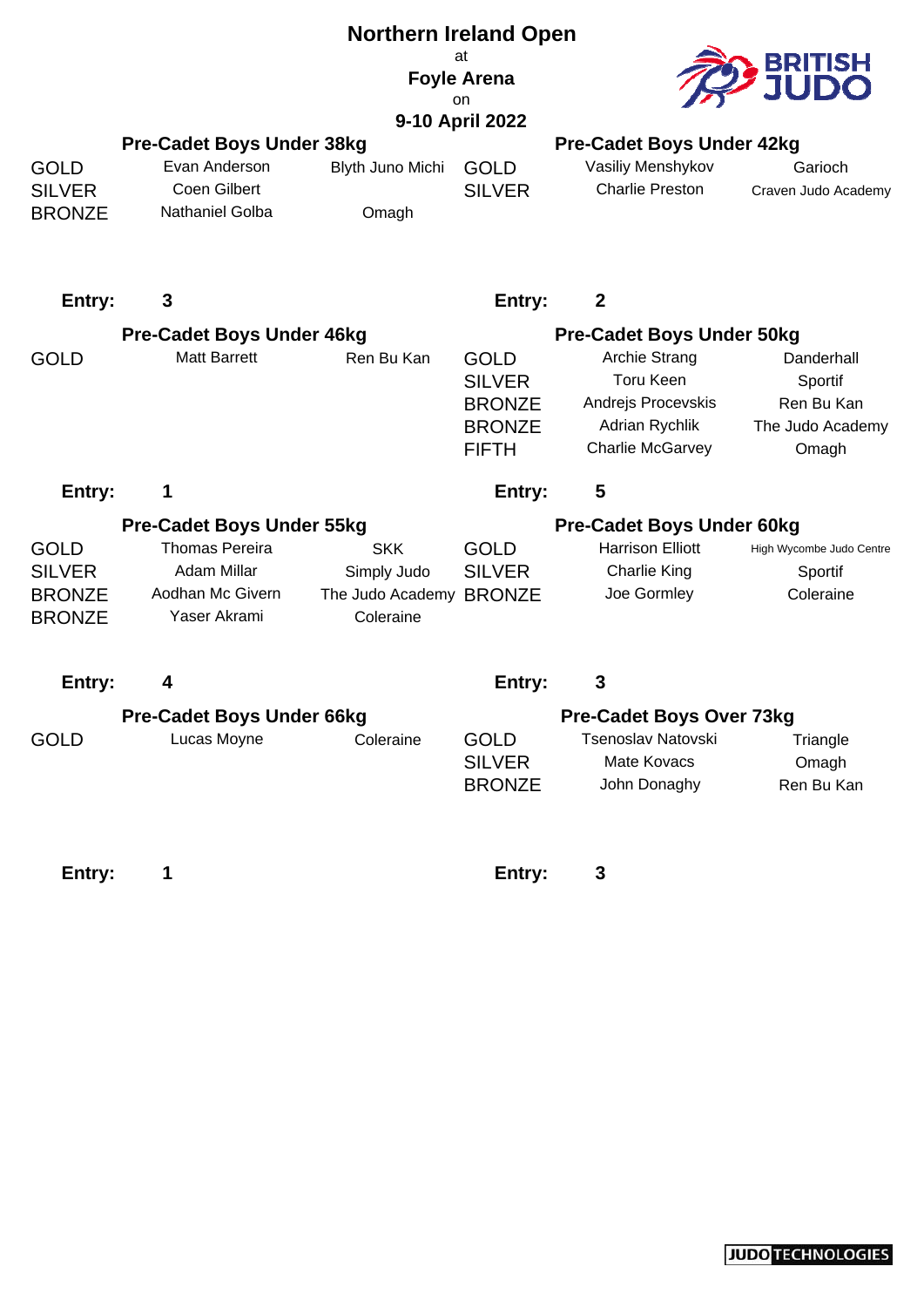|                                                                                |                                                                                                 |                                                              | <b>Northern Ireland Open</b>                                   |                                                                         |                                                                                        |  |
|--------------------------------------------------------------------------------|-------------------------------------------------------------------------------------------------|--------------------------------------------------------------|----------------------------------------------------------------|-------------------------------------------------------------------------|----------------------------------------------------------------------------------------|--|
|                                                                                |                                                                                                 | at<br><b>Foyle Arena</b><br>on<br>9-10 April 2022            |                                                                |                                                                         |                                                                                        |  |
|                                                                                | <b>Pre-Cadet Girls Under 40kg</b>                                                               |                                                              |                                                                | <b>Pre-Cadet Girls Under 44kg</b>                                       |                                                                                        |  |
| <b>GOLD</b>                                                                    | Lexi Buchanan                                                                                   | Sportif                                                      | <b>GOLD</b><br><b>SILVER</b><br><b>BRONZE</b><br><b>BRONZE</b> | <b>Taylor Chrisp</b><br>Rachael Gray<br>Nia Aguilar<br>Imogen Armstrong | Blyth Juno Michi<br><b>Destination Judo</b><br>Craig Ewers Academy<br>The Judo Academy |  |
| Entry:                                                                         | 1                                                                                               |                                                              | Entry:                                                         | 4                                                                       |                                                                                        |  |
|                                                                                | <b>Pre-Cadet Girls Under 52kg</b>                                                               |                                                              |                                                                | <b>Pre-Cadet Girls Under 57kg</b>                                       |                                                                                        |  |
| <b>GOLD</b><br><b>SILVER</b><br><b>BRONZE</b><br><b>BRONZE</b><br><b>FIFTH</b> | Maia Thomson<br>Zaffira Edwards<br><b>Maisie Shattock</b><br><b>Kate Milne</b><br>Tillie O'Hara | Sportif<br>Whitburn<br>Bacup<br>Sportif<br>Triangle          | <b>GOLD</b><br><b>SILVER</b><br><b>BRONZE</b>                  | Katy Cameron<br>Rachel McLean<br>Imogen McRitchie                       | Sportif<br>Sportif<br>Sportif                                                          |  |
| Entry:                                                                         | 6                                                                                               |                                                              | Entry:                                                         | 3                                                                       |                                                                                        |  |
|                                                                                | <b>GOLD</b><br><b>SILVER</b><br><b>BRONZE</b>                                                   | Maya Aubert-Gomez<br><b>Kitty Brennand</b><br>Caitlin McCabe | <b>Pre-Cadet Girls Under 63kg</b>                              | Ealing<br>Craven Judo Academy<br>St Columbs Park                        |                                                                                        |  |
|                                                                                | Entry:                                                                                          | 3                                                            |                                                                |                                                                         |                                                                                        |  |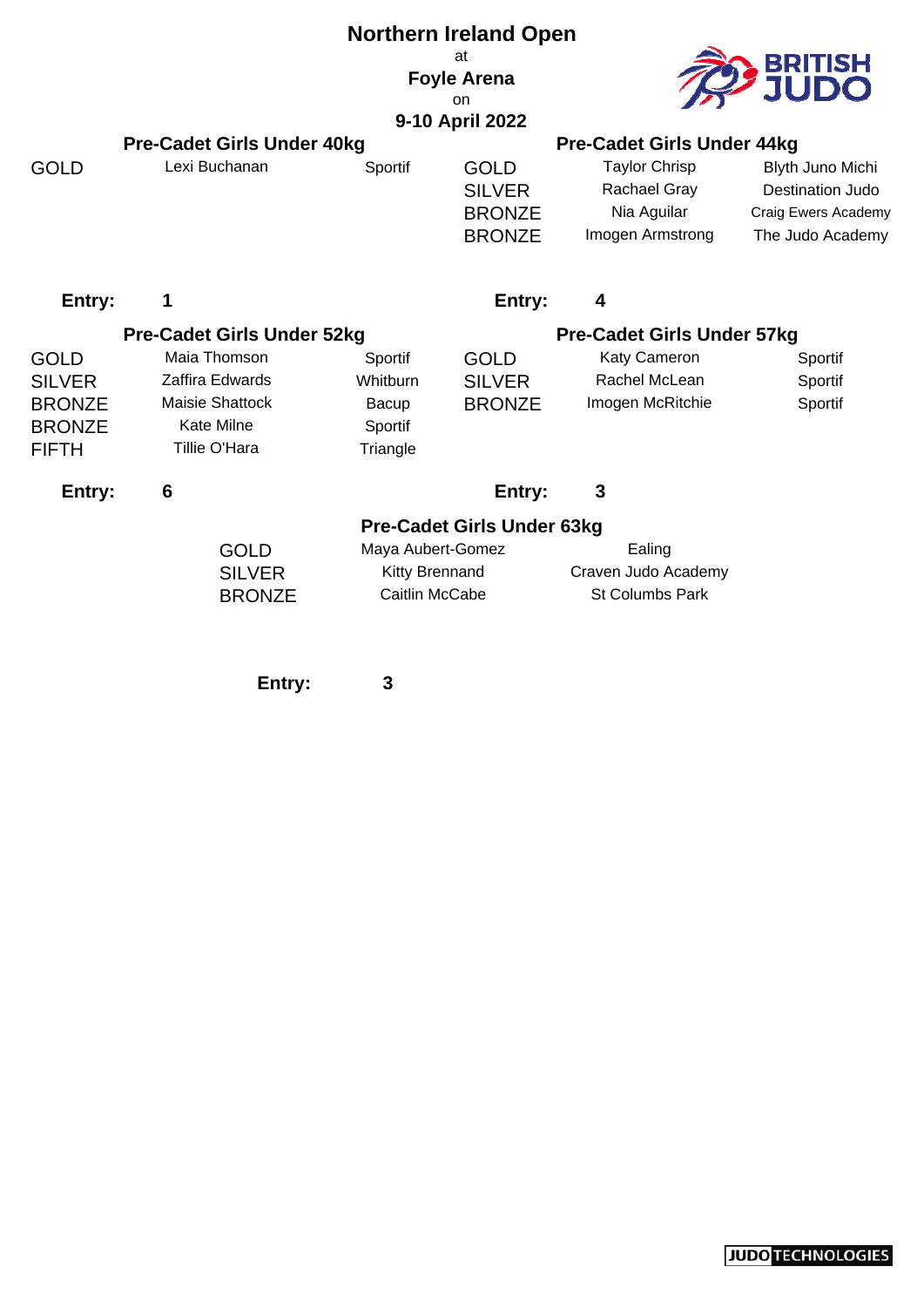|               |                              | <b>Northern Ireland Open</b>      |                             |                              |                         |  |
|---------------|------------------------------|-----------------------------------|-----------------------------|------------------------------|-------------------------|--|
|               |                              |                                   | at                          |                              |                         |  |
|               |                              |                                   | <b>Foyle Arena</b>          |                              | <b>BRITISH<br/>JUDO</b> |  |
|               |                              |                                   | on<br>9-10 April 2022       |                              |                         |  |
|               | <b>Cadet Boys Under 46kg</b> |                                   |                             | <b>Cadet Boys Under 50kg</b> |                         |  |
| <b>GOLD</b>   | <b>Evan Price</b>            | Craig Ewers Academy GOLD          |                             | Laurence Hill                | Dragons Judo Academy    |  |
| <b>SILVER</b> | Kaelan Hughes                | Simply Judo                       | <b>SILVER</b>               | <b>Blake Rodman</b>          | Hibari-Kan              |  |
| <b>BRONZE</b> | <b>Ben Hasler</b>            | Kangei                            | <b>BRONZE</b>               | Joseph Buchanan              | Sportif                 |  |
|               |                              |                                   | <b>BRONZE</b>               | <b>Bradley Harmer</b>        | <b>Street</b>           |  |
|               |                              |                                   | <b>FIFTH</b>                | Zach McFadden                | Konarakai               |  |
| Entry:        | 3                            |                                   | Entry:                      | 5                            |                         |  |
|               |                              |                                   |                             |                              |                         |  |
|               | <b>Cadet Boys Under 55kg</b> |                                   |                             | <b>Cadet Boys Under 60kg</b> |                         |  |
| <b>GOLD</b>   | Ross McWatt                  | Garioch                           | <b>GOLD</b>                 | Luke Thomson                 | Sportif                 |  |
| <b>SILVER</b> | <b>Jesse Chraniuk</b>        | High Wycombe Judo Centre          | <b>SILVER</b>               | <b>Jack Walters</b>          | <b>Bradley Stoke</b>    |  |
| <b>BRONZE</b> | Joshua Chrisp                | Blyth Juno Michi                  | <b>BRONZE</b>               | James Smith                  | <b>Yate Star</b>        |  |
| <b>BRONZE</b> | Antoni Zietala               | Limavady                          | <b>BRONZE</b>               | Gregor Mackay                | Just Judo Yoshin        |  |
| <b>FIFTH</b>  | Jason Harkin                 | Samurai Uladh                     | <b>FIFTH</b>                | Daniel Mc Callion            | Samurai Uladh           |  |
|               |                              |                                   | <b>FIFTH</b>                | <b>Peter Davies</b>          | Ealing                  |  |
| Entry:        | 8                            |                                   | Entry:                      | 13                           |                         |  |
|               | <b>Cadet Boys Under 66kg</b> |                                   |                             | <b>Cadet Boys Under 73kg</b> |                         |  |
| <b>GOLD</b>   | Kylan Aylward                | Dragons Judo Academy GOLD         |                             | Eden Heffernan               | Pro Judo                |  |
| <b>SILVER</b> | <b>Finlay Strang</b>         | Danderhall                        | <b>SILVER</b>               | Isaac Hope                   | Bredakwai               |  |
| <b>BRONZE</b> | Dylan McGrath                | Fudoshin                          | <b>BRONZE</b>               | Daniel Nicholson             | Simply Judo             |  |
| <b>BRONZE</b> | Lewis Brown                  | Sportif                           | <b>BRONZE</b>               | Jake Brearley                | <b>Bacup</b>            |  |
| <b>FIFTH</b>  | <b>Nick Brouwer</b>          | <b>Budo Sport Shizentai FIFTH</b> |                             | Tristan John                 | Dragons Judo Academy    |  |
| <b>FIFTH</b>  | Shane Gallagher              | Shori                             | <b>FIFTH</b>                | Andrew Aitken                | Hibari-Kan              |  |
| Entry:        | 10                           |                                   | Entry:                      | 8                            |                         |  |
|               | <b>Cadet Boys Under 81kg</b> |                                   |                             | <b>Cadet Boys Under 90kg</b> |                         |  |
| <b>GOLD</b>   | Alister Doig                 | Just Judo Yoshin                  | <b>GOLD</b>                 | <b>William Andrews</b>       | Sheffield               |  |
| <b>SILVER</b> | <b>Fraser Clark</b>          | Clyde                             | <b>SILVER</b>               | Kevin Gordon                 | Hibari-Kan              |  |
| <b>BRONZE</b> | Jamie Death                  | Bredakwai                         | <b>BRONZE</b>               | Alex Hartley                 | Craven Judo Academy     |  |
| <b>BRONZE</b> | Thijs Altena                 | <b>Budo Sport Shizentai</b>       |                             |                              |                         |  |
| <b>FIFTH</b>  | George Riley                 | Pinewood                          |                             |                              |                         |  |
| <b>FIFTH</b>  | Joe Bygate                   | Kodokwai                          |                             |                              |                         |  |
| Entry:        | 9                            |                                   | Entry:                      | 3                            |                         |  |
|               |                              |                                   | <b>Cadet Boys Over 90kg</b> |                              |                         |  |
|               | <b>GOLD</b>                  | Daniel Young                      |                             | Craven Judo Academy          |                         |  |
|               |                              |                                   |                             |                              |                         |  |

**Entry: 1**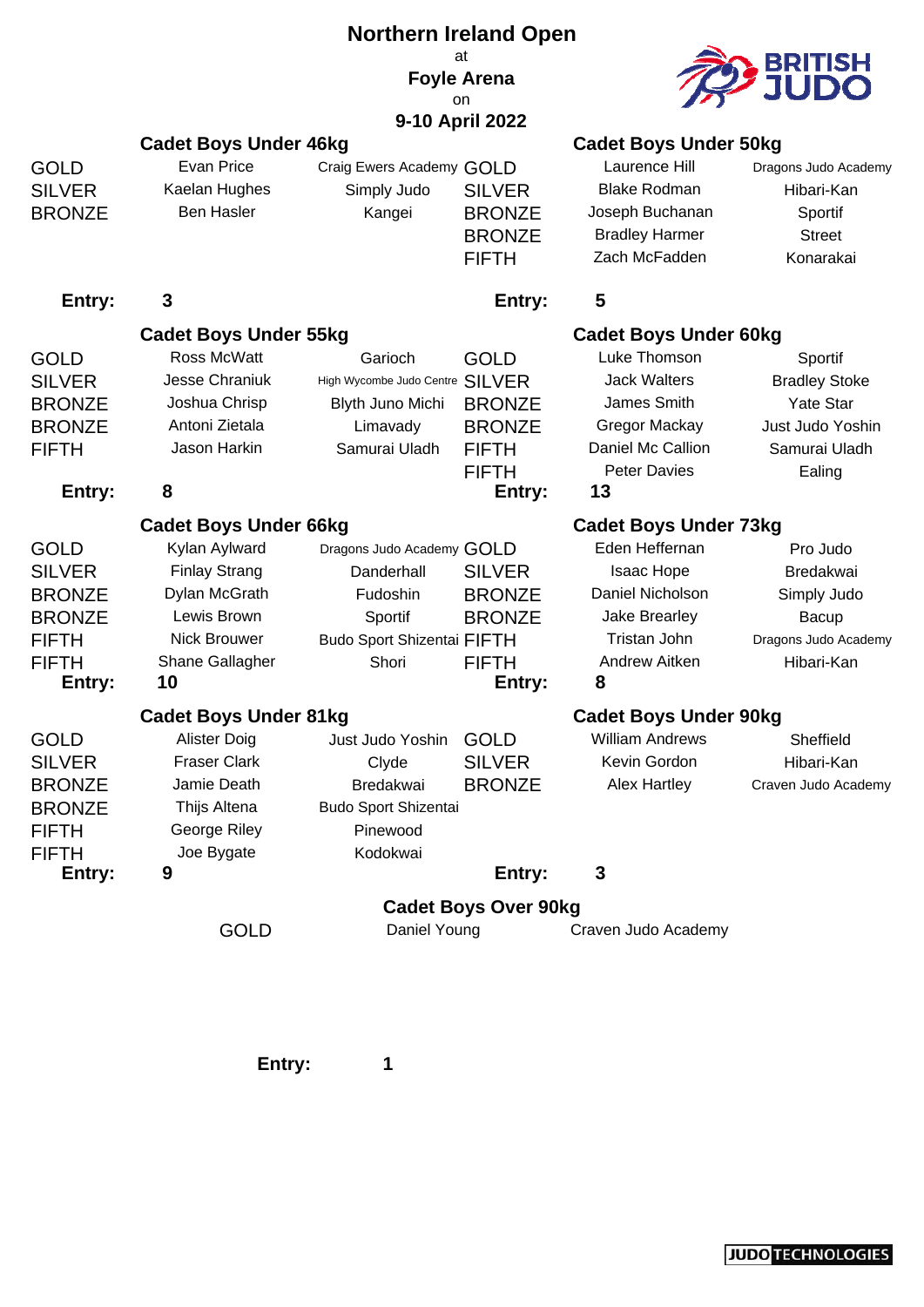|                               |                               | <b>Northern Ireland Open</b>  |                    |                               |                         |
|-------------------------------|-------------------------------|-------------------------------|--------------------|-------------------------------|-------------------------|
|                               |                               |                               | at                 |                               |                         |
|                               |                               |                               | <b>Foyle Arena</b> |                               | <b>BRITISH<br/>JUDO</b> |
|                               |                               |                               | on                 |                               |                         |
|                               |                               |                               | 9-10 April 2022    |                               |                         |
|                               | <b>Cadet Girls Under 48kg</b> |                               |                    | <b>Cadet Girls Under 52kg</b> |                         |
| GOLD                          | Amelia Shave                  | <b>Bradley Stoke</b>          | <b>GOLD</b>        | Lola Hodson                   | Dragons Judo Academy    |
| <b>SILVER</b>                 | Lois Henderson                | Sportif                       | <b>SILVER</b>      | Kate Chisholm                 | <b>RK</b>               |
| <b>BRONZE</b>                 | Ace Edwards                   | <b>RK</b>                     | <b>BRONZE</b>      | Sophie Johnston               | Pinewood                |
| <b>BRONZE</b>                 | Sophie Carson                 | Clyde                         | <b>BRONZE</b>      | Myeisha Dawkins               | Moberly                 |
| FIFTH                         | Emma McCabe                   | Titan                         | <b>FIFTH</b>       | <b>Caitlin Sandilands</b>     | Tayside                 |
| FIFTH                         | Amy McGrorty                  | <b>Destination Judo</b>       | <b>FIFTH</b>       | <b>Harriet Jones</b>          | Pro Judo                |
| Entry:                        | 7                             |                               | Entry:             | 7                             |                         |
| <b>Cadet Girls Under 57kg</b> |                               | <b>Cadet Girls Under 63kg</b> |                    |                               |                         |
| GOLD                          | <b>Bethany McCauley</b>       | Konarakai                     | <b>GOLD</b>        | <b>Millie Bayliss</b>         | Dragons Judo Academy    |
| <b>SILVER</b>                 | Sophie Davis                  | Samurai                       | <b>SILVER</b>      | Sophie Wood                   | Sportif                 |
| <b>BRONZE</b>                 | Jemma Smith                   | Sportif                       | <b>BRONZE</b>      | Esmee Holgate                 | Craven Judo Academy     |
| <b>BRONZE</b>                 | Katie Windle                  | <b>SKK</b>                    | <b>BRONZE</b>      | Sophie McMillan               | Whitburn                |
| FIFTH                         | Charlotte Kay                 | Pinewood                      | <b>FIFTH</b>       | <b>Constance Cairns</b>       | Just Judo Yoshin        |
| FIFTH                         | Katy Bradshaw                 | Dromore                       | <b>FIFTH</b>       | Kirsten Millar                | Simply Judo             |
| Entry:                        | 7                             |                               | Entry:             | 9                             |                         |
|                               | <b>Cadet Girls Under 70kg</b> |                               |                    | <b>Cadet Girls Over 70kg</b>  |                         |
| GOLD                          | Miai McCran                   | Danderhall                    | <b>GOLD</b>        | Milly Horsfield               | <b>SKK</b>              |
| <b>SILVER</b>                 | Charis Oram                   | <b>Devizes</b>                | <b>SILVER</b>      | Maddie Rymer                  | Moberly                 |
| <b>BRONZE</b>                 | Paige Keane                   | Aberdare                      | <b>BRONZE</b>      | <b>Alexis McGarry</b>         | Sportif                 |
| <b>BRONZE</b>                 | Lydia Pearson                 | Carmarthen                    |                    |                               |                         |
| FIFTH                         | Alice Pearce                  | Pro Judo                      |                    |                               |                         |
| Entry:                        | 5                             |                               | Entry:             | 3                             |                         |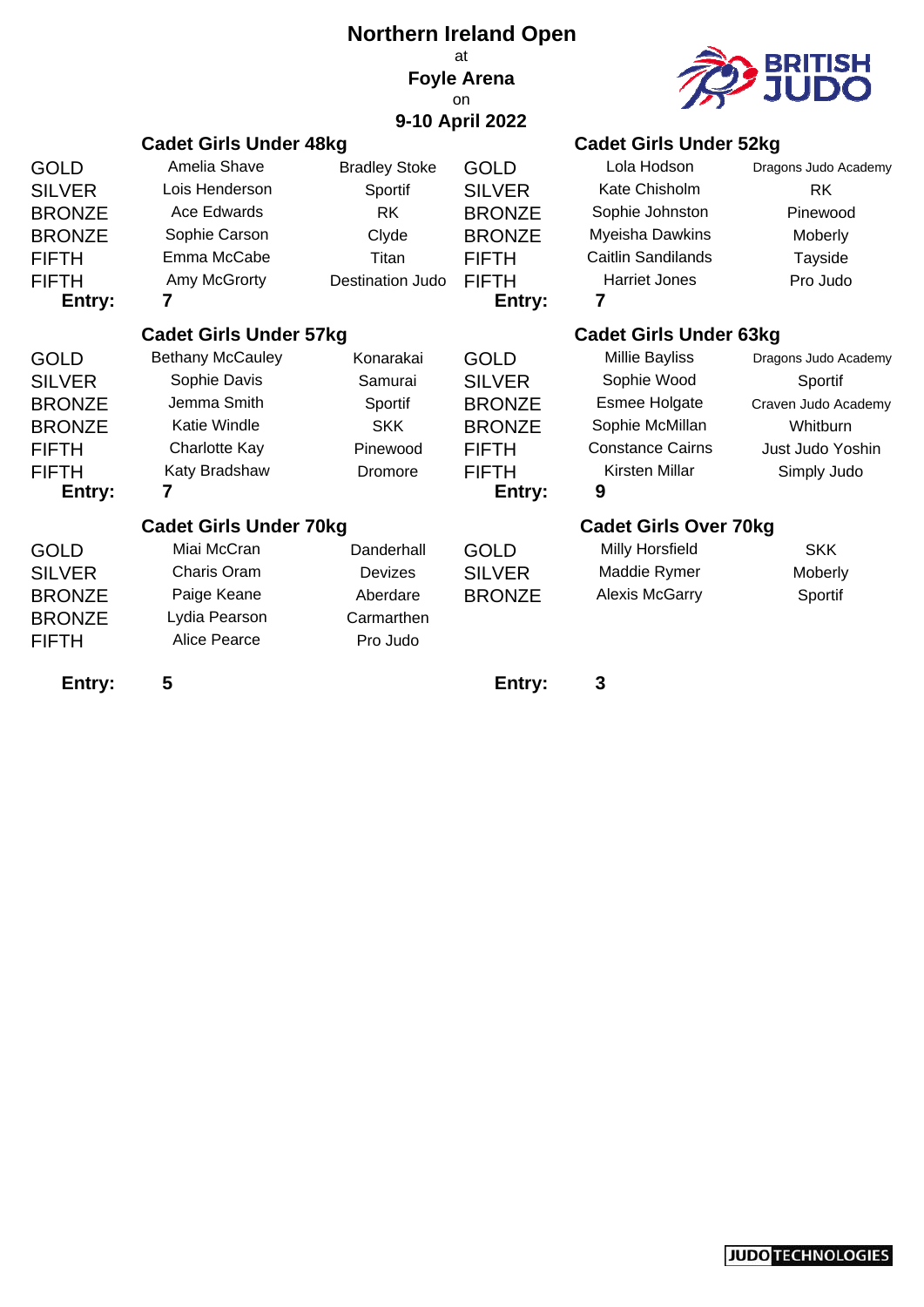|                              |                               | <b>Northern Ireland Open</b>     |                       |                                       |                              |
|------------------------------|-------------------------------|----------------------------------|-----------------------|---------------------------------------|------------------------------|
|                              |                               |                                  | at                    |                                       | BRITISH                      |
|                              |                               |                                  | <b>Foyle Arena</b>    |                                       |                              |
|                              |                               |                                  | on<br>9-10 April 2022 |                                       |                              |
|                              | Junior Men Under 55kg         |                                  |                       | <b>Junior Men Under 60kg</b>          |                              |
| <b>GOLD</b>                  | Ross McWatt                   | Garioch                          | <b>GOLD</b>           | <b>Callum Bennett</b>                 | Dragons Judo Academy         |
| <b>SILVER</b>                | Alfie Mitchell                | Middlesbrough                    | <b>SILVER</b>         | Lewis Fryer                           | Rushjudo                     |
| <b>BRONZE</b>                | Jesse Chraniuk                | High Wycombe Judo Centre BRONZE  |                       | Dinari Dawkins                        | Moberly                      |
| <b>BRONZE</b>                | Joshua Chrisp                 | Blyth Juno Michi                 | <b>BRONZE</b>         | Ben Barkby                            | <b>RK</b>                    |
| <b>FIFTH</b>                 | Jason Harkin                  | Samurai Uladh                    | <b>FIFTH</b>          | <b>Peter Davies</b>                   | Ealing                       |
|                              |                               |                                  | <b>FIFTH</b>          | Ross Dempsey                          | Clyde                        |
| Entry:                       | 6                             |                                  | Entry:                | 8                                     |                              |
| <b>Junior Men Under 66kg</b> |                               |                                  |                       | <b>Junior Men Under 73kg</b>          |                              |
| <b>GOLD</b>                  | <b>Tim Winter</b>             | <b>Budo Sport Shizentai GOLD</b> |                       | Isaac Hope                            | <b>Bredakwai</b>             |
| <b>SILVER</b>                | Daniel Givan                  | Destination/Danderhall SILVER    |                       | Harry Le Mare                         | Osaka                        |
| <b>BRONZE</b>                | Sam Elliott                   | High Wycombe Judo Centre BRONZE  |                       | Jake Brearley                         | Bacup                        |
| <b>BRONZE</b>                | Andrew Lappin                 | Southside/Edinburgh BRONZE       |                       | Eden Heffernan                        | Pro Judo                     |
| <b>FIFTH</b>                 | Tommy Jackson                 | East Yorkshire Judo FIFTH        |                       | Lucas Jarana                          | <b>Black Dog</b>             |
| <b>FIFTH</b>                 | Dylan McGrath                 | <b>Fudoshin</b>                  | <b>FIFTH</b>          | <b>Rhys Eckley</b>                    | Welsh Judo                   |
| Entry:                       | 6                             |                                  | Entry:                | 9                                     |                              |
|                              | <b>Junior Men Under 81kg</b>  |                                  |                       | <b>Junior Men Under 90kg</b>          |                              |
| <b>GOLD</b>                  | Luke Austen                   | Core Judo Academy GOLD           |                       | <b>William Andrews</b>                | Sheffield                    |
| <b>SILVER</b>                | Jake Ashen                    | Samurai                          | <b>SILVER</b>         | <b>Ben Pearce</b>                     | Wessex                       |
| <b>BRONZE</b>                | <b>Fraser Clark</b>           | Clyde                            | <b>BRONZE</b>         | <b>Alex Hartley</b>                   | Craven Judo Academy          |
| <b>BRONZE</b>                | <b>Lloyd Andrews</b>          | Simply Judo                      | <b>BRONZE</b>         | <b>Oskar Shorthose</b>                | Combat                       |
| <b>FIFTH</b>                 | George Riley                  | Pinewood                         |                       |                                       |                              |
| <b>FIFTH</b>                 | Jamie Death                   | <b>Bredakwai</b>                 |                       |                                       |                              |
| Entry:                       | 10                            |                                  | Entry:                | 4                                     |                              |
|                              | <b>Junior Men Under 100kg</b> |                                  |                       | <b>Junior Men Over 100kg</b>          |                              |
| <b>GOLD</b>                  | Jake Mair                     | <b>SKK</b>                       | <b>GOLD</b>           | Kevinas Ramoska                       | Fudoshin                     |
| <b>SILVER</b>                | Abdurahman El-Amir            | Core Judo Academy SILVER         | <b>BRONZE</b>         | Daniel Young<br><b>Ashley Doherty</b> | Craven Judo Academy<br>Abbey |
|                              |                               |                                  |                       |                                       |                              |

Entry: 2 **Entry: 3**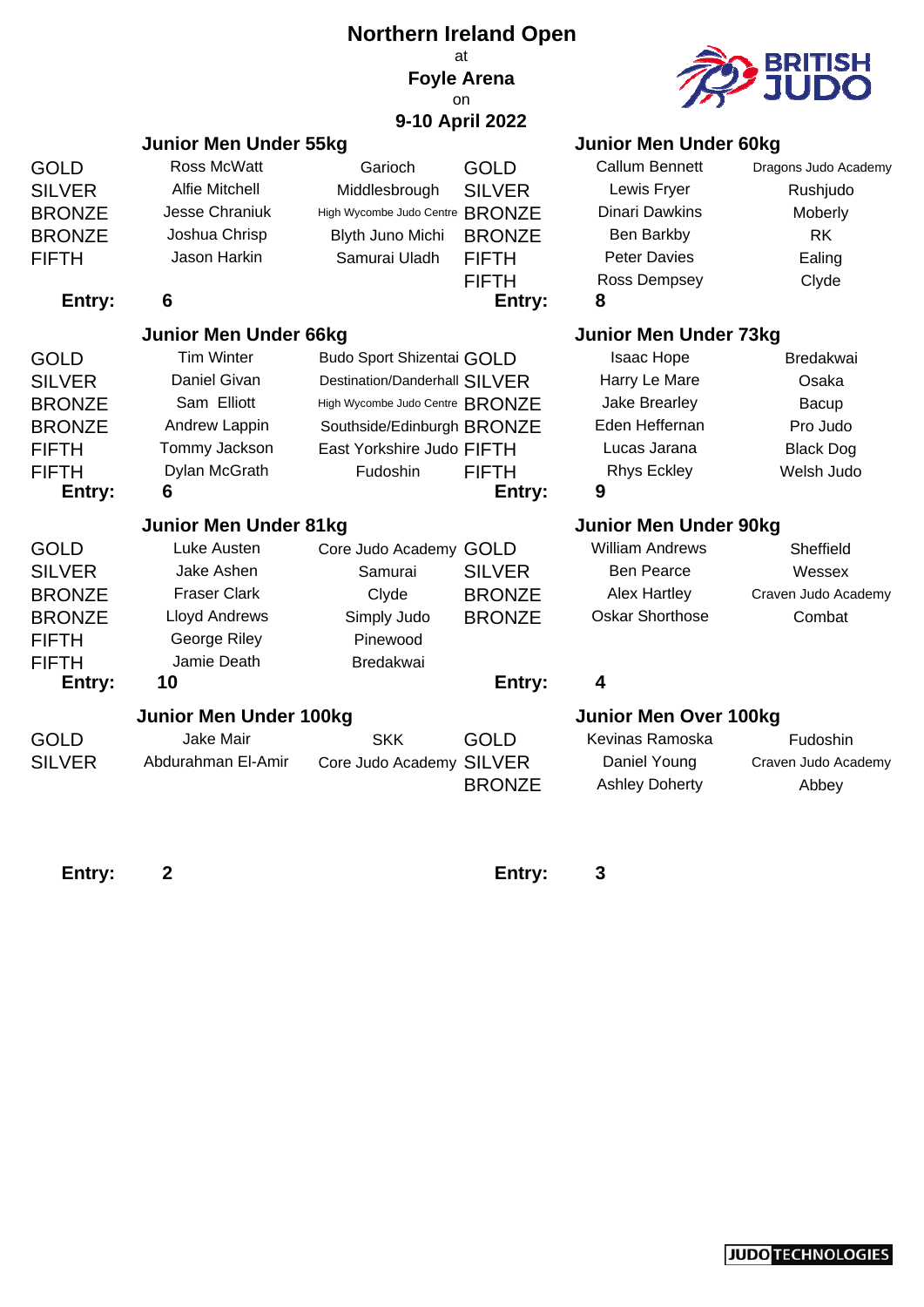| <b>Northern Ireland Open</b> |                                |                      |                          |                                |                      |  |
|------------------------------|--------------------------------|----------------------|--------------------------|--------------------------------|----------------------|--|
|                              |                                |                      | at<br><b>Foyle Arena</b> |                                | <u>BRITISH</u>       |  |
|                              |                                |                      | on.                      |                                |                      |  |
|                              |                                |                      | 9-10 April 2022          |                                |                      |  |
|                              | <b>Junior Women Under 48kg</b> |                      |                          | <b>Junior Women Under 52kg</b> |                      |  |
| <b>GOLD</b>                  | <b>Summer Shaw</b>             | Camberley            | <b>GOLD</b>              | Lola Hodson                    | Dragons Judo Academy |  |
| <b>SILVER</b>                | Leah Hasler                    | Newbury              | <b>SILVER</b>            | Kate Chisholm                  | <b>RK</b>            |  |
| <b>BRONZE</b>                | <b>Ace Edwards</b>             | <b>RK</b>            |                          |                                |                      |  |
| <b>BRONZE</b>                | Amelia Shave                   | <b>Bradley Stoke</b> |                          |                                |                      |  |
| <b>FIFTH</b>                 | Sophie Carson                  | Clyde                |                          |                                |                      |  |
| Entry:                       | 5                              |                      | Entry:                   | $\overline{2}$                 |                      |  |
|                              | <b>Junior Women Under 57kg</b> |                      |                          | Junior Women Under 63kg        |                      |  |
| <b>GOLD</b>                  | <b>Bethany McCauley</b>        | Konarakai            | <b>GOLD</b>              | <b>Holly Devall</b>            | Dragons Judo Academy |  |
| <b>SILVER</b>                | Sophie Davis                   | Samurai              | <b>SILVER</b>            | Evie Halvey-Jacobs             | Rushjudo             |  |
| <b>BRONZE</b>                | Ashliegh Gainer                | <b>SKK</b>           | <b>BRONZE</b>            | <b>Millie Bayliss</b>          | Dragons Judo Academy |  |
| <b>BRONZE</b>                | <b>Hannah Niven</b>            | Ealing               | <b>BRONZE</b>            | <b>Katie Mills</b>             | Osaka                |  |
| <b>FIFTH</b>                 | Lucy Hickson                   | Fudoshin             | <b>FIFTH</b>             | Sophie Wood                    | Sportif              |  |
|                              |                                |                      | <b>FIFTH</b>             | <b>Esmee Holgate</b>           | Craven Judo Academy  |  |
| Entry:                       | 5                              |                      | Entry:                   | 9                              |                      |  |
|                              | <b>Junior Women Under 70kg</b> |                      |                          | <b>Junior Women Over 78kg</b>  |                      |  |
| <b>GOLD</b>                  | <b>Ellie Gilbert</b>           | <b>SKK</b>           | <b>GOLD</b>              | <b>Chloe Baker</b>             | <b>SKK</b>           |  |
| <b>SILVER</b>                | Miai McCran                    | Danderhall           | <b>SILVER</b>            | Milly Horsfield                | <b>SKK</b>           |  |
| <b>BRONZE</b>                | Charis Oram                    | Devizes              | <b>BRONZE</b>            | Harriet McRae                  | Scorpion Judo        |  |
| <b>BRONZE</b>                | Lydia Pearson                  | Carmarthen           | <b>BRONZE</b>            | Maddie Rymer                   | Moberly              |  |

**Entry: 4 Entry: 4**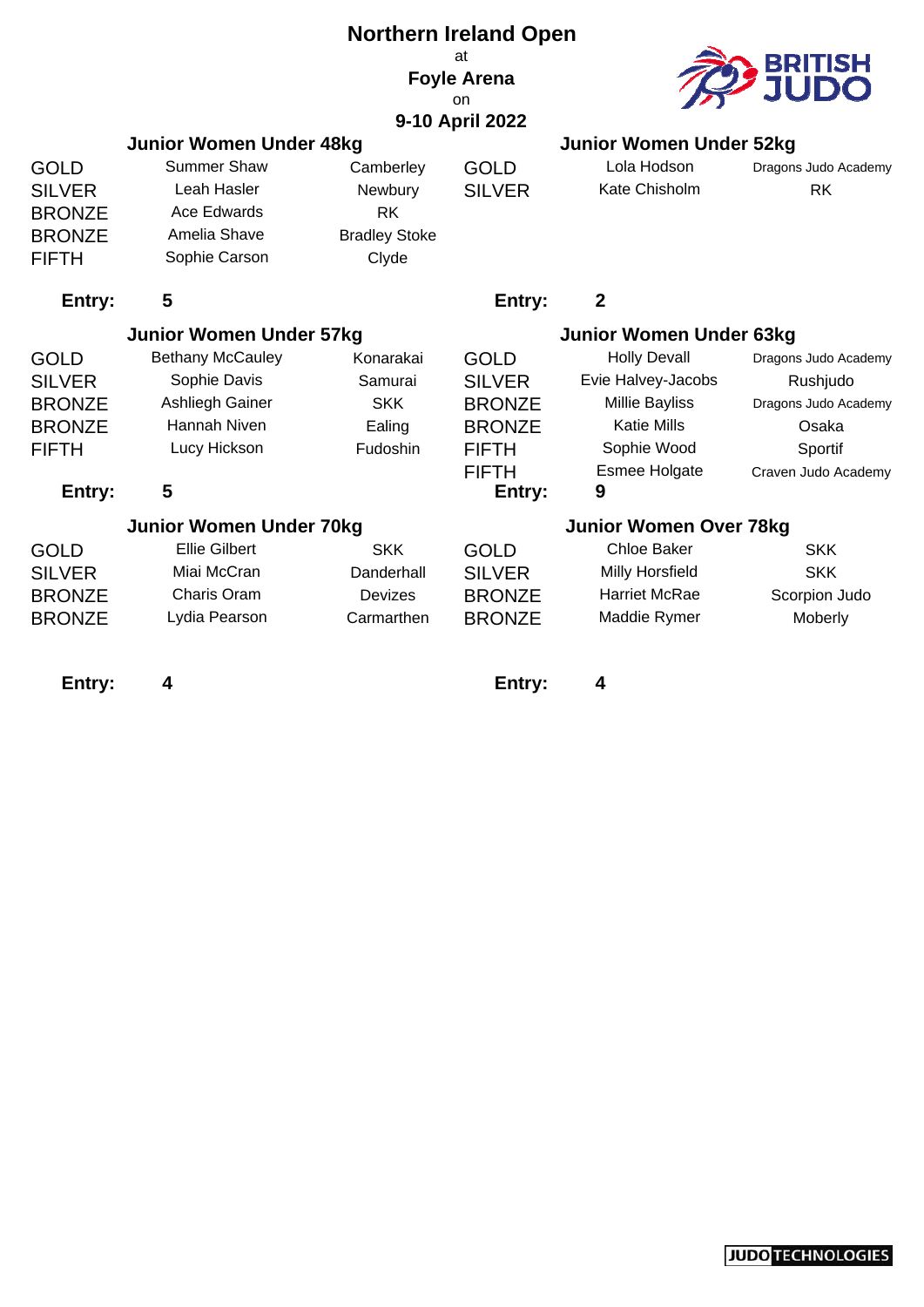|               |                              | <b>Northern Ireland Open</b>           |                                |                               |                        |  |
|---------------|------------------------------|----------------------------------------|--------------------------------|-------------------------------|------------------------|--|
|               |                              |                                        | at<br><b>Foyle Arena</b><br>on |                               | BRITISH<br>JUDO        |  |
|               |                              |                                        | 9-10 April 2022                |                               |                        |  |
|               | <b>Senior Men Under 60kg</b> |                                        |                                | <b>Senior Men Under 66kg</b>  |                        |  |
| <b>GOLD</b>   | <b>Callum Bennett</b>        | Dragons Judo Academy GOLD              |                                | Callum Nash                   | Yamakwai               |  |
| <b>SILVER</b> | <b>Reece Howard</b>          | Camberley                              | <b>SILVER</b>                  | <b>Ben Caldwell</b>           | Camberley              |  |
| <b>BRONZE</b> | Ryan Thomson                 | Sportif                                | <b>BRONZE</b>                  | Joao Pela                     | Ealing                 |  |
| <b>BRONZE</b> | David Taylor                 | Relentless Judo/Fight For Peace BRONZE |                                | Harry Isaacs                  | Omagh                  |  |
| <b>FIFTH</b>  | James Kavanagh               | Ren Bu Kan                             | <b>FIFTH</b>                   | Sanjay Crumley                | Shori                  |  |
| Entry:        | 5                            |                                        | Entry:                         | 5                             |                        |  |
|               | <b>Senior Men Under 73kg</b> |                                        |                                | <b>Senior Men Under 81kg</b>  |                        |  |
| <b>GOLD</b>   | Joshua Green                 | Konarakai                              | <b>GOLD</b>                    | <b>Bearach Gleeson</b>        | Swords                 |  |
| <b>SILVER</b> | Reuel O'Neal-Marshall        | Moberly                                | <b>SILVER</b>                  | Adam Adaman                   | The Budokwai           |  |
| <b>BRONZE</b> | Kavan Majidi                 | Pro Judo                               | <b>BRONZE</b>                  | <b>Harry Stone</b>            | <b>Team Bath</b>       |  |
| <b>BRONZE</b> | Harry Le Mare                | Osaka                                  | <b>BRONZE</b>                  | Liam Doody                    | <b>Tees Valley</b>     |  |
| <b>FIFTH</b>  | Isaac Hope                   | Bredakwai                              | <b>FIFTH</b>                   | <b>Callum Green</b>           | Konarakai              |  |
| <b>FIFTH</b>  | Jeff Smith                   | R N Judo                               | <b>FIFTH</b>                   | Harri Evans                   | Samurai                |  |
| Entry:        | 13                           |                                        | Entry:                         | 16                            |                        |  |
|               | <b>Senior Men Under 90kg</b> |                                        |                                | <b>Senior Men Under 100kg</b> |                        |  |
| <b>GOLD</b>   | Adam Hoshal                  | The Budokwai                           | <b>GOLD</b>                    | Yegor Varonik                 | Fudoshin               |  |
| <b>SILVER</b> | James Seccombe               | Camberley                              | <b>SILVER</b>                  | <b>Oliver Hurst</b>           | Bacup                  |  |
| <b>BRONZE</b> | Nathan O'Sullivan            | University of Nottingham/Kendal        | <b>BRONZE</b>                  | Abdul Ben-Hamida              | Craven Judo Academy    |  |
| <b>BRONZE</b> | <b>Ben Pearce</b>            | Wessex                                 | <b>BRONZE</b>                  | Jake Mair                     | <b>SKK</b>             |  |
| <b>FIFTH</b>  | Adam McMahon                 | Ren Bu Kan                             | <b>FIFTH</b>                   | <b>Christopher Horton</b>     | Isle Of Man (Southern) |  |
| <b>FIFTH</b>  | Fintan Darragh               | Longtower                              |                                |                               |                        |  |
| Entry:        | 6                            |                                        | Entry:                         | 6                             |                        |  |
|               |                              |                                        | <b>Senior Men Over 100kg</b>   |                               |                        |  |
|               | <b>GOLD</b>                  | Kevinas Ramoska                        |                                | Fudoshin                      |                        |  |
|               | <b>SILVER</b>                | <b>Gavin McNeill</b>                   |                                | Simply Judo/Edinburgh Judo    |                        |  |
|               | <b>BRONZE</b>                | <b>Ashley Doherty</b>                  |                                | Abbey                         |                        |  |
|               | <b>BRONZE</b>                | Daniel Young                           |                                | Craven Judo Academy           |                        |  |
|               | <b>FIFTH</b>                 | Karl St John                           |                                | Holywood                      |                        |  |
|               | <b>FIFTH</b>                 | Jakub Mazan                            |                                | Foyle Arena                   |                        |  |

**Entry: 6**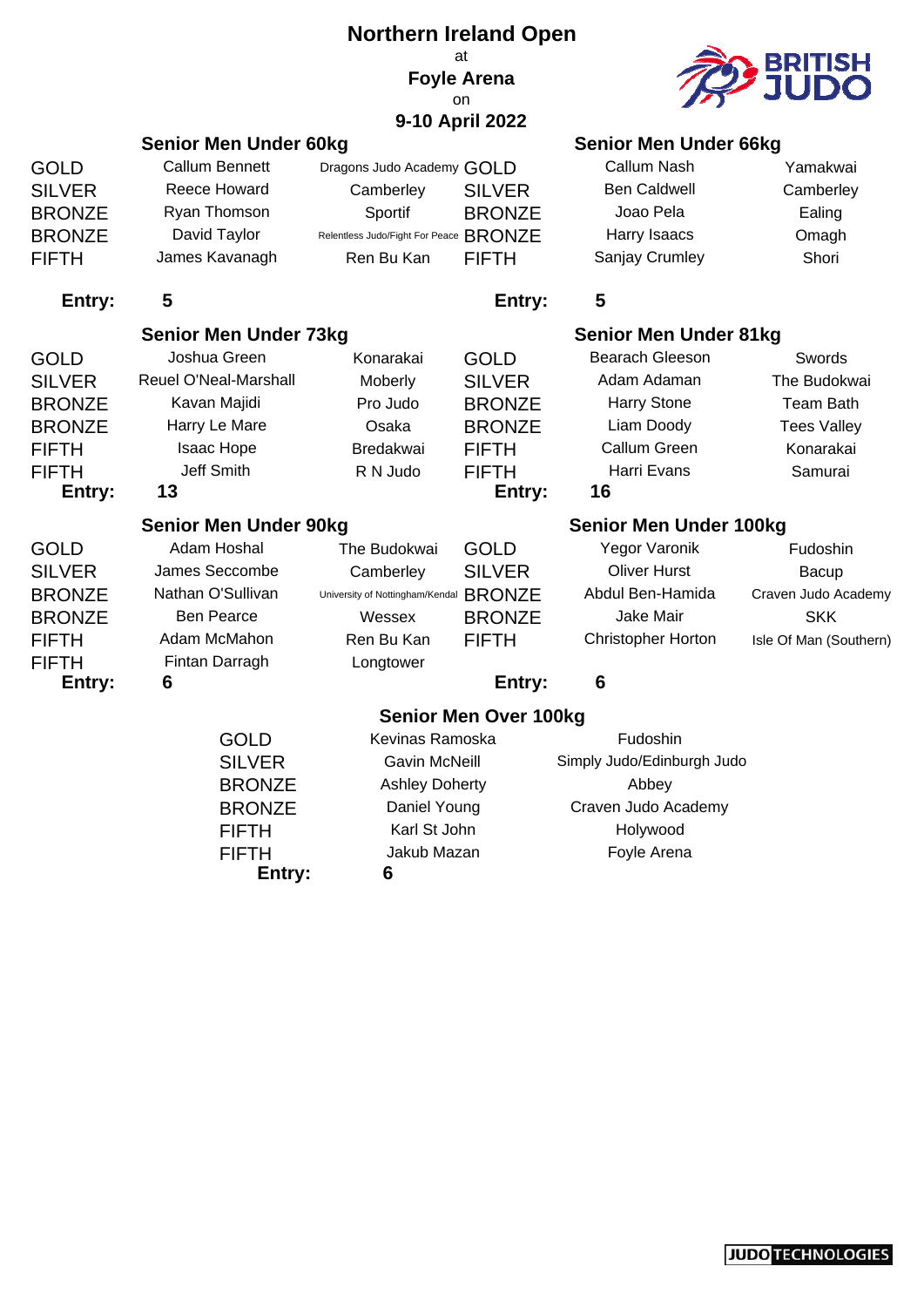| <b>Northern Ireland Open</b> |
|------------------------------|
| аt                           |
| <b>Foyle Arena</b>           |
| nn                           |
| 0.40. A.L.II. 0000           |



| 9-10 April 2022                |                   |                |               |                                |           |  |  |
|--------------------------------|-------------------|----------------|---------------|--------------------------------|-----------|--|--|
| <b>Senior Women Under 48kg</b> |                   |                |               | <b>Senior Women Under 52kg</b> |           |  |  |
| <b>GOLD</b>                    | Summer Shaw       | Camberley      | <b>GOLD</b>   | <b>Courtney Saunders</b>       | Camberley |  |  |
| <b>SILVER</b>                  | Ashleigh Barnikel | <b>Nevland</b> | <b>SILVER</b> | Kate Chisholm                  | RK        |  |  |

**Entry: 3 Entry: 5**

|               | <b>Senior Women Under 57kg</b> |                 |                               | <b>Senior Women Under 63kg</b> |               |
|---------------|--------------------------------|-----------------|-------------------------------|--------------------------------|---------------|
| <b>GOLD</b>   | Lucy Hickson                   | <b>Fudoshin</b> | <b>GOLD</b>                   | Olivia Spellman                | Pinewood      |
| <b>SILVER</b> | Hannah Niven                   | Ealing          | <b>SILVER</b>                 | <b>Katie Mills</b>             | Osaka         |
| <b>BRONZE</b> | Robin Lowry                    | Coolmine        | <b>BRONZE</b>                 | Penny Wells                    | Lion          |
| <b>BRONZE</b> | Daina Cardwell                 | Abbey           | <b>BRONZE</b>                 | Emma McCann                    | Longtower     |
| <b>FIFTH</b>  | <b>Rachel Huey</b>             | Triangle        |                               |                                |               |
| Entry:        | 5                              |                 | Entry:                        | 5                              |               |
|               | <b>Senior Women Under 70kg</b> |                 | <b>Senior Women Over 78kg</b> |                                |               |
| <b>GOLD</b>   | <b>Emily Niven</b>             | Ealing          | <b>GOLD</b>                   | Rebecca Cuckoo                 | Coleraine     |
| <b>SILVER</b> | <b>Rachael Hawkes</b>          | Ren Bu Kan      | <b>SILVER</b>                 | <b>Harriet McRae</b>           | Scorpion Judo |
| <b>BRONZE</b> | Xaviere Hermant                | Nihon Dojo      |                               |                                |               |
|               |                                |                 |                               |                                |               |
|               |                                |                 |                               |                                |               |

**Entry: 3 Entry: 2**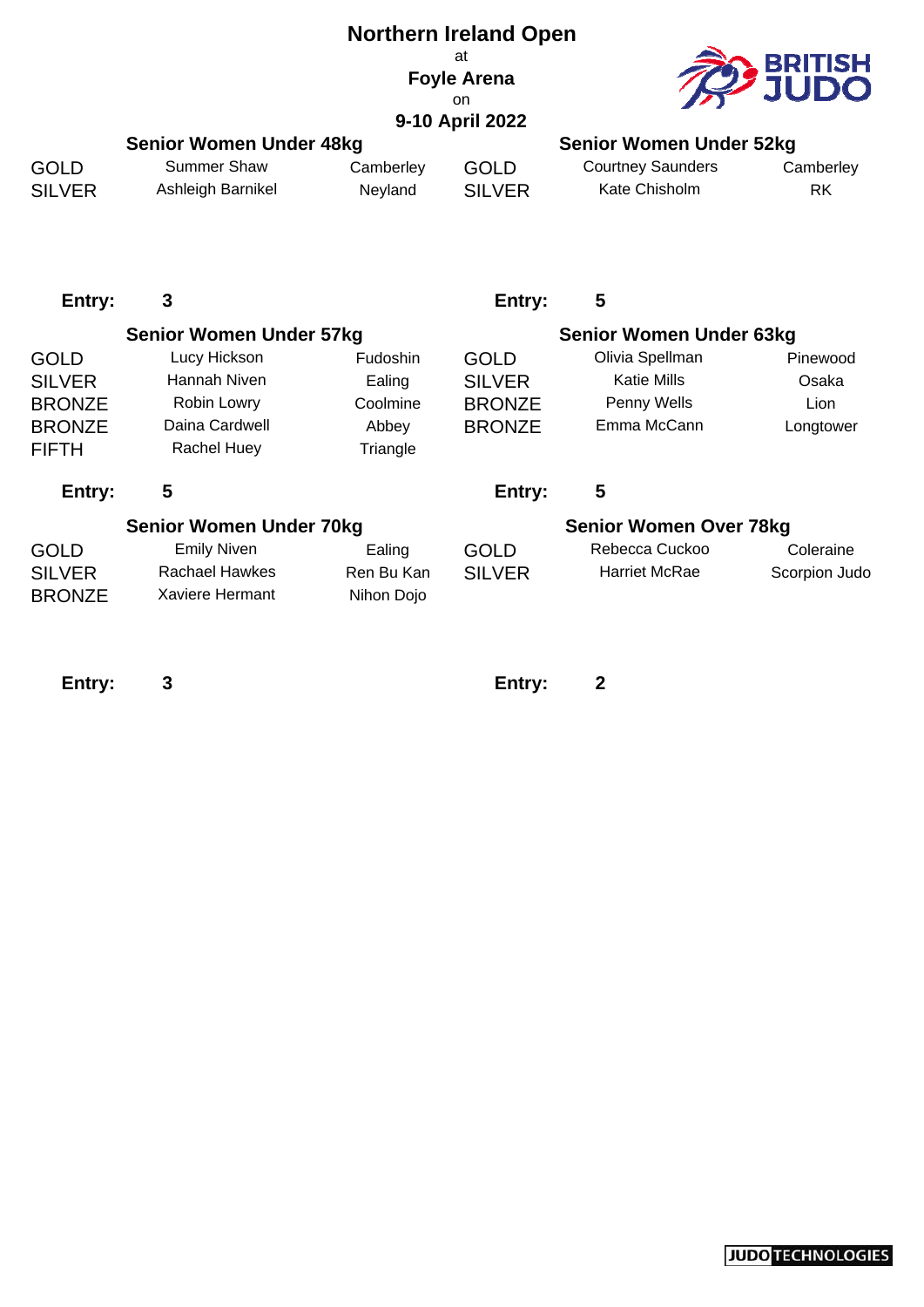#### **Northern Ireland Open** at **Foyle Arena** on **9-10 April 2022**



|                                                                | <b>Masters Men Under 66kg</b>                                                                                     |                                                                 |                                                                                | <b>Masters Men Under 73kg</b>                                                                                                     |                                                                                  |
|----------------------------------------------------------------|-------------------------------------------------------------------------------------------------------------------|-----------------------------------------------------------------|--------------------------------------------------------------------------------|-----------------------------------------------------------------------------------------------------------------------------------|----------------------------------------------------------------------------------|
| <b>GOLD</b><br><b>SILVER</b><br><b>BRONZE</b><br><b>BRONZE</b> | <b>Colin Francis</b><br>Joao Pela<br>Paul McWatt<br><b>Robert Morrow</b>                                          | Peterlee<br>Ealing<br>Titan<br>Simply Judo                      | <b>GOLD</b><br><b>SILVER</b><br><b>BRONZE</b><br><b>BRONZE</b>                 | <b>Cedric Aubert</b><br>Leo Ryan<br><b>Kevin Eve</b><br>Cristian Asaftei                                                          | Ealing<br>Drogheda Academy of Judo<br><b>Bishop's Stortford</b><br>Lusk Judo Kan |
| Entry:                                                         | 5                                                                                                                 |                                                                 | Entry:                                                                         | 4                                                                                                                                 |                                                                                  |
| <b>GOLD</b><br><b>SILVER</b><br><b>BRONZE</b>                  | <b>Masters Men Under 81kg</b><br>John Dennis<br>Ruslan Jakimov<br>Sammy McFadden                                  | Lusk Judo Kan<br>Estonia Team<br>Konarakai                      | <b>GOLD</b><br><b>SILVER</b><br><b>BRONZE</b><br><b>BRONZE</b><br><b>FIFTH</b> | <b>Masters Men Under 90kg</b><br><b>Kevin Kinney</b><br>Martin McLaughlin<br>Jevgeni Jakimov<br><b>Bill Baker</b><br>John Mulhern | Swinton<br>Shori<br>Estonia Team<br>Jersey Judo<br>Abbey                         |
| Entry:                                                         | $\mathbf{3}$                                                                                                      |                                                                 | Entry:                                                                         | 6                                                                                                                                 |                                                                                  |
| <b>GOLD</b><br><b>SILVER</b><br><b>BRONZE</b><br><b>BRONZE</b> | <b>Masters Men Under 100kg</b><br>Sergei Marmeljuk<br>Paul O'Leary<br><b>Christopher Horton</b><br>Michael McCabe | Estonia Team<br>Shori<br>Isle Of Man (Southern) BRONZE<br>Titan | <b>GOLD</b><br><b>SILVER</b>                                                   | <b>Masters Men Over 100kg</b><br><b>Gavin McNeill</b><br>Mark Jacob<br>Nick Kokotaylo                                             | Simply Judo/Edinburgh Judo<br>Longtower<br>Swinton                               |
| Entry:                                                         | 4                                                                                                                 |                                                                 | Entry:                                                                         | 3                                                                                                                                 |                                                                                  |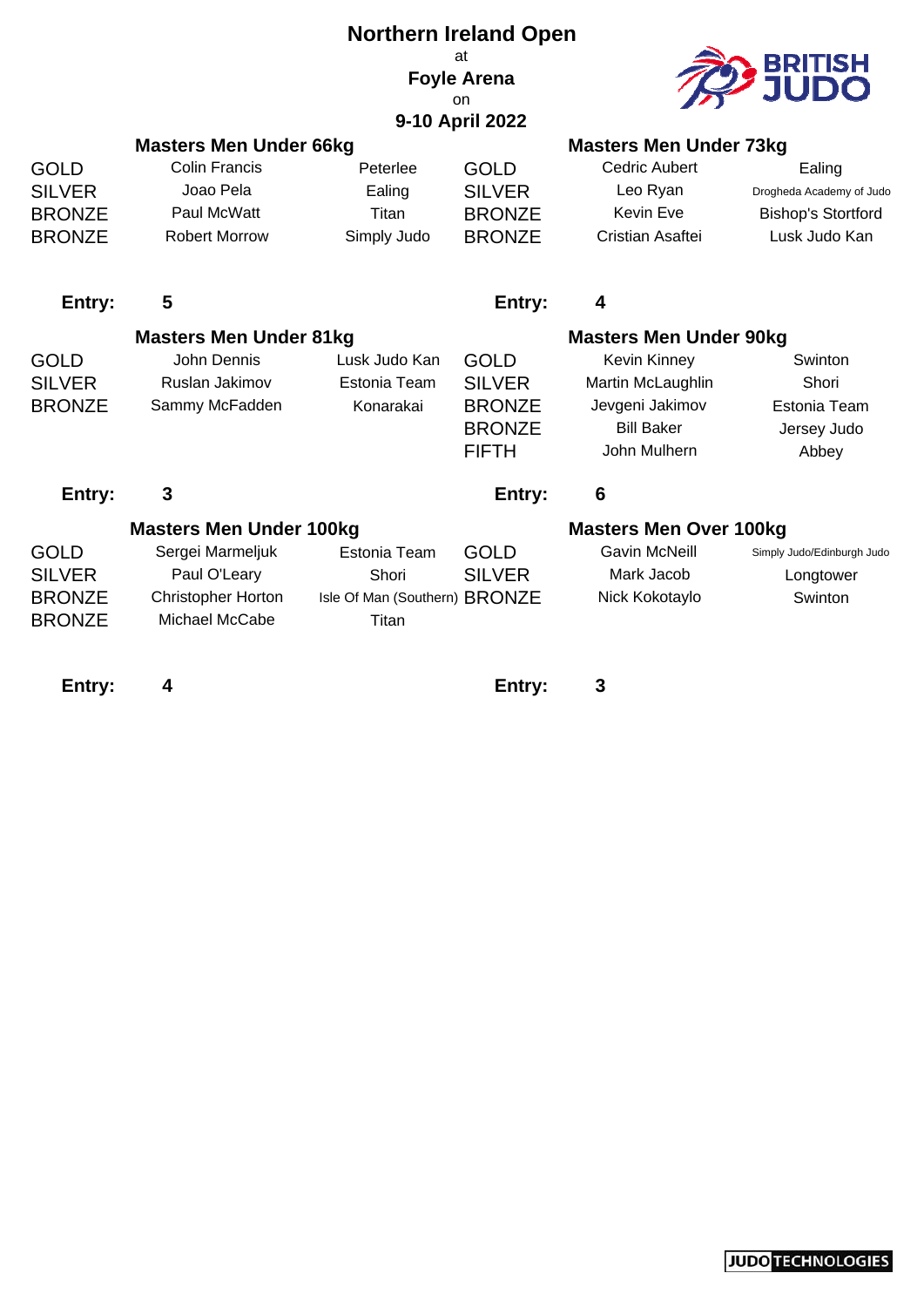#### **Northern Ireland Open Minor Boys Under 34kg**



| Max                                        |                 | Name          |                  | Oscar          |           | Lukasz        |           | Michael      | F.              |
|--------------------------------------------|-----------------|---------------|------------------|----------------|-----------|---------------|-----------|--------------|-----------------|
| Currie                                     |                 |               |                  | Reid           |           | Przywojski    |           | Mc Garvey    |                 |
| 7 Mon                                      |                 | Grade         |                  | 8 Mon          |           | 4 Mon         |           | 7 Mon        |                 |
| Triangle                                   | <b>Duration</b> | Club          |                  | Pro Judo       |           | Ren Bu Kan    |           | Omagh        | <b>Duration</b> |
|                                            | 1.02            |               |                  | <b>TT 10</b>   |           | <b>LOSS</b>   |           |              | 2.07            |
| $\mathbf{L}\mathbf{O}\mathbf{S}\mathbf{S}$ | 0.53            |               |                  |                |           | $(T)$ 10      |           | <b>LOSS</b>  | 0.09            |
|                                            | 0.40            | 3             |                  | <b>TH 10</b>   |           |               |           | <b>LOSS</b>  | 0.28            |
| $\mathbf{L}\mathbf{O}\mathbf{S}\mathbf{S}$ | 0.22            | <b>Points</b> |                  | 20             |           | 10            | U         |              |                 |
| <b>LOSS</b>                                | 0.56            | Wins          |                  | $\overline{2}$ |           |               | 0         |              |                 |
|                                            |                 | Place         |                  | <b>FIRST</b>   |           | <b>SECOND</b> |           | <b>THIRD</b> |                 |
|                                            |                 |               | Points This pool |                | This pool |               | This pool |              |                 |

| Date - | 9-10 April 2022 |              | Venue -   | <b>Foyle Arena</b> |    | <b>Duration -</b>           | mins                |                                                 |       |
|--------|-----------------|--------------|-----------|--------------------|----|-----------------------------|---------------------|-------------------------------------------------|-------|
|        |                 |              |           |                    |    |                             |                     | <b>LEGEND</b>                                   |       |
| 8 M    | Glen            | $(T)$ 10     |           |                    |    | <b>Table Officials</b>      | $($ T $)$           | Ippon as a result of a throw.                   | 10    |
|        | Ferrier         |              |           |                    |    | A.McKay U. Kolodziej        |                     |                                                 |       |
|        | Clyde           | $0.37$ 8 M   | Glen      | <b>TT 10</b>       |    | <b>S.Newbury M.Strachan</b> | (н)                 | Ippon as a result of a hold.                    | 10    |
|        | Duration:       |              | Ferrier   |                    |    |                             |                     |                                                 |       |
| 4 M    | Lukasz          |              | Clyde     |                    |    |                             | $\vert$ C $\rangle$ |                                                 | 10    |
|        | Przywojski      | <b>LOSS</b>  |           |                    |    |                             |                     | Ippon as a result of a choke.                   |       |
|        | Ren Bu Kan      |              |           |                    |    | <b>Glen</b>                 | L                   |                                                 |       |
|        |                 |              | Duration: | 1.54               | 8M | <b>Ferrier</b>              |                     | Ippon as a result of an armlock.                | 10    |
|        | Oscar           |              |           |                    |    | Clyde                       |                     | Win by a waza-ari throw.                        | 5     |
| 8 M    | Reid            | $\sqrt{P}$ 1 |           |                    |    | <b>Referees</b>             | H                   | Win by a waza-ari hold.                         | 5     |
|        | Pro Judo        |              | Oscar     |                    |    | <b>K.Merrick A.Pirie</b>    |                     | Win by a penalty (against opponent).            | 10, 1 |
|        | Duration:       | 3.00 $8 M$   | Reid      | <b>LOSS</b>        |    | <b>S.Dunn M.Guatieri</b>    | <b>HM</b>           | Win by direct hansoku-make against spirit 10    |       |
|        | Jude            |              | Pro Judo  |                    |    | <b>P.Tansey C.Hickey</b>    | ΉM\                 | Win by direct hansoku-make (not against spirit) | 10    |
| 4 M    | <b>Buchanan</b> | <b>LOSS</b>  |           |                    |    |                             | KG                  | Win by kiken-gachi (opponent Injured)           | 10    |
|        | Sportif         |              |           |                    |    |                             | FG                  | Win by fusen-gachi (non-appearance)             | 10    |
|        |                 |              |           |                    |    | <b>JUDO TECHNOLOGIES</b>    |                     |                                                 |       |

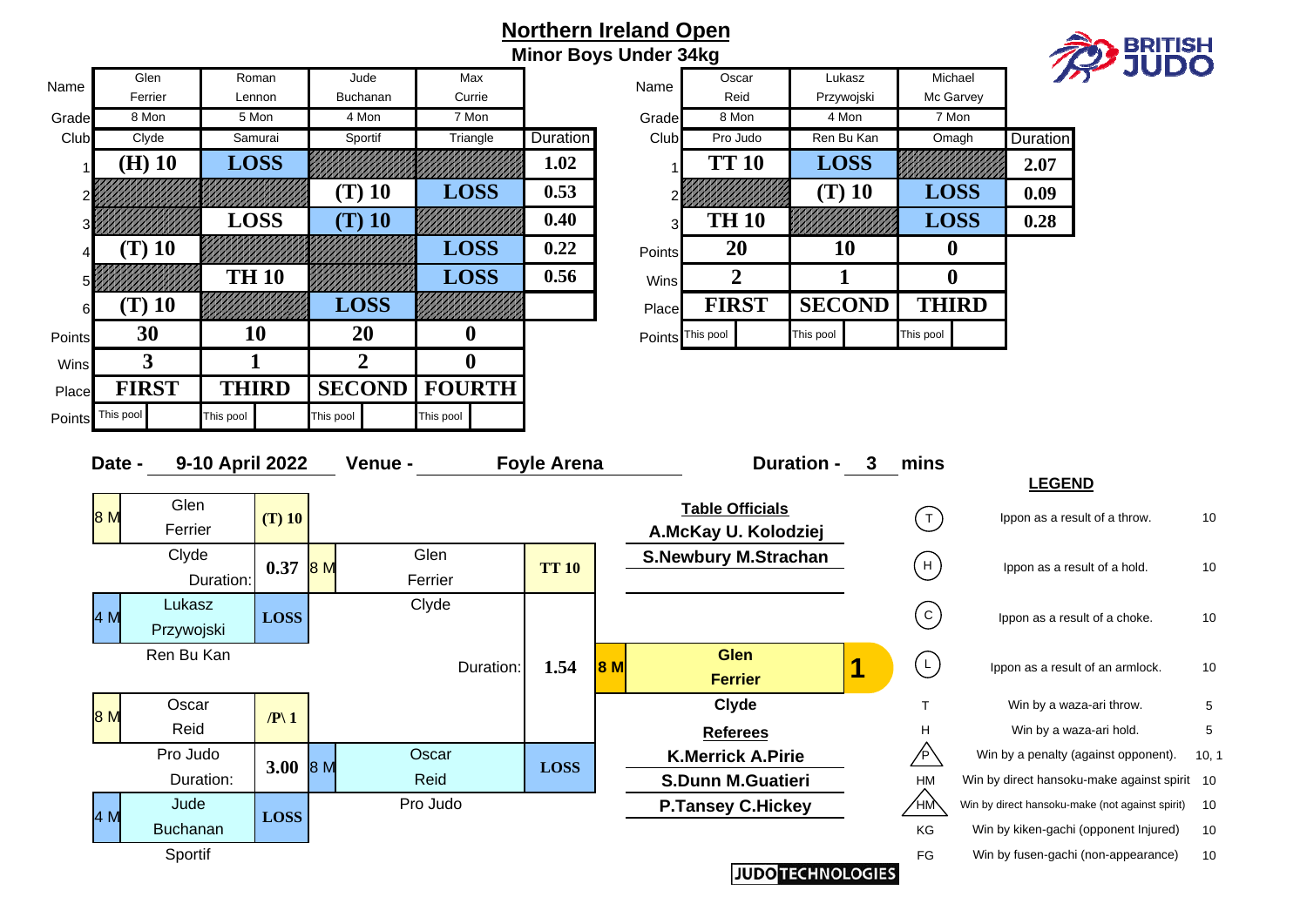### **Northern Ireland Open Minor Boys Under 38kg**



| Competitor          | Jacob<br>McLean | Daniel<br>Smulski | Luke<br>McCafferty | Eli<br>McFadden  | Sam<br>Menzies |          | Date -  |                    | 9-10 April 2022                 |      |    |
|---------------------|-----------------|-------------------|--------------------|------------------|----------------|----------|---------|--------------------|---------------------------------|------|----|
| Grade               | 8 Mon           | 4 Mon             | 7 Mon              | 6 Mon            | 4 Mon          |          | Venue - |                    | <b>Foyle Arena</b>              |      |    |
| Club/Area           | Sportif         | Ren Bu Kan        | Pro Judo           | Konarakai        | Sportif        | Duration |         | Contest Duration - | 3                               | mins |    |
|                     |                 |                   |                    | <b>LOSS</b>      | $(T)$ 10       | 2.19     | Pool    |                    | of                              |      |    |
|                     | $(T)$ 10        | <b>LOSS</b>       |                    |                  |                | 0.22     |         |                    |                                 |      |    |
|                     |                 |                   | <b>TT 10</b>       | <b>LOSS</b>      |                | 1.02     |         |                    | <b>Table Officials</b>          |      |    |
|                     | <b>LOSS</b>     |                   |                    |                  | $(T)$ 10       | 0.18     |         |                    | <b>D</b> Smethurst              |      |    |
|                     |                 | $(T)$ 10          | <b>LOSS</b>        |                  |                | 0.32     |         |                    | <b>K Tiiley</b>                 |      |    |
|                     | $(T)$ 10        |                   |                    | <b>LOSS</b>      |                | 0.46     |         |                    |                                 |      |    |
|                     |                 |                   | <b>LOSS</b>        |                  | $(T)$ 10       | 1.18     |         |                    | <b>Referees</b>                 |      |    |
|                     |                 | <b>TH 10</b>      |                    | <b>LOSS</b>      |                | 2.59     |         |                    | <b>S Newbury</b>                |      |    |
|                     | <b>LOSS</b>     |                   | $(T)$ 10           |                  |                | 0.04     |         |                    | J Toland                        |      |    |
| 10                  |                 | <b>LOSS</b>       |                    |                  | <b>TT 10</b>   | 0.24     |         |                    | A Taggart                       |      |    |
| <b>Total Points</b> | 20(10)          | 20(0)             | 20(20)             | $\boldsymbol{0}$ | 40             |          |         |                    | <b>LEGEND</b>                   |      |    |
| <b>Total Wins</b>   | 2(1)            | 2(0)              | 2(2)               | $\boldsymbol{0}$ | 4              |          |         |                    | Ippon as a result of a throw.   |      | 10 |
| Place               | <b>THIRD</b>    | <b>FOURTH</b>     | <b>SECOND</b>      | <b>FIFTH</b>     | <b>FIRST</b>   |          | H       |                    | Ippon as a result of a hold.    |      | 10 |
| <b>Points</b>       | This pool       | This pool         | This pool          | This pool        | This pool      |          | C       |                    | Ippon as a result of a choke.   |      | 10 |
|                     |                 |                   |                    |                  |                |          |         |                    | Innon as a result of an armlock |      | 10 |

|      | Contest Duration | 3                                                               | mins                                      |            |
|------|------------------|-----------------------------------------------------------------|-------------------------------------------|------------|
| Pool | 1                | οf                                                              | 1                                         |            |
|      |                  |                                                                 |                                           |            |
|      |                  | <b>Table Officials</b>                                          |                                           |            |
|      |                  | <b>D</b> Smethurst                                              |                                           |            |
|      |                  | <b>K Tiiley</b>                                                 |                                           |            |
|      |                  |                                                                 |                                           |            |
|      |                  | <b>Referees</b>                                                 |                                           |            |
|      |                  | <b>S Newbury</b>                                                |                                           |            |
|      |                  | <b>J Toland</b>                                                 |                                           |            |
|      |                  | A Taggart                                                       |                                           |            |
|      |                  | <b>LEGEND</b>                                                   |                                           |            |
| T    |                  | Ippon as a result of a throw.                                   |                                           | 10         |
| Η    |                  | Ippon as a result of a hold.                                    |                                           | 10         |
| C    |                  | Ippon as a result of a choke.                                   |                                           | 10         |
| L    |                  | Ippon as a result of an armlock.                                |                                           | 10         |
| Т    |                  | Win by a waza-ari throw.                                        |                                           | 5          |
|      |                  | Win by a waza-ari hold.<br>Win by a penalty (against opponent). |                                           | 5<br>10, 1 |
|      |                  |                                                                 | Win by direct hansoku-make against spirit | 10         |
|      |                  | Win by direct hansoku-make                                      |                                           | 10         |
| ΚG   |                  | Win by kiken-gachi (opponent Injured)                           |                                           | 10         |
| FG   |                  | Win by fusen-gachi (non-appearance)                             |                                           | 10         |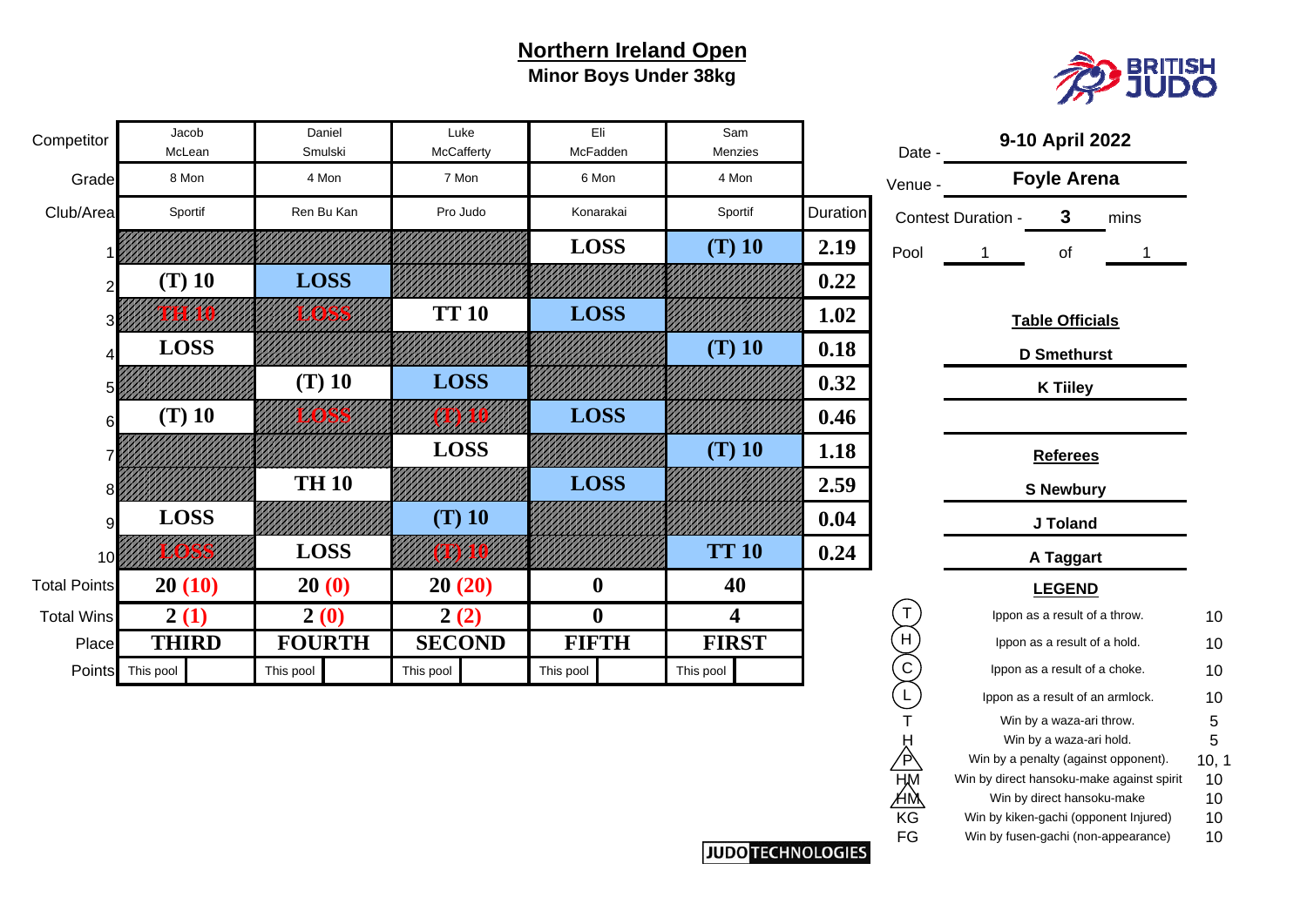### **Northern Ireland Open Minor Boys Under 46kg**



| Competitor          |              | Angus<br>Bancroft       |                 | Jan<br>Dominiak                   |               | George<br>Duddy |                        | Fabio<br>Landi       |          | Date -          |                    | 9-10 April 2022                       |                                           |                 |
|---------------------|--------------|-------------------------|-----------------|-----------------------------------|---------------|-----------------|------------------------|----------------------|----------|-----------------|--------------------|---------------------------------------|-------------------------------------------|-----------------|
| Grade               |              | 7 Mon                   |                 | 4 Mon                             | 7 Mon         |                 |                        | 6 Mon                |          | Venue -         |                    | <b>Foyle Arena</b>                    |                                           |                 |
| Club/Area           |              | Sportif                 |                 | Coleraine                         | Triangle      |                 |                        | Ren Bu Kan           | Duration |                 | Contest Duration - | 3                                     | mins                                      |                 |
|                     |              | $(T)$ 10                |                 | <b>LOSS</b>                       |               |                 |                        |                      | 0.20     | Pool            |                    | of                                    |                                           |                 |
|                     |              |                         |                 |                                   | <b>LOSS</b>   | T <sub>5</sub>  | $(T)$ 10               | <b>LOSS</b>          | 0.08     | 3.00            |                    |                                       |                                           |                 |
|                     |              |                         | <b>LOSS</b>     | <b>LOSS</b>                       | $(T)$ 10      | T <sub>5</sub>  |                        |                      | 1.00     | 3.00            |                    |                                       |                                           |                 |
|                     |              | $(T)$ 10                |                 |                                   |               |                 |                        | <b>LOSS</b>          | 0.58     |                 |                    | <b>LEGEND</b>                         |                                           |                 |
|                     |              |                         | <b>TT 10</b>    | $(T)$ 10                          |               |                 | <b>LOSS</b>            | <b>LOSS</b>          | 2.17     | 1.03            | $\tau$             | Ippon as a result of a throw.         |                                           | 10              |
|                     |              | $(T)$ 10                |                 |                                   | <b>LOSS</b>   |                 |                        |                      | 0.25     | (H)             |                    | Ippon as a result of a hold.          |                                           | 10              |
| <b>Total Points</b> |              | 30                      |                 | 10(10)                            | 10(10)        |                 |                        | 10(0)                |          | $\rm \acute{c}$ |                    | Ippon as a result of a choke.         |                                           | 10              |
| <b>Total Wins</b>   |              | $\overline{\mathbf{3}}$ |                 | 1(1)                              | 1(2)          |                 |                        | 1(0)                 |          | (L)             |                    | Ippon as a result of an armlock.      |                                           | 10              |
| Place               | <b>FIRST</b> |                         |                 | <b>THIRD</b>                      | <b>SECOND</b> |                 |                        | <b>FOURTH</b>        |          | $\mathsf T$     |                    | Win by a waza-ari throw.              |                                           | 5               |
| Points              | This pool    |                         | This pool       |                                   | This pool     |                 | This pool              |                      |          | Н               |                    | Win by a waza-ari hold.               |                                           | $5\phantom{.0}$ |
|                     |              |                         |                 |                                   |               |                 |                        |                      |          | $\sqrt{P}$      |                    | Win by a penalty (against opponent).  |                                           | 10, 1           |
|                     |              |                         | <b>Referees</b> |                                   |               |                 | <b>Table Officials</b> |                      |          | HM              |                    |                                       | Win by direct hansoku-make against spirit | 10              |
|                     |              |                         |                 | <b>Martin Rivers Dave Francis</b> |               |                 | <b>Sally Hemming</b>   |                      |          | ÆM              |                    | Win by direct hansoku-make            |                                           | 10              |
|                     |              |                         |                 | Paul Grady Renata Tekoriute       |               |                 | <b>Leigh Hemmig</b>    |                      |          | KG              |                    | Win by kiken-gachi (opponent Injured) |                                           | 10              |
|                     |              |                         |                 | Wyn Williams Stephen Sims         |               |                 | <b>Leah McLaughlin</b> |                      |          | FG              |                    | Win by fusen-gachi (non-appearance)   |                                           | 10              |
|                     |              |                         |                 |                                   |               |                 |                        | $\sim$ $\sim$ $\sim$ |          |                 |                    |                                       |                                           |                 |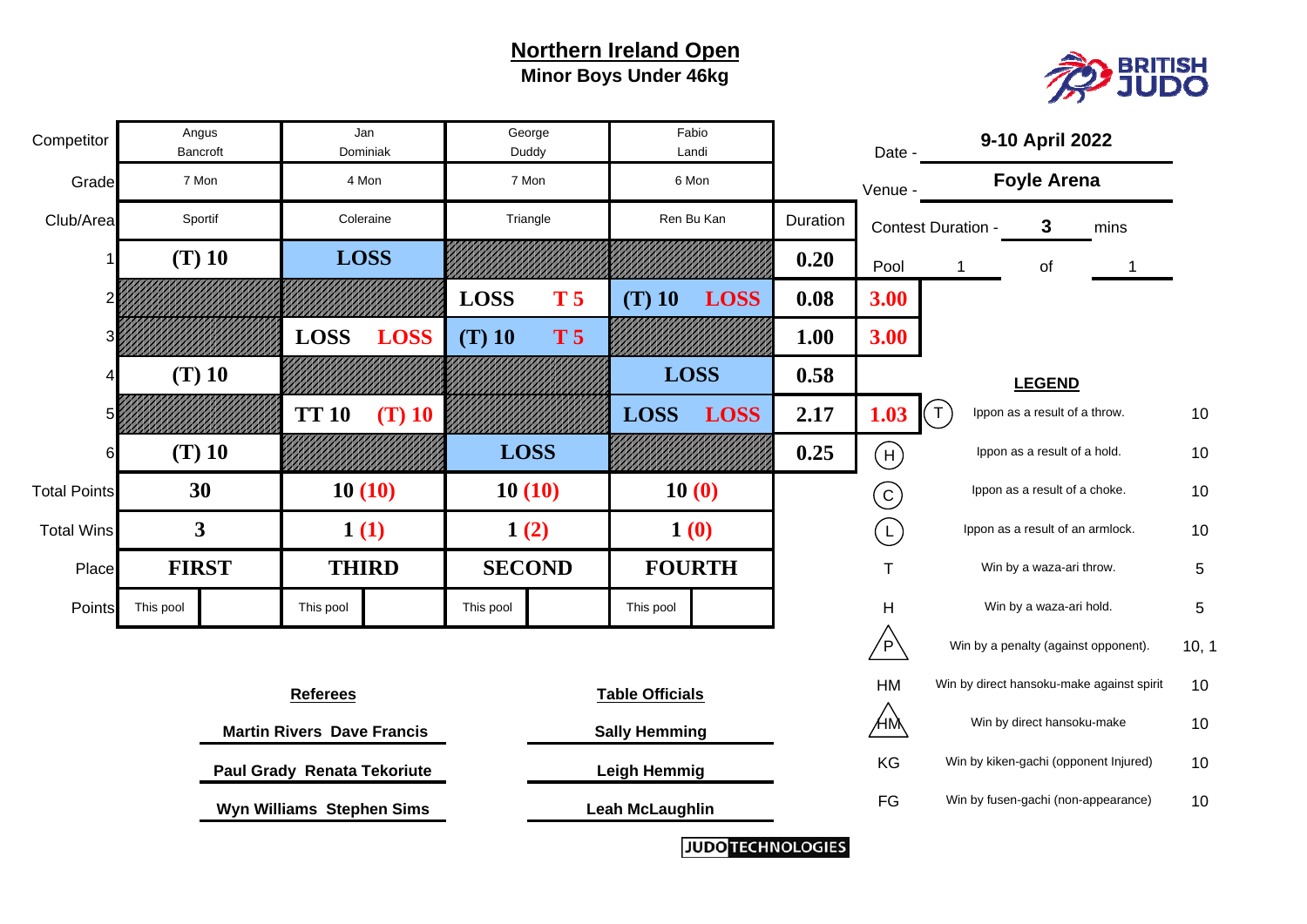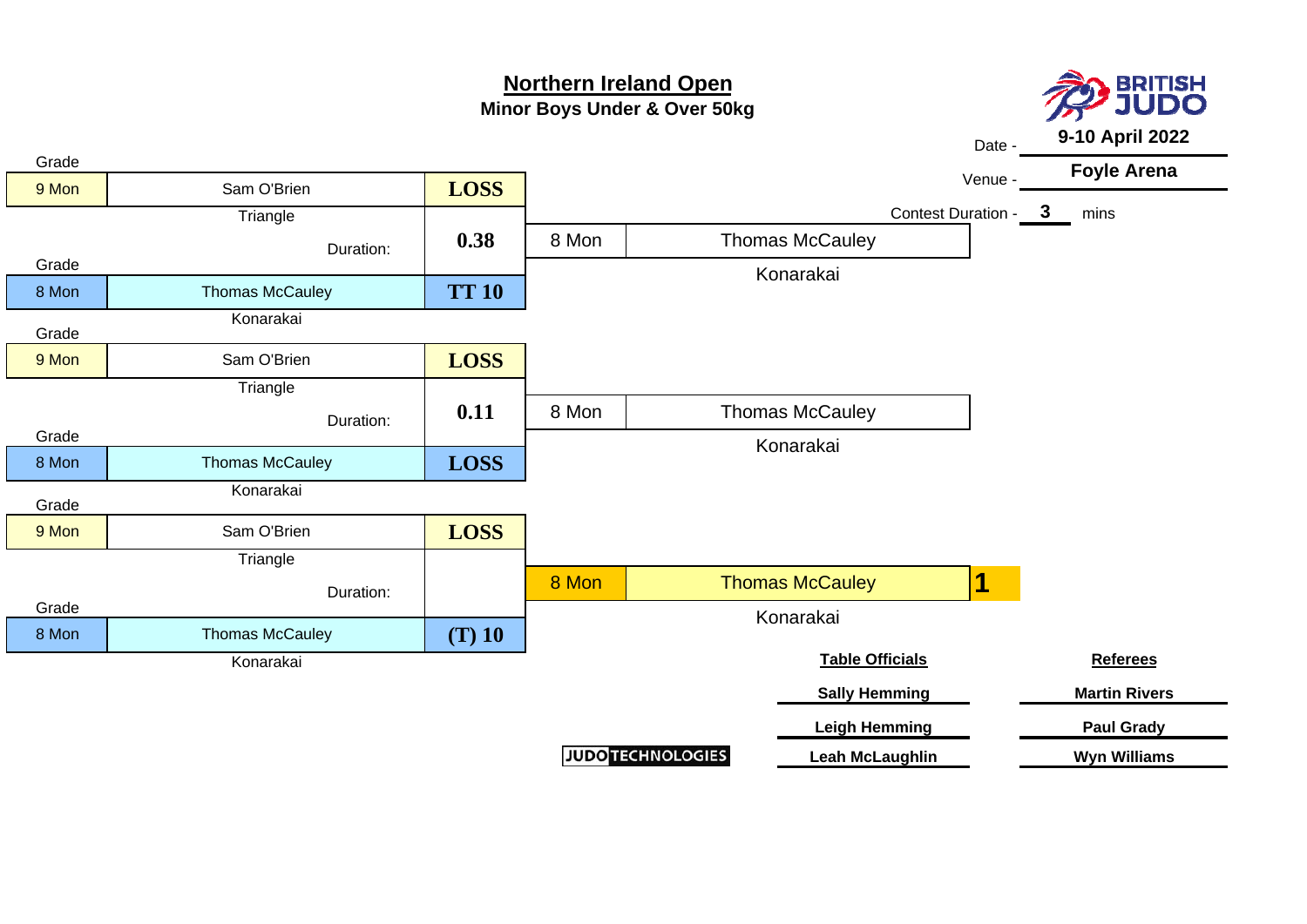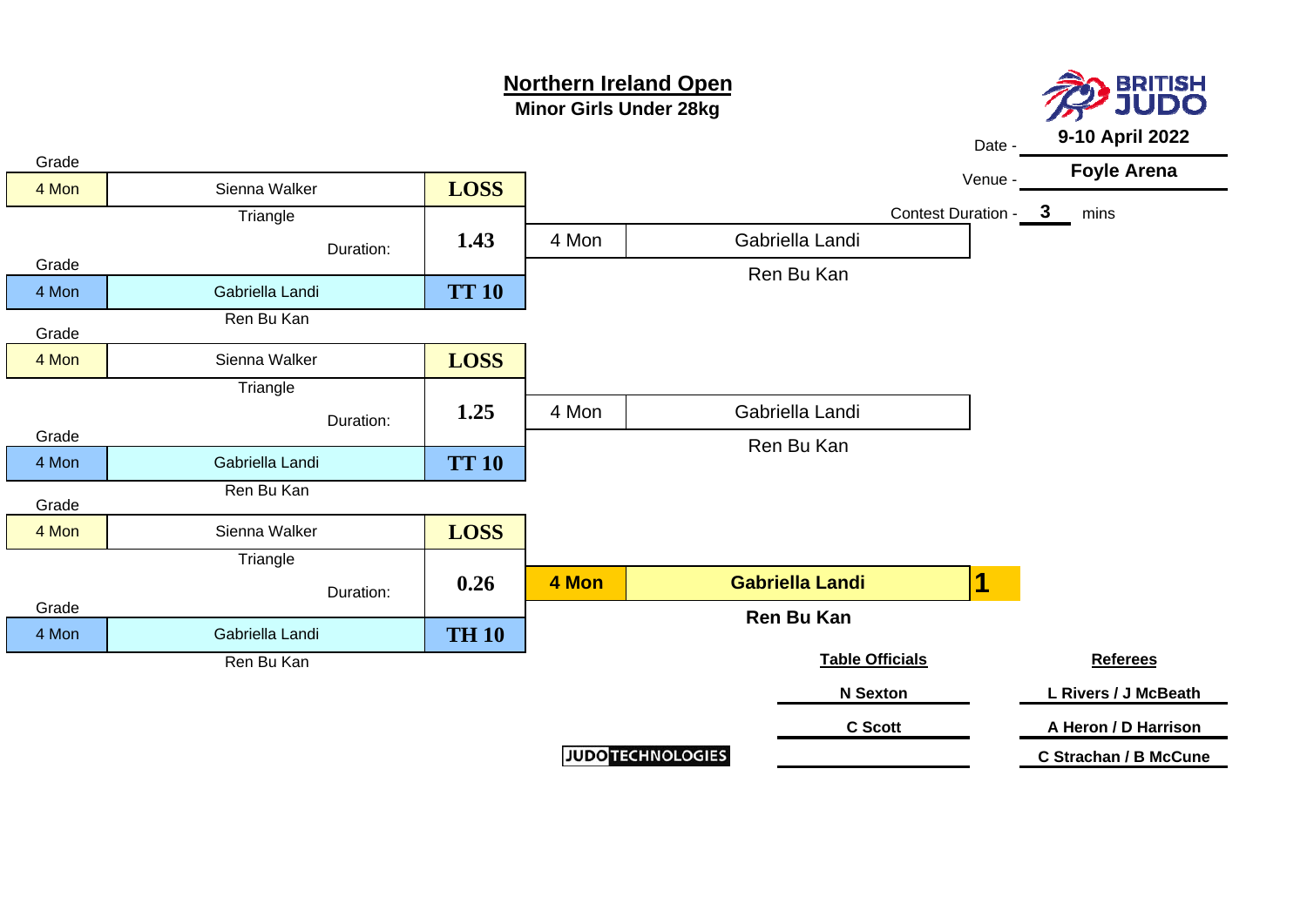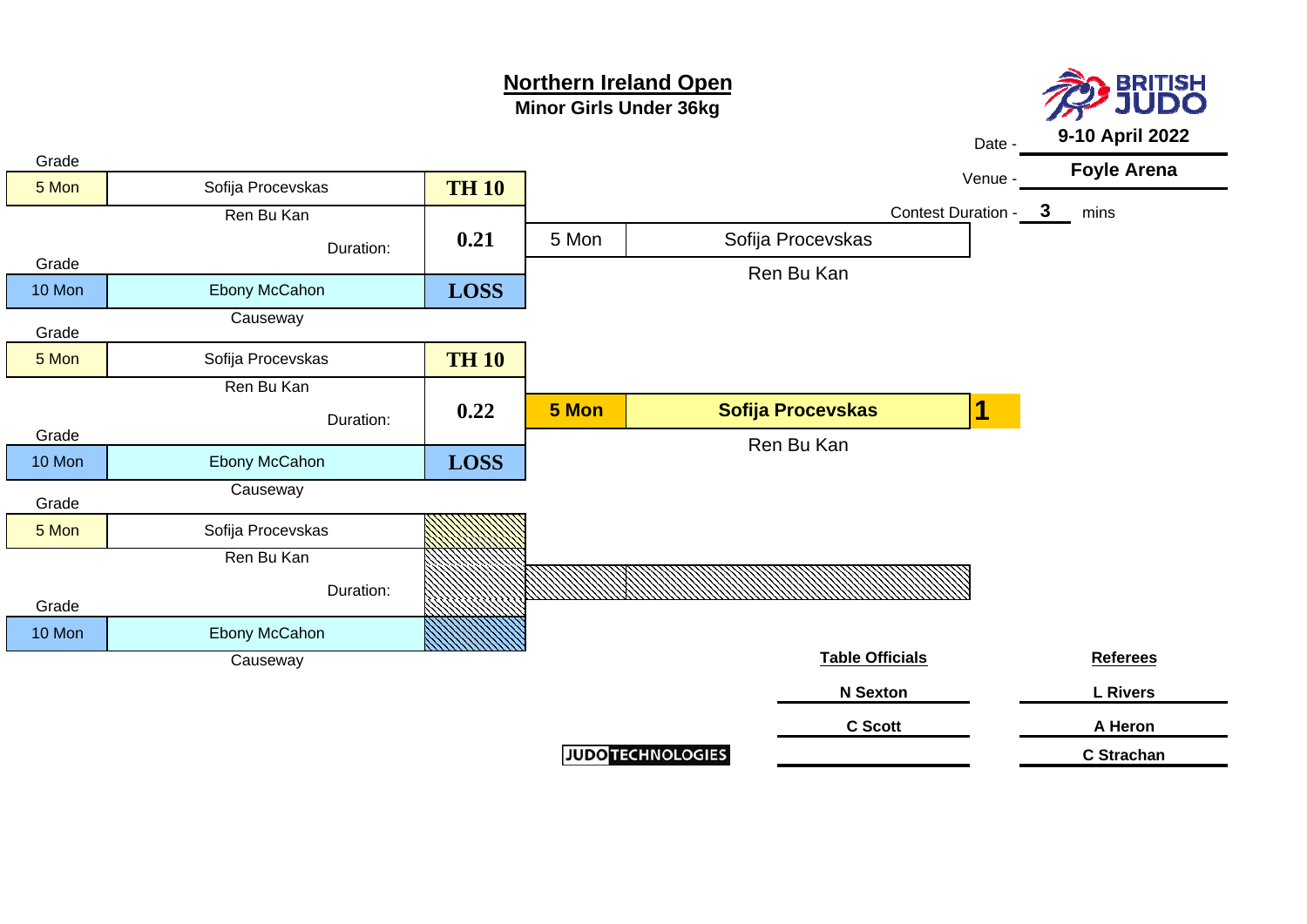## **Minor Girls Under 40kg Northern Ireland Open**



| Competitor              | Elise<br>Peebles |                        |             | Olivia<br>Hutchinson |                  | Sarah<br>Perry               |                          | Date -                                |                                  | 9-10 April 2022                           |     |
|-------------------------|------------------|------------------------|-------------|----------------------|------------------|------------------------------|--------------------------|---------------------------------------|----------------------------------|-------------------------------------------|-----|
| Grade                   | 7 Mon            |                        |             | 4 Mon                |                  | 6 Mon                        |                          | Venue -                               |                                  | <b>Foyle Arena</b>                        |     |
| Club/Area               | Sportif          |                        |             | Abbey                |                  | Triangle                     | Duration                 |                                       | Contest Duration -               | 3<br>mins                                 |     |
|                         | $(H)$ 10         |                        | <b>LOSS</b> |                      |                  |                              | 0.51                     | Pool                                  |                                  | of                                        |     |
|                         |                  |                        |             | $(T)$ 10             | <b>LOSS</b>      |                              | 1.08                     |                                       |                                  | <b>LEGEND</b>                             |     |
| $\overline{\mathbf{3}}$ | <b>TH 10</b>     |                        |             |                      | <b>LOSS</b>      |                              | 0.29                     | $(\tau)$                              |                                  | Ippon as a result of a throw.             | 10  |
| <b>Total Points</b>     | 20               |                        | 10          |                      |                  | $\boldsymbol{0}$             |                          | $(\mathsf{H})$                        |                                  | Ippon as a result of a hold.              | 10  |
| <b>Total Wins</b>       | $\boldsymbol{2}$ |                        |             | $\mathbf{1}$         | $\boldsymbol{0}$ |                              |                          | $\rm (c)$                             |                                  | Ippon as a result of a choke.             | 10  |
| Place                   | <b>FIRST</b>     |                        |             | <b>SECOND</b>        | <b>THIRD</b>     |                              |                          | $\begin{pmatrix} 1 \end{pmatrix}$     | Ippon as a result of an armlock. |                                           | 10  |
| Points                  | This pool        |                        | This pool   |                      | This pool        |                              |                          | $\mathsf T$                           |                                  | Win by a waza-ari throw.                  | 5   |
|                         |                  |                        |             |                      |                  |                              |                          | $\boldsymbol{\mathsf{H}}$             |                                  | Win by a waza-ari hold.                   | 5   |
|                         |                  |                        |             |                      |                  |                              |                          | $\overline{P}$                        |                                  | Win by a penalty (against opponent).      | 10, |
|                         |                  | <b>Table Officials</b> |             |                      |                  | <b>Referees</b>              |                          | HM                                    |                                  | Win by direct hansoku-make against spirit | 10  |
|                         |                  | <b>N</b> Sexton        |             |                      |                  | L Rivers / J McBeath         |                          | Æщ                                    |                                  | Win by direct hansoku-make                | 10  |
|                         | <b>C</b> Scott   |                        |             | A Heron / D Harrison |                  | KG                           |                          | Win by kiken-gachi (opponent Injured) | 10                               |                                           |     |
|                         |                  |                        |             |                      |                  | <b>C Strachan / B McCune</b> |                          | FG                                    |                                  | Win by fusen-gachi (non-appearance)       | 10  |
|                         |                  |                        |             |                      |                  |                              | <b>JUDO TECHNOLOGIES</b> |                                       |                                  |                                           |     |

| Date -    | 9-10 April 2022                           |                    |
|-----------|-------------------------------------------|--------------------|
| Venue -   | <b>Foyle Arena</b>                        |                    |
|           | 3<br>mins                                 |                    |
| Pool      | of<br>1<br>1                              |                    |
|           | <b>LEGEND</b>                             |                    |
| L         | Ippon as a result of a throw.             | 10                 |
| Н         | Ippon as a result of a hold.              | 10                 |
|           | Ippon as a result of a choke.             | 10                 |
|           | Ippon as a result of an armlock.          | 10                 |
| T         | Win by a waza-ari throw.                  | 5                  |
| н         | Win by a waza-ari hold.                   | 5                  |
| P         | Win by a penalty (against opponent).      | 10, 1              |
| <b>HM</b> | Win by direct hansoku-make against spirit | 10                 |
|           | Win by direct hansoku-make                | 10                 |
| KG        | Win by kiken-gachi (opponent Injured)     | 10                 |
| FG        | Win by fusen-gachi (non-appearance)       | 10                 |
|           |                                           | Contest Duration - |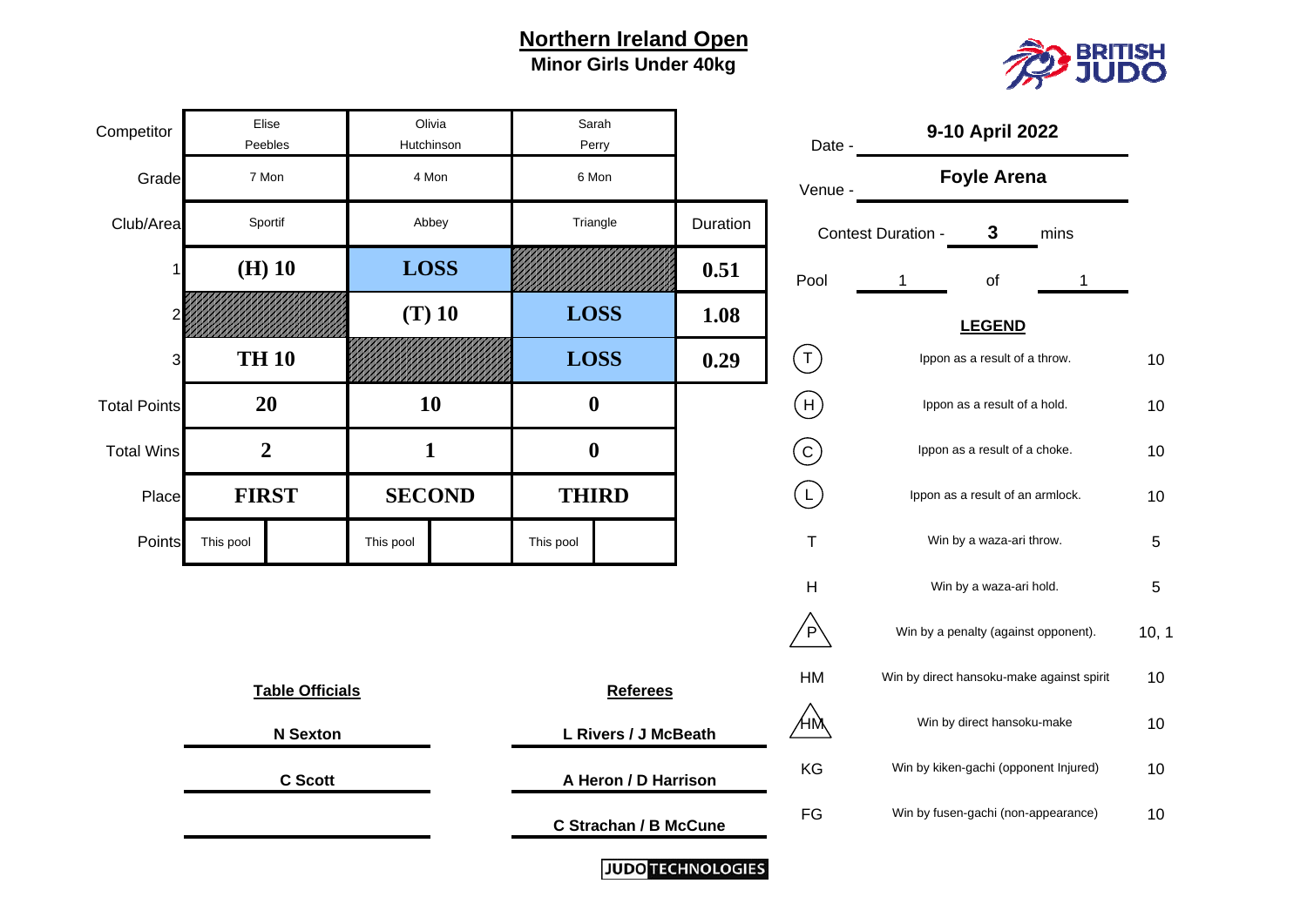#### **Northern Ireland Open Minor Girls Under 44kg**



| Competitor          |           | Lucy<br>McCabe   |                                    | Gracie<br>McDonagh | Smith          | Kayla    | Emily<br>Walters        |                         | Date -                     |                               | 9-10 April 2022                       |                                           |                 |
|---------------------|-----------|------------------|------------------------------------|--------------------|----------------|----------|-------------------------|-------------------------|----------------------------|-------------------------------|---------------------------------------|-------------------------------------------|-----------------|
| Grade               |           | 8 Mon            |                                    | 5 Mon              | 8 Mon          |          | 6 Mon                   |                         | Venue -                    |                               | <b>Foyle Arena</b>                    |                                           |                 |
| Club/Area           |           | Titan            |                                    | Abbey              | Southside      |          | <b>Bradley Stoke</b>    | Duration                |                            | Contest Duration -            | $\mathbf{3}$                          | mins                                      |                 |
|                     |           | <b>LOSS</b>      |                                    | $(T)$ 10           |                |          |                         | 0.40                    | Pool                       |                               | of                                    |                                           |                 |
|                     |           |                  |                                    |                    | <b>LOSS</b>    |          | $(T)$ 10                | 0.34                    |                            |                               |                                       |                                           |                 |
|                     |           |                  |                                    | <b>LOSS</b>        |                | $(T)$ 10 |                         | 0.07                    |                            |                               |                                       |                                           |                 |
|                     |           | <b>LOSS</b>      |                                    |                    |                |          | $(T)$ 10                | 0.47                    |                            |                               | <b>LEGEND</b>                         |                                           |                 |
|                     |           |                  |                                    | <b>LOSS</b>        |                |          | $(T)$ 10                | 0.06                    | $(\mathsf{T})$             |                               | Ippon as a result of a throw.         |                                           | 10              |
| ห                   |           | <b>LOSS</b>      |                                    |                    |                | $(T)$ 10 |                         | 0.12                    | (H)                        |                               | Ippon as a result of a hold.          |                                           | 10              |
| <b>Total Points</b> |           | $\boldsymbol{0}$ |                                    | 10                 | 20             |          | 30                      |                         | $\left( \mathsf{c}\right)$ | Ippon as a result of a choke. |                                       | 10                                        |                 |
| <b>Total Wins</b>   |           | $\boldsymbol{0}$ |                                    | $\mathbf{1}$       | $\overline{2}$ |          | $\overline{\mathbf{3}}$ |                         | (L)                        |                               | Ippon as a result of an armlock.      |                                           | 10              |
| Place               |           | <b>FOURTH</b>    |                                    | <b>THIRD</b>       | <b>SECOND</b>  |          | <b>FIRST</b>            |                         | $\mathsf T$                |                               | Win by a waza-ari throw.              |                                           | 5               |
| Points              | This pool |                  | This pool                          |                    | This pool      |          | This pool               |                         | H                          |                               | Win by a waza-ari hold.               |                                           | $5\phantom{.0}$ |
|                     |           |                  |                                    |                    |                |          |                         |                         | $\sqrt{P}$                 |                               | Win by a penalty (against opponent).  |                                           | 10, 1           |
|                     |           |                  | <b>Referees</b>                    |                    |                |          | <b>Table Officials</b>  |                         | ${\sf HM}$                 |                               |                                       | Win by direct hansoku-make against spirit | 10              |
|                     |           |                  | <b>Martin Rivers Dave Francis</b>  |                    |                |          | <b>Sally Hemming</b>    |                         | ҉НӍ҅                       |                               | Win by direct hansoku-make            |                                           | 10              |
|                     |           |                  | <b>Paul Grady Renata Tekoriute</b> |                    |                |          | <b>Leigh Hemmig</b>     |                         | KG                         |                               | Win by kiken-gachi (opponent Injured) |                                           | 10              |
|                     |           |                  | Wyn Williams Stephen Sims          |                    |                |          | <b>Leah McLaughlin</b>  |                         | FG                         |                               | Win by fusen-gachi (non-appearance)   |                                           | 10              |
|                     |           |                  |                                    |                    |                |          |                         | <b>UIDOTECUNOLOGIES</b> |                            |                               |                                       |                                           |                 |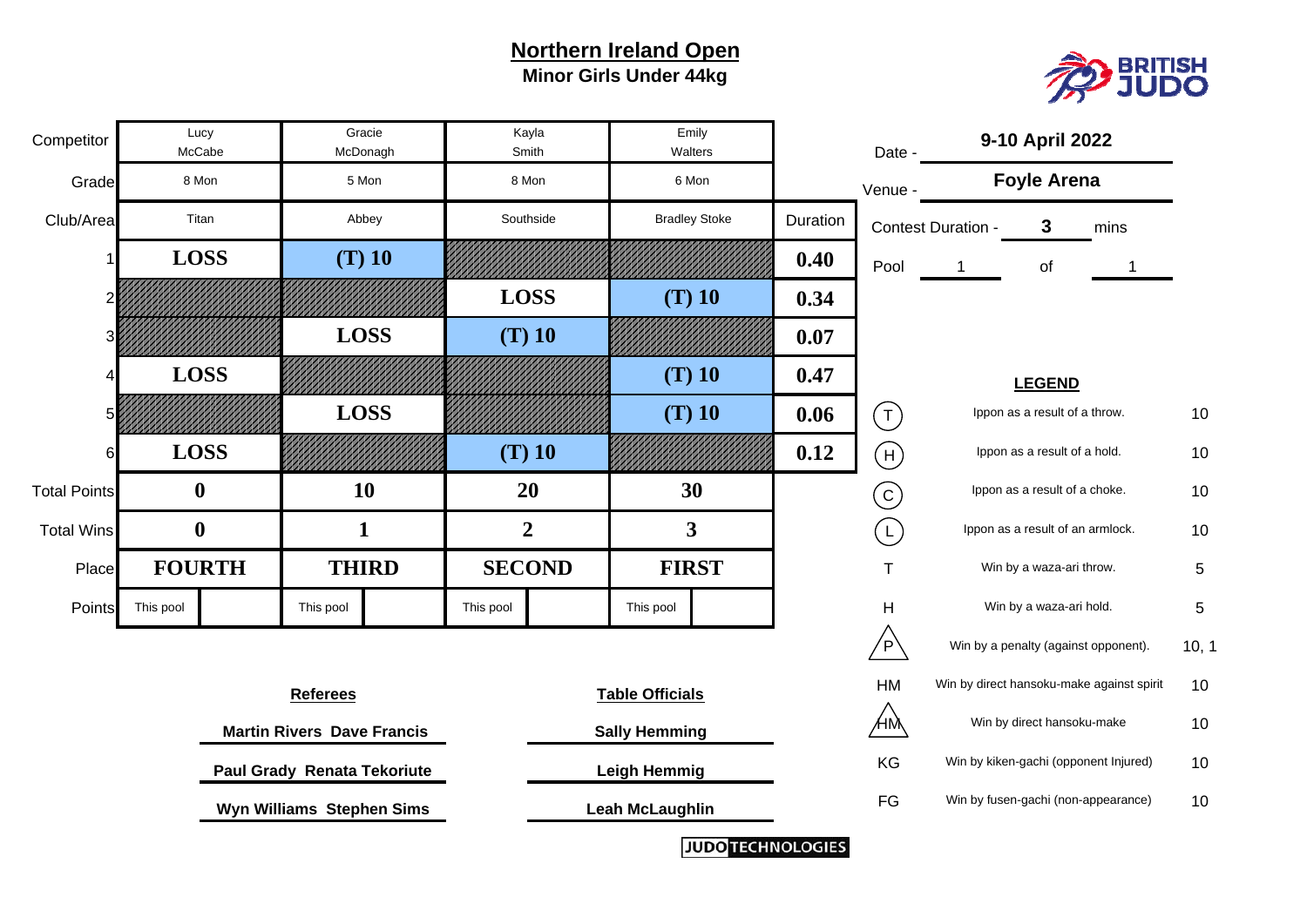#### **Northern Ireland Open Minor Girls Under 52kg**



| Competitor          |           | Siân<br>Peak        |                                   | Evie<br>Mitchell | Lilly<br>McGarry | Mary<br>Toland         |          | Date                       |                               | 9-10 April 2022                       |                                           |       |
|---------------------|-----------|---------------------|-----------------------------------|------------------|------------------|------------------------|----------|----------------------------|-------------------------------|---------------------------------------|-------------------------------------------|-------|
| Grade               |           | 9 Mon               |                                   | 7 Mon            | 7 Mon            | 5 Mon                  |          | Venue -                    |                               | <b>Foyle Arena</b>                    |                                           |       |
| Club/Area           |           | Craven Judo Academy |                                   | Middlesbrough    | Sportif          | Konarakai              | Duration |                            | Contest Duration -            | 3                                     | mins                                      |       |
|                     |           | <b>LOSS</b>         |                                   | <b>TT 10</b>     |                  |                        | 0.25     | Pool                       | 1                             | of                                    |                                           |       |
|                     |           |                     |                                   |                  | <b>TH 10</b>     | <b>LOSS</b>            | 0.22     |                            |                               |                                       |                                           |       |
|                     |           |                     |                                   | $(T)$ 10         | <b>LOSS</b>      |                        | 1.07     |                            |                               |                                       |                                           |       |
|                     |           | $(T)$ 10            |                                   |                  |                  | <b>LOSS</b>            | 0.06     |                            |                               | <b>LEGEND</b>                         |                                           |       |
|                     |           |                     |                                   | <b>TT 10</b>     |                  | <b>LOSS</b>            | 0.22     | $\left(\mathsf{T}\right)$  |                               | Ippon as a result of a throw.         |                                           | 10    |
| 6                   |           | <b>LOSS</b>         |                                   |                  | $(T)$ 10         |                        | 1.03     | (H)                        |                               | Ippon as a result of a hold.          |                                           | 10    |
| <b>Total Points</b> |           | $\bf{0}$            |                                   | 20               | <b>10</b>        | $\boldsymbol{0}$       |          | $\left( \mathsf{C}\right)$ | Ippon as a result of a choke. |                                       |                                           | 10    |
| <b>Total Wins</b>   |           | $\mathbf 0$         |                                   | $\overline{2}$   | 1                | $\boldsymbol{0}$       |          | $\overline{\mathsf{L}}$    |                               | Ippon as a result of an armlock.      |                                           | 10    |
| Place               |           | <b>THIRD</b>        |                                   | <b>FIRST</b>     | <b>SECOND</b>    | <b>FIRST</b>           |          | $\mathsf T$                |                               | Win by a waza-ari throw.              |                                           | 5     |
| Points              | This pool |                     | This pool                         |                  | This pool        | This pool              |          | H                          |                               | Win by a waza-ari hold.               |                                           | 5     |
|                     |           |                     |                                   |                  |                  |                        |          | 'P`                        |                               | Win by a penalty (against opponent).  |                                           | 10, 1 |
|                     |           |                     | <b>Referees</b>                   |                  |                  | <b>Table Officials</b> |          | HM                         |                               |                                       | Win by direct hansoku-make against spirit | 10    |
|                     |           |                     | <b>Martin Rivers Dave Francis</b> |                  |                  | <b>Sally Hemming</b>   |          | ҉НӍ҅                       |                               | Win by direct hansoku-make            |                                           | 10    |
|                     |           |                     | Paul Grady Renata Tekoriute       |                  |                  | <b>Leigh Hemmig</b>    |          | KG                         |                               | Win by kiken-gachi (opponent Injured) |                                           | 10    |
|                     |           |                     | Wyn Williams Stephen Sims         |                  |                  | <b>Leah McLaughlin</b> |          | $\mathsf{FG}$              |                               | Win by fusen-gachi (non-appearance)   |                                           | 10    |
|                     |           |                     |                                   |                  |                  |                        |          |                            |                               |                                       |                                           |       |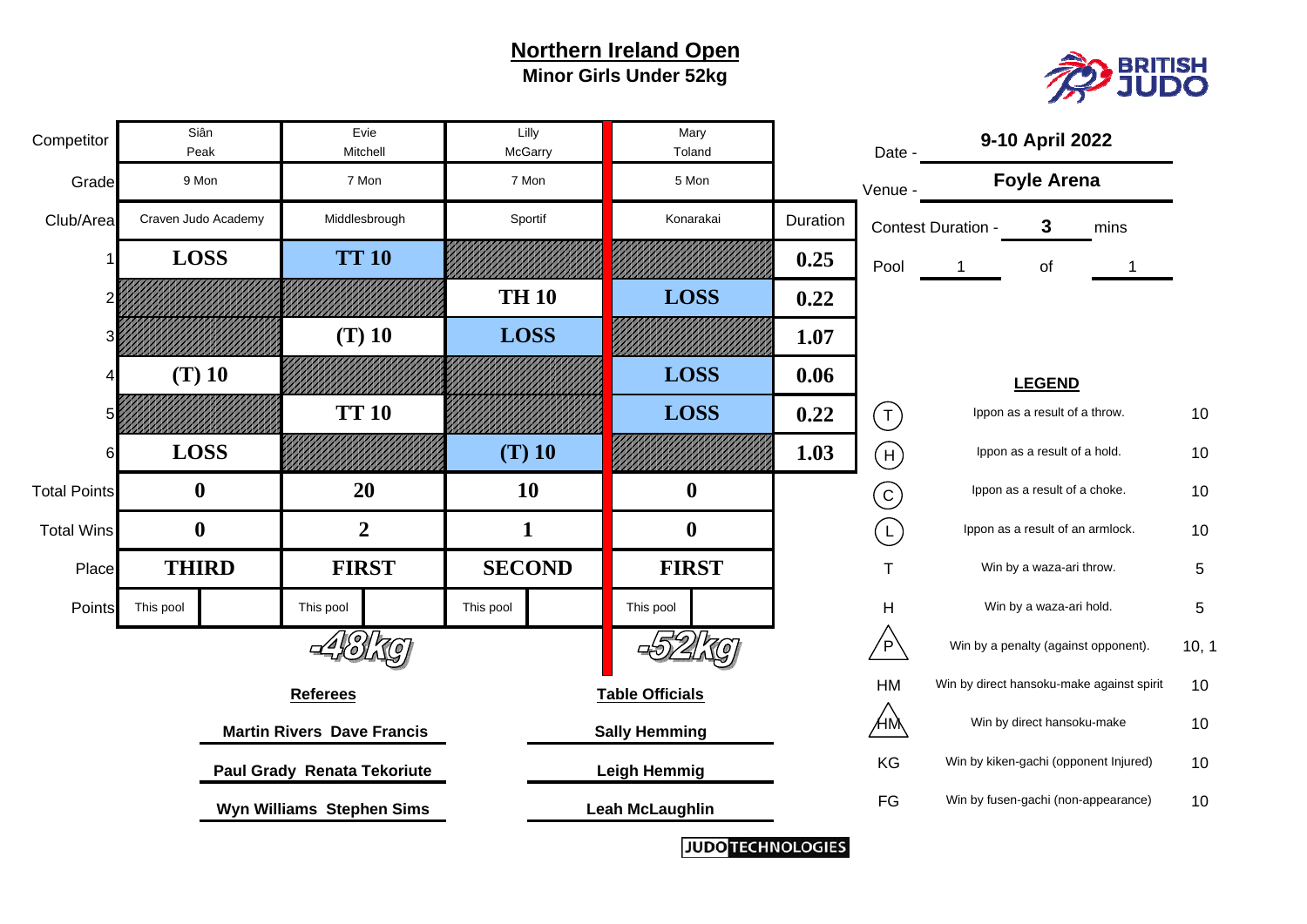**Pre-Cadet Boys Under 38kg Northern Ireland Open**



| Competitor          | Coen<br>Gilbert        | Nathaniel<br>Golba |  |              | Evan<br>Anderson |                          | Date -         |                                       | 9-10 April 2022                           |     |
|---------------------|------------------------|--------------------|--|--------------|------------------|--------------------------|----------------|---------------------------------------|-------------------------------------------|-----|
| Grade               | 13 Mon                 | 4 Mon              |  |              | 12 Mon           |                          | Venue -        |                                       | <b>Foyle Arena</b>                        |     |
| Club/Area           |                        | Omagh              |  |              | Blyth Juno Michi | Duration                 |                | Contest Duration -                    | 3<br>mins                                 |     |
|                     | $(T)$ 10               | <b>LOSS</b>        |  |              |                  | 0.11                     | Pool           |                                       | of<br>1                                   |     |
| 2                   |                        | <b>LOSS</b>        |  |              | $(T)$ 10         | 0.04                     |                |                                       | <b>LEGEND</b>                             |     |
| 3                   | <b>LOSS</b>            |                    |  |              | $(T)$ 10         | 1.00                     | $(\tau)$       |                                       | Ippon as a result of a throw.             | 10  |
| <b>Total Points</b> | 10                     | $\boldsymbol{0}$   |  | 20           |                  |                          | $(\sf H)$      |                                       | Ippon as a result of a hold.              | 10  |
| <b>Total Wins</b>   | $\mathbf{1}$           | $\boldsymbol{0}$   |  |              | $\overline{2}$   |                          | $\binom{c}{c}$ |                                       | Ippon as a result of a choke.             | 10  |
| Place               | <b>SECOND</b>          | <b>THIRD</b>       |  | <b>FIRST</b> |                  |                          | $(\Gamma)$     | Ippon as a result of an armlock.      |                                           | 10  |
| Points              | This pool              | This pool          |  | This pool    |                  |                          | $\top$         |                                       | Win by a waza-ari throw.                  | 5   |
|                     |                        |                    |  |              |                  |                          | H              |                                       | Win by a waza-ari hold.                   | 5   |
|                     |                        |                    |  |              |                  |                          | $\overline{P}$ |                                       | Win by a penalty (against opponent).      | 10, |
|                     | <b>Table Officials</b> |                    |  |              | <b>Referees</b>  |                          | HM             |                                       | Win by direct hansoku-make against spirit | 10  |
|                     |                        |                    |  |              | b.mccunne        |                          | ÆЙ             |                                       | Win by direct hansoku-make                | 10  |
|                     | ataggart<br>h brown    |                    |  | jmcbeath     |                  | KG                       |                | Win by kiken-gachi (opponent Injured) | 10                                        |     |
|                     |                        |                    |  |              | d harrison       |                          | $\mathsf{FG}$  |                                       | Win by fusen-gachi (non-appearance)       | 10  |
|                     |                        |                    |  |              |                  | <b>JUDO TECHNOLOGIES</b> |                |                                       |                                           |     |

| Date -                    |   |                    |      |                                                                                                                                                                                                                                                                                                                                                                                                                                       |
|---------------------------|---|--------------------|------|---------------------------------------------------------------------------------------------------------------------------------------------------------------------------------------------------------------------------------------------------------------------------------------------------------------------------------------------------------------------------------------------------------------------------------------|
| Venue -                   |   |                    |      |                                                                                                                                                                                                                                                                                                                                                                                                                                       |
|                           |   | 3                  | mins |                                                                                                                                                                                                                                                                                                                                                                                                                                       |
| Pool                      | 1 | of                 | 1    |                                                                                                                                                                                                                                                                                                                                                                                                                                       |
|                           |   | <b>LEGEND</b>      |      |                                                                                                                                                                                                                                                                                                                                                                                                                                       |
|                           |   |                    |      | 10                                                                                                                                                                                                                                                                                                                                                                                                                                    |
| $\boldsymbol{\mathsf{H}}$ |   |                    |      | 10                                                                                                                                                                                                                                                                                                                                                                                                                                    |
|                           |   |                    |      | 10                                                                                                                                                                                                                                                                                                                                                                                                                                    |
|                           |   |                    |      | 10                                                                                                                                                                                                                                                                                                                                                                                                                                    |
| Τ                         |   |                    |      | 5                                                                                                                                                                                                                                                                                                                                                                                                                                     |
| н                         |   |                    |      | 5                                                                                                                                                                                                                                                                                                                                                                                                                                     |
|                           |   |                    |      | 10, 1                                                                                                                                                                                                                                                                                                                                                                                                                                 |
| <b>HM</b>                 |   |                    |      | 10                                                                                                                                                                                                                                                                                                                                                                                                                                    |
|                           |   |                    |      | 10                                                                                                                                                                                                                                                                                                                                                                                                                                    |
| KG                        |   |                    |      | 10                                                                                                                                                                                                                                                                                                                                                                                                                                    |
| FG                        |   |                    |      | 10                                                                                                                                                                                                                                                                                                                                                                                                                                    |
|                           |   | Contest Duration - |      | 9-10 April 2022<br><b>Foyle Arena</b><br>Ippon as a result of a throw.<br>Ippon as a result of a hold.<br>Ippon as a result of a choke.<br>Ippon as a result of an armlock.<br>Win by a waza-ari throw.<br>Win by a waza-ari hold.<br>Win by a penalty (against opponent).<br>Win by direct hansoku-make against spirit<br>Win by direct hansoku-make<br>Win by kiken-gachi (opponent Injured)<br>Win by fusen-gachi (non-appearance) |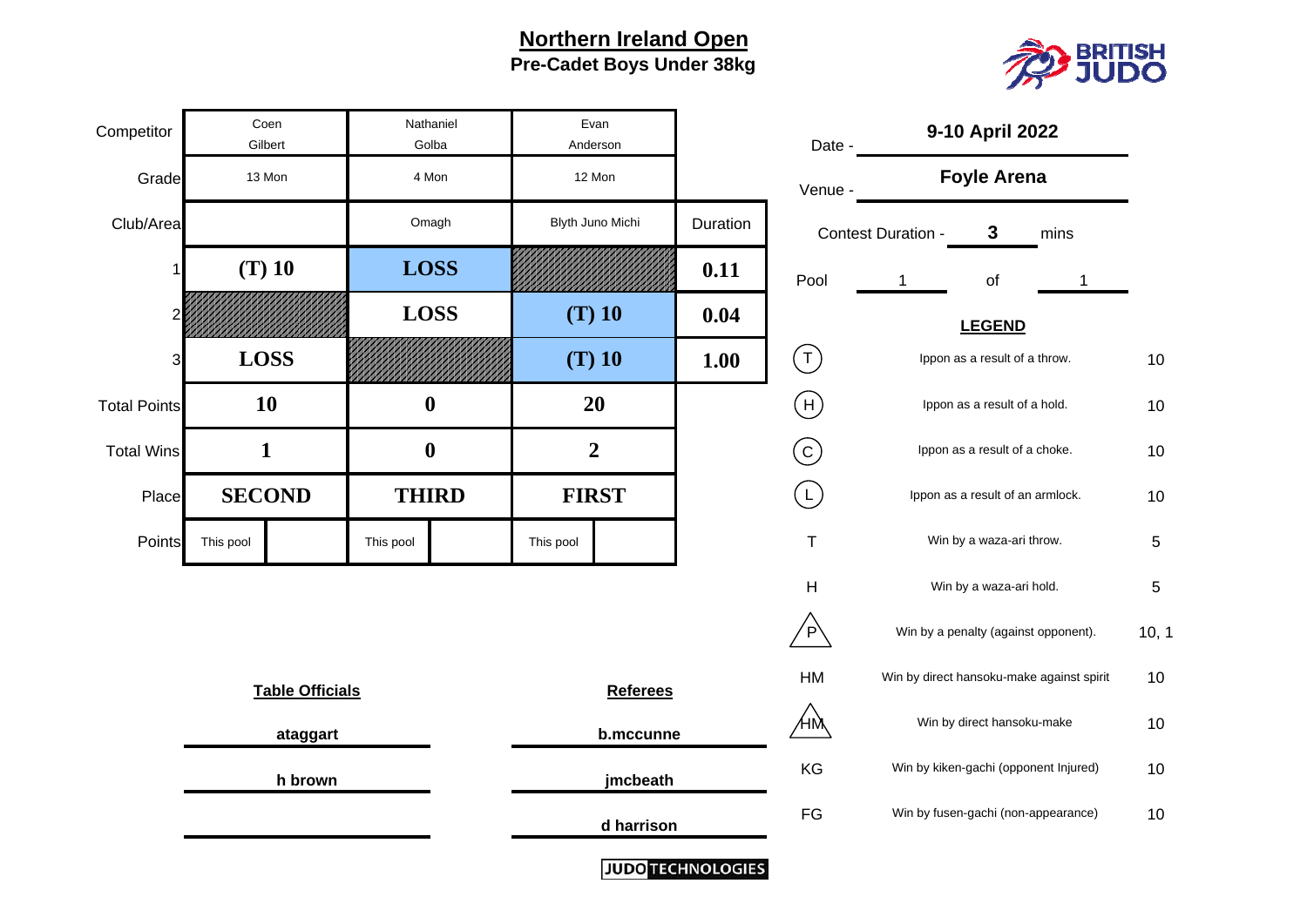#### **Northern Ireland Open Pre-Cadet Boys Under 46kg**





| Date -    | 9-10 April 2022                           |                    |
|-----------|-------------------------------------------|--------------------|
| Venue -   | <b>Foyle Arena</b>                        |                    |
|           | 3<br>mins                                 |                    |
| Pool      | of<br>1<br>1                              |                    |
|           | <b>LEGEND</b>                             |                    |
| T         | Ippon as a result of a throw.             | 10                 |
| Н         | Ippon as a result of a hold.              | 10                 |
|           | Ippon as a result of a choke.             | 10                 |
|           | Ippon as a result of an armlock.          | 10                 |
| T         | Win by a waza-ari throw.                  | 5                  |
| н         | Win by a waza-ari hold.                   | 5                  |
|           | Win by a penalty (against opponent).      | 10, 1              |
| <b>HM</b> | Win by direct hansoku-make against spirit | 10                 |
|           | Win by direct hansoku-make                | 10                 |
| KG        | Win by kiken-gachi (opponent Injured)     | 10                 |
| FG        | Win by fusen-gachi (non-appearance)       | 10                 |
|           |                                           | Contest Duration - |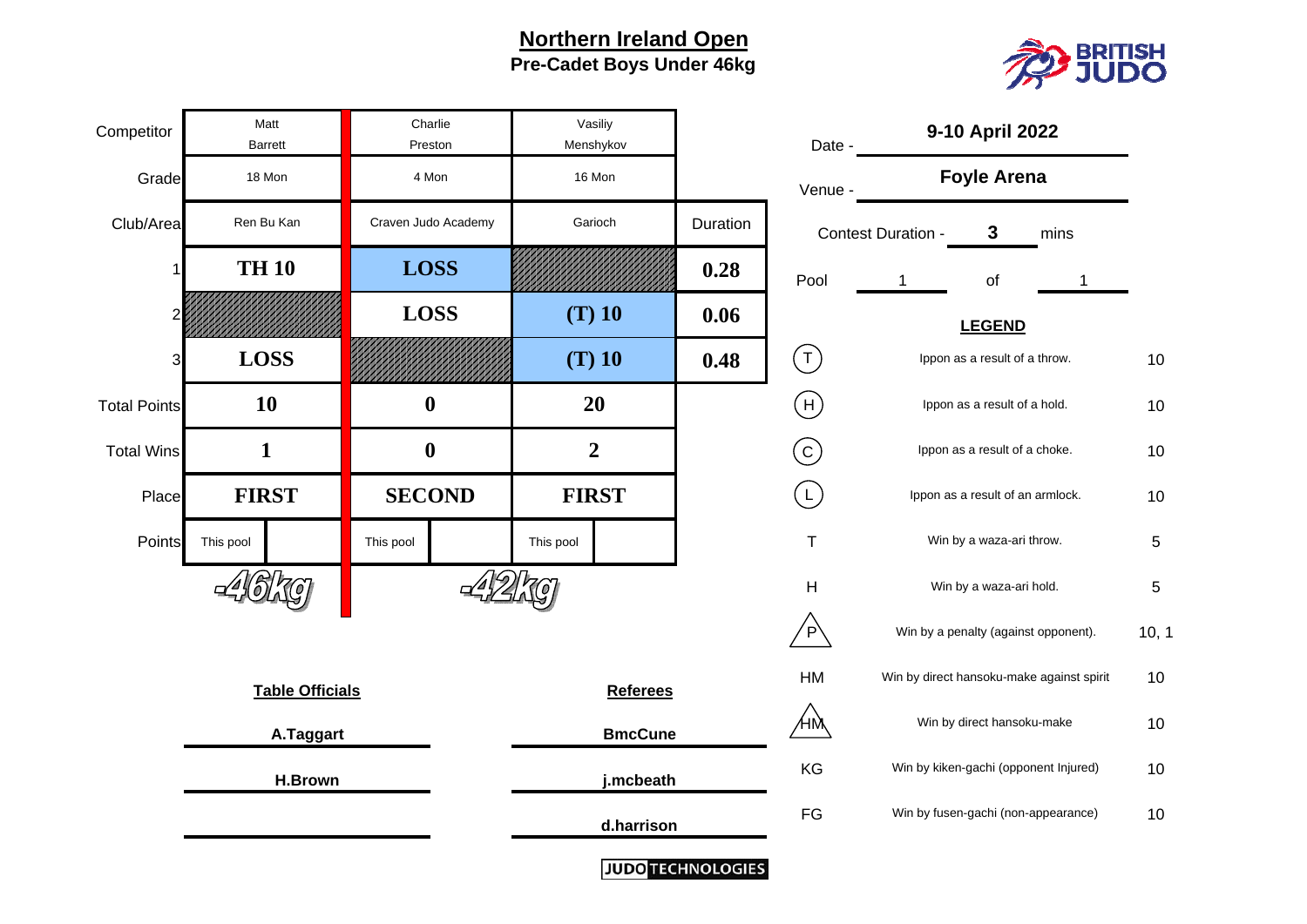#### **Northern Ireland Open Pre-Cadet Boys Under 50kg**



| Competitor          | Archie<br>Strang | Charlie<br>McGarvey | Adrian<br>Rychlik | Toru<br>Keen   | Andrejs<br>Procevskis |          | Date -      | 9-10 April 2022                 |    |
|---------------------|------------------|---------------------|-------------------|----------------|-----------------------|----------|-------------|---------------------------------|----|
| Grade               | 15 Mon           | 7 Mon               | 14 Mon            | 8 Mon          | 8 Mon                 |          | Venue -     | <b>Foyle Arena</b>              |    |
| Club/Area           | Danderhall       | Omagh               | The Judo Academy  | Sportif        | Ren Bu Kan            | Duration |             | 3<br>Contest Duration -<br>mins |    |
|                     |                  |                     |                   | $(T)$ 10       | <b>LOSS</b>           | 0.41     | Pool        | of                              |    |
|                     | $(T)$ 10         | <b>LOSS</b>         |                   |                |                       | 0.08     |             |                                 |    |
|                     |                  |                     | <b>LOSS</b>       | $(T)$ 10       |                       | 0.39     |             | <b>Table Officials</b>          |    |
|                     | <b>TT 10</b>     |                     |                   |                | <b>LOSS</b>           | 0.54     |             | S. Newbury                      |    |
|                     |                  | <b>LOSS</b>         | <b>TH 10</b>      |                |                       | 2.33     |             | U.Kolodziej                     |    |
| 6                   | $(T)$ 10         |                     |                   | <b>LOSS</b>    |                       | 1.13     |             |                                 |    |
|                     |                  |                     | <b>LOSS</b>       |                | <b>TH 10</b>          | 0.26     |             | <b>Referees</b>                 |    |
|                     |                  | <b>LOSS</b>         |                   | $(T)$ 10       |                       | 0.09     |             | M. Guatieri                     |    |
|                     | $(T)$ 10         |                     | <b>LOSS</b>       |                |                       | 0.18     |             | <b>P.Tansey</b>                 |    |
| 10                  |                  | <b>LOSS</b>         |                   |                | $(T)$ 10              | 1.29     |             | C. Hickey                       |    |
| <b>Total Points</b> | 40               | $\boldsymbol{0}$    | 10                | 30             | 20                    |          |             | <b>LEGEND</b>                   |    |
| <b>Total Wins</b>   | 4                | $\boldsymbol{0}$    |                   | 3 <sup>1</sup> | $\overline{2}$        |          | T           | Ippon as a result of a throw.   | 10 |
| Place               | <b>FIRST</b>     | <b>FIFTH</b>        | <b>FOURTH</b>     | <b>SECOND</b>  | <b>THIRD</b>          |          | H           | Ippon as a result of a hold.    | 10 |
| <b>Points</b>       | This pool        | This pool           | This pool         | This pool      | This pool             |          | $\mathsf C$ | Ippon as a result of a choke.   | 10 |
|                     |                  |                     |                   |                |                       |          |             | Innon as a result of an armlock | 10 |

| Date -   | $\sim$ 19 April 202                                                          |          |
|----------|------------------------------------------------------------------------------|----------|
| Venue -  | <b>Foyle Arena</b>                                                           |          |
|          | 3<br>Contest Duration -<br>mins                                              |          |
| Pool     | 1<br>οf<br>1                                                                 |          |
|          |                                                                              |          |
|          | <b>Table Officials</b>                                                       |          |
|          | <b>S. Newbury</b>                                                            |          |
|          | <b>U.Kolodziej</b>                                                           |          |
|          |                                                                              |          |
|          | <b>Referees</b>                                                              |          |
|          | M. Guatieri                                                                  |          |
|          | <b>P.Tansey</b>                                                              |          |
|          | C. Hickey                                                                    |          |
|          | <b>LEGEND</b>                                                                |          |
| Т        | Ippon as a result of a throw.                                                | 10       |
| H        | Ippon as a result of a hold.                                                 | 10       |
| C        | Ippon as a result of a choke.                                                | 10       |
| L        | Ippon as a result of an armlock.                                             | 10       |
|          | Win by a waza-ari throw.                                                     | 5        |
|          | Win by a waza-ari hold.                                                      | 5        |
|          | Win by a penalty (against opponent).                                         | 10, 1    |
|          | Win by direct hansoku-make against spirit                                    | 10       |
|          | Win by direct hansoku-make                                                   | 10       |
| KG<br>FG | Win by kiken-gachi (opponent Injured)<br>Win by fusen-gachi (non-appearance) | 10<br>10 |
|          |                                                                              |          |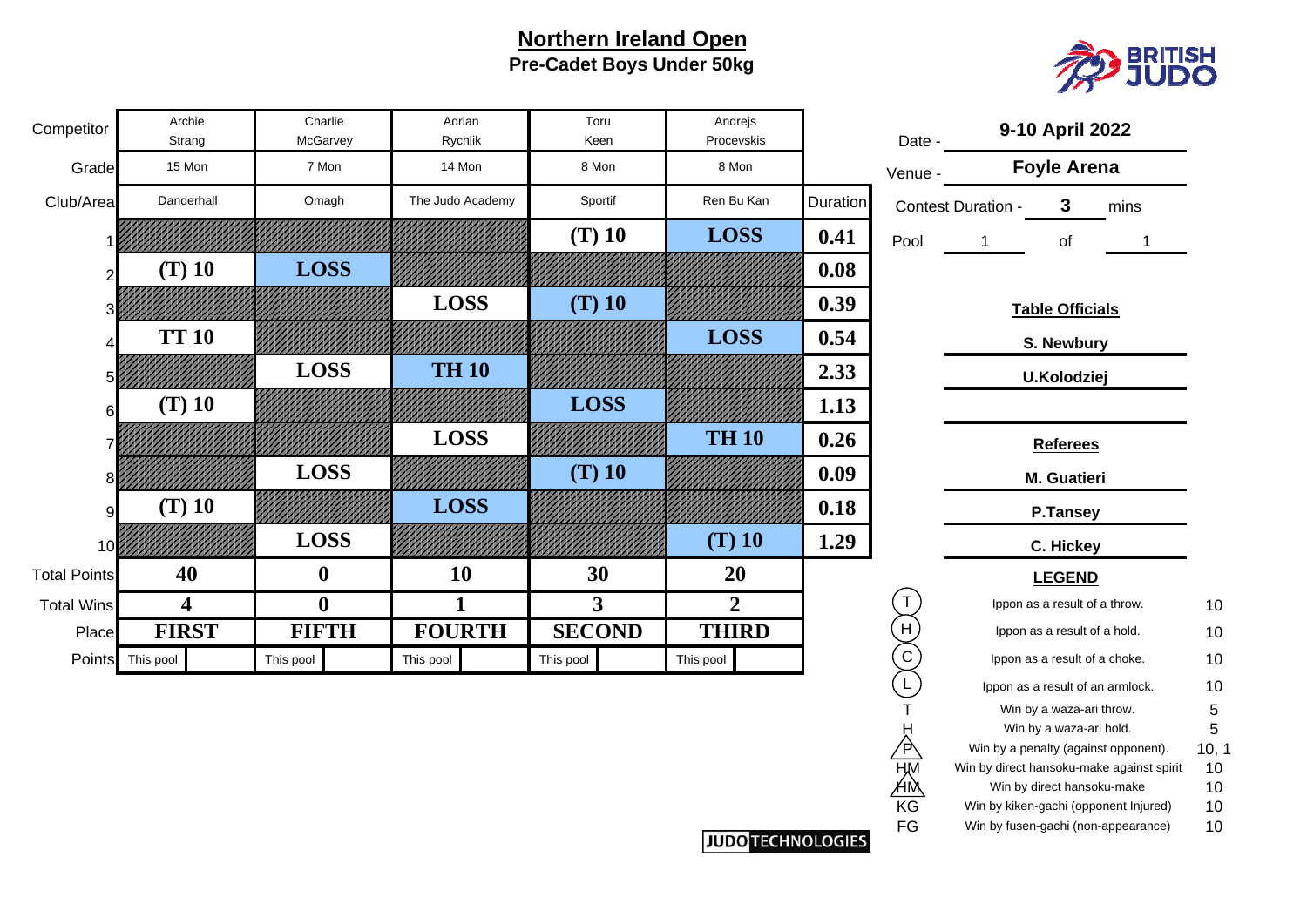### **Northern Ireland Open Pre-Cadet Boys Under 55kg**



| Competitor          | Aodhan<br>Mc Givern | Adam<br>Millar                     | Thomas<br>Yaser<br>Pereira<br>Akrami |              |                        | Date -                   |          | 9-10 April 2022           |                    |                                  |                                           |            |
|---------------------|---------------------|------------------------------------|--------------------------------------|--------------|------------------------|--------------------------|----------|---------------------------|--------------------|----------------------------------|-------------------------------------------|------------|
| Grade               | 14 Mon              | 9 Mon                              |                                      | 11 Mon       | 10 Mon                 |                          |          | Venue -                   |                    | <b>Foyle Arena</b>               |                                           |            |
| Club/Area           | The Judo Academy    | Simply Judo                        |                                      | <b>SKK</b>   | Coleraine              |                          | Duration |                           | Contest Duration - | $\mathbf{3}$                     | mins                                      |            |
|                     | <b>LOSS</b>         | $\mathbf{P} \setminus \mathbf{10}$ |                                      |              |                        |                          | 2.47     | Pool                      | -1                 | of                               |                                           |            |
|                     |                     |                                    |                                      | $(H)$ 10     | <b>LOSS</b>            |                          | 0.47     |                           |                    |                                  |                                           |            |
|                     |                     | <b>LOSS</b>                        |                                      | $(H)$ 10     |                        |                          | 1.05     |                           |                    |                                  |                                           |            |
|                     | $(T)$ 10            |                                    |                                      |              | <b>LOSS</b>            |                          | 1.58     |                           |                    | <b>LEGEND</b>                    |                                           |            |
|                     |                     | <b>T5</b>                          |                                      |              | <b>LOSS</b>            |                          | 3.00     | $\left(\mathsf{T}\right)$ |                    | Ippon as a result of a throw.    |                                           | 10         |
|                     | <b>LOSS</b>         |                                    |                                      | <b>TH 10</b> |                        |                          | 2.51     | $(\mathsf{H})$            |                    | Ippon as a result of a hold.     |                                           | 10         |
| <b>Total Points</b> | <b>10</b>           | 15                                 |                                      | 30           |                        | $\boldsymbol{0}$         |          | $\left(  \right)$         |                    | Ippon as a result of a choke.    |                                           | 10         |
| <b>Total Wins</b>   | 1                   | $\overline{2}$                     |                                      | 3            | $\boldsymbol{0}$       |                          |          | $\overline{L}$            |                    | Ippon as a result of an armlock. |                                           | 10         |
| Place               | <b>THIRD</b>        | <b>SECOND</b>                      |                                      | <b>FIRST</b> | <b>FOURTH</b>          |                          |          | $\mathsf{T}$              |                    | Win by a waza-ari throw.         |                                           | 5          |
| <b>Points</b>       | This pool           | This pool                          | This pool                            |              | This pool              |                          |          | H                         |                    | Win by a waza-ari hold.          |                                           | $\sqrt{5}$ |
|                     |                     |                                    |                                      |              |                        |                          |          | $\overline{P}$            |                    |                                  | Win by a penalty (against opponent).      | 10, 1      |
|                     |                     | <b>Referees</b>                    |                                      |              | <b>Table Officials</b> |                          |          | HM                        |                    |                                  | Win by direct hansoku-make against spirit | 10         |
|                     |                     | <b>M.Guatieri K.Merrick</b>        |                                      |              | S. Newbury             |                          |          | ÆM                        |                    | Win by direct hansoku-make       |                                           | 10         |
|                     |                     | P. Tansey S.Dunn                   |                                      |              | U. Kolodziej           |                          |          | KG                        |                    |                                  | Win by kiken-gachi (opponent Injured)     | 10         |
|                     |                     | <b>C. Hickey A Pirie</b>           |                                      |              | A.McKay M.Stachan      |                          |          | FG                        |                    |                                  | Win by fusen-gachi (non-appearance)       | 10         |
|                     |                     |                                    |                                      |              |                        | <b>JUDO TECHNOLOGIES</b> |          |                           |                    |                                  |                                           |            |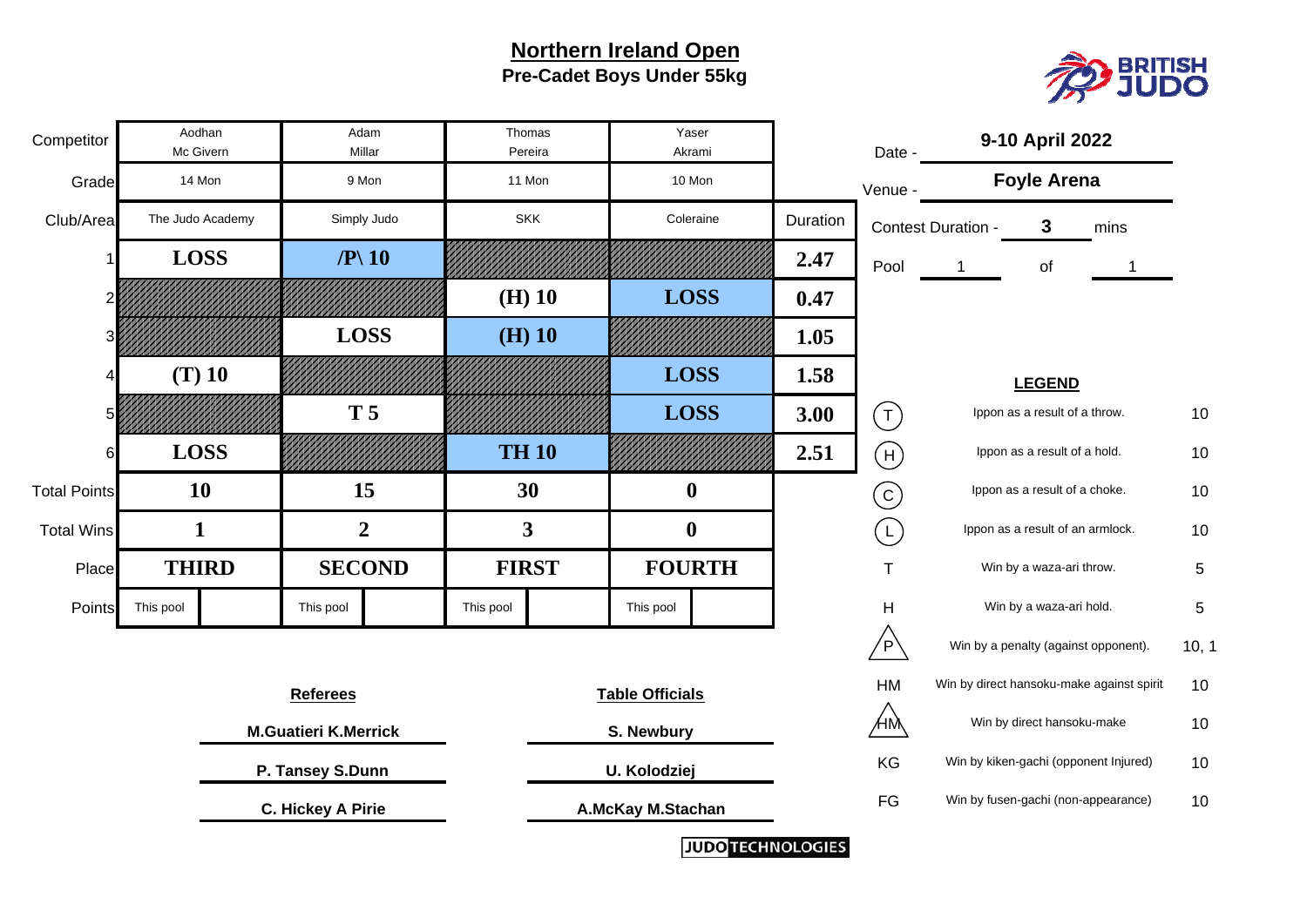#### **Northern Ireland Open Pre-Cadet Boys Under 66kg**



| Competitor          |             | Lucas<br>Moyne |                                   | Harrison<br>Elliott         | Charlie<br>Joe<br>Gormley<br>King |                        |                        | Date - |          | 9-10 April 2022   |                    |                                       |                                           |            |
|---------------------|-------------|----------------|-----------------------------------|-----------------------------|-----------------------------------|------------------------|------------------------|--------|----------|-------------------|--------------------|---------------------------------------|-------------------------------------------|------------|
| Grade               |             | 10 Mon         |                                   | 10 Mon                      | 10 Mon                            |                        | 10 Mon                 |        |          | Venue -           |                    | <b>Foyle Arena</b>                    |                                           |            |
| Club/Area           |             | Coleraine      |                                   | High Wycombe Judo Centre    | Coleraine                         |                        | Sportif                |        | Duration |                   | Contest Duration - | 3                                     | mins                                      |            |
|                     |             | <b>LOSS</b>    |                                   | $(T)$ 10                    |                                   |                        |                        |        | 0.48     | Pool              | 1                  | of                                    |                                           |            |
|                     |             |                |                                   |                             | <b>LOSS</b>                       |                        | $(T)$ 10               |        | 0.16     |                   |                    |                                       |                                           |            |
|                     |             |                |                                   | $(T)$ 10                    | <b>LOSS</b>                       |                        |                        |        | 0.23     |                   |                    |                                       |                                           |            |
|                     |             | <b>TH 10</b>   |                                   |                             |                                   |                        | <b>LOSS</b>            |        | 0.21     |                   |                    | <b>LEGEND</b>                         |                                           |            |
|                     |             |                |                                   | $(T)$ 10                    |                                   |                        | <b>LOSS</b>            |        | 0.36     | (T)               |                    | Ippon as a result of a throw.         |                                           | 10         |
|                     |             | $(H)$ 10       |                                   |                             | <b>LOSS</b>                       |                        |                        |        | 0.46     | $(\mathsf{H})$    |                    | Ippon as a result of a hold.          |                                           | 10         |
| <b>Total Points</b> |             | 20             |                                   | 20                          | $\bf{0}$                          |                        | 10                     |        |          | $\left( 6\right)$ |                    | Ippon as a result of a choke.         |                                           | 10         |
| <b>Total Wins</b>   |             | $\overline{2}$ |                                   | $\boldsymbol{2}$            | $\boldsymbol{0}$                  |                        | 1                      |        |          | $(\mathsf{L})$    |                    | Ippon as a result of an armlock.      |                                           | 10         |
| Place               |             | <b>FIRST</b>   |                                   | <b>FIRST</b>                | <b>THIRD</b>                      |                        | <b>SECOND</b>          |        |          | T                 |                    | Win by a waza-ari throw.              |                                           | 5          |
| Points              | This pool   |                | This pool                         |                             | This pool                         |                        | This pool              |        |          | Н                 |                    | Win by a waza-ari hold.               |                                           | $\sqrt{5}$ |
|                     | =(5)(5)  70 |                |                                   |                             | -6101.76                          |                        |                        |        |          | 'P`               |                    | Win by a penalty (against opponent).  |                                           | 10, 1      |
|                     |             |                | <b>Referees</b>                   |                             |                                   |                        | <b>Table Officials</b> |        |          | HM                |                    |                                       | Win by direct hansoku-make against spirit | 10         |
|                     |             |                | <b>Martin Rivers Dave Francis</b> |                             |                                   |                        | <b>Sally Hemming</b>   |        |          | ҉НӍ҅              |                    | Win by direct hansoku-make            |                                           | 10         |
|                     |             |                |                                   | Paul Grady Renata Tekoriute |                                   |                        | <b>Leigh Hemmig</b>    |        |          | KG                |                    | Win by kiken-gachi (opponent Injured) |                                           | 10         |
|                     |             |                | Wyn Williams Stephen Sims         |                             |                                   | <b>Leah McLaughlin</b> |                        |        |          | FG                |                    | Win by fusen-gachi (non-appearance)   |                                           | 10         |
|                     |             |                |                                   |                             |                                   |                        |                        |        |          |                   |                    |                                       |                                           |            |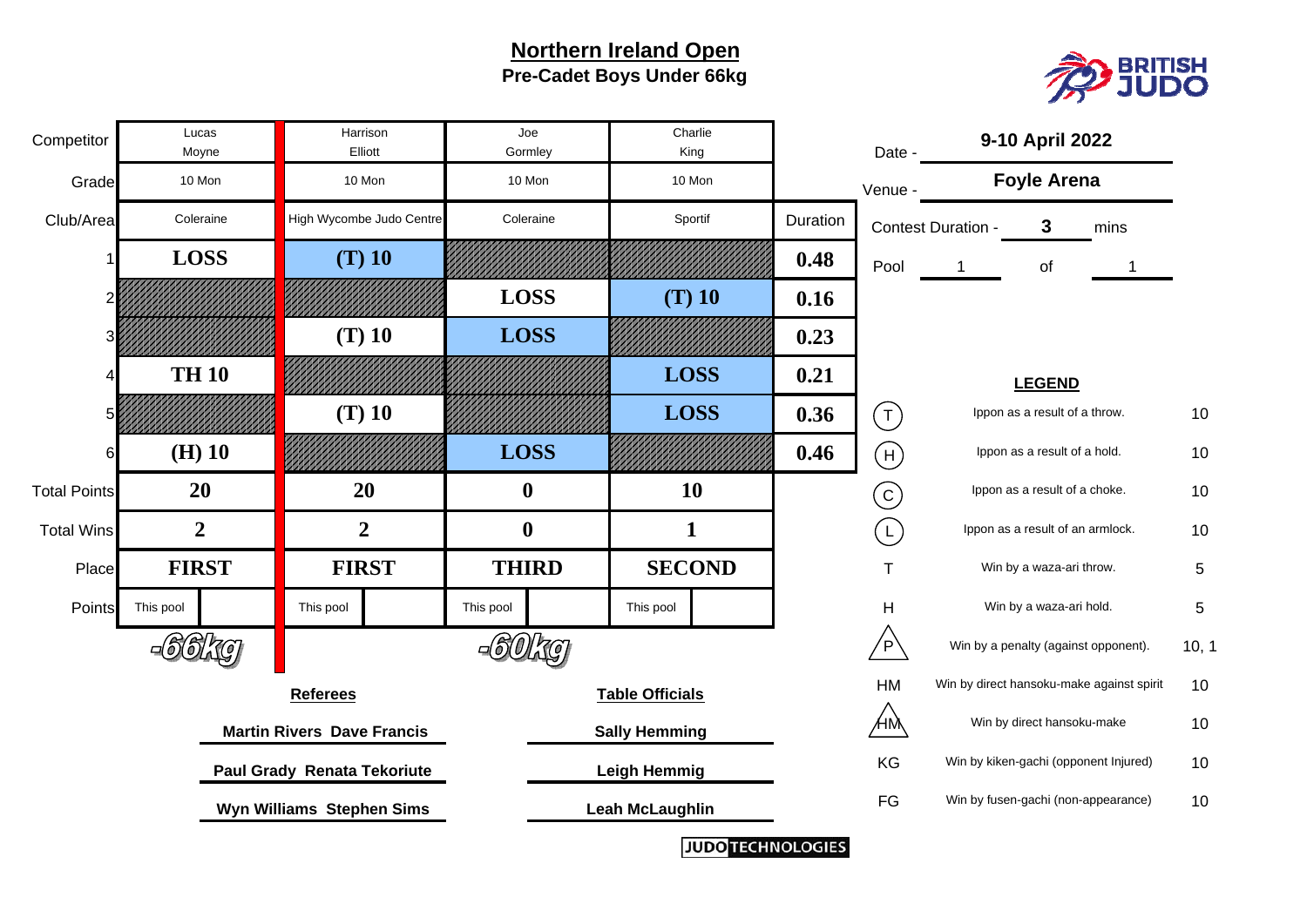#### **Northern Ireland Open Pre-Cadet Boys Over 73kg**



| Competitor          | Mate<br>Kovacs                     | John<br>Donaghy  |  | Tsenoslav<br>Natovski        |                                     | Date -   | 9-10 April 2022                             |                                           |     |  |
|---------------------|------------------------------------|------------------|--|------------------------------|-------------------------------------|----------|---------------------------------------------|-------------------------------------------|-----|--|
| Grade               | 13 Mon                             | 4 Mon            |  | 5 Mon                        |                                     |          | Venue -                                     | <b>Foyle Arena</b>                        |     |  |
| Club/Area           | Omagh                              | Ren Bu Kan       |  |                              | Triangle                            | Duration |                                             | 3<br>Contest Duration -<br>mins           |     |  |
|                     | $\mathbf{P} \setminus \mathbf{10}$ | <b>LOSS</b>      |  |                              |                                     | 4.17     | Pool                                        | of<br>1                                   |     |  |
| $\overline{c}$      |                                    | <b>LOSS</b>      |  | <b>TH 10</b>                 |                                     | 0.31     |                                             | <b>LEGEND</b>                             |     |  |
| 3                   | <b>LOSS</b>                        |                  |  | <b>TH 10</b>                 |                                     | 2.35     | $(\mathsf{T})$                              | Ippon as a result of a throw.             | 10  |  |
| <b>Total Points</b> | <b>10</b>                          | $\boldsymbol{0}$ |  | 20                           |                                     |          | $(\mathsf{H})$                              | Ippon as a result of a hold.              | 10  |  |
| <b>Total Wins</b>   | $\mathbf{1}$                       | $\boldsymbol{0}$ |  | $\overline{2}$               |                                     |          | $\rm (c)$                                   | Ippon as a result of a choke.             | 10  |  |
| Place               | <b>SECOND</b>                      | <b>THIRD</b>     |  | <b>FIRST</b>                 |                                     |          | $(\mathsf{L})$                              | Ippon as a result of an armlock.          | 10  |  |
| Points              | This pool                          | This pool        |  | This pool                    |                                     |          | $\mathsf T$                                 | Win by a waza-ari throw.                  | 5   |  |
|                     |                                    |                  |  |                              |                                     |          | H                                           | Win by a waza-ari hold.                   | 5   |  |
|                     |                                    |                  |  |                              |                                     |          | $\overline{P}$                              | Win by a penalty (against opponent).      | 10, |  |
|                     | <b>Table Officials</b>             |                  |  |                              | <b>Referees</b>                     |          | HM                                          | Win by direct hansoku-make against spirit | 10  |  |
|                     | <b>Sally Hemming</b>               |                  |  |                              | <b>Martin Rivers / Dave Francis</b> |          | ӔŅ                                          | Win by direct hansoku-make                | 10  |  |
|                     | <b>Leigh hemming</b>               |                  |  |                              | Paul Grady / Renata Tekoriute       |          | Win by kiken-gachi (opponent Injured)<br>KG |                                           | 10  |  |
|                     | <b>Leah McLaughlin</b>             |                  |  | Wyn Williams / Sthephen Sims |                                     |          | FG                                          | Win by fusen-gachi (non-appearance)<br>10 |     |  |
|                     |                                    |                  |  |                              |                                     |          |                                             |                                           |     |  |

|     | Date -    | 9-10 April 2022                  |                                       |                                           |       |  |  |  |  |  |
|-----|-----------|----------------------------------|---------------------------------------|-------------------------------------------|-------|--|--|--|--|--|
|     | Venue -   |                                  | <b>Foyle Arena</b>                    |                                           |       |  |  |  |  |  |
| ion |           | Contest Duration -               | 3                                     | mins                                      |       |  |  |  |  |  |
| 7   | Pool      | 1                                | οf                                    | 1                                         |       |  |  |  |  |  |
| 1   |           |                                  | <b>LEGEND</b>                         |                                           |       |  |  |  |  |  |
| 5   |           | Ippon as a result of a throw.    |                                       |                                           |       |  |  |  |  |  |
|     | H         | Ippon as a result of a hold.     |                                       |                                           |       |  |  |  |  |  |
|     |           | Ippon as a result of a choke.    |                                       |                                           |       |  |  |  |  |  |
|     |           | Ippon as a result of an armlock. |                                       |                                           |       |  |  |  |  |  |
|     | Τ         |                                  | Win by a waza-ari throw.              |                                           | 5     |  |  |  |  |  |
|     | н         |                                  | Win by a waza-ari hold.               |                                           | 5     |  |  |  |  |  |
|     | P         |                                  | Win by a penalty (against opponent).  |                                           | 10, 1 |  |  |  |  |  |
|     | <b>HM</b> |                                  |                                       | Win by direct hansoku-make against spirit | 10    |  |  |  |  |  |
| ۱s  | ١N        |                                  | Win by direct hansoku-make            |                                           | 10    |  |  |  |  |  |
| ute | KG        |                                  | Win by kiken-gachi (opponent Injured) |                                           | 10    |  |  |  |  |  |
| ms  | FG        |                                  | Win by fusen-gachi (non-appearance)   |                                           | 10    |  |  |  |  |  |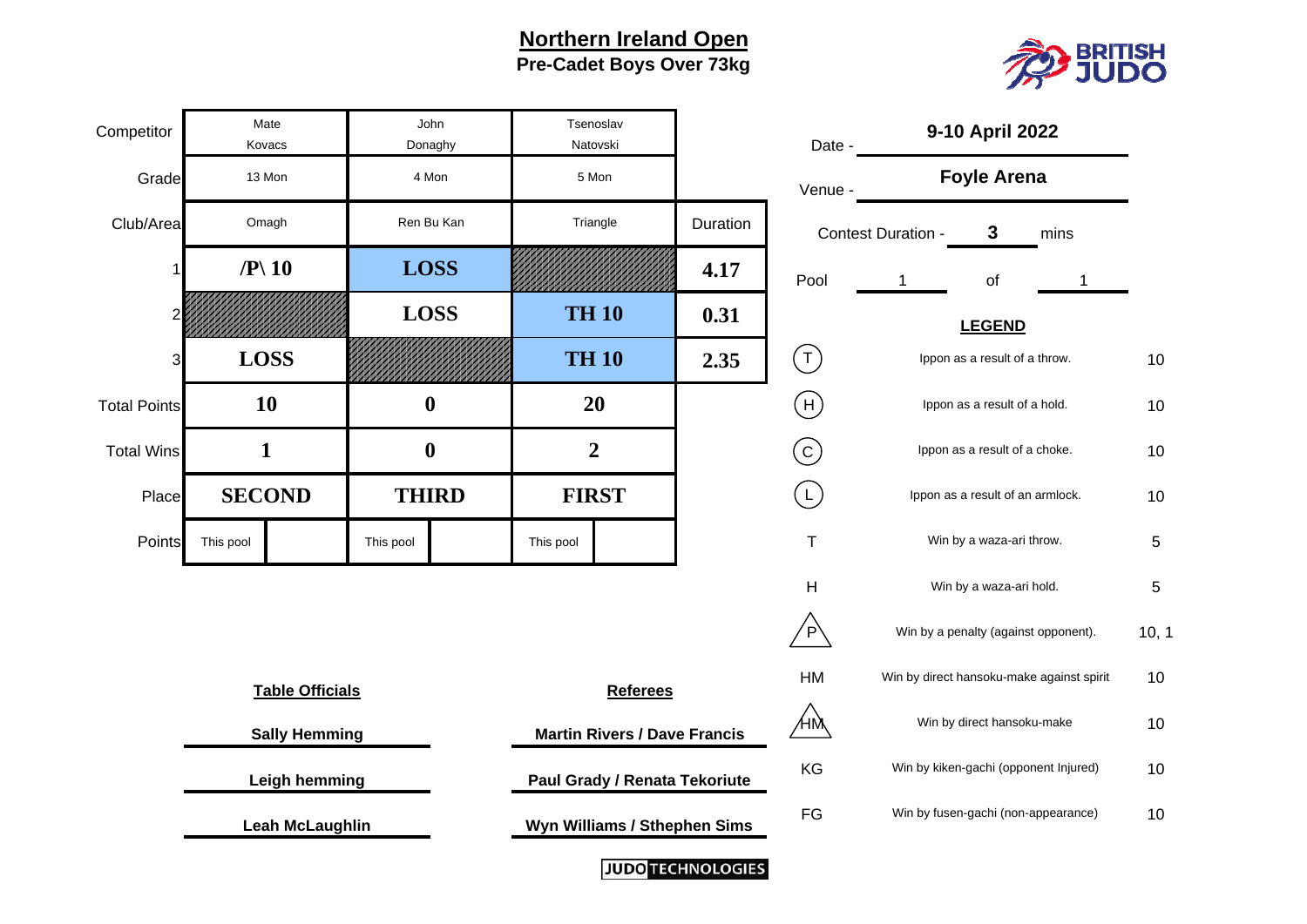#### **Northern Ireland Open Pre-Cadet Girls Under 44kg**



 $10$ 

 $10$ 

 $10$ 

 $10$ 

10

FG Win by fusen-gachi (non-appearance) 10

| Competitor          | Rachael<br>Gray  | Taylor<br>Chrisp        | Imogen<br>Armstrong | Nia<br>Aguilar      | Lexi<br>Buchanan |          | Date -      |                                           | 9-10 April 2022                  |      |           |
|---------------------|------------------|-------------------------|---------------------|---------------------|------------------|----------|-------------|-------------------------------------------|----------------------------------|------|-----------|
| Grade               | 14 Mon           | 10 Mon                  | 13 Mon              | 11 Mon              | 11 Mon           |          | Venue -     |                                           | <b>Foyle Arena</b>               |      |           |
| Club/Area           | Destination Judo | Blyth Juno Michi        | The Judo Academy    | Craig Ewers Academy | Sportif          | Duration |             | Contest Duration -                        | 3                                | mins |           |
|                     |                  |                         |                     | $(T)$ 10            | <b>LOSS</b>      | 2.36     | Pool        |                                           | of                               |      |           |
|                     | <b>LOSS</b>      | $/HM\$ 10               |                     |                     |                  | 2.07     |             |                                           |                                  |      |           |
|                     |                  |                         | <b>LOSS</b>         | $(T)$ 10            |                  | 0.07     |             |                                           | <b>Table Officials</b>           |      |           |
|                     | $(T)$ 10         |                         |                     |                     | <b>LOSS</b>      | 1.03     |             |                                           |                                  |      |           |
|                     |                  | $(T)$ 10                | <b>LOSS</b>         |                     |                  | 1.12     |             |                                           |                                  |      |           |
| 6                   | <b>T5</b>        |                         |                     | <b>LOSS</b>         |                  | 3.00     |             |                                           |                                  |      |           |
|                     |                  |                         | <b>LOSS</b>         |                     | <b>TT 10</b>     | 0.39     |             |                                           | <b>Referees</b>                  |      |           |
|                     |                  | $(T)$ 10                |                     | <b>LOSS</b>         |                  | 1.07     |             |                                           |                                  |      |           |
| 9                   | <b>TH 10</b>     |                         | <b>LOSS</b>         |                     |                  | 0.36     |             |                                           |                                  |      |           |
| 10                  |                  | $(T)$ 10                |                     |                     | <b>LOSS</b>      | 0.21     |             |                                           |                                  |      |           |
| <b>Total Points</b> | 25               | 40                      | $\boldsymbol{0}$    | 20                  | <b>10</b>        |          |             |                                           | <b>LEGEND</b>                    |      |           |
| <b>Total Wins</b>   | $\overline{2}$   | $\overline{\mathbf{4}}$ | $\boldsymbol{0}$    | $\overline{2}$      | $\mathbf{1}$     |          |             |                                           | Ippon as a result of a throw.    |      | 10        |
| Place               | <b>SECOND</b>    | <b>FIRST</b>            | <b>FOURTH</b>       | <b>THIRD</b>        | <b>FIRST</b>     |          | H           |                                           | Ippon as a result of a hold.     |      | 10        |
|                     | Points This pool | This pool               | This pool           | This pool           | This pool        |          | $\mathsf C$ |                                           | Ippon as a result of a choke.    |      | 10        |
|                     |                  |                         |                     |                     |                  |          |             |                                           | Ippon as a result of an armlock. |      | 10        |
|                     |                  |                         |                     |                     |                  |          |             |                                           | Win by a waza-ari throw.         |      | 5         |
|                     |                  |                         |                     |                     |                  |          |             | Win by a penalty (against opponent).      | Win by a waza-ari hold.          |      | 5         |
|                     |                  |                         |                     |                     |                  |          | Έ<br>HM     | Win by direct hansoku-make against spirit |                                  |      | 10,<br>10 |
|                     |                  |                         |                     |                     |                  |          | <u>Ам</u>   |                                           | Win by direct hansoku-make       |      | 10        |
|                     |                  |                         |                     |                     |                  |          | KG          | Win by kiken-gachi (opponent Injured)     |                                  |      | 10        |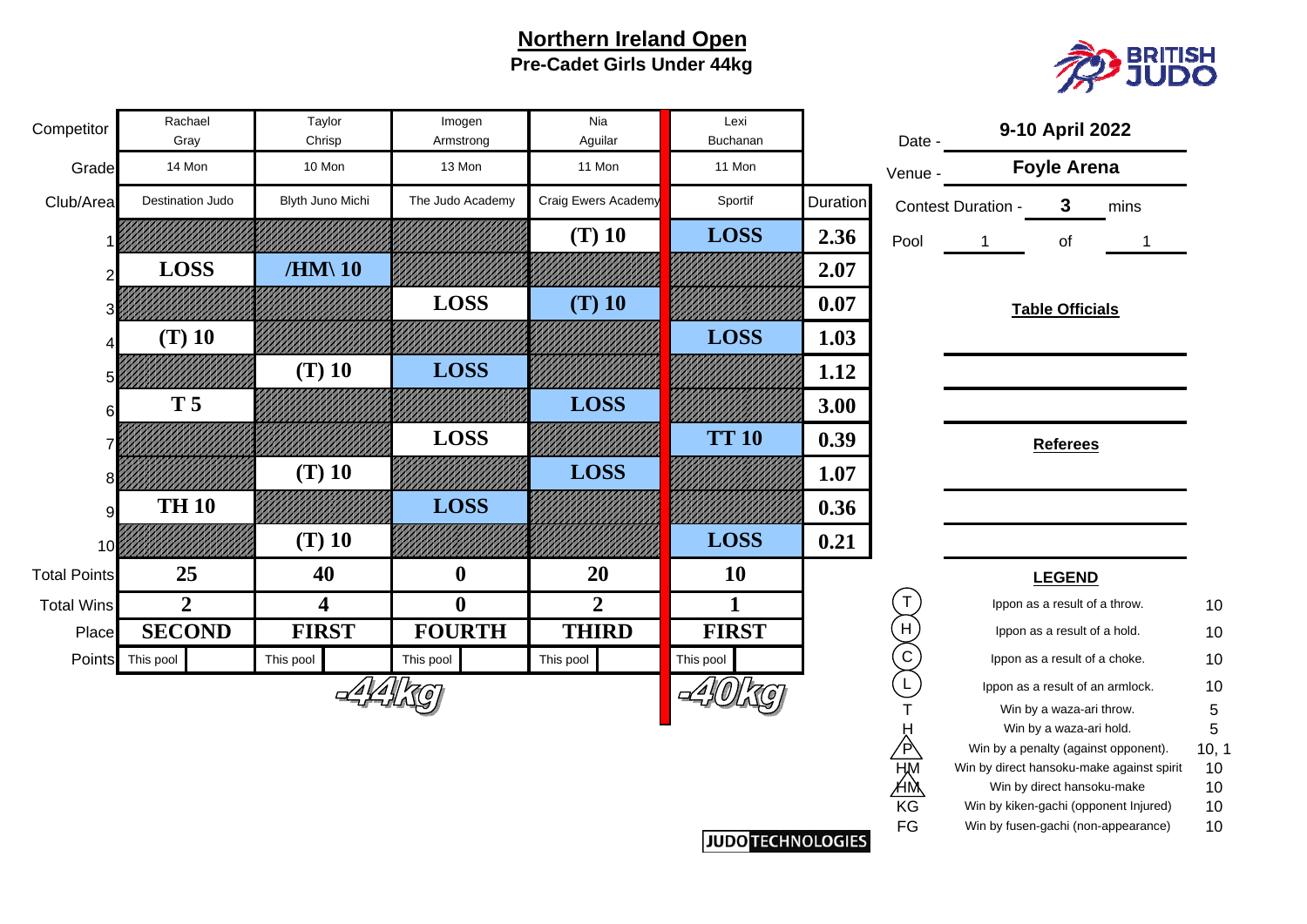



(non-appearance)

10

5

10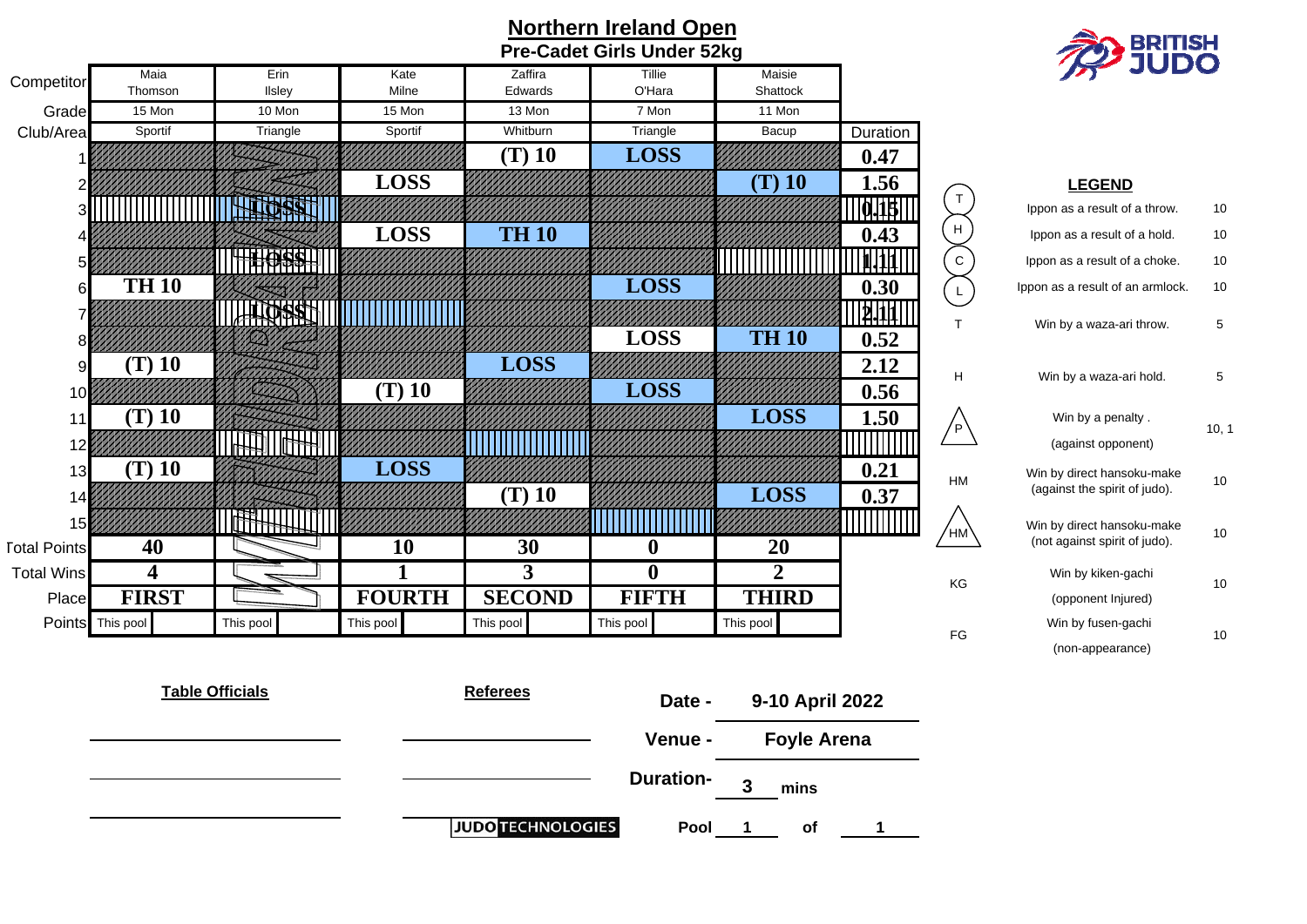**Northern Ireland Open Pre-Cadet Girls Under 57kg**



| Competitor          |              | Imogen<br>McRitchie    |              | Katy<br>Cameron             | Rachel<br>McLean    |                            |                                             | 9-10 April 2022<br>Date - |                            |                                           |     |
|---------------------|--------------|------------------------|--------------|-----------------------------|---------------------|----------------------------|---------------------------------------------|---------------------------|----------------------------|-------------------------------------------|-----|
| Grade               |              | 13 Mon                 |              | 10 Mon                      |                     | 12 Mon                     |                                             | Venue -                   |                            | <b>Foyle Arena</b>                        |     |
| Club/Area           |              | Sportif                |              | Sportif                     |                     | Sportif                    | Duration                                    |                           | <b>Contest Duration -</b>  | 3<br>mins                                 |     |
|                     |              | <b>LOSS</b>            |              | $(T)$ 10                    |                     |                            | 0.36                                        | Pool                      | 1                          | of                                        |     |
|                     |              |                        |              | <b>LOSS</b>                 | $(H)$ 10            |                            | 1.27                                        |                           |                            | <b>LEGEND</b>                             |     |
| 3                   |              | $(T)$ 10               |              |                             | <b>LOSS</b>         |                            | 0.02                                        | $(\tau)$                  |                            | Ippon as a result of a throw.             | 10  |
| <b>Total Points</b> |              | <b>10</b>              |              | 10                          | <b>10</b>           |                            |                                             | $(\mathsf{H})$            |                            | Ippon as a result of a hold.              | 10  |
| <b>Total Wins</b>   | $\mathbf{1}$ |                        | $\mathbf{1}$ |                             | $\mathbf{1}$        |                            |                                             | $\odot$                   |                            | Ippon as a result of a choke.             | 10  |
| Place               |              | <b>THIRD</b>           |              | <b>FIRST</b>                |                     | <b>SECOND</b>              |                                             | $(\mathsf{L})$            |                            | Ippon as a result of an armlock.          | 10  |
| Points              | This pool    |                        | This pool    |                             | This pool           |                            |                                             | $\mathsf T$               |                            | Win by a waza-ari throw.                  | 5   |
|                     |              |                        |              |                             |                     |                            |                                             | Н                         |                            | Win by a waza-ari hold.                   | 5   |
|                     |              |                        |              |                             |                     |                            |                                             | $\overline{P}$            |                            | Win by a penalty (against opponent).      | 10, |
|                     |              | <b>Table Officials</b> |              |                             |                     | <b>Referees</b>            |                                             | HM                        |                            | Win by direct hansoku-make against spirit | 10  |
|                     |              | a.taggart/H.BROWN      |              |                             |                     | <b>B.MCCUNE/LISARIVERS</b> |                                             | ӔŅ                        | Win by direct hansoku-make |                                           |     |
|                     |              |                        |              | <b>J.MCBEATH/C.STRACHAN</b> |                     |                            | Win by kiken-gachi (opponent Injured)<br>KG |                           |                            | 10                                        |     |
|                     |              |                        |              |                             | A.HERRON/D.HARRISON |                            |                                             | FG                        |                            | Win by fusen-gachi (non-appearance)       | 10  |
|                     |              |                        |              |                             |                     | $\sim$ $\sim$ $\sim$       |                                             |                           |                            |                                           |     |

|                         | Date -    | 9-10 April 2022                                               |                                       |                                           |       |  |  |  |  |  |
|-------------------------|-----------|---------------------------------------------------------------|---------------------------------------|-------------------------------------------|-------|--|--|--|--|--|
|                         | Venue ·   |                                                               | <b>Foyle Arena</b>                    |                                           |       |  |  |  |  |  |
| ion                     |           | Contest Duration -                                            | 3                                     | mins                                      |       |  |  |  |  |  |
| 6                       | Pool      | 1                                                             | of                                    | 1                                         |       |  |  |  |  |  |
| 7                       |           |                                                               | <b>LEGEND</b>                         |                                           |       |  |  |  |  |  |
| $\overline{\mathbf{c}}$ | Τ         | Ippon as a result of a throw.<br>Ippon as a result of a hold. |                                       |                                           |       |  |  |  |  |  |
|                         | Н         |                                                               |                                       |                                           |       |  |  |  |  |  |
|                         |           | Ippon as a result of a choke.                                 |                                       |                                           |       |  |  |  |  |  |
|                         |           | Ippon as a result of an armlock.                              |                                       |                                           |       |  |  |  |  |  |
|                         | T         | Win by a waza-ari throw.                                      |                                       |                                           |       |  |  |  |  |  |
|                         | н         |                                                               | Win by a waza-ari hold.               |                                           | 5     |  |  |  |  |  |
|                         | P         |                                                               | Win by a penalty (against opponent).  |                                           | 10, 1 |  |  |  |  |  |
|                         | <b>HM</b> |                                                               |                                       | Win by direct hansoku-make against spirit | 10    |  |  |  |  |  |
|                         |           |                                                               | Win by direct hansoku-make            |                                           | 10    |  |  |  |  |  |
| N                       | KG        |                                                               | Win by kiken-gachi (opponent Injured) |                                           | 10    |  |  |  |  |  |
| J                       | FG        |                                                               | Win by fusen-gachi (non-appearance)   |                                           | 10    |  |  |  |  |  |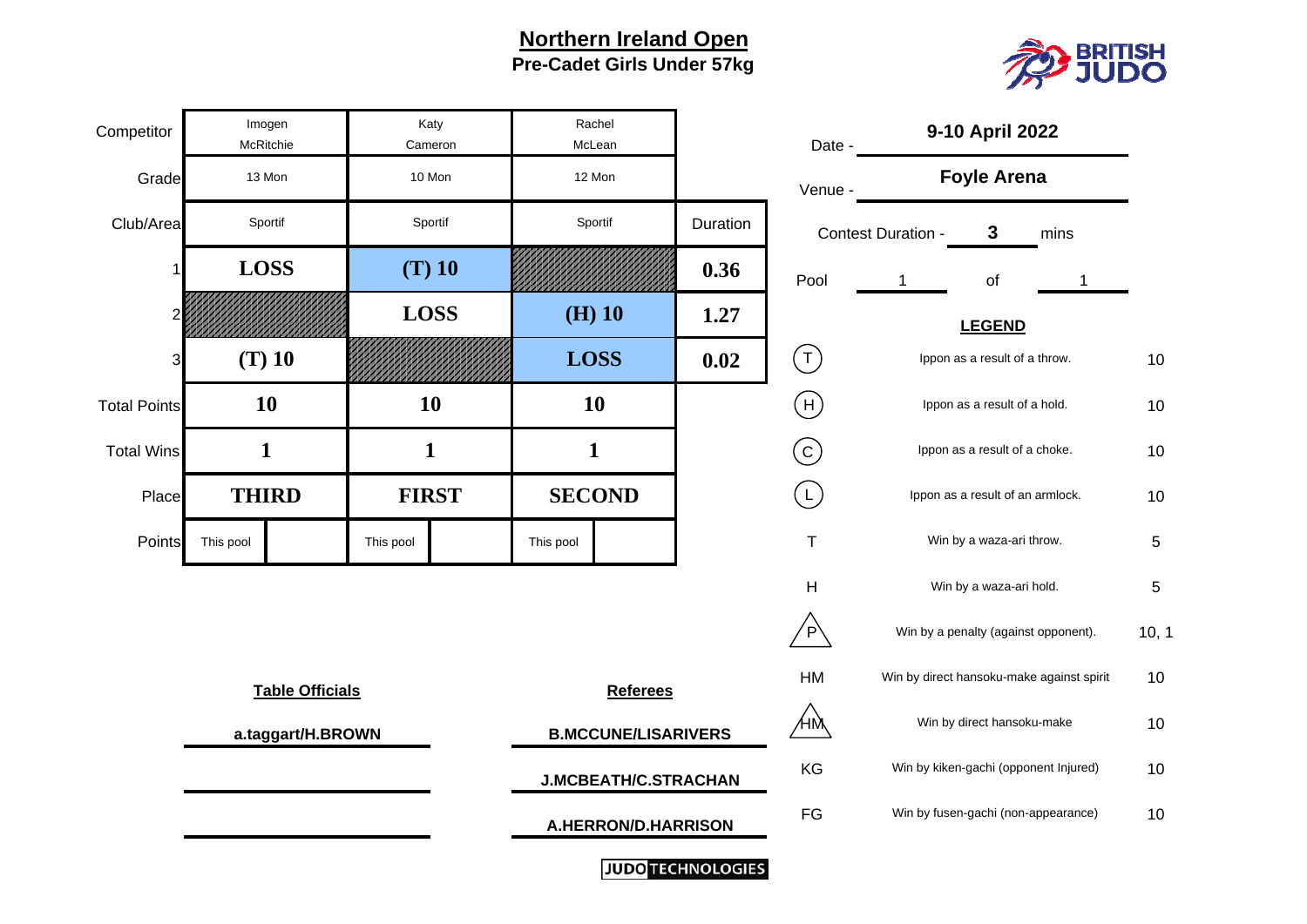# **Northern Ireland Open**



**Pre-Cadet Girls Under 57kg**

|                     |                     |                        |                             | <b>RE-FIGHT</b> |              |                            |                                       |                           | ---                              |                                           |     |  |
|---------------------|---------------------|------------------------|-----------------------------|-----------------|--------------|----------------------------|---------------------------------------|---------------------------|----------------------------------|-------------------------------------------|-----|--|
| Competitor          | Imogen<br>McRitchie |                        |                             | Katy<br>Cameron |              | Rachel<br>McLean           |                                       | Date -                    |                                  | 9-10 April 2022                           |     |  |
| Grade               | 13 Mon              |                        |                             | 10 Mon          |              | 12 Mon                     |                                       | Venue -                   |                                  | <b>Foyle Arena</b>                        |     |  |
| Club/Area           | Sportif             |                        |                             | Sportif         |              | Sportif                    | Duration                              |                           | Contest Duration -               | $\mathbf{3}$<br>mins                      |     |  |
|                     | <b>LOSS</b>         |                        |                             | <b>TT 10</b>    |              |                            | 0.36                                  | Pool                      | 1                                | of                                        |     |  |
|                     |                     |                        |                             | $(T)$ 10        | <b>LOSS</b>  |                            | 1.04                                  |                           | <b>LEGEND</b>                    |                                           |     |  |
| 3                   | <b>LOSS</b>         |                        |                             |                 |              | $(T)$ 10                   | 0.57                                  | $(\mathsf{T})$            |                                  | Ippon as a result of a throw.             | 10  |  |
| <b>Total Points</b> | $\boldsymbol{0}$    |                        |                             | 20              |              | 10                         |                                       | $(\mathsf{H})$            |                                  | Ippon as a result of a hold.              | 10  |  |
| <b>Total Wins</b>   | $\boldsymbol{0}$    |                        |                             | $\overline{2}$  | $\mathbf{1}$ |                            |                                       | $\rm (c)$                 |                                  | Ippon as a result of a choke.             | 10  |  |
| Place               | <b>THIRD</b>        |                        |                             | <b>FIRST</b>    |              | <b>SECOND</b>              |                                       | $\left(\mathsf{L}\right)$ | Ippon as a result of an armlock. |                                           | 10  |  |
| Points              | This pool           |                        | This pool                   |                 | This pool    |                            |                                       | T                         |                                  | Win by a waza-ari throw.                  | 5   |  |
|                     |                     |                        |                             |                 |              |                            |                                       | Н                         |                                  | Win by a waza-ari hold.                   | 5   |  |
|                     |                     |                        |                             |                 |              |                            |                                       | $\overline{P}$            |                                  | Win by a penalty (against opponent).      | 10, |  |
|                     |                     | <b>Table Officials</b> |                             |                 |              | <b>Referees</b>            |                                       | HM                        |                                  | Win by direct hansoku-make against spirit | 10  |  |
|                     |                     | a.taggart/H.BROWN      |                             |                 |              | <b>B.MCCUNE/LISARIVERS</b> | ÆМ                                    |                           |                                  | Win by direct hansoku-make                | 10  |  |
|                     |                     |                        | <b>J.MCBEATH/C.STRACHAN</b> |                 |              | KG                         | Win by kiken-gachi (opponent Injured) |                           | 10                               |                                           |     |  |
|                     |                     |                        |                             |                 |              | A.HERRON/D.HARRISON        |                                       | FG                        |                                  | Win by fusen-gachi (non-appearance)       | 10  |  |
|                     |                     |                        |                             |                 |              |                            | <b>JUDO TECHNOLOGIES</b>              |                           |                                  |                                           |     |  |

|     | Date -  | 9-10 April 2022               |                                     |                                           |       |  |  |  |  |  |  |
|-----|---------|-------------------------------|-------------------------------------|-------------------------------------------|-------|--|--|--|--|--|--|
|     | Venue - |                               | <b>Foyle Arena</b>                  |                                           |       |  |  |  |  |  |  |
| ion |         | Contest Duration -            | 3                                   | mins                                      |       |  |  |  |  |  |  |
| 6   | Pool    | 1                             | of                                  | 1                                         |       |  |  |  |  |  |  |
| 4   |         |                               | <b>LEGEND</b>                       |                                           |       |  |  |  |  |  |  |
| 7   |         | Ippon as a result of a throw. |                                     |                                           |       |  |  |  |  |  |  |
|     | Н       |                               | Ippon as a result of a hold.        |                                           |       |  |  |  |  |  |  |
|     |         |                               | Ippon as a result of a choke.       |                                           |       |  |  |  |  |  |  |
|     |         |                               | Ippon as a result of an armlock.    |                                           |       |  |  |  |  |  |  |
|     | Τ       |                               | Win by a waza-ari throw.            |                                           | 5     |  |  |  |  |  |  |
|     | н       |                               | Win by a waza-ari hold.             |                                           | 5     |  |  |  |  |  |  |
|     | P       |                               |                                     | Win by a penalty (against opponent).      | 10, 1 |  |  |  |  |  |  |
|     | нм      |                               |                                     | Win by direct hansoku-make against spirit | 10    |  |  |  |  |  |  |
|     |         |                               | Win by direct hansoku-make          |                                           | 10    |  |  |  |  |  |  |
| N   | KG      |                               |                                     | Win by kiken-gachi (opponent Injured)     | 10    |  |  |  |  |  |  |
|     | FG      |                               | Win by fusen-gachi (non-appearance) |                                           |       |  |  |  |  |  |  |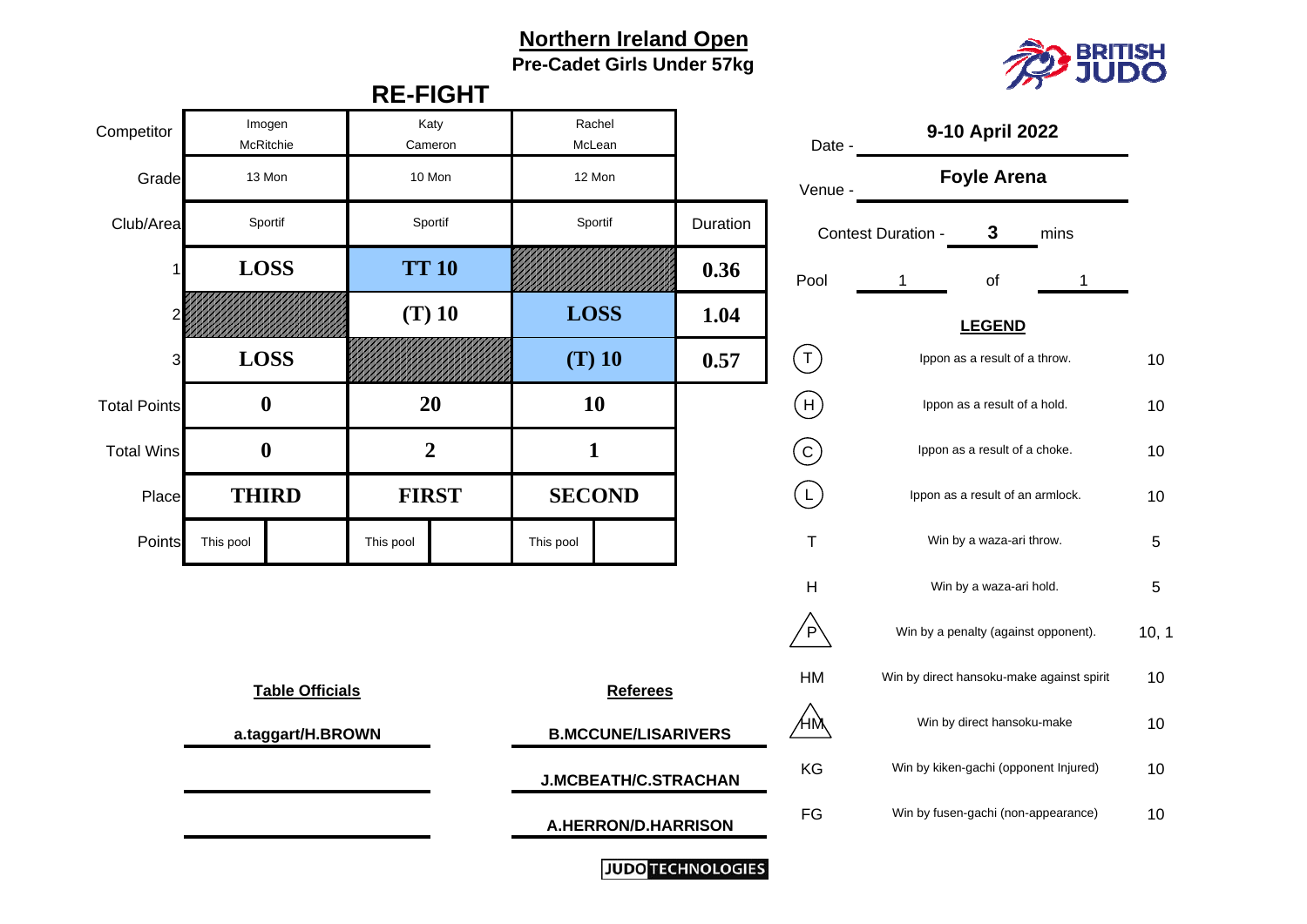#### **Northern Ireland Open Pre-Cadet Girls Under 63kg**



| Competitor          | Maya<br>Aubert-Gomez         | Caitlin<br>McCabe | Kitty<br><b>Brennand</b> |                            |                          | Date -         | 9-10 April 2022                           |     |
|---------------------|------------------------------|-------------------|--------------------------|----------------------------|--------------------------|----------------|-------------------------------------------|-----|
| Grade               | 12 Mon                       | 9 Mon             | 10 Mon                   |                            |                          | Venue -        | <b>Foyle Arena</b>                        |     |
| Club/Area           | Ealing                       | St Columbs Park   | Craven Judo Academy      |                            | Duration                 |                | 3<br>Contest Duration -<br>mins           |     |
|                     | <b>TT 10</b>                 | <b>LOSS</b>       |                          |                            | 2.16                     | Pool           | $\mathbf{1}$<br>of<br>1                   |     |
|                     |                              | <b>LOSS</b>       | <b>T5</b>                |                            | 3.00                     |                | <b>LEGEND</b>                             |     |
| 3                   | $(T)$ 10                     |                   | <b>LOSS</b>              |                            |                          | $(\mathsf{T})$ | Ippon as a result of a throw.             | 10  |
| <b>Total Points</b> | 20                           | $\boldsymbol{0}$  | 5                        |                            |                          | $(\mathsf{H})$ | Ippon as a result of a hold.              | 10  |
| <b>Total Wins</b>   | $\overline{2}$               | $\boldsymbol{0}$  | $\mathbf{1}$             |                            |                          | $\odot$        | Ippon as a result of a choke.             | 10  |
| Place               | <b>FIRST</b><br><b>THIRD</b> |                   | <b>SECOND</b>            |                            |                          | $(\mathsf{L})$ | Ippon as a result of an armlock.          | 10  |
| Points              | This pool                    | This pool         | This pool                |                            |                          | $\mathsf T$    | Win by a waza-ari throw.                  | 5   |
|                     |                              |                   |                          |                            |                          | H              | Win by a waza-ari hold.                   | 5   |
|                     |                              |                   |                          |                            |                          | $\overline{P}$ | Win by a penalty (against opponent).      | 10, |
|                     | <b>Table Officials</b>       |                   |                          | <b>Referees</b>            |                          | HM             | Win by direct hansoku-make against spirit | 10  |
|                     | aisling taggart              |                   |                          | <b>BmcCune/Lisa Rivers</b> |                          | ⁄нӎ            | Win by direct hansoku-make                | 10  |
|                     | hannah brown                 |                   |                          | jmcBeath                   |                          | KG             | Win by kiken-gachi (opponent Injured)     | 10  |
|                     |                              |                   | d harrison               |                            |                          | FG             | Win by fusen-gachi (non-appearance)       | 10  |
|                     |                              |                   |                          |                            | <b>IUDO TECHNOLOGIES</b> |                |                                           |     |

| 10    |
|-------|
| 10    |
| 10    |
| 10    |
| 5     |
| 5     |
| 10, 1 |
| 10    |
| 10    |
| 10    |
| 10    |
|       |

וטטען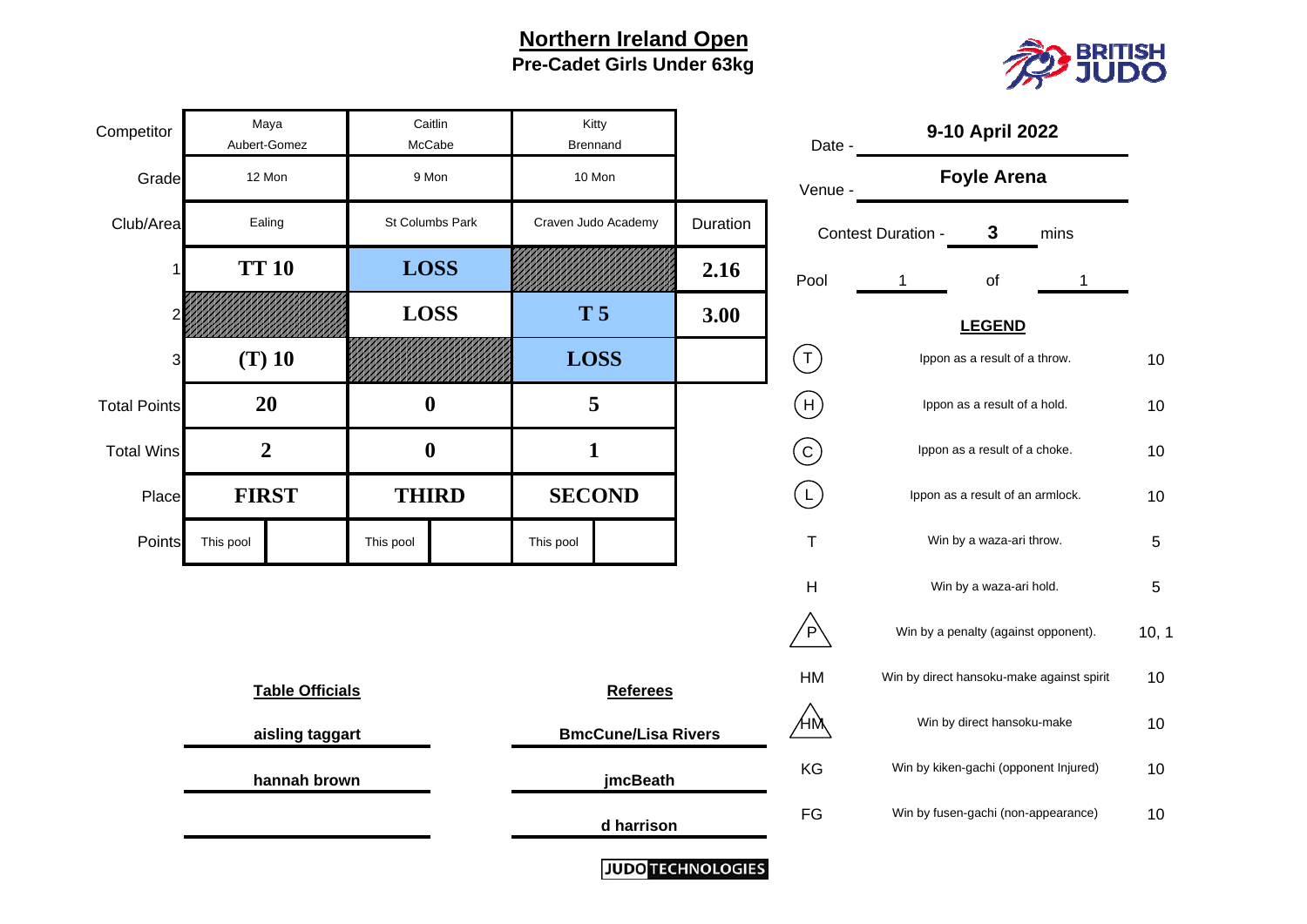#### **Northern Ireland Open**

**Cadet Boys Under 46kg**



# **ARMLOCKS & STRANGLES**

| Competitor          | Evan<br>Price                                | Kaelan<br>Hughes |               |                              | Ben<br>Hasler                 |                           | Date -                              | 9-10 April 2022                                                                                |                                      |                                           |     |  |  |  |
|---------------------|----------------------------------------------|------------------|---------------|------------------------------|-------------------------------|---------------------------|-------------------------------------|------------------------------------------------------------------------------------------------|--------------------------------------|-------------------------------------------|-----|--|--|--|
| Grade               | 13 Mon<br>2 Kyu                              |                  |               |                              | 13 Mon                        |                           | Venue -                             | <b>Foyle Arena</b>                                                                             |                                      |                                           |     |  |  |  |
| Club/Area           | Craig Ewers Academy                          |                  | Simply Judo   |                              | Kangei                        | Duration                  |                                     | Contest Duration -                                                                             | mins                                 |                                           |     |  |  |  |
|                     | $(T)$ 10                                     | <b>LOSS</b>      |               |                              |                               | 0.10                      | Pool                                | 1                                                                                              | of                                   |                                           |     |  |  |  |
|                     | $(L)$ 10<br>$(H)$ 10<br>3                    |                  |               | <b>LOSS</b>                  |                               | 1.26                      |                                     | <b>LEGEND</b>                                                                                  |                                      |                                           |     |  |  |  |
|                     |                                              |                  |               | <b>LOSS</b>                  |                               | 2.42                      | $(\tau)$                            | Ippon as a result of a throw.<br>Ippon as a result of a hold.<br>Ippon as a result of a choke. |                                      |                                           |     |  |  |  |
| <b>Total Points</b> | <b>20</b>                                    | 10               | $\bf{0}$      |                              |                               | $(\mathsf{H})$            |                                     |                                                                                                |                                      |                                           |     |  |  |  |
| <b>Total Wins</b>   | $\overline{2}$                               | $\mathbf{1}$     |               | $\boldsymbol{0}$             |                               |                           | $\rm (c)$                           |                                                                                                |                                      |                                           |     |  |  |  |
| Place               | <b>FIRST</b>                                 |                  | <b>SECOND</b> |                              | <b>THIRD</b>                  |                           | $\left(\mathsf{L}\right)$           | Ippon as a result of an armlock.                                                               |                                      |                                           |     |  |  |  |
| Points              | This pool                                    | This pool        |               | This pool                    |                               |                           | $\mathsf T$                         |                                                                                                | Win by a waza-ari throw.             |                                           | 5   |  |  |  |
|                     |                                              |                  |               |                              |                               | $\boldsymbol{\mathsf{H}}$ | Win by a waza-ari hold.             |                                                                                                |                                      |                                           |     |  |  |  |
|                     |                                              |                  |               |                              |                               |                           | $\overline{P}$                      |                                                                                                | Win by a penalty (against opponent). |                                           | 10, |  |  |  |
|                     | <b>Table Officials</b>                       |                  |               |                              | <b>Referees</b>               |                           | HM                                  |                                                                                                |                                      | Win by direct hansoku-make against spirit | 10  |  |  |  |
|                     | <b>Martin Rivers / Dave Francis</b>          |                  |               | ⁄нм                          | Win by direct hansoku-make    |                           |                                     |                                                                                                |                                      |                                           |     |  |  |  |
|                     | <b>Sally Hemming</b><br><b>Leigh Hemming</b> |                  |               |                              | Paul Grady / Renata Tekoriute |                           |                                     | Win by kiken-gachi (opponent Injured)                                                          |                                      | 10                                        |     |  |  |  |
|                     | <b>Leah McLaughlin</b>                       |                  |               | Wyn Williams / Stepehen Sims |                               |                           | Win by fusen-gachi (non-appearance) |                                                                                                |                                      | 10                                        |     |  |  |  |
|                     |                                              |                  |               |                              |                               | <b>ILIDO TECHNOLOGIES</b> |                                     |                                                                                                |                                      |                                           |     |  |  |  |

|                         | Date -    | 9-10 April 2022                           |       |
|-------------------------|-----------|-------------------------------------------|-------|
|                         | Venue -   | <b>Foyle Arena</b>                        |       |
| ion                     |           | Contest Duration -<br>4<br>mins           |       |
| 0                       | Pool      | of<br>1<br>1                              |       |
| 6                       |           | <b>LEGEND</b>                             |       |
| $\overline{\mathbf{2}}$ |           | Ippon as a result of a throw.             | 10    |
|                         | Н         | Ippon as a result of a hold.              | 10    |
|                         |           | Ippon as a result of a choke.             | 10    |
|                         |           | Ippon as a result of an armlock.          | 10    |
|                         | T         | Win by a waza-ari throw.                  | 5     |
|                         | н         | Win by a waza-ari hold.                   | 5     |
|                         | P         | Win by a penalty (against opponent).      | 10, 1 |
|                         | <b>HM</b> | Win by direct hansoku-make against spirit | 10    |
| ∶is                     | t٨        | Win by direct hansoku-make                | 10    |
| ute                     | KG        | Win by kiken-gachi (opponent Injured)     | 10    |
| ms                      | FG        | Win by fusen-gachi (non-appearance)       | 10    |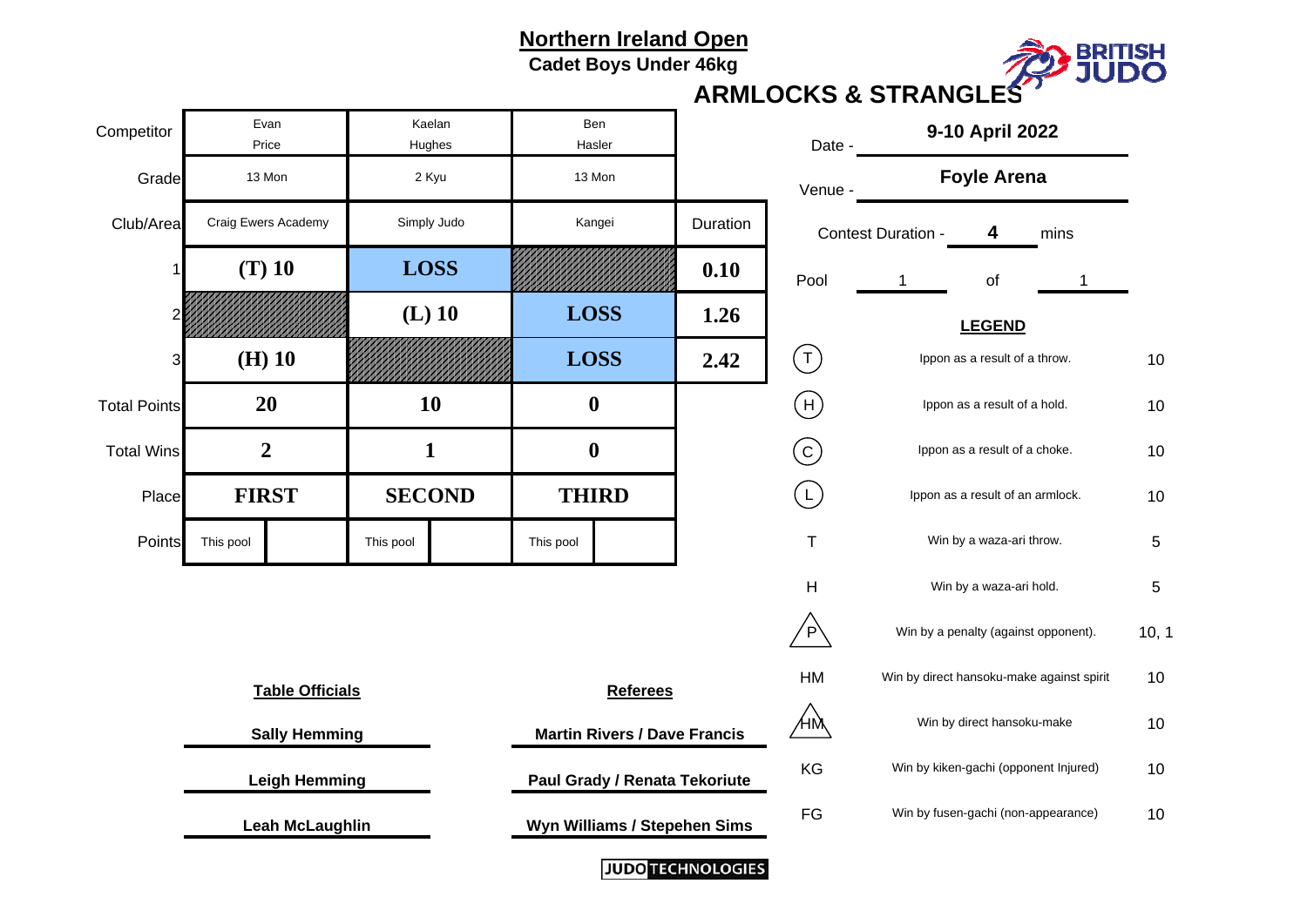# **Northern Ireland Open**

**Cadet Boys Under 50kg**



**ARMLOCKS & STRANGLES**

| Competitor          | Laurence<br>Hill     | Zach<br>McFadden | <b>Blake</b><br>Rodman | <b>Bradley</b><br>Harmer | Joseph<br>Buchanan |          | Date -  | 9-10 April 2022                        |    |  |
|---------------------|----------------------|------------------|------------------------|--------------------------|--------------------|----------|---------|----------------------------------------|----|--|
| Grade               | 14 Mon               | 10 Mon           | 1 Kyu                  | 10 Mon                   | 14 Mon             |          | Venue - | <b>Foyle Arena</b>                     |    |  |
| Club/Area           | Dragons Judo Academy | Konarakai        | Hibari-Kan             | <b>Street</b>            | Sportif            | Duration |         | <b>Contest Duration -</b><br>4<br>mins |    |  |
|                     |                      |                  |                        | <b>LOSS</b>              | $(T)$ 10           | 1.43     | Pool    | оf                                     |    |  |
|                     | $(T)$ 10             | <b>LOSS</b>      |                        |                          |                    | 1.30     |         |                                        |    |  |
|                     |                      |                  | $(T)$ 10               | <b>LOSS</b>              |                    | 1.12     |         | <b>Table Officials</b>                 |    |  |
|                     | $(T)$ 10             |                  |                        |                          | <b>LOSS</b>        | 1.49     |         | <b>Sally Hemming</b>                   |    |  |
|                     |                      | <b>LOSS</b>      | <b>TH 10</b>           |                          |                    | 1.14     |         | <b>Leigh Hemming</b>                   |    |  |
| 6                   | $(T)$ 10             |                  |                        | <b>LOSS</b>              |                    | 0.39     |         | Leah McLaughlin                        |    |  |
|                     |                      |                  | <b>TH 10</b>           |                          | <b>LOSS</b>        | 0.55     |         | <b>Referees</b>                        |    |  |
|                     |                      | <b>LOSS</b>      |                        | $(C)$ 10                 |                    | 1.06     |         | <b>Martin Rivers / Dave Francis</b>    |    |  |
|                     | $(T)$ 10             |                  | <b>LOSS</b>            |                          |                    | 3.43     |         | Paul Grady / Renata Tekoriute          |    |  |
| 10                  |                      | <b>LOSS</b>      |                        |                          | $(T)$ 10           | 2.59     |         | Wyn Williams / Stepehen                |    |  |
| <b>Total Points</b> | 40                   | $\boldsymbol{0}$ | 30                     | 10                       | 20                 |          |         | <b>LEGEND</b>                          |    |  |
| <b>Total Wins</b>   | 4                    | $\boldsymbol{0}$ | $\mathbf{3}$           |                          | $\overline{2}$     |          |         | Ippon as a result of a throw.          | 10 |  |
| Place               | <b>FIRST</b>         | <b>FIFTH</b>     | <b>SECOND</b>          | <b>FOURTH</b>            | <b>THIRD</b>       |          | H       | Ippon as a result of a hold.           | 10 |  |
|                     | Points This pool     | This pool        | This pool              | This pool                | This pool          |          | C       | Ippon as a result of a choke.          | 10 |  |
|                     |                      |                  |                        |                          |                    |          |         | Innon as a result of an armlock        | 10 |  |

| Sportif     | Duration |          | <b>Contest Duration -</b> | 4<br>mins                                                                    |          |  |  |  |  |  |  |  |
|-------------|----------|----------|---------------------------|------------------------------------------------------------------------------|----------|--|--|--|--|--|--|--|
| (T) 10      | 1.43     | Pool     | 1                         | οf                                                                           | 1        |  |  |  |  |  |  |  |
|             | 1.30     |          |                           |                                                                              |          |  |  |  |  |  |  |  |
|             | 1.12     |          |                           | <b>Table Officials</b>                                                       |          |  |  |  |  |  |  |  |
| <b>LOSS</b> | 1.49     |          |                           | <b>Sally Hemming</b>                                                         |          |  |  |  |  |  |  |  |
|             | 1.14     |          |                           | <b>Leigh Hemming</b>                                                         |          |  |  |  |  |  |  |  |
|             | 0.39     |          |                           | <b>Leah McLaughlin</b>                                                       |          |  |  |  |  |  |  |  |
| <b>LOSS</b> | 0.55     |          |                           | <b>Referees</b>                                                              |          |  |  |  |  |  |  |  |
|             | 1.06     |          |                           | <b>Martin Rivers / Dave Francis</b>                                          |          |  |  |  |  |  |  |  |
|             | 3.43     |          |                           | <b>Paul Grady / Renata Tekoriute</b>                                         |          |  |  |  |  |  |  |  |
| $(T)$ 10    | 2.59     |          |                           |                                                                              |          |  |  |  |  |  |  |  |
|             |          |          |                           | Wyn Williams / Stepehen                                                      |          |  |  |  |  |  |  |  |
| 20          |          |          |                           | <b>LEGEND</b>                                                                |          |  |  |  |  |  |  |  |
|             |          | Т        |                           | Ippon as a result of a throw.                                                | 10       |  |  |  |  |  |  |  |
| <b>HIRD</b> |          | H        |                           | Ippon as a result of a hold.                                                 | 10       |  |  |  |  |  |  |  |
| loo         |          | C        |                           | Ippon as a result of a choke.                                                | 10       |  |  |  |  |  |  |  |
|             |          | L        |                           | Ippon as a result of an armlock.                                             | 10       |  |  |  |  |  |  |  |
|             |          |          |                           | Win by a waza-ari throw.                                                     | 5        |  |  |  |  |  |  |  |
|             |          | H        |                           | Win by a waza-ari hold.                                                      | 5        |  |  |  |  |  |  |  |
|             |          | P        |                           | Win by a penalty (against opponent).                                         | 10, 1    |  |  |  |  |  |  |  |
|             |          | HМ       |                           | Win by direct hansoku-make against spirit                                    | 10       |  |  |  |  |  |  |  |
|             |          | ΉŃ       |                           | Win by direct hansoku-make                                                   | 10       |  |  |  |  |  |  |  |
|             |          | ΚG<br>FG |                           | Win by kiken-gachi (opponent Injured)<br>Win by fusen-gachi (non-appearance) | 10<br>10 |  |  |  |  |  |  |  |

**JUDO TECHNOLOGIES**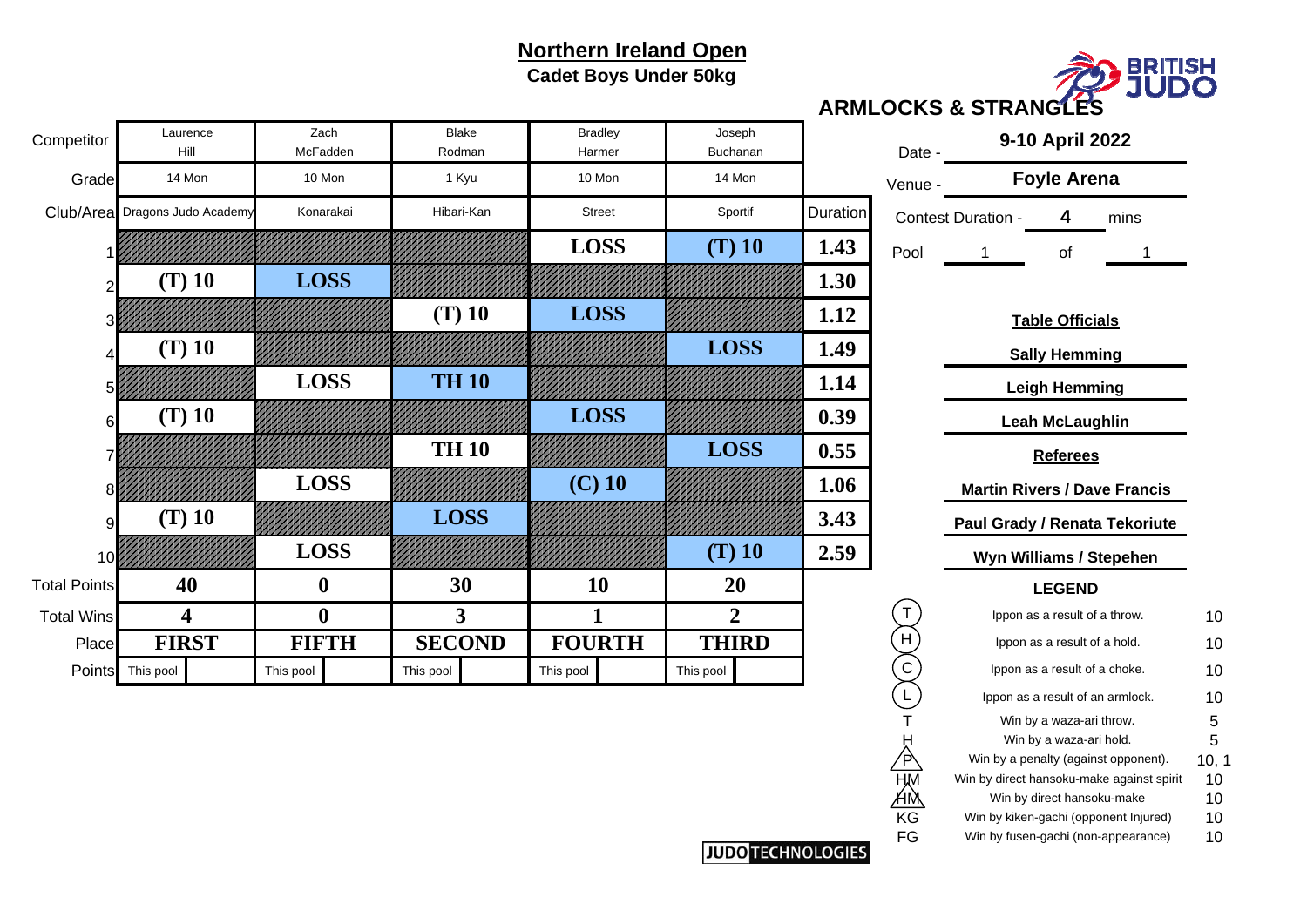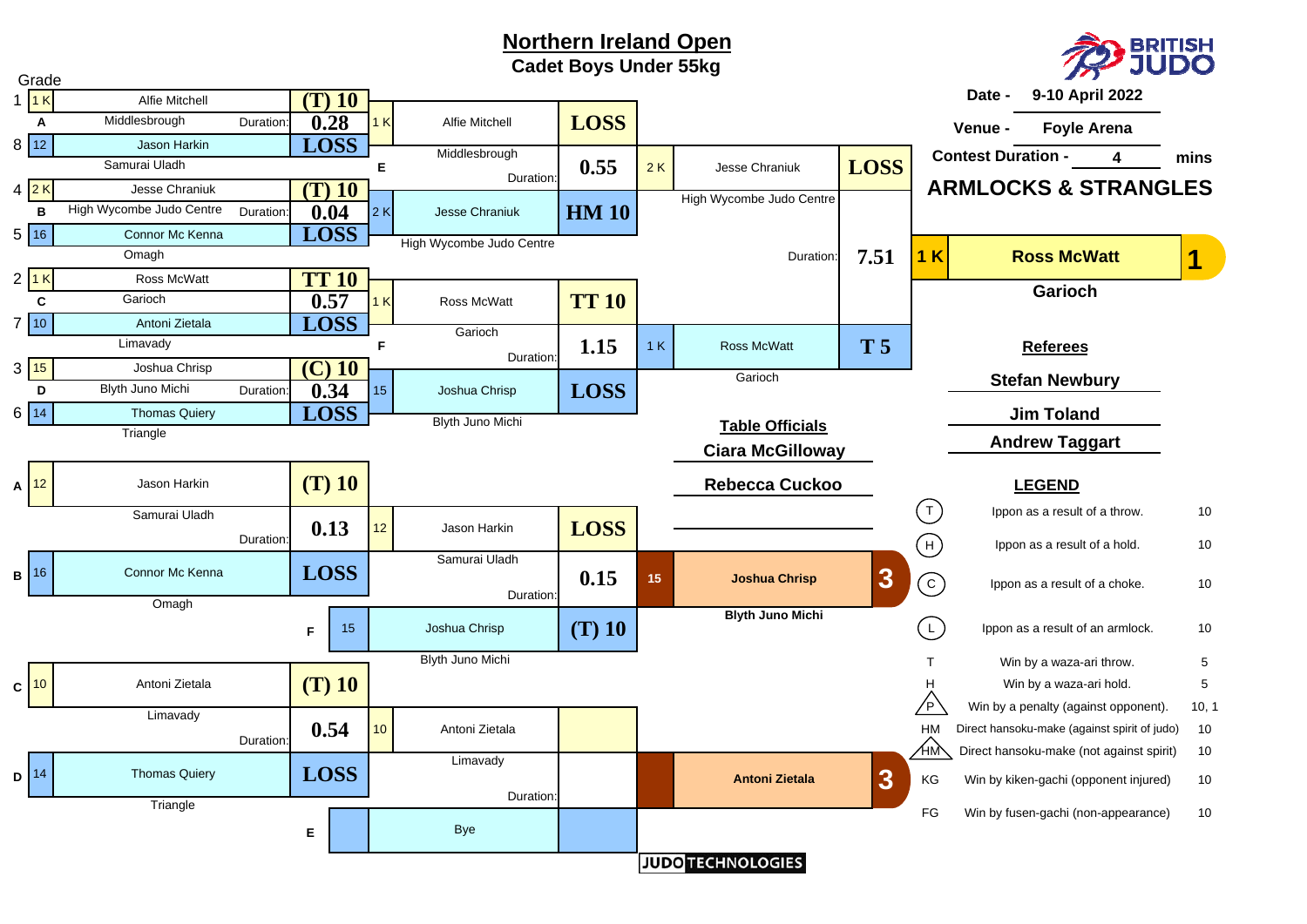|                      | <b>Northern Ireland Open</b><br><b>BRITISH<br/>JUDO</b><br><b>Cadet Boys Under 60kg</b><br>Grade |                                                                      |                      |                    |                                               |    |                                                            |               |                       |                 |                          |                                 |                    |                           |                  |                    |                            |
|----------------------|--------------------------------------------------------------------------------------------------|----------------------------------------------------------------------|----------------------|--------------------|-----------------------------------------------|----|------------------------------------------------------------|---------------|-----------------------|-----------------|--------------------------|---------------------------------|--------------------|---------------------------|------------------|--------------------|----------------------------|
|                      |                                                                                                  | Luke Thomson                                                         | Sportif              |                    |                                               |    |                                                            |               |                       |                 |                          |                                 |                    | Venue-                    |                  | <b>Foyle Arena</b> |                            |
| Α<br>161             |                                                                                                  | <b>Bye</b>                                                           |                      |                    |                                               |    | Luke Thomson                                               |               | <b>TT 10</b>          |                 |                          |                                 |                    | <b>Contest Duration -</b> |                  | 4<br>mins          |                            |
|                      | 8 15                                                                                             | Zack Gallagher                                                       |                      | Shori              | $(C)$ 10                                      |    | Sportif                                                    | Duration:     | 2.27                  |                 | Luke Thomson             | $(T)$ 10                        |                    |                           |                  |                    | Date - 9-10 April 2022     |
| в                    | 910                                                                                              | <b>Connor Howard</b>                                                 |                      | Craven Judo Academ | <b>LOSS</b>                                   |    | Zack Gallagher                                             |               | <b>LOSS</b>           |                 | Sportif                  |                                 |                    |                           |                  |                    |                            |
| 4                    |                                                                                                  | Gregor Mackay                                                        |                      | Just Judo Yoshin   | $(T)$ 10                                      |    | Shori                                                      |               |                       | М               | Duration:                | 1.37                            |                    | Luke Thomson              | $(T)$ 10         |                    |                            |
| C<br>135N            |                                                                                                  | Daniel Mc Callion                                                    |                      | Samurai Uladh      | <b>LOSS</b>                                   |    | Gregor Mackay                                              |               | <b>LOSS</b>           |                 |                          |                                 |                    | Sportif                   |                  |                    |                            |
|                      |                                                                                                  |                                                                      |                      |                    |                                               |    | J Just Judo Yoshin Duration:                               |               | 1.51                  | D               | James Smith              | <b>LOSS</b>                     |                    |                           |                  |                    |                            |
| $5\phantom{.0}$<br>D | 12                                                                                               | Alexander Donaldson                                                  |                      | Sportif            | <b>LOSS</b>                                   |    | James Smith                                                |               | $(L)$ 10              |                 |                          |                                 |                    |                           |                  |                    |                            |
|                      | 121D                                                                                             | James Smith                                                          |                      | Yate Star          | $(L)$ 10                                      |    | Yate Star                                                  |               |                       |                 | Yate Star                |                                 |                    | Duration:                 | 1.38             | l Kl               | 1<br><b>Luke Thomson</b>   |
| E                    | 21D                                                                                              | <b>Peter Davies</b>                                                  |                      | Ealing             |                                               |    | Peter Davies                                               |               | $/ P \backslash 10$   |                 |                          |                                 |                    |                           |                  |                    |                            |
| 15                   |                                                                                                  | <b>Bye</b>                                                           |                      |                    |                                               | K  | Ealing                                                     |               | 10.18                 | D               | Peter Davies             | <b>LOSS</b>                     |                    |                           |                  |                    | <b>Sportif</b>             |
| 7 <sub>1</sub><br>F. | 14                                                                                               | <b>Bradley Sweeten</b>                                               |                      | Sportif            | $(T)$ 10                                      |    | <b>Bradley Sweeten</b>                                     | Duration:     | <b>LOSS</b>           |                 |                          |                                 |                    |                           |                  |                    |                            |
| $10$ $12$            |                                                                                                  | Jacob Shattock                                                       |                      | Bacup              | <b>LOSS</b>                                   |    |                                                            |               |                       |                 | Ealing                   |                                 | 1K                 | <b>Jack Walters</b>       |                  |                    |                            |
|                      | $3\overline{16}$                                                                                 | <b>Oliver Walker</b>                                                 |                      | Sportif            |                                               |    | Sportif                                                    |               |                       | N               | Duration:                | 2.59                            |                    |                           | $\text{Loss}$  2 |                    |                            |
| G<br>14              |                                                                                                  | Bye                                                                  |                      |                    |                                               | 16 | Oliver Walker                                              |               | <b>LOSS</b>           |                 |                          |                                 |                    | <b>Bradley Stoke</b>      |                  |                    |                            |
| 6                    |                                                                                                  | <b>Jack Walters</b>                                                  | <b>Bradley Stoke</b> |                    | <b>TH 10</b>                                  |    | 0.14<br>Sportif<br><b>Jack Walters</b><br>1 K<br>Duration: |               | $(T)$ 10              |                 |                          | <b>ARMLOCKS &amp; STRANGLES</b> |                    |                           |                  |                    |                            |
| н<br>11113           |                                                                                                  | Cian Doyle                                                           |                      | Pro Judo           | <b>LOSS</b>                                   | K  | <b>Jack Walters</b>                                        |               | $(T)$ 10              |                 | <b>Bradley Stoke</b>     |                                 |                    |                           |                  |                    |                            |
|                      |                                                                                                  | Bye                                                                  |                      |                    |                                               |    | <b>Bradley Stoke</b>                                       |               |                       |                 |                          |                                 |                    | <b>Table Officials</b>    |                  |                    | <b>Referees</b>            |
|                      |                                                                                                  | Duration:                                                            |                      | 10 <sup>°</sup>    |                                               |    | <b>Connor Howard</b>                                       |               | Repechage<br>$(T)$ 10 |                 |                          |                                 |                    | A.McKay M.Stachan         |                  |                    | <b>K.Merrick A.Perrie</b>  |
|                      | $B$ 10                                                                                           | <b>Connor Howard</b>                                                 |                      |                    |                                               |    | Craven Judo Academy                                        | Duration:     | 0.21                  | 10 <sup>°</sup> | Connor Howard            | <b>LOSS</b>                     |                    | S Newbury U Kolodziej     |                  |                    | <b>S.Dunn M.Guatieri</b>   |
|                      |                                                                                                  | Craven Judo Academy                                                  |                      | $L$ 16             |                                               |    | <b>Oliver Walker</b>                                       |               | <b>LOSS</b>           |                 | Craven Judo Academy      |                                 |                    |                           |                  |                    | <b>P.Tansey C.Hickey</b>   |
|                      | $C$ <sub>5M</sub>                                                                                | Daniel Mc Callion                                                    | $(C)$ 10             |                    |                                               |    | Sportif                                                    |               |                       |                 | <b>Duration</b>          | 0.19                            |                    | Daniel Mc Callion         | <b>LOSS</b>      |                    |                            |
|                      |                                                                                                  | Samurai Uladh<br>Duration:                                           | 0.25                 | 5M                 |                                               |    | Daniel Mc Callion                                          |               | $(L)$ 10              |                 |                          |                                 |                    | Samurai Uladh             |                  |                    |                            |
|                      | $D$ 12                                                                                           | Alexander Donaldson                                                  | <b>LOSS</b>          |                    |                                               |    | Samurai Uladh                                              | Duration:     | 0.42                  | 5 N             | Daniel Mc Callion        | $(T)$ 10                        |                    | Duration:                 | 0.41             | 1 <sub>D</sub>     | <b>James Smith</b><br> 3   |
|                      |                                                                                                  | Sportif                                                              |                      | $K_{14}$           |                                               |    | <b>Bradley Sweeten</b>                                     |               | <b>LOSS</b>           |                 | Samurai Uladh            |                                 | $M$ <sub>1</sub> D | James Smith               | $(T)$ 10         |                    | <b>Yate Star</b>           |
|                      |                                                                                                  | Bye                                                                  |                      |                    |                                               |    | Sportif                                                    |               |                       |                 |                          |                                 |                    | <b>Yate Star</b>          |                  |                    |                            |
|                      |                                                                                                  | Duration:                                                            |                      | 12 <sup>°</sup>    |                                               |    | Jacob Shattock                                             |               | <b>LOSS</b>           |                 |                          |                                 |                    |                           |                  |                    |                            |
|                      | $F$ 12                                                                                           | Jacob Shattock                                                       |                      |                    |                                               |    | Bacup                                                      | Duration:     | 1.53                  | 1K              | Gregor Mackay            | $(H)$ 10                        |                    |                           |                  |                    |                            |
| GI                   |                                                                                                  | <b>Gregor Mackay</b><br>Bacup<br>$J_{1K}$<br>Bye<br>Just Judo Yoshin |                      |                    | <b>TH 10</b><br>Just Judo Yoshin<br>Duration: |    | $2.07$ 1 K                                                 | Gregor Mackay |                       | $(T)$ 10        |                          |                                 |                    |                           |                  |                    |                            |
|                      |                                                                                                  | Duration:                                                            |                      | 13 <sup>°</sup>    |                                               |    | Cian Doyle                                                 |               | <b>LOSS</b>           |                 |                          |                                 |                    | Just Judo Yoshin          |                  |                    |                            |
|                      | $H$ 13                                                                                           | Cian Doyle                                                           |                      |                    |                                               |    | Pro Judo                                                   | Duration:     | 1.26                  | 15              | Zack Gallagher           | <b>LOSS</b>                     |                    | Duration                  | $1.16$ 1 K       |                    | <b>Gregor Mackay</b><br> 3 |
|                      |                                                                                                  | Pro Judo                                                             |                      | 15                 |                                               |    | Zack Gallagher                                             |               | $(C)$ 10              |                 | Shori                    |                                 |                    |                           |                  |                    | Just Judo Yoshin           |
|                      |                                                                                                  |                                                                      |                      |                    |                                               |    | Shori                                                      |               |                       |                 | <b>JUDO TECHNOLOGIES</b> |                                 | $N$ <sub>1</sub> D | Peter Davies<br>Ealing    | <b>LOSS</b>      |                    |                            |
|                      |                                                                                                  |                                                                      |                      |                    |                                               |    |                                                            |               |                       |                 |                          |                                 |                    |                           |                  |                    |                            |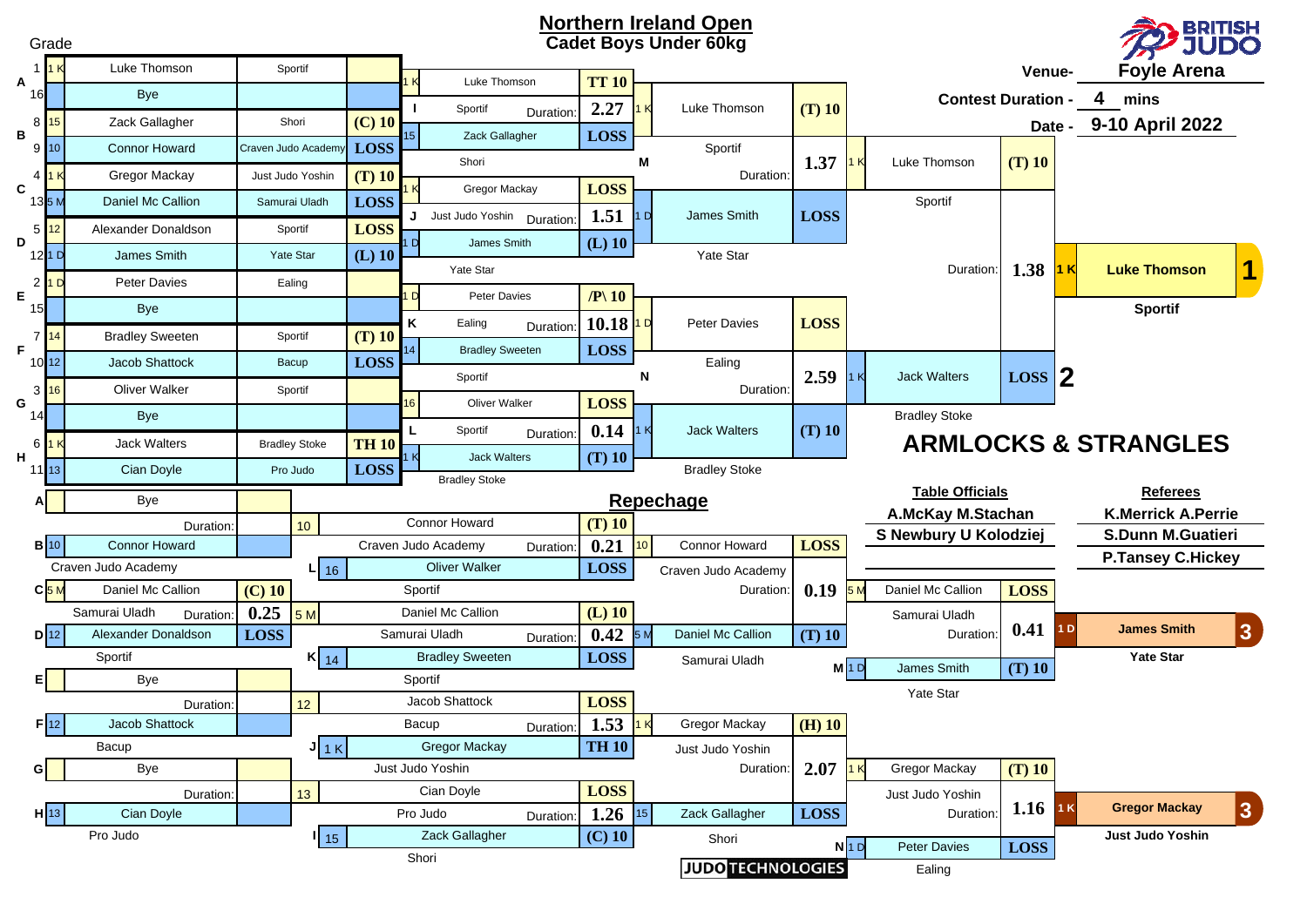#### **Northern Ireland Open Cadet Boys Under 66kg**

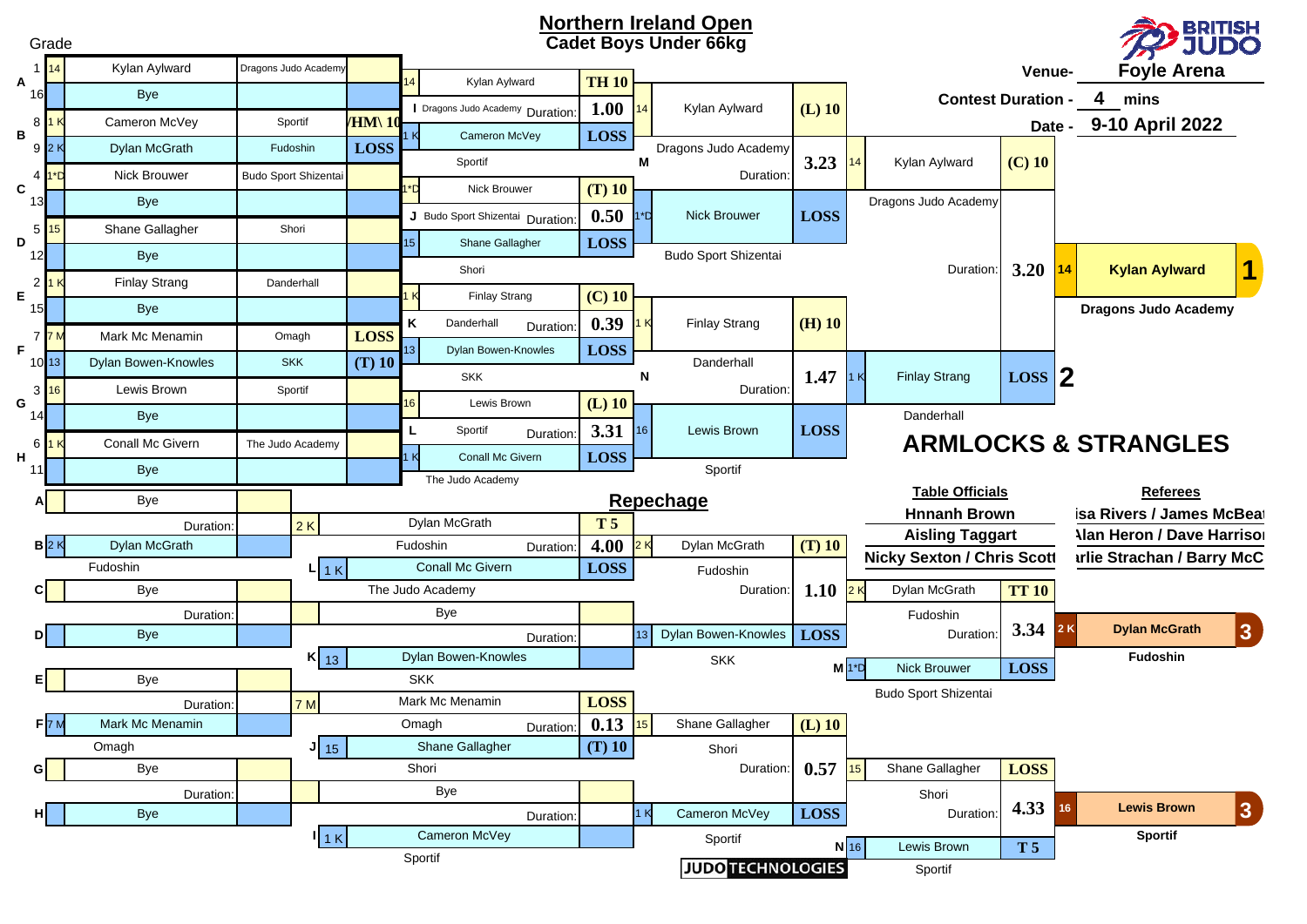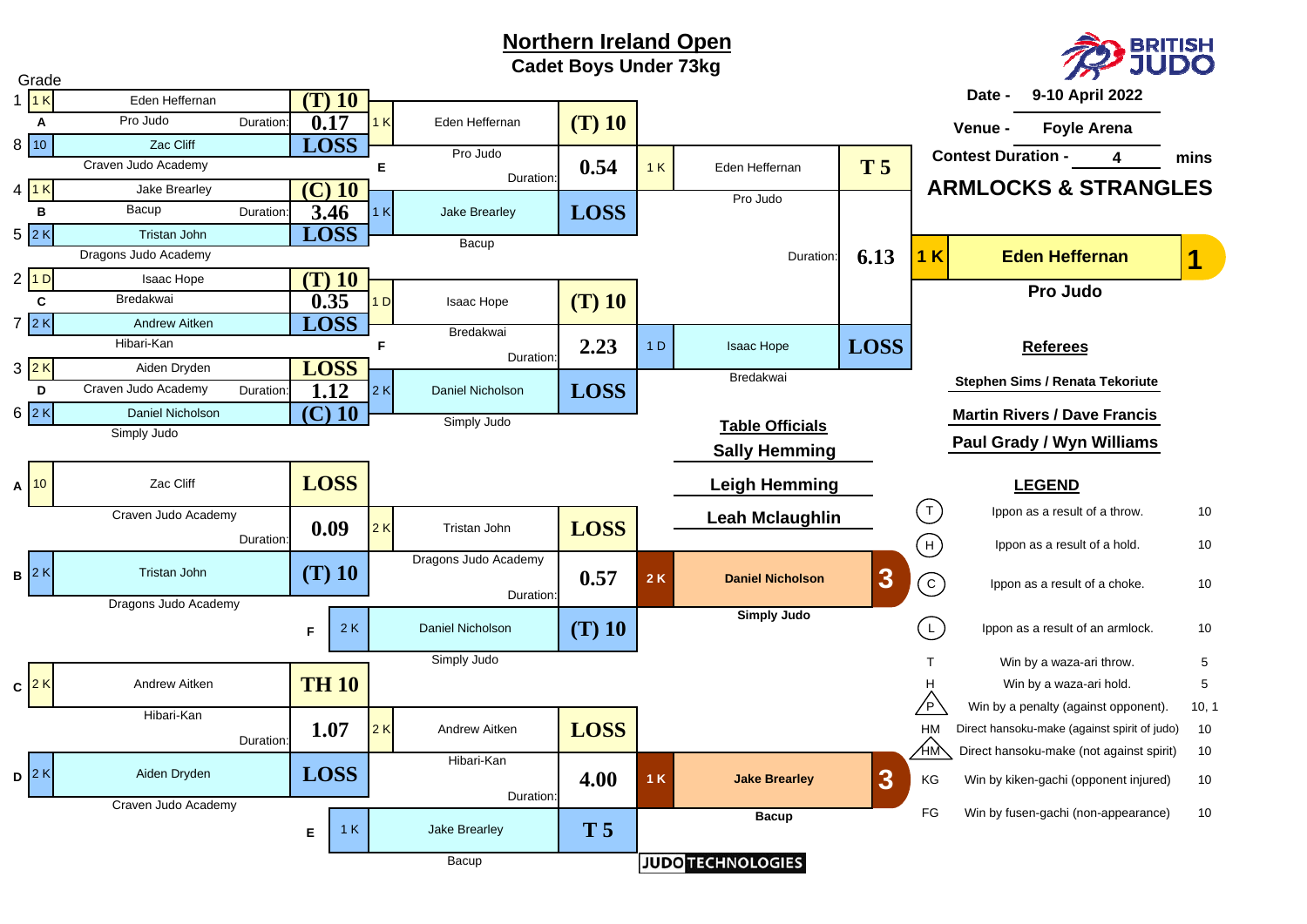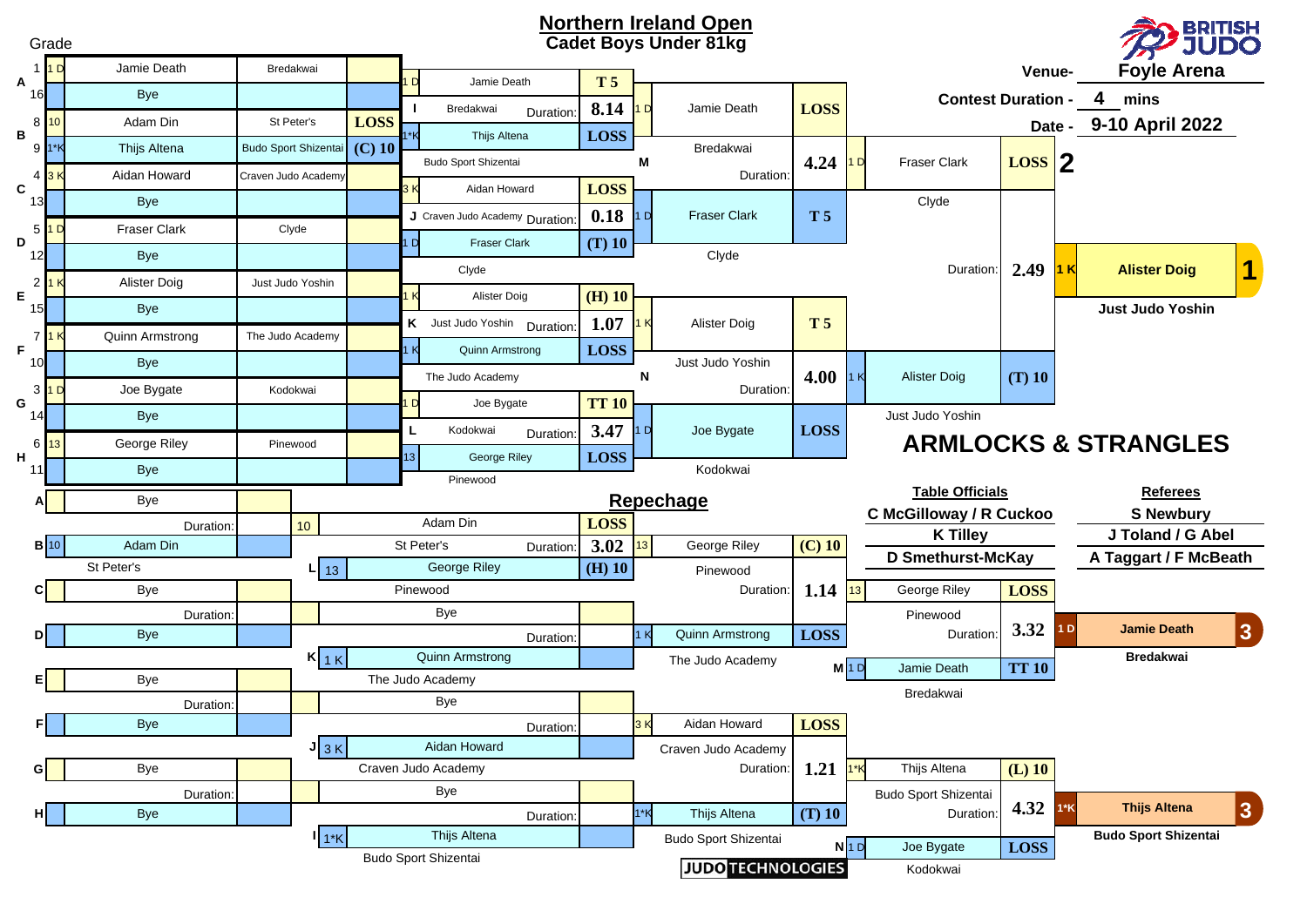**Cadet Boys Under & Over 90kg**



Grade<u>d</u> and the contract of the contract of the contract of the contract of the contract of the contract of the contract of the contract of the contract of the contract of the contract of the contract of the contract of the co Club/Areaa Sheffield **Hibari-Kan** Craven Judo Academy Craven Judo Academy Duration Contest Duration - 4 4 mins 11 (T) 10 | LOSS NAMARIAN ANAHIMANA 0.29 Pool 1 of 12 **1.26**1.26 3 **3.05**3.05 4 **0.37** $0.37$ 5 **0.43** $3$   $($   $\top$   $)$  lppon as a result of a throw.  $10$ 66 (T) 10 *MMMMMMMMM EOSS EMMMMMMMM 0.*43  $3$   $\pm$  (H) Ippon as a result of a hold.  $10$ Total Pointss and the control of  $10$  and  $10$  and  $10$  and  $10$  and  $10$  and  $10$  and  $10$  and  $10$  and  $10$  and  $10$  and  $10$ Total Wins 10Ippon as a result of an armlock.  $10$ Place T 5 Win by a waza-ari throw. PointsS This pool This pool This pool This pool This pool This pool This pool This pool This Pool This Pool This Pool This Pool This Pool This Pool This Pool This Pool This Pool This Pool This Pool This Pool This Pool This Pool  $\mathsf{P}\setminus\mathsf{I}$  Win by a penalty (against opponent).  $\blacksquare\mathsf{10},\mathsf{10}$ HM Win by direct hansoku-make against spirit 10  $10$  $\mathsf{HM} \hspace{1.5cm} 10$ **n** the setterm of **A Taggart / H Brown** the setterm of KG the Win by kiken-gachi (opponent Injured) of the set FG Win by fusen-gachi (non-appearance) 10  $10$ **(T) 10 LOSS LOSS TH 10(T) 10 LOSS TT 10 LOSS LOSS TH 10 (T) 10 LOSS A Taggart / H Brown 9-10 April 2022 30**SheffieldAndrewsWilliamHibari-Kan Craven Judo Academy **10**Craven Judo Academy **C Strachan / B McCune Referees Table Officials A Heron / D Harrison**Date -DanielHartley **N** Young Alex**0 20** Competitor William Kevin<br>Andrews Gordon **Foyle Arena L Rivers / J McBeath N Sexton / C Scott LEGEND 1 0FIRST**1 Kyu 1 Kyu 1 Kyu 1 Kyu **2SECOND THIRD FIRST**Win by a waza-ari hold. T H C  $(L)$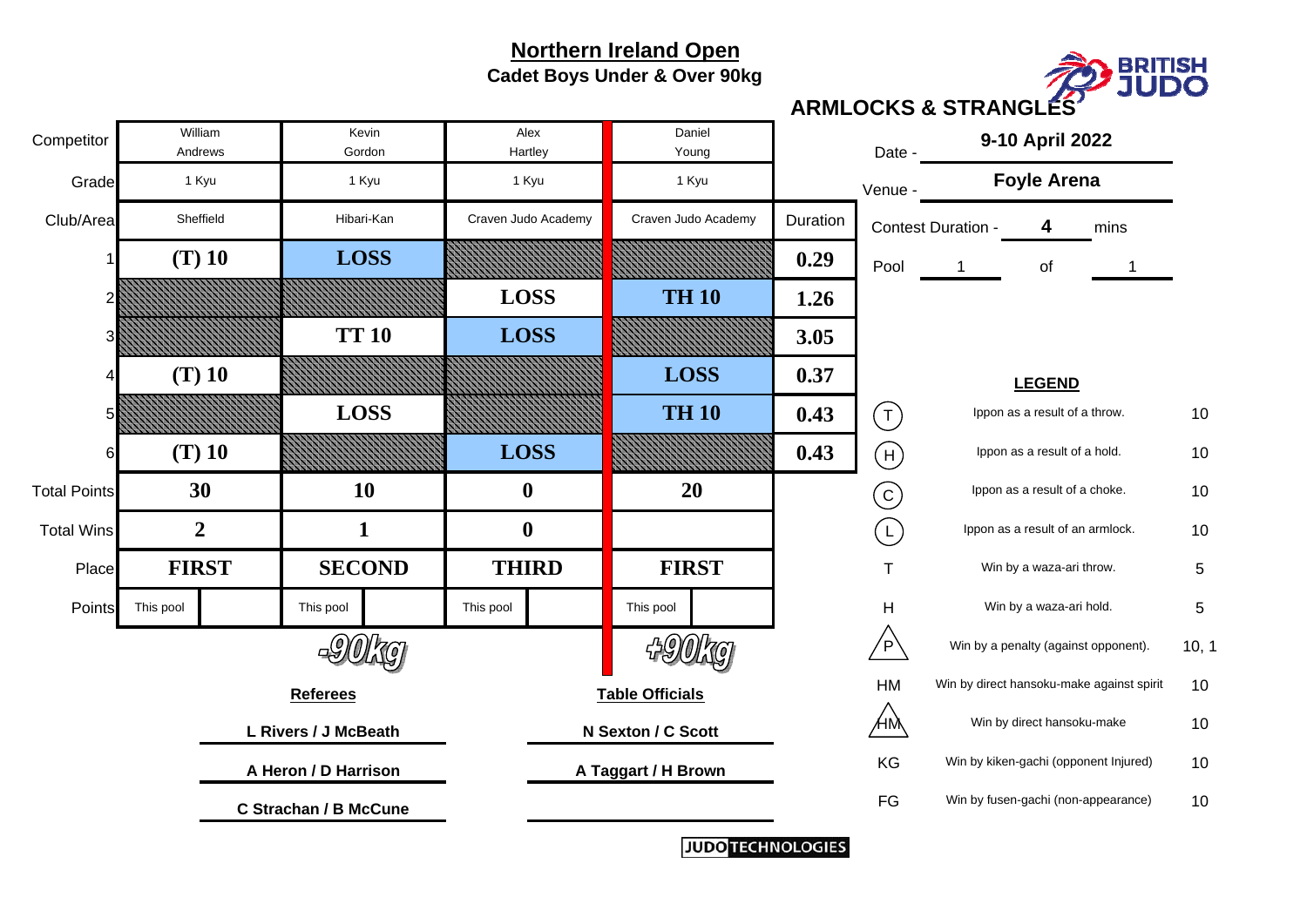**Cadet Girls Under 48kg**



|        | Jenna      | Emma             | Amelia               | Lois          |                 |                  | Ace           | Amy              | Sophie         |                 |
|--------|------------|------------------|----------------------|---------------|-----------------|------------------|---------------|------------------|----------------|-----------------|
| Name   | Massey     | McCabe           | Shave                | Henderson     |                 | Name             | Edwards       | McGrorty         | Carson         |                 |
| Grade  | 1 Kyu      | 1 Kyu            | 1 Dan                | 16 Mon        |                 | Grade            | 1 Kyu         | 15 Mon           | 1 Kyu          |                 |
| Club   | <b>SKK</b> | Titan            | <b>Bradley Stoke</b> | Sportif       | Duration        | Club             | <b>RK</b>     | Destination Judo | Clyde          | <b>Duration</b> |
|        | ERRE       | <b>HH 10</b>     |                      |               | <del>3.18</del> |                  | $(T)$ 10      | <b>LOSS</b>      |                | 0.28            |
|        |            |                  | $(H)$ 10             | <b>LOSS</b>   | 2.57            |                  |               | <b>LOSS</b>      | $(T)$ 10       | 0.58            |
|        | 77777      | <b>LOSS</b>      | $(H)$ 10             |               | 3.27            | 3 <sub>l</sub>   | <b>LOSS</b>   |                  | $(C)$ 10       | 0.55            |
|        |            |                  |                      |               |                 | Points           | <b>10</b>     | $\bf{0}$         | 20             |                 |
|        |            | <b>LOSS</b>      |                      | $(H)$ 10      | 2.37            | Wins             |               | $\boldsymbol{0}$ | $\overline{2}$ |                 |
|        |            |                  |                      |               |                 | Place            | <b>SECOND</b> | <b>THIRD</b>     | <b>FIRST</b>   |                 |
| Points |            | $\boldsymbol{0}$ | 20                   | 10            |                 | Points This pool |               | This pool        | This pool      |                 |
| Wins   |            | $\boldsymbol{0}$ | $\overline{2}$       |               |                 |                  |               |                  |                |                 |
| Place  |            | <b>THIRD</b>     | <b>FIRST</b>         | <b>SECOND</b> |                 |                  |               |                  |                |                 |
| Points | This pool  | This pool        | This pool            | This pool     |                 |                  |               |                  |                |                 |

| Lois       |                 |                |                  | Ace         |             | Amy                     |              | Sophie       |                 | ,, |
|------------|-----------------|----------------|------------------|-------------|-------------|-------------------------|--------------|--------------|-----------------|----|
| enderson   |                 | Name           |                  | Edwards     |             | McGrorty                |              | Carson       |                 |    |
| 16 Mon     |                 | Grade          |                  | 1 Kyu       |             | 15 Mon                  |              | 1 Kyu        |                 |    |
| Sportif    | <b>Duration</b> | Club           |                  | <b>RK</b>   |             | <b>Destination Judo</b> |              | Clyde        | <b>Duration</b> |    |
|            | <del>3.18</del> |                | $(T)$ 10         |             | <b>LOSS</b> |                         |              |              | 0.28            |    |
| <b>OSS</b> | 2.57            | 2              |                  |             |             | <b>LOSS</b>             |              | $\bf (T)$ 10 | 0.58            |    |
|            | 3.27            | $\overline{3}$ |                  | <b>LOSS</b> |             |                         |              | $(C)$ 10     | 0.55            |    |
|            |                 | <b>Points</b>  | 10               |             | U           |                         | 20           |              |                 |    |
| $H)$ 10    | 2.37            | <b>Wins</b>    |                  |             |             | U                       |              | 2            |                 |    |
|            |                 | Place          | <b>SECOND</b>    |             |             | <b>THIRD</b>            | <b>FIRST</b> |              |                 |    |
| 10         |                 |                | Points This pool |             | This pool   |                         | This pool    |              |                 |    |

| Date -         | 9-10 April 2022      |              | Venue -                         |           | <b>Foyle Arena</b> |                | <b>Duration -</b>        | 4 | mins         |                                                 |       |
|----------------|----------------------|--------------|---------------------------------|-----------|--------------------|----------------|--------------------------|---|--------------|-------------------------------------------------|-------|
|                |                      |              |                                 |           |                    |                |                          |   |              | <b>LEGEND</b>                                   |       |
| 1 <sub>D</sub> | Amelia               | <b>TT 10</b> | <b>ARMLOCKS &amp; STRANGLES</b> |           |                    |                | <b>Table Officials</b>   |   | T            | Ippon as a result of a throw.                   | 10    |
|                | Shave                |              |                                 |           |                    |                | <b>K Tilley</b>          |   |              |                                                 |       |
|                | <b>Bradley Stoke</b> |              | Amelia                          |           |                    |                | <b>D Smethurst-McKay</b> |   | H            |                                                 | 10    |
|                | Duration:            | 2.26         | D<br>Shave                      |           | <b>TH 10</b>       |                |                          |   |              | Ippon as a result of a hold.                    |       |
| 1K             | Ace                  |              | <b>Bradley Stoke</b>            |           |                    |                |                          |   | $\mathbf{C}$ |                                                 | 10    |
|                | Edwards              | <b>LOSS</b>  |                                 |           |                    |                |                          |   |              | Ippon as a result of a choke.                   |       |
|                | <b>RK</b>            |              |                                 |           |                    |                | <b>Amelia</b>            |   | $\mathsf{L}$ |                                                 |       |
|                |                      |              |                                 | Duration: | 0.39               | 1 <sub>D</sub> | <b>Shave</b>             |   |              | Ippon as a result of an armlock.                | 10    |
| 1K             | Sophie               | <b>LOSS</b>  |                                 |           |                    |                | <b>Bradley Stoke</b>     |   |              | Win by a waza-ari throw.                        | 5     |
|                | Carson               |              |                                 |           |                    |                | <b>Referees</b>          |   | H            | Win by a waza-ari hold.                         | 5     |
|                | Clyde                | 5.19         | Lois<br>16                      |           | <b>LOSS</b>        |                | <b>C</b> Leverton        |   | ⁄P`          | Win by a penalty (against opponent).            | 10, 1 |
|                | Duration:            |              | Henderson                       |           |                    |                | J Toland / G Abel        |   | <b>HM</b>    | Win by direct hansoku-make against spirit 10    |       |
| 16             | Lois                 | $(T)$ 10     | Sportif                         |           |                    |                | A Taggart / F McBeath    |   | ∕нӎ∖         | Win by direct hansoku-make (not against spirit) | 10    |
|                | Henderson            |              |                                 |           |                    |                |                          |   | <b>KG</b>    | Win by kiken-gachi (opponent Injured)           | 10    |
|                | Sportif              |              |                                 |           |                    |                | <b>JUDO TECHNOLOGIES</b> |   | FG           | Win by fusen-gachi (non-appearance)             | 10    |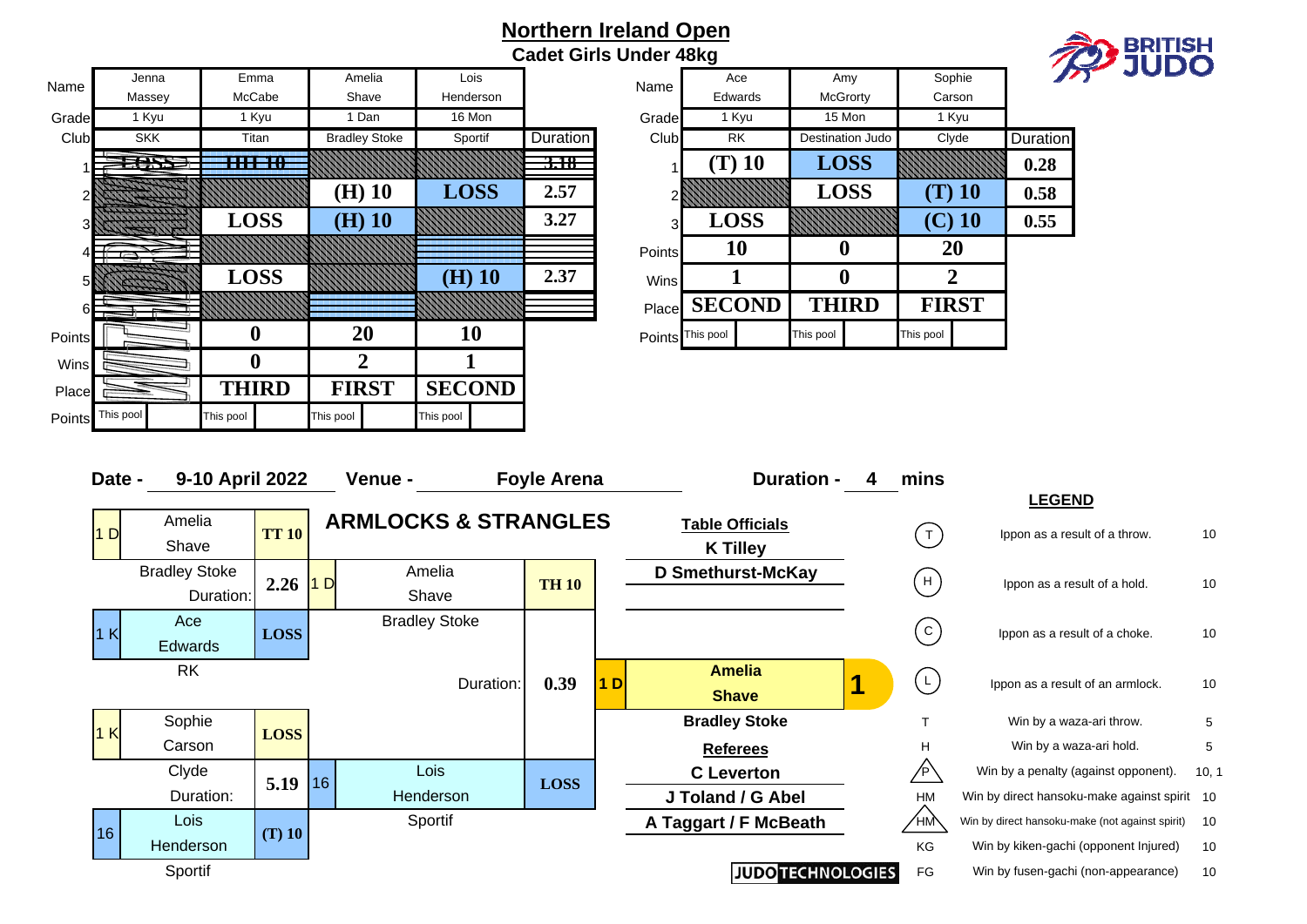**Cadet Girls Under 52kg**



|        | Lola                      | Caitlin      | Myeisha       | Jersey        |          |                  | Kate           | Harriet          | Sophie          |          |
|--------|---------------------------|--------------|---------------|---------------|----------|------------------|----------------|------------------|-----------------|----------|
| Name   | Hodson                    | Sandilands   | Dawkins       | Surgeoner     |          | Name             | Chisholm       | Jones            | <b>Johnston</b> |          |
| Grade  | 14 Mon                    | 1 Kyu        | 1 Kyu         | 4 Kyu         |          | Grade            | 1 Kyu          | 14 Mon           | 1 Kyu           |          |
|        | Club Dragons Judo Academy | Tayside      | Moberly       | Abbey         | Duration | Club             | RK             | Pro Judo         | Pinewood        | Duration |
|        | T) 10                     | <b>LOSS</b>  |               |               | 0.22     |                  | $(T)$ 10       | <b>LOSS</b>      |                 | 0.40     |
|        |                           |              | <b>TH 10</b>  | <b>LOSS</b>   | 0.35     |                  |                | <b>LOSS</b>      | $(H)$ 10        | 1.36     |
| 31     |                           | <b>LOSS</b>  | $(T)$ 10      |               | 4.00     | 31               | T <sub>5</sub> |                  | <b>LOSS</b>     |          |
|        | $(T)$ 10                  |              |               | <b>LOSS</b>   | 0.06     | Points           | 15             | $\boldsymbol{0}$ | 10              |          |
| 51     |                           | $(H)$ 10     |               | <b>LOSS</b>   | 0.38     | Wins             | 2              | $\bf{0}$         |                 |          |
| 61     | $(T)$ 10                  |              | <b>LOSS</b>   |               | 0.19     | Place            | <b>FIRST</b>   | <b>THIRD</b>     | <b>SECOND</b>   |          |
| Points | 30                        | 10           | 20            | 0             |          | Points This pool |                | This pool        | This pool       |          |
| Wins   | 3                         |              | $\mathbf{2}$  | 0             |          |                  |                |                  |                 |          |
| Place  | <b>FIRST</b>              | <b>THIRD</b> | <b>SECOND</b> | <b>FOURTH</b> |          |                  |                |                  |                 |          |
| Points | This pool                 | This pool    | This pool     | This pool     |          |                  |                |                  |                 |          |

| Jersev     |                 |                |                  | Kate           |           | Harriet      |           | Sophie        |                 |  |
|------------|-----------------|----------------|------------------|----------------|-----------|--------------|-----------|---------------|-----------------|--|
| urgeoner   |                 | Name           |                  | Chisholm       |           | Jones        |           | Johnston      |                 |  |
| 4 Kyu      |                 | Grade          |                  | 1 Kyu          |           | 14 Mon       |           | 1 Kyu         |                 |  |
| Abbey      | <b>Duration</b> | Club           |                  | <b>RK</b>      |           | Pro Judo     |           | Pinewood      | <b>Duration</b> |  |
|            | 0.22            |                |                  | (T) 10         |           | <b>LOSS</b>  |           |               | 0.40            |  |
| <b>OSS</b> | 0.35            | $\overline{2}$ |                  |                |           | <b>LOSS</b>  |           | $\bf(H)$ 10   | 1.36            |  |
|            | 4.00            | 3              |                  | T <sub>5</sub> |           |              |           | <b>LOSS</b>   |                 |  |
| <b>OSS</b> | 0.06            | <b>Points</b>  |                  | 15             |           | 0            |           | 10            |                 |  |
| <b>OSS</b> | 0.38            | <b>Wins</b>    |                  | 2              |           | 0            |           |               |                 |  |
|            | 0.19            | Place          |                  | <b>FIRST</b>   |           | <b>THIRD</b> |           | <b>SECOND</b> |                 |  |
| 0          |                 |                | Points This pool |                | This pool |              | This pool |               |                 |  |

| Date -       | 9-10 April 2022      |             | Venue -                         | <b>Foyle Arena</b> |    | <b>Duration -</b>           | 4 | mins                                                     |                                                 |       |
|--------------|----------------------|-------------|---------------------------------|--------------------|----|-----------------------------|---|----------------------------------------------------------|-------------------------------------------------|-------|
|              |                      |             |                                 |                    |    |                             |   |                                                          | <b>LEGEND</b>                                   |       |
| 14           | Lola                 | $(T)$ 10    | <b>ARMLOCKS &amp; STRANGLES</b> |                    |    | <b>Table Officials</b>      |   | $(\top)$                                                 | Ippon as a result of a throw.                   | 10    |
|              | Hodson               |             |                                 |                    |    | S. Newbury                  |   |                                                          |                                                 |       |
|              | Dragons Judo Academy | $0.30$  14  | Lola                            | $(T)$ 10           |    | <b>U.Kolodziej</b>          |   | H                                                        | Ippon as a result of a hold.                    | 10    |
|              | Duration:            |             | Hodson                          |                    |    | <b>A.McKay M.Stachan</b>    |   |                                                          |                                                 |       |
| $\mathsf{K}$ | Sophie               | <b>LOSS</b> | Dragons Judo Academy            |                    |    |                             |   | $\left[ \begin{array}{c} c \end{array} \right]$          | Ippon as a result of a choke.                   | 10    |
|              | Johnston             |             |                                 |                    |    |                             |   |                                                          |                                                 |       |
|              | Pinewood             |             | Duration:                       | 0.30               | 14 | Lola                        |   | $\left( \begin{array}{c} \mathsf{L} \end{array} \right)$ | Ippon as a result of an armlock.                | 10    |
|              |                      |             |                                 |                    |    | <b>Hodson</b>               |   |                                                          |                                                 |       |
| 1 K          | Kate                 |             |                                 |                    |    | <b>Dragons Judo Academy</b> |   |                                                          | Win by a waza-ari throw.                        | 5     |
|              | Chisholm             | $(T)$ 10    |                                 |                    |    | <b>Referees</b>             |   | H                                                        | Win by a waza-ari hold.                         | 5     |
|              | <b>RK</b>            | $0.06$ 1 K  | Kate                            | <b>LOSS</b>        |    | <b>M. Guatieri</b>          |   |                                                          | Win by a penalty (against opponent).            | 10, 1 |
|              | Duration:            |             | Chisholm                        |                    |    | P. Tansey                   |   | <b>HM</b>                                                | Win by direct hansoku-make against spirit 10    |       |
| 1 K          | Myeisha              | <b>LOSS</b> | <b>RK</b>                       |                    |    | C. Hickey                   |   | ∕нм∕∖                                                    | Win by direct hansoku-make (not against spirit) | 10    |
|              | <b>Dawkins</b>       |             |                                 |                    |    |                             |   | KG                                                       | Win by kiken-gachi (opponent Injured)           | 10    |
|              | Moberly              |             |                                 |                    |    | <b>JUDO TECHNOLOGIES</b>    |   | FG                                                       | Win by fusen-gachi (non-appearance)             | 10    |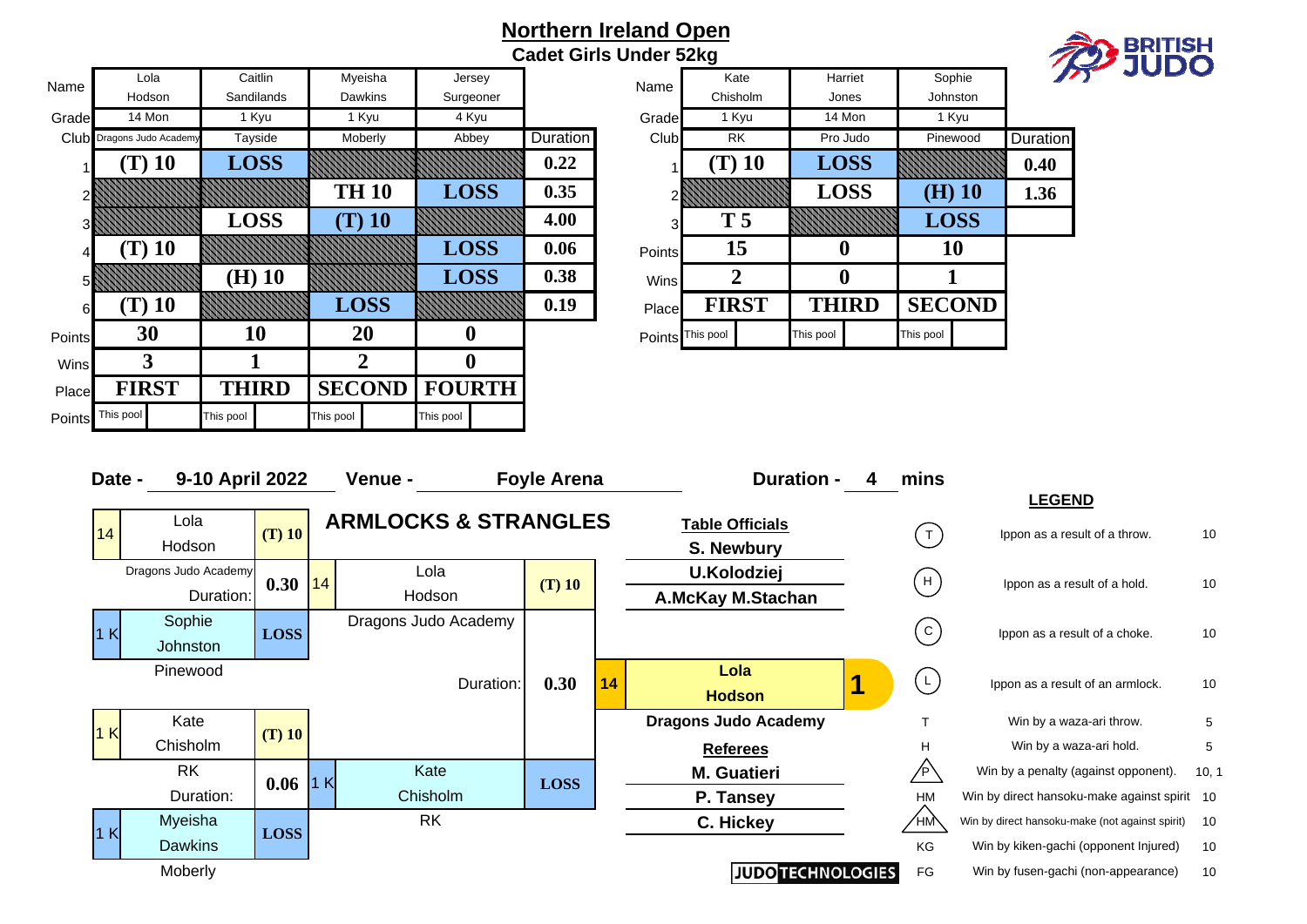| Name   | Lucy       | Charlotte    | Sophie        | Bethany        |                 | Name             | Jemma         | Katy             | Katie            |          |
|--------|------------|--------------|---------------|----------------|-----------------|------------------|---------------|------------------|------------------|----------|
|        | Windle     | Kay          | Davis         | McCauley       |                 |                  | Smith         | <b>Bradshaw</b>  | Windle           |          |
| Grade  | 1 Kyu      | 8 Mon        | 1 Dan         | 3 Kyu          |                 | Grade            | 1 Kyu         | 9 Mon            | 1 Kyu            |          |
| Club   | <b>SKK</b> | Pinewood     | Samurai       | Konarakai      | <b>Duration</b> | Club             | Sportif       | Dromore          | <b>SKK</b>       | Duration |
|        | THE        | <b>LOSS</b>  |               |                | 1.20            |                  | $(H)$ 10      | <b>LOSS</b>      |                  | 1.34     |
|        |            |              | <b>LOSS</b>   | $(L)$ 10       | 0.33            |                  |               | <b>LOSS</b>      | <b>TH 10</b>     | 1.01     |
| 3      |            | <b>LOSS</b>  | $(T)$ 10      |                | 2.34            | 3                | <b>LOSS</b>   |                  | $(H)$ 10         | 3.05     |
|        | EARS-      |              |               | 70 H           | $0.40\,$        | Points           | 10            | $\bf{0}$         | <b>20</b>        |          |
| 5      |            | <b>LOSS</b>  |               | $(T)$ 10       | 0.10            | Wins             |               | $\boldsymbol{0}$ | $\boldsymbol{2}$ |          |
| 6      |            |              |               |                |                 | Place            | <b>SECOND</b> | <b>THIRD</b>     | <b>FIRST</b>     |          |
| Points |            | U            | 10            | 20             |                 | Points This pool |               | This pool        | This pool        |          |
| Wins   |            | $\mathbf{0}$ |               | $\overline{2}$ |                 |                  |               |                  |                  |          |
| Place  |            | <b>THIRD</b> | <b>SECOND</b> | <b>FIRST</b>   |                 |                  |               |                  |                  |          |
| Points | This pool  | This pool    | This pool     | This pool      |                 |                  |               |                  |                  |          |

|                   |          | Northern Ireland Open<br><b>Cadet Girls Under 57kg</b> |                             |                |           |                         |                |                 |                 | <b>BRITISH<br/>JUDO</b> |
|-------------------|----------|--------------------------------------------------------|-----------------------------|----------------|-----------|-------------------------|----------------|-----------------|-----------------|-------------------------|
| ethany<br>cCauley |          | Name                                                   |                             | Jemma<br>Smith |           | Katy<br><b>Bradshaw</b> |                | Katie<br>Windle |                 |                         |
| 3 Kyu             |          | Grade                                                  |                             | 1 Kyu          |           | 9 Mon                   |                | 1 Kyu           |                 |                         |
| onarakai          | Duration | Club                                                   |                             | Sportif        |           | Dromore                 |                | <b>SKK</b>      | <b>Duration</b> |                         |
|                   | 1.20     |                                                        |                             | $(H)$ 10       |           | <b>LOSS</b>             |                |                 | 1.34            |                         |
| $L)$ 10           | 0.33     |                                                        |                             |                |           | <b>LOSS</b>             |                | <b>TH 10</b>    | 1.01            |                         |
|                   | 2.34     | 3                                                      |                             | <b>LOSS</b>    |           |                         |                | $(H)$ 10        | 3.05            |                         |
| 10                | 0.40     | Points                                                 |                             | 10             |           | $\boldsymbol{0}$        |                | 20              |                 |                         |
| $\Gamma$ ) 10     | 0.10     | <b>Wins</b>                                            |                             |                |           | $\bf{0}$                | $\overline{2}$ |                 |                 |                         |
|                   |          | Place                                                  |                             | <b>SECOND</b>  |           | <b>THIRD</b>            |                | <b>FIRST</b>    |                 |                         |
| <b>20</b>         |          |                                                        | Points <sup>This pool</sup> |                | This pool |                         | This pool      |                 |                 |                         |

| Date - | 9-10 April 2022 |              |    | Venue -                         | <b>Foyle Arena</b> |     | <b>Duration -</b><br>4   | mins                 |                                                 |       |
|--------|-----------------|--------------|----|---------------------------------|--------------------|-----|--------------------------|----------------------|-------------------------------------------------|-------|
|        |                 |              |    |                                 |                    |     |                          |                      | <b>LEGEND</b>                                   |       |
| 3K     | Bethany         | <b>TH 10</b> |    | <b>ARMLOCKS &amp; STRANGLES</b> |                    |     | <b>Table Officials</b>   |                      | Ippon as a result of a throw.                   | 10    |
|        | McCauley        |              |    |                                 |                    |     | S. Newbury               | $\left($ T $\right)$ |                                                 |       |
|        | Konarakai       |              |    | Bethany                         |                    |     | <b>U.Kolodziej</b>       | H                    |                                                 |       |
|        | Duration:       | 1.14         | 3K | <b>McCauley</b>                 | $(C)$ 10           |     |                          |                      | Ippon as a result of a hold.                    | 10    |
| 1K     | Jemma           |              |    | Konarakai                       |                    |     |                          | ${\bf C}$            | Ippon as a result of a choke.                   | 10    |
|        | Smith           | <b>LOSS</b>  |    |                                 |                    |     |                          |                      |                                                 |       |
|        | Sportif         |              |    |                                 |                    |     | <b>Bethany</b>           | $\mathsf{L}$         |                                                 |       |
|        |                 |              |    | Duration:                       | 0.46               | 3 K | <b>McCauley</b>          |                      | Ippon as a result of an armlock.                | 10    |
|        | Katie           |              |    |                                 |                    |     | Konarakai                |                      | Win by a waza-ari throw.                        | 5     |
| 1K     | Windle          | <b>LOSS</b>  |    |                                 |                    |     | <b>Referees</b>          | H                    | Win by a waza-ari hold.                         | 5     |
|        | <b>SKK</b>      |              |    | Sophie                          |                    |     | <b>M.</b> Guatieri       | /P                   | Win by a penalty (against opponent).            | 10, 1 |
|        | Duration:       | 0.21         | 1D | Davis                           | <b>LOSS</b>        |     | P. Tansey                | <b>HM</b>            | Win by direct hansoku-make against spirit 10    |       |
|        | Sophie          |              |    | Samurai                         |                    |     | C. Hickey                | ∕нӎ                  | Win by direct hansoku-make (not against spirit) | 10    |
| D      | Davis           | $(T)$ 10     |    |                                 |                    |     |                          | KG                   | Win by kiken-gachi (opponent Injured)           | 10    |
|        | Samurai         |              |    |                                 |                    |     | <b>JUDO TECHNOLOGIES</b> | FG                   | Win by fusen-gachi (non-appearance)             | 10    |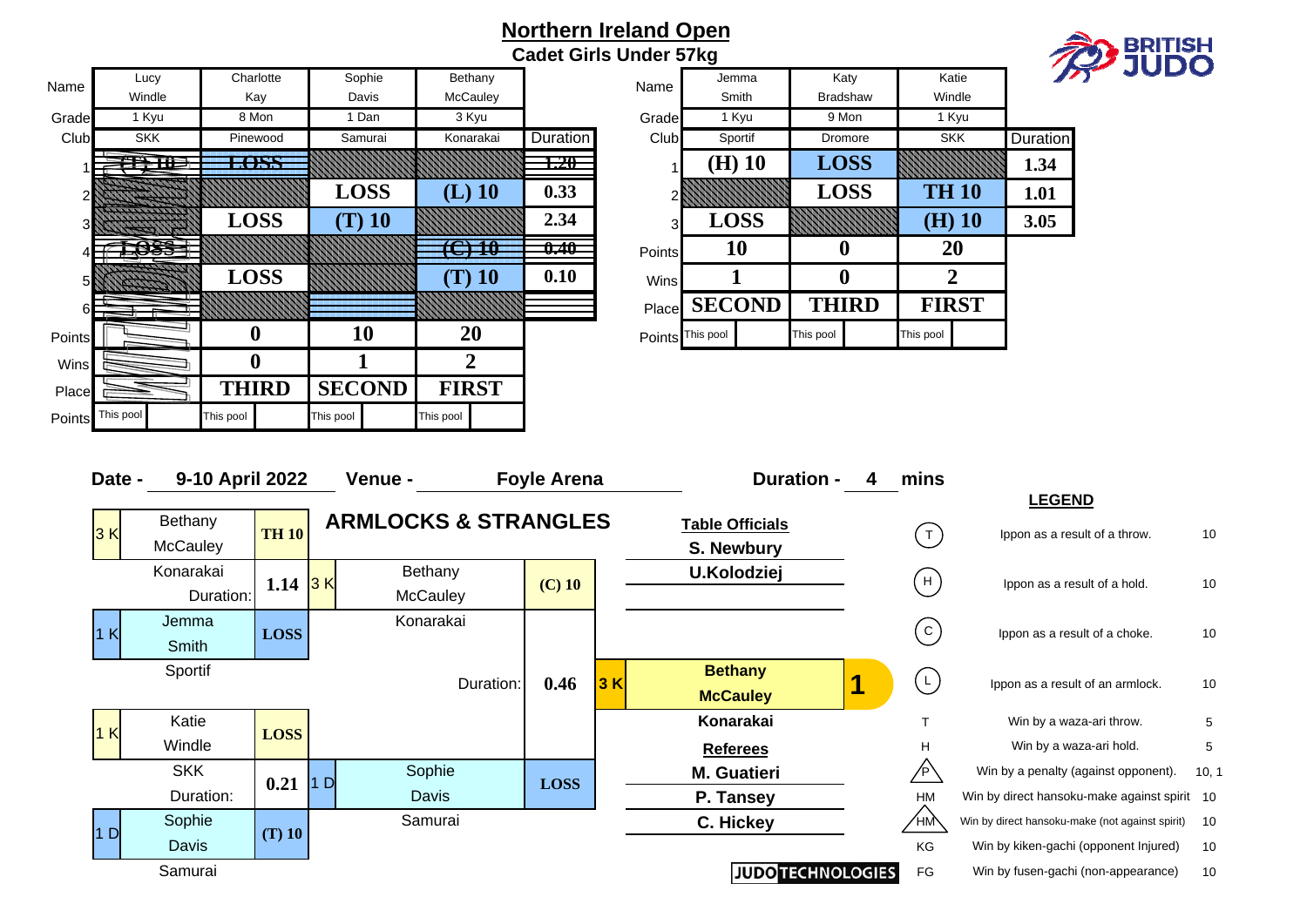|         | Grade        | <b>Northern Ireland Open</b><br><u>, BRITISH</u><br><b>Cadet Girls Under 63kg</b><br><b>JUDO</b> |  |                      |                     |     |                                  |           |                      |     |                              |              |                                              |                           |                 |                                         |                                        |
|---------|--------------|--------------------------------------------------------------------------------------------------|--|----------------------|---------------------|-----|----------------------------------|-----------|----------------------|-----|------------------------------|--------------|----------------------------------------------|---------------------------|-----------------|-----------------------------------------|----------------------------------------|
|         |              | Sophie Wood                                                                                      |  | Sportif              |                     |     |                                  |           |                      |     |                              |              |                                              |                           | Venue-          |                                         | <b>Foyle Arena</b>                     |
| Α<br>16 |              | <b>Bye</b>                                                                                       |  |                      |                     |     | Sophie Wood                      |           | $(T)$ 10             |     |                              |              |                                              | <b>Contest Duration -</b> |                 |                                         | 4<br>mins                              |
|         | 8 1 K        | Kirsten Millar                                                                                   |  | Simply Judo          | $/ P \backslash 10$ |     | Sportif                          | Duration: | 0.25                 |     | Sophie Wood                  | <b>TT 10</b> |                                              |                           |                 |                                         | Date - 9-10 April 2022                 |
| в       | 91K          | <b>Constance Cairns</b>                                                                          |  | Just Judo Yoshin     | <b>LOSS</b>         |     | <b>Kirsten Millar</b>            |           | <b>LOSS</b>          |     | Sportif                      |              |                                              |                           |                 |                                         |                                        |
| 4       |              | <b>Madeline Smiles</b>                                                                           |  | Sportif              |                     |     | Simply Judo                      |           |                      | М   | Duration:                    | 4.00         |                                              | Sophie Wood               | $\text{Loss}$ 2 |                                         |                                        |
| C<br>13 |              | <b>Bye</b>                                                                                       |  |                      |                     |     | <b>Madeline Smiles</b>           |           | <b>LOSS</b>          |     |                              |              |                                              | Sportif                   |                 |                                         |                                        |
| 5       |              | Esmee Holgate                                                                                    |  | Craven Judo Academy  |                     | J   | Sportif                          | Duration: | 3.21                 |     | <b>Esmee Holgate</b>         | <b>LOSS</b>  |                                              |                           |                 |                                         |                                        |
| D<br>12 |              | <b>Bye</b>                                                                                       |  |                      |                     | l K | <b>Esmee Holgate</b>             |           | <b>HH 10</b>         |     | Craven Judo Academy          |              |                                              |                           |                 |                                         |                                        |
|         |              | Sophie McMillan                                                                                  |  | Whitburn             |                     |     | Craven Judo Academy              |           |                      |     |                              |              |                                              | Duration:                 | 1.39            | 14                                      | <b>Millie Bayliss</b>                  |
| E<br>15 |              | <b>Bye</b>                                                                                       |  |                      |                     | -k  | Sophie McMillan                  |           | $(T)$ 10             |     |                              |              |                                              |                           |                 |                                         | <b>Dragons Judo Academy</b>            |
|         |              | Ruby Cochrane                                                                                    |  |                      |                     | Κ   | Whitburn                         | Duration: | 1.14                 |     | Sophie McMillan              | <b>LOSS</b>  |                                              |                           |                 |                                         |                                        |
| F.      |              |                                                                                                  |  | Triangle             |                     | ΙK  | Ruby Cochrane                    |           | <b>LOSS</b>          |     | Whitburn                     |              |                                              |                           |                 |                                         |                                        |
| 10      |              | <b>Bye</b>                                                                                       |  |                      |                     |     | Triangle                         |           | N                    |     |                              | 0.34         | 14                                           | <b>Millie Bayliss</b>     | $(T)$ 10        |                                         |                                        |
| G       | $3 \vert 14$ | <b>Millie Bayliss</b>                                                                            |  | Dragons Judo Academy |                     | 4   | <b>Millie Bayliss</b>            |           | $(T)$ 10             |     | Duration                     |              |                                              |                           |                 |                                         |                                        |
| 14      |              | <b>Bye</b>                                                                                       |  |                      |                     |     | L Dragons Judo Academy Duration: |           | 0.06                 | 114 | <b>Millie Bayliss</b>        | $(T)$ 10     |                                              | Dragons Judo Academy      |                 |                                         |                                        |
| 6<br>н. | 15           | Lucy Campbell                                                                                    |  | Sportif              |                     | 15  | Lucy Campbell                    |           | <b>LOSS</b>          |     |                              |              |                                              |                           |                 |                                         | <b>ARMLOCKS &amp; STRANGLES</b>        |
| 11      |              | <b>Bye</b>                                                                                       |  |                      |                     |     | Sportif                          |           | Dragons Judo Academy |     |                              |              |                                              |                           |                 |                                         |                                        |
|         |              | Bye                                                                                              |  |                      |                     |     |                                  |           | Repechage            |     |                              |              | <b>Table Officials</b><br>N Sexton / C Scott |                           |                 | <b>Referees</b><br>J McBeath / L Rivers |                                        |
|         |              | Duration:                                                                                        |  | 1K                   |                     |     | <b>Constance Cairns</b>          |           | $(T)$ 10             |     |                              |              |                                              | A Taggart / H Brown       |                 |                                         | D Harrison / A Heron                   |
|         | B1K          | <b>Constance Cairns</b>                                                                          |  |                      |                     |     | Just Judo Yoshin                 | Duration: | 1.09                 |     | <b>Constance Cairns</b>      | $(T)$ 10     |                                              |                           |                 |                                         | <b>B McCune / C Strachan</b>           |
| C.      |              | Just Judo Yoshin<br>Bye                                                                          |  | $L$ 15               |                     |     | <b>Lucy Campbell</b><br>Sportif  |           | <b>LOSS</b>          |     | Just Judo Yoshin<br>Duration | 0.44         |                                              | <b>Constance Cairns</b>   | <b>LOSS</b>     |                                         |                                        |
|         |              |                                                                                                  |  |                      |                     |     | <b>Bye</b>                       |           |                      |     |                              |              |                                              | Just Judo Yoshin          |                 |                                         |                                        |
|         |              | Duration:<br><b>Bye</b>                                                                          |  |                      |                     |     |                                  | Duration: |                      | 1K  | Ruby Cochrane                | <b>LOSS</b>  |                                              | Duration:                 | 1.22            | 1 K                                     | <b>Esmee Holgate</b><br>$\overline{3}$ |
|         |              |                                                                                                  |  | $K_{1K}$             |                     |     | Ruby Cochrane                    |           |                      |     | Triangle                     |              |                                              |                           |                 |                                         | <b>Craven Judo Academy</b>             |
|         |              | Bye                                                                                              |  |                      |                     |     | Triangle                         |           |                      |     |                              |              | M1K                                          | <b>Esmee Holgate</b>      | <b>TH 10</b>    |                                         |                                        |
|         |              | Duration:                                                                                        |  |                      |                     |     | Bye                              |           |                      |     |                              |              |                                              | Craven Judo Academy       |                 |                                         |                                        |
| FI      |              | <b>Bye</b>                                                                                       |  |                      |                     |     |                                  | Duration: |                      | 14  | <b>Madeline Smiles</b>       | <b>LOSS</b>  |                                              |                           |                 |                                         |                                        |
|         |              |                                                                                                  |  | $J_{14}$             |                     |     | <b>Madeline Smiles</b>           |           |                      |     | Sportif                      |              |                                              |                           |                 |                                         |                                        |
| GI      |              | Bye                                                                                              |  |                      |                     |     | Sportif                          |           |                      |     | Duration:                    | $0.31$ 1K    |                                              | Kirsten Millar            | <b>LOSS</b>     |                                         |                                        |
| нι      |              | Duration:<br><b>Bye</b>                                                                          |  |                      |                     |     | Bye                              | Duration: |                      | 1K  | Kirsten Millar               | <b>TH 10</b> |                                              | Simply Judo<br>Duration:  | $1.45$ 1 K      |                                         | <b>Sophie McMillan</b><br>$ 3\rangle$  |
|         |              | <b>Kirsten Millar</b><br>$\mathsf{I}$ 1 K                                                        |  |                      |                     |     |                                  |           |                      |     | Simply Judo                  |              |                                              |                           |                 |                                         | Whitburn                               |
|         |              |                                                                                                  |  |                      |                     |     | Simply Judo                      |           |                      |     |                              |              | $N$ 1 K                                      | Sophie McMillan           | $(C)$ 10        |                                         |                                        |
|         |              |                                                                                                  |  |                      |                     |     |                                  |           |                      |     | <b>JUDO TECHNOLOGIES</b>     |              |                                              | Whitburn                  |                 |                                         |                                        |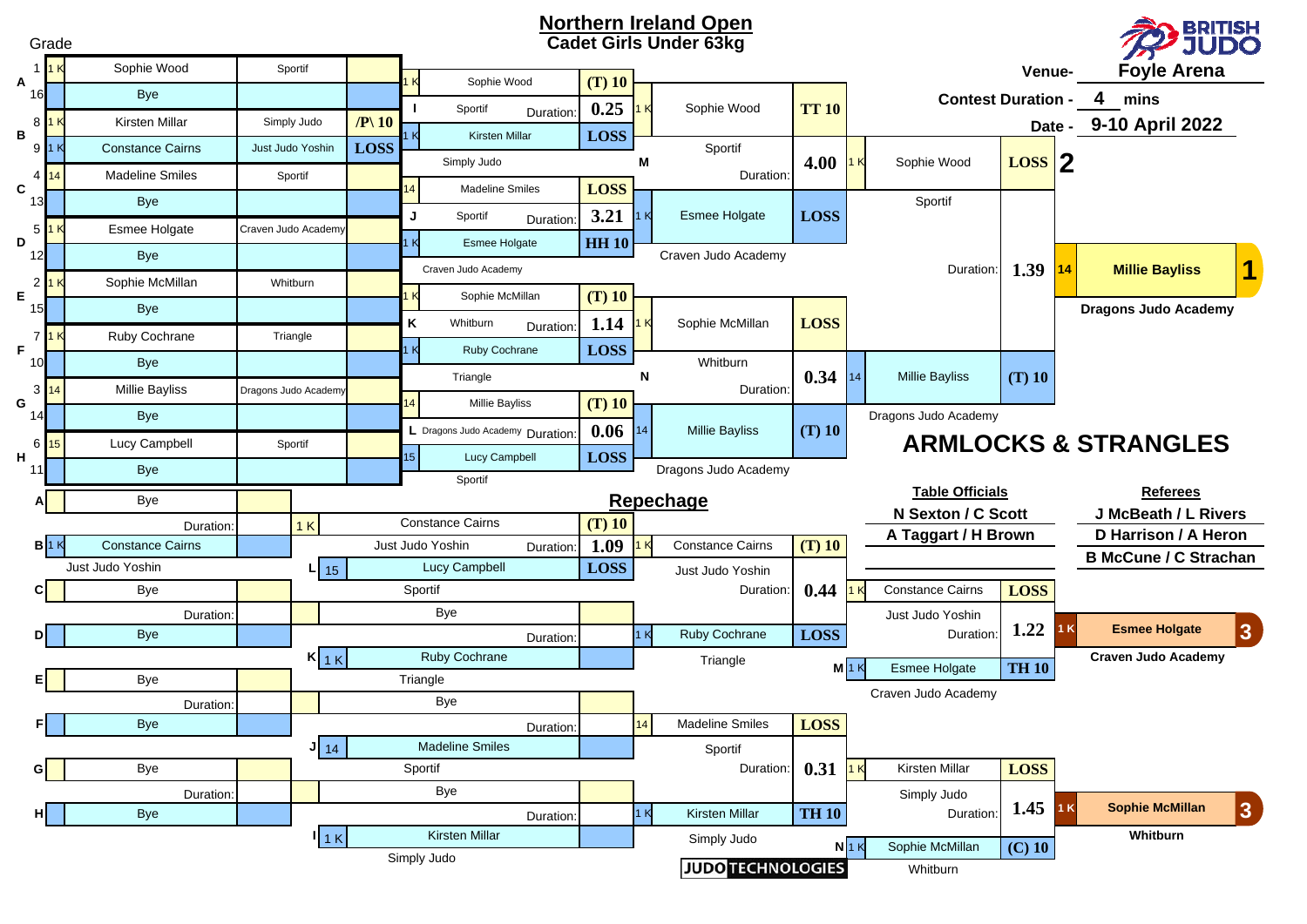**Cadet Girls Under 70kg**



**ARMLOCKS & STRANGLES**

|                         | Lydia<br>Pearson | Paige<br>Keane |          | Date -                 | 9-10 April 2022                           |       |
|-------------------------|------------------|----------------|----------|------------------------|-------------------------------------------|-------|
|                         | 14 Mon           | 1 Kyu          |          | Venue -                | <b>Foyle Arena</b>                        |       |
|                         | Carmarthen       | Aberdare       | Duration |                        | <b>Contest Duration -</b><br>4<br>mins    |       |
|                         | <b>LOSS</b>      | <b>TH 10</b>   | 1.45     | Pool                   | of<br>1<br>1                              |       |
|                         |                  |                | 1.03     |                        |                                           |       |
|                         | <b>LOSS</b>      |                | 3.28     |                        | <b>Table Officials</b>                    |       |
|                         |                  | <b>LOSS</b>    | 3.55     |                        | <b>Sally Hemming</b>                      |       |
|                         |                  |                | 2.17     |                        | <b>Leigh Hemming</b>                      |       |
|                         | <b>LOSS</b>      |                | 1.14     |                        | <b>Leah McLaughlin</b>                    |       |
|                         |                  | <b>LOSS</b>    | 4.13     |                        | <b>Referees</b>                           |       |
|                         | $(C)$ 10         |                | 2.45     |                        | <b>Martin Rivers / Dave Francis</b>       |       |
|                         |                  |                | 0.33     |                        | Paul Grady / Renata Tekoriute             |       |
|                         |                  | T <sub>5</sub> | 4.00     |                        | Wyn Williams / Stepehen                   |       |
|                         | 10               | 15             |          |                        | <b>LEGEND</b>                             |       |
|                         | 1                | $\overline{2}$ |          | Τ                      | Ippon as a result of a throw.             | 10    |
| $\overline{\mathbf{D}}$ | <b>FOURTH</b>    | <b>THIRD</b>   |          | H                      | Ippon as a result of a hold.              | 10    |
|                         | This pool        | This pool      |          | $\overline{C}$         | Ippon as a result of a choke.             | 10    |
|                         |                  |                |          | $\overline{L}$         | Ippon as a result of an armlock.          | 10    |
|                         |                  |                |          | т                      | Win by a waza-ari throw.                  | 5     |
|                         |                  |                |          |                        | Win by a waza-ari hold.                   | 5     |
|                         |                  |                |          | Ά                      | Win by a penalty (against opponent).      | 10, 1 |
|                         |                  |                |          | <b>HM</b><br>AM        | Win by direct hansoku-make against spirit | 10    |
|                         |                  |                |          |                        | Win by direct hansoku-make                | 10    |
|                         |                  |                |          | $\overline{\text{KG}}$ | Win by kiken-gachi (opponent Injured)     | 10    |
|                         |                  |                |          | FG                     | Win by fusen-gachi (non-appearance)       | 10    |

| Competitor          | Miai<br>McCran            | Alice<br>Pearce  |                           | Charis<br>Oram | Lydia<br>Pearson | Paige<br>Keane |                 | Date -      |                               | 9-10 April 2022               |                                     |    |
|---------------------|---------------------------|------------------|---------------------------|----------------|------------------|----------------|-----------------|-------------|-------------------------------|-------------------------------|-------------------------------------|----|
| Grade               | 1 Kyu                     | 14 Mon           |                           | 1 Kyu          | 14 Mon           | 1 Kyu          |                 | Venue -     |                               | <b>Foyle Arena</b>            |                                     |    |
| Club/Area           | Danderhall                | Pro Judo         |                           | Devizes        | Carmarthen       | Aberdare       | <b>Duration</b> |             | <b>Contest Duration -</b>     | 4                             | mins                                |    |
|                     |                           |                  |                           |                | <b>LOSS</b>      | <b>TH 10</b>   | 1.45            | Pool        |                               | of                            |                                     |    |
|                     | $(C)$ 10                  | <b>LOSS</b>      |                           |                |                  |                | 1.03            |             |                               |                               |                                     |    |
| 3                   |                           |                  | $\mathbb{P}\backslash 10$ |                | <b>LOSS</b>      |                | 3.28            |             |                               | <b>Table Officials</b>        |                                     |    |
|                     | $\mathbb{P} \setminus 10$ |                  |                           |                |                  | <b>LOSS</b>    | 3.55            |             |                               | <b>Sally Hemming</b>          |                                     |    |
| 51                  |                           | <b>LOSS</b>      |                           | $(T)$ 10       |                  |                | 2.17            |             |                               | <b>Leigh Hemming</b>          |                                     |    |
| 6                   | $(T)$ 10                  |                  |                           |                | <b>LOSS</b>      |                | 1.14            |             |                               | Leah McLaughlin               |                                     |    |
|                     |                           |                  |                           | $(T)$ 10       |                  | <b>LOSS</b>    | 4.13            |             |                               | <b>Referees</b>               |                                     |    |
| 8                   |                           | <b>LOSS</b>      |                           |                | $(C)$ 10         |                | 2.45            |             |                               |                               | <b>Martin Rivers / Dave Francis</b> |    |
| 9                   | $(T)$ 10                  |                  |                           | <b>LOSS</b>    |                  |                | 0.33            |             |                               |                               | Paul Grady / Renata Tekoriute       |    |
| 10                  |                           | <b>LOSS</b>      |                           |                |                  | <b>T5</b>      | 4.00            |             |                               | Wyn Williams / Stepehen       |                                     |    |
| <b>Total Points</b> | 40                        | $\boldsymbol{0}$ |                           | 30             | 10               | 15             |                 |             |                               | <b>LEGEND</b>                 |                                     |    |
| <b>Total Wins</b>   | 4                         | $\boldsymbol{0}$ |                           | 3              |                  | $\overline{2}$ |                 |             |                               | Ippon as a result of a throw. |                                     | 10 |
| Place               | <b>FIRST</b>              | <b>FIFTH</b>     |                           | <b>SECOND</b>  | <b>FOURTH</b>    | <b>THIRD</b>   |                 | H           |                               | Ippon as a result of a hold.  |                                     | 10 |
|                     | Points This pool          | This pool        | This pool                 |                | This pool        | This pool      |                 | $\mathsf C$ | Ippon as a result of a choke. |                               |                                     | 10 |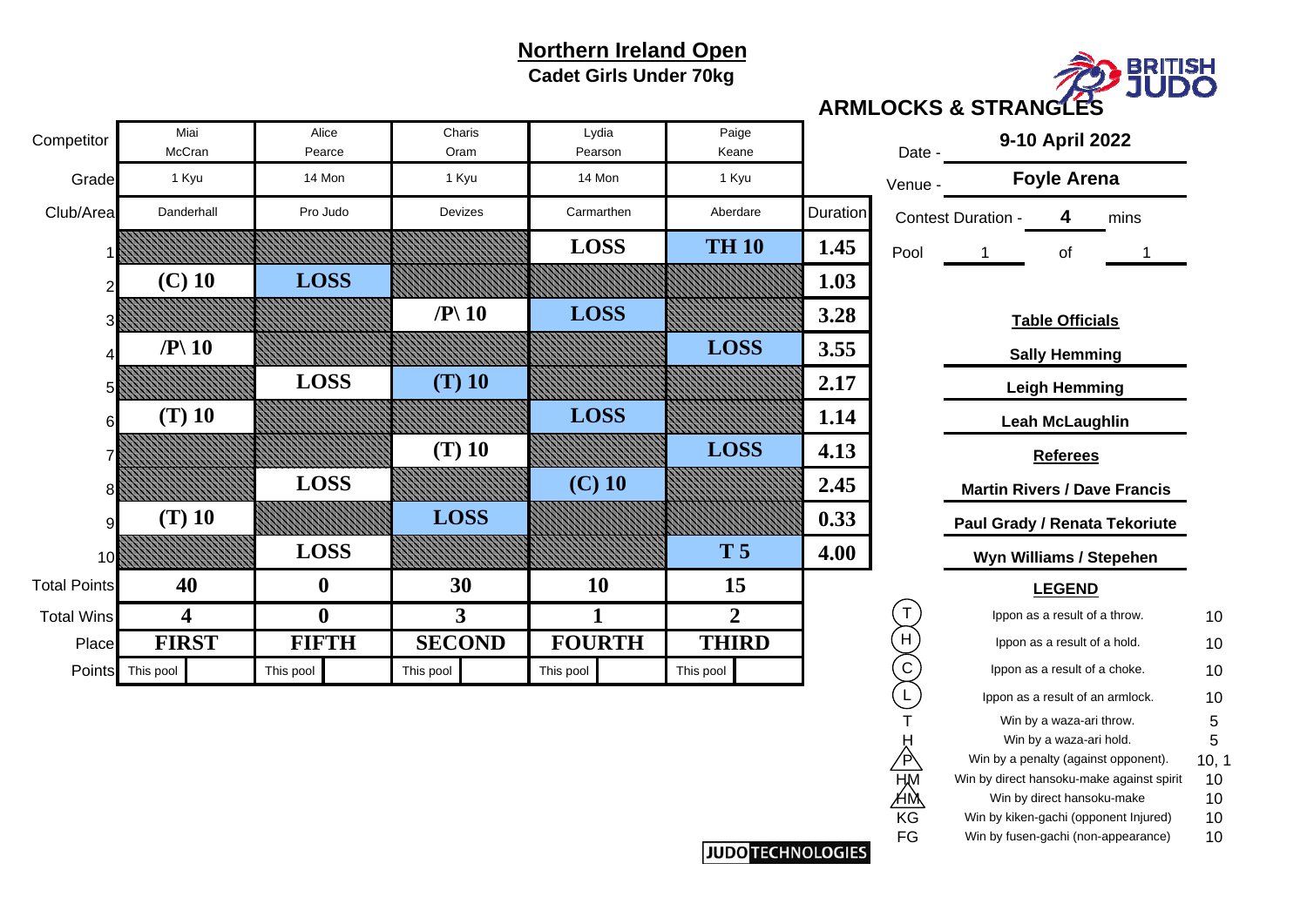**Cadet Girls Over 70kg**



#### **ARMLOCKS & STRANGLES**

| Competitor             |           | Milly<br>Horsfield     |           | Alexis<br>McGarry                    |               | Maddie<br>Rymer |                          | Date -                     | 9-10 April 2022                       |                               |                                           |     |
|------------------------|-----------|------------------------|-----------|--------------------------------------|---------------|-----------------|--------------------------|----------------------------|---------------------------------------|-------------------------------|-------------------------------------------|-----|
| Grade                  |           | 1 Kyu                  |           | 2 Kyu                                |               | 1 Kyu           |                          | Venue -                    |                                       | <b>Foyle Arena</b>            |                                           |     |
| Club/Area              |           | <b>SKK</b>             |           | Sportif                              |               | Moberly         | Duration                 |                            | <b>Contest Duration -</b>             | 4                             | mins                                      |     |
|                        |           | $(T)$ 10               |           | <b>LOSS</b>                          |               |                 | 2.41                     | Pool                       | 1                                     | of                            |                                           |     |
|                        |           |                        |           | <b>LOSS</b>                          | $(C)$ 10      |                 | 1.42                     |                            |                                       | <b>LEGEND</b>                 |                                           |     |
| 3                      |           | $(T)$ 10               |           |                                      | <b>LOSS</b>   |                 | 3.34                     | $(\mathsf{T})$             |                                       | Ippon as a result of a throw. |                                           | 10  |
| <b>Total Points</b>    |           | 20                     |           | $\boldsymbol{0}$                     |               | <b>10</b>       |                          | $(\mathsf{H})$             |                                       | Ippon as a result of a hold.  |                                           | 10  |
| <b>Total Wins</b>      |           | $\overline{2}$         |           | $\boldsymbol{0}$                     | $\mathbf{1}$  |                 |                          | (c)                        | Ippon as a result of a choke.         |                               |                                           | 10  |
| Place                  |           | <b>FIRST</b>           |           | <b>THIRD</b>                         | <b>SECOND</b> |                 |                          | $\left(\mathsf{L}\right)$  | Ippon as a result of an armlock.      |                               |                                           | 10  |
| Points                 | This pool |                        | This pool |                                      | This pool     |                 |                          | $\top$                     | Win by a waza-ari throw.              |                               |                                           | 5   |
|                        |           |                        |           |                                      |               |                 |                          | H                          | Win by a waza-ari hold.               |                               |                                           | 5   |
|                        |           |                        |           |                                      |               |                 |                          | $\overline{P}$             |                                       |                               | Win by a penalty (against opponent).      | 10, |
|                        |           | <b>Table Officials</b> |           |                                      |               | <b>Referees</b> |                          | HM                         |                                       |                               | Win by direct hansoku-make against spirit | 10  |
| <b>Sally Hemming</b>   |           |                        |           | <b>Martin Rivers / Dave Francis</b>  |               | ÆM              |                          | Win by direct hansoku-make |                                       | 10                            |                                           |     |
| <b>Leigh Hemming</b>   |           |                        |           | <b>Paul Grady / Renata Tekoriute</b> |               | KG              |                          |                            | Win by kiken-gachi (opponent Injured) | 10                            |                                           |     |
| <b>Leah McLaughlin</b> |           |                        |           | FG<br>Wyn Williams / Stephen Sims    |               |                 |                          |                            | Win by fusen-gachi (non-appearance)   | 10                            |                                           |     |
|                        |           |                        |           |                                      |               |                 | <b>JUDO TECHNOLOGIES</b> |                            |                                       |                               |                                           |     |

|             | Date -  | 9-10 April 2022                           |       |
|-------------|---------|-------------------------------------------|-------|
|             | Venue - | <b>Foyle Arena</b>                        |       |
| ion         |         | Contest Duration -<br>4<br>mins           |       |
| 1           | Pool    | of<br>1<br>1                              |       |
| $\mathbf 2$ |         | <b>LEGEND</b>                             |       |
| 4           |         | Ippon as a result of a throw.             | 10    |
|             | Н       | Ippon as a result of a hold.              | 10    |
|             |         | Ippon as a result of a choke.             | 10    |
|             |         | Ippon as a result of an armlock.          | 10    |
|             | T       | Win by a waza-ari throw.                  | 5     |
|             | н       | Win by a waza-ari hold.                   | 5     |
|             | P       | Win by a penalty (against opponent).      | 10, 1 |
|             | НM      | Win by direct hansoku-make against spirit | 10    |
| ∶is         | t٨      | Win by direct hansoku-make                | 10    |
| ute         | KG      | Win by kiken-gachi (opponent Injured)     | 10    |
| ns          | FG      | Win by fusen-gachi (non-appearance)       | 10    |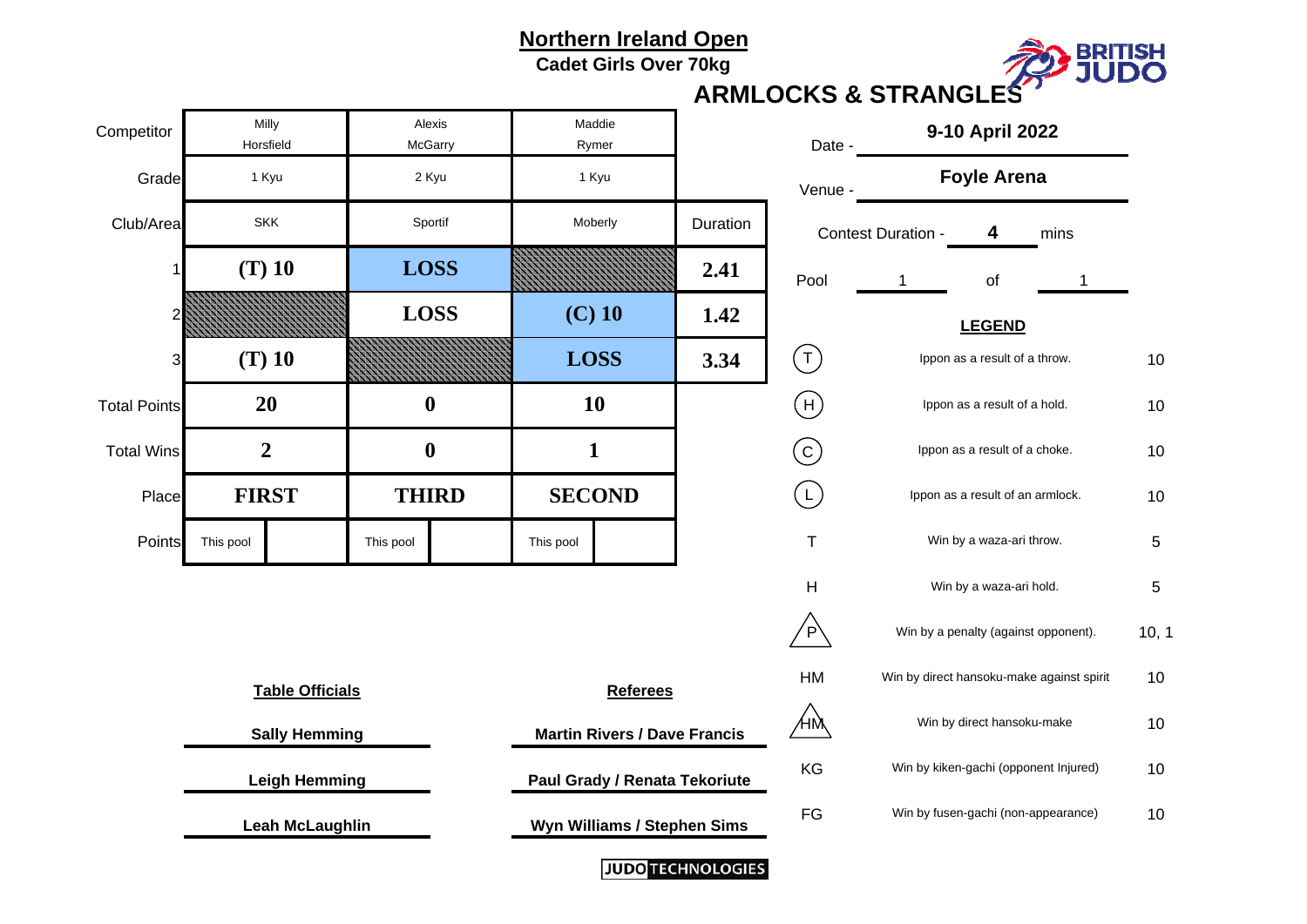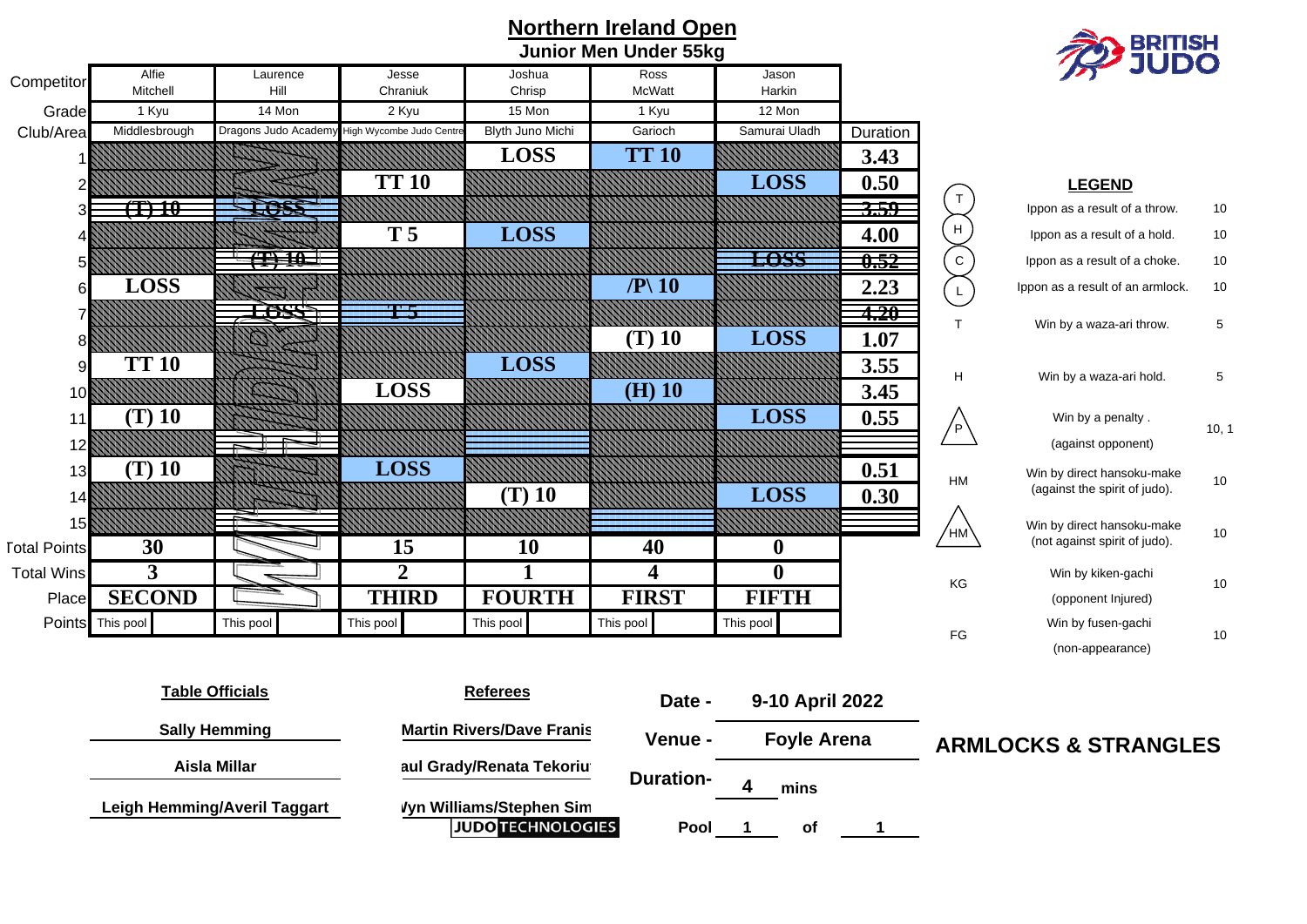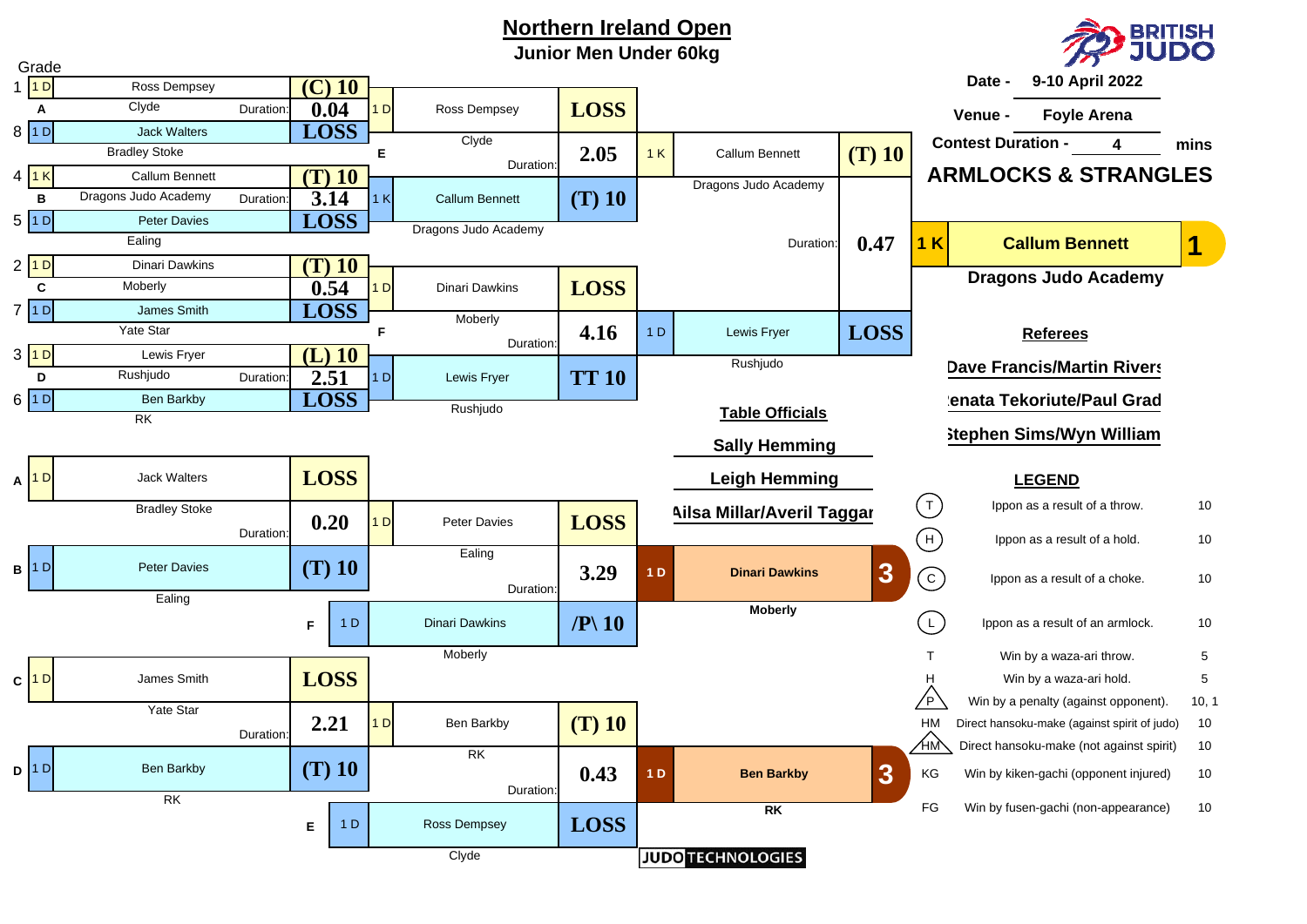| Northern Ireland Open<br><b>Junior Men Under 66kg</b> |                                 |                        |                        |                          |                     |                             |          |                            | <b>BRITISH<br/>JUDO</b>          |             |
|-------------------------------------------------------|---------------------------------|------------------------|------------------------|--------------------------|---------------------|-----------------------------|----------|----------------------------|----------------------------------|-------------|
|                                                       | Daniel                          | Dylan                  | Sam                    | Tommy                    | Andrew              | Tim                         |          |                            |                                  |             |
| Competitor                                            | Givan                           | McGrath                | Elliott                | Jackson                  | Lappin              | Winter                      |          |                            |                                  |             |
| Grade                                                 | 1 Dan                           | 2 Kyu                  | 2 Dan                  | 1 Dan                    | 1 Dan               | 1*Dan                       |          |                            |                                  |             |
|                                                       | Club/Area Destination/Danderhal | Fudoshin               | High Wycombe Judo Cent | East Yorkshire Judo      | Southside/Edinburgh | <b>Budo Sport Shizentai</b> | Duration |                            |                                  |             |
|                                                       |                                 |                        |                        | <b>LOSS</b>              | <b>TT 10</b>        |                             | 3.29     |                            |                                  |             |
|                                                       |                                 |                        | <b>LOSS</b>            |                          |                     | $(T)$ 10                    | 4.11     |                            | <b>LEGEND</b>                    |             |
|                                                       | $(T)$ 10                        | <b>LOSS</b>            |                        |                          |                     |                             | 0.31     | $\top$                     | Ippon as a result of a throw.    | 10          |
|                                                       |                                 |                        | T <sub>5</sub>         | <b>LOSS</b>              |                     |                             | 8.52     | $\boldsymbol{\mathsf{H}}$  | Ippon as a result of a hold.     | 10          |
|                                                       |                                 | <b>LOSS</b>            |                        |                          |                     | $(L)$ 10                    | 0.43     | $\overline{c}$             | Ippon as a result of a choke.    | 10          |
| 6                                                     | $(H)$ 10                        |                        |                        |                          | <b>LOSS</b>         |                             | 5.13     | $\mathsf{L}$               | Ippon as a result of an armlock. | 10          |
|                                                       |                                 | <b>LOSS</b>            | <b>TH 10</b>           |                          |                     |                             | 2.02     |                            |                                  |             |
|                                                       |                                 |                        |                        |                          | <b>LOSS</b>         | $(C)$ 10                    | 1.15     | T.                         | Win by a waza-ari throw.         | $\,$ 5 $\,$ |
|                                                       | $(H)$ 10                        |                        |                        | <b>LOSS</b>              |                     |                             | 1.43     |                            |                                  |             |
| 10                                                    |                                 |                        | <b>TT 10</b>           |                          | <b>LOSS</b>         |                             | 1.18     | Н                          | Win by a waza-ari hold.          | 5           |
| 11                                                    | <b>LOSS</b>                     |                        |                        |                          |                     | $(T)$ 10                    | 0.55     |                            | Win by a penalty.                |             |
| 12                                                    |                                 | <b>LOSS</b>            |                        | $(H)$ 10                 |                     |                             | 1.39     | $/$ P $\backslash$         | (against opponent)               | 10, 1       |
| 13                                                    | $(T)$ 10                        |                        | <b>LOSS</b>            |                          |                     |                             | 4.26     |                            | Win by direct hansoku-make       |             |
| 14                                                    |                                 |                        |                        | <b>LOSS</b>              |                     | $(T)$ 10                    | 0.45     | HM                         | (against the spirit of judo).    | 10          |
| 15                                                    |                                 | <b>LOSS</b>            |                        |                          | $(T)$ 10            |                             | 2.14     |                            | Win by direct hansoku-make       |             |
| <b>Total Points</b>                                   | 40                              | $\boldsymbol{0}$       | 25                     | 10                       | <b>20</b>           | 50                          |          | $^{\prime}$ HM $^{\prime}$ | (not against spirit of judo).    | 10          |
| <b>Total Wins</b>                                     | $\overline{\mathbf{4}}$         | $\bf{0}$               | 3                      | 1                        | $\overline{2}$      | 5                           |          | KG                         | Win by kiken-gachi               |             |
| Place                                                 | <b>SECOND</b>                   | <b>SIXTH</b>           | <b>THIRD</b>           | FIFTH                    | <b>FOURTH</b>       | <b>FIRST</b>                |          |                            | (opponent Injured)               | 10          |
| <b>Points</b>                                         | This pool                       | This pool              | This pool              | This pool                | This pool           | This pool                   |          | $\mathsf{FG}$              | Win by fusen-gachi               | 10          |
|                                                       |                                 |                        |                        |                          |                     |                             |          |                            | (non-appearance)                 |             |
|                                                       |                                 |                        |                        |                          |                     |                             |          |                            |                                  |             |
|                                                       |                                 | <b>Table Officials</b> |                        | <b>Referees</b>          | Date -              | 9-10 April 2022             |          |                            |                                  |             |
|                                                       |                                 | S. Newbury             |                        | K. Merrick               | Venue -             | <b>Foyle Arena</b>          |          |                            |                                  |             |
|                                                       |                                 |                        |                        |                          |                     |                             |          |                            | <b>ARMLOCKS &amp; STRANGLES</b>  |             |
|                                                       |                                 | M. Strachan            |                        | A. Pirie                 | <b>Duration-</b>    | 4<br>mins                   |          |                            |                                  |             |
|                                                       |                                 |                        |                        | S. Dunn                  |                     |                             |          |                            |                                  |             |
|                                                       |                                 |                        |                        | <b>JUDO TECHNOLOGIES</b> | Pool                | of<br>1                     | 1        |                            |                                  |             |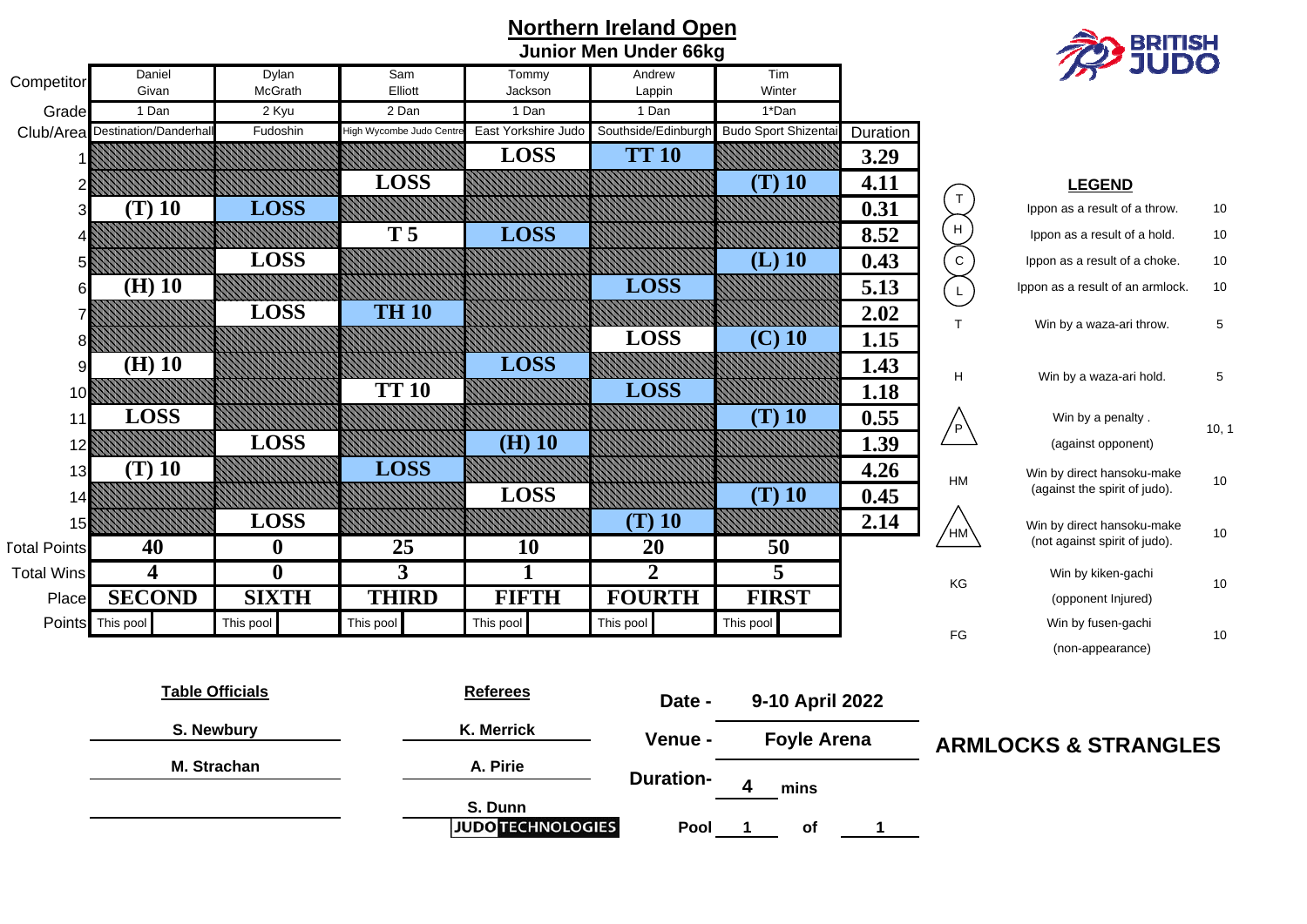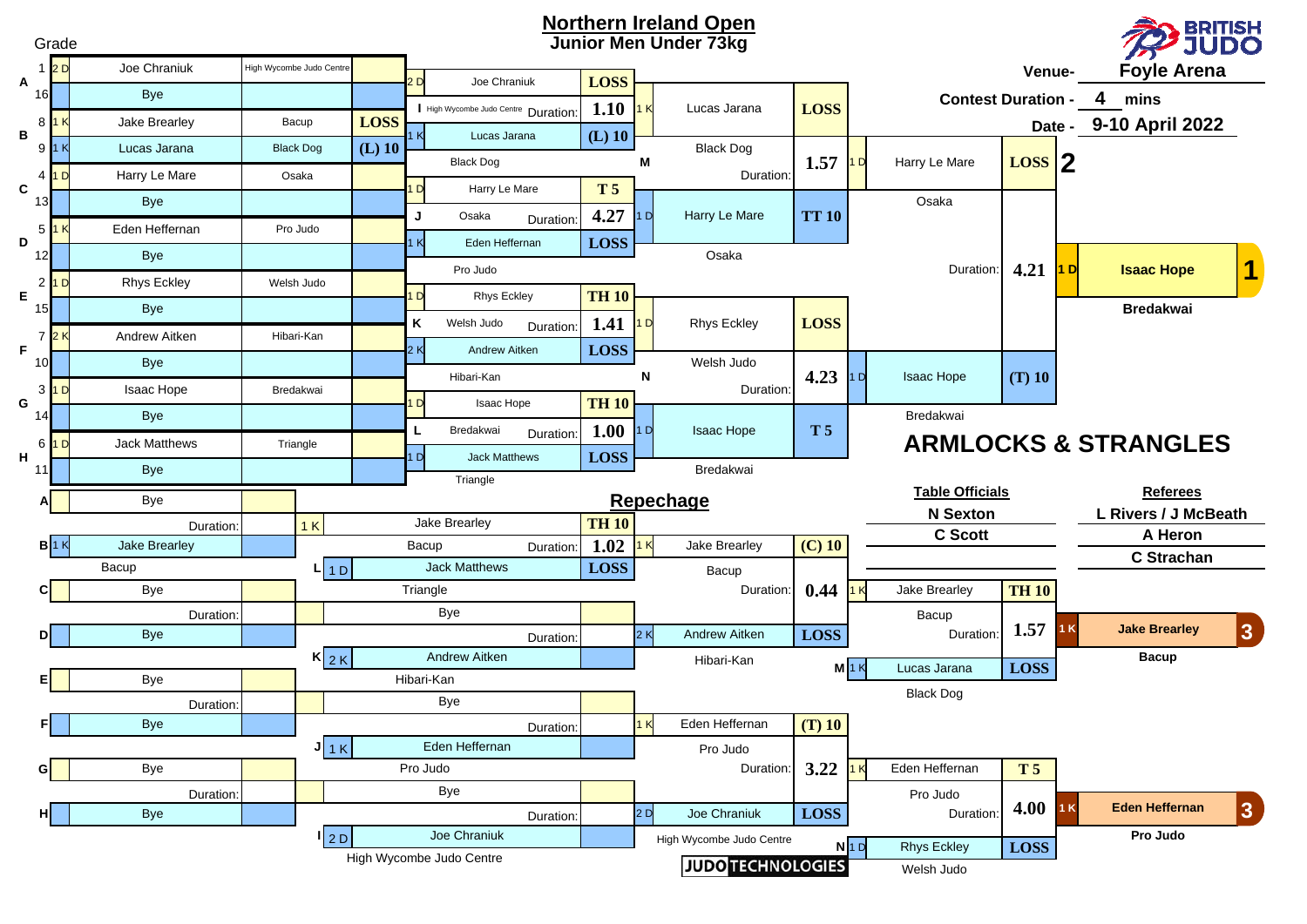

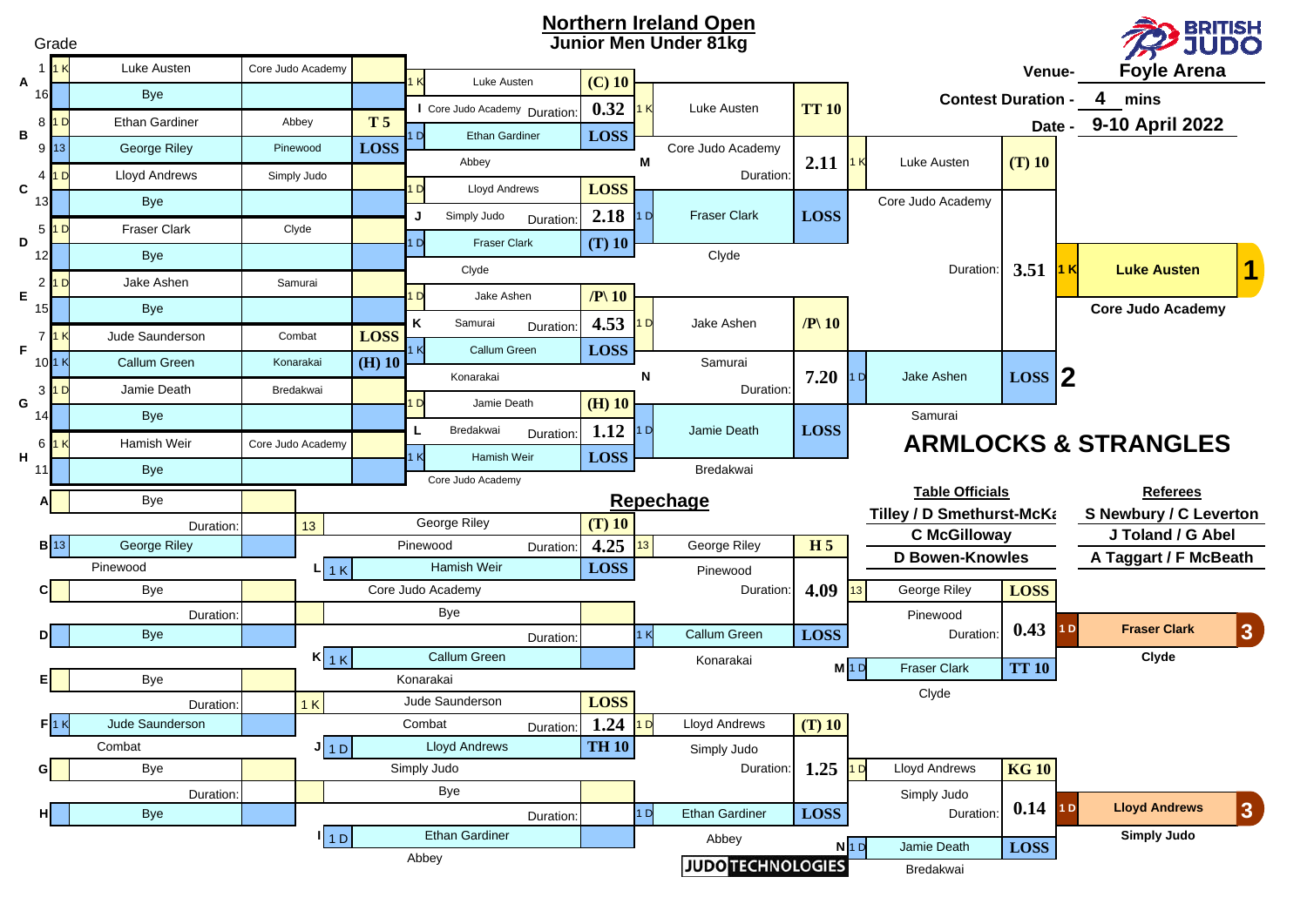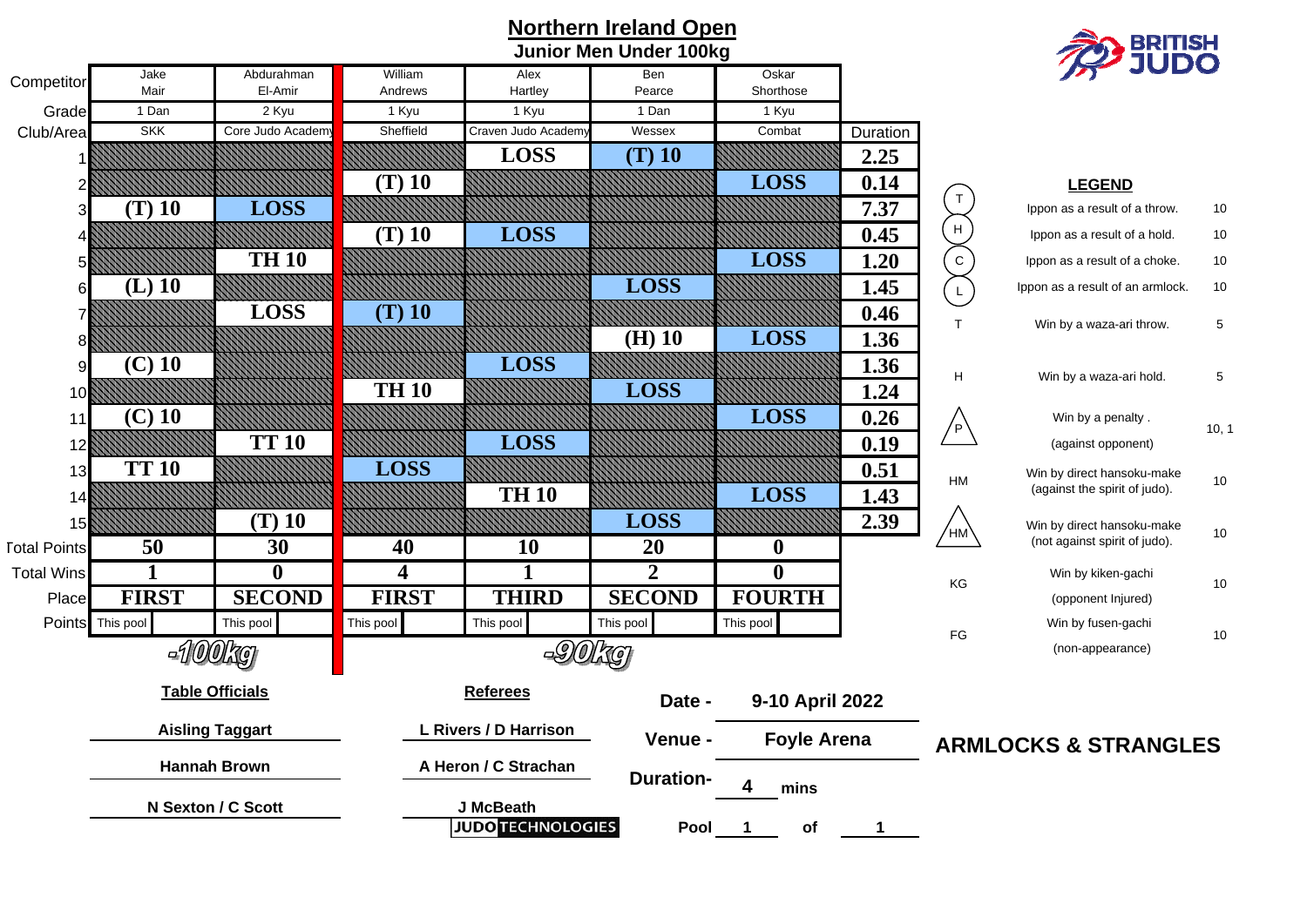**Junior Men Over 100kg**



#### **ARMLOCKS & STRANGLES**

| Competitor          |           | Ashley<br>Doherty      |           | Kevinas<br>Ramoska | Daniel<br>Young |                     |          | Date -                    | 9-10 April 2022                  |                                           |      |            |
|---------------------|-----------|------------------------|-----------|--------------------|-----------------|---------------------|----------|---------------------------|----------------------------------|-------------------------------------------|------|------------|
| Grade               |           | 1 Dan                  |           | 1 Dan              |                 | 1 Kyu               |          | Venue -                   |                                  | <b>Foyle Arena</b>                        |      |            |
| Club/Area           |           | Abbey                  |           | Fudoshin           |                 | Craven Judo Academy | Duration |                           | Contest Duration -               | 4                                         | mins |            |
| 1                   |           | <b>LOSS</b>            |           | $(T)$ 10           |                 |                     | 0.09     | Pool                      |                                  | of                                        |      |            |
|                     |           |                        |           | $(T)$ 10           | <b>LOSS</b>     |                     | 1.24     |                           |                                  | <b>LEGEND</b>                             |      |            |
| 3                   |           | <b>LOSS</b>            |           |                    | $(T)$ 10        |                     |          | $(\tau)$                  |                                  | Ippon as a result of a throw.             |      | 10         |
| <b>Total Points</b> |           | $\boldsymbol{0}$       |           | 20                 | 10              |                     |          | (H)                       |                                  | Ippon as a result of a hold.              |      | 10         |
| <b>Total Wins</b>   |           | $\boldsymbol{0}$       |           | 1                  | $\mathbf{1}$    |                     |          | $\rm (c)$                 | Ippon as a result of a choke.    |                                           |      | 10         |
| Place               |           | <b>THIRD</b>           |           | <b>FIRST</b>       | <b>SECOND</b>   |                     |          | $\left(\mathsf{L}\right)$ | Ippon as a result of an armlock. |                                           |      | 10         |
| Points              | This pool |                        | This pool |                    | This pool       |                     |          | $\mathsf T$               |                                  | Win by a waza-ari throw.                  |      | $\sqrt{5}$ |
|                     |           |                        |           |                    |                 |                     |          | Н                         |                                  | Win by a waza-ari hold.                   |      | 5          |
|                     |           |                        |           |                    |                 |                     |          | $\overline{P}$            |                                  | Win by a penalty (against opponent).      |      | 10,        |
|                     |           | <b>Table Officials</b> |           |                    |                 | <b>Referees</b>     |          | HM                        |                                  | Win by direct hansoku-make against spirit |      | 10         |
|                     |           |                        |           |                    |                 |                     |          | ΉŅ                        |                                  | Win by direct hansoku-make                |      | 10         |
|                     |           |                        |           |                    |                 |                     |          | KG                        |                                  | Win by kiken-gachi (opponent Injured)     |      | 10         |
|                     |           |                        |           |                    |                 |                     |          | $\mathsf{FG}$             |                                  | Win by fusen-gachi (non-appearance)       |      | 10         |
|                     |           |                        |           |                    |                 |                     |          |                           |                                  |                                           |      |            |

| Date -  |                    | 9-10 April 2022               |                                           |       |
|---------|--------------------|-------------------------------|-------------------------------------------|-------|
| Venue - |                    | <b>Foyle Arena</b>            |                                           |       |
|         | Contest Duration - | 4                             | mins                                      |       |
| Pool    | 1                  | of                            | 1                                         |       |
|         |                    | <b>LEGEND</b>                 |                                           |       |
|         |                    | Ippon as a result of a throw. |                                           | 10    |
| H       |                    | Ippon as a result of a hold.  |                                           | 10    |
|         |                    | Ippon as a result of a choke. |                                           | 10    |
|         |                    |                               | Ippon as a result of an armlock.          | 10    |
| т       |                    | Win by a waza-ari throw.      |                                           | 5     |
| н       |                    | Win by a waza-ari hold.       |                                           | 5     |
|         |                    |                               | Win by a penalty (against opponent).      | 10, 1 |
| HM      |                    |                               | Win by direct hansoku-make against spirit | 10    |
|         |                    | Win by direct hansoku-make    |                                           | 10    |
| KG      |                    |                               | Win by kiken-gachi (opponent Injured)     | 10    |
| FG      |                    |                               | Win by fusen-gachi (non-appearance)       | 10    |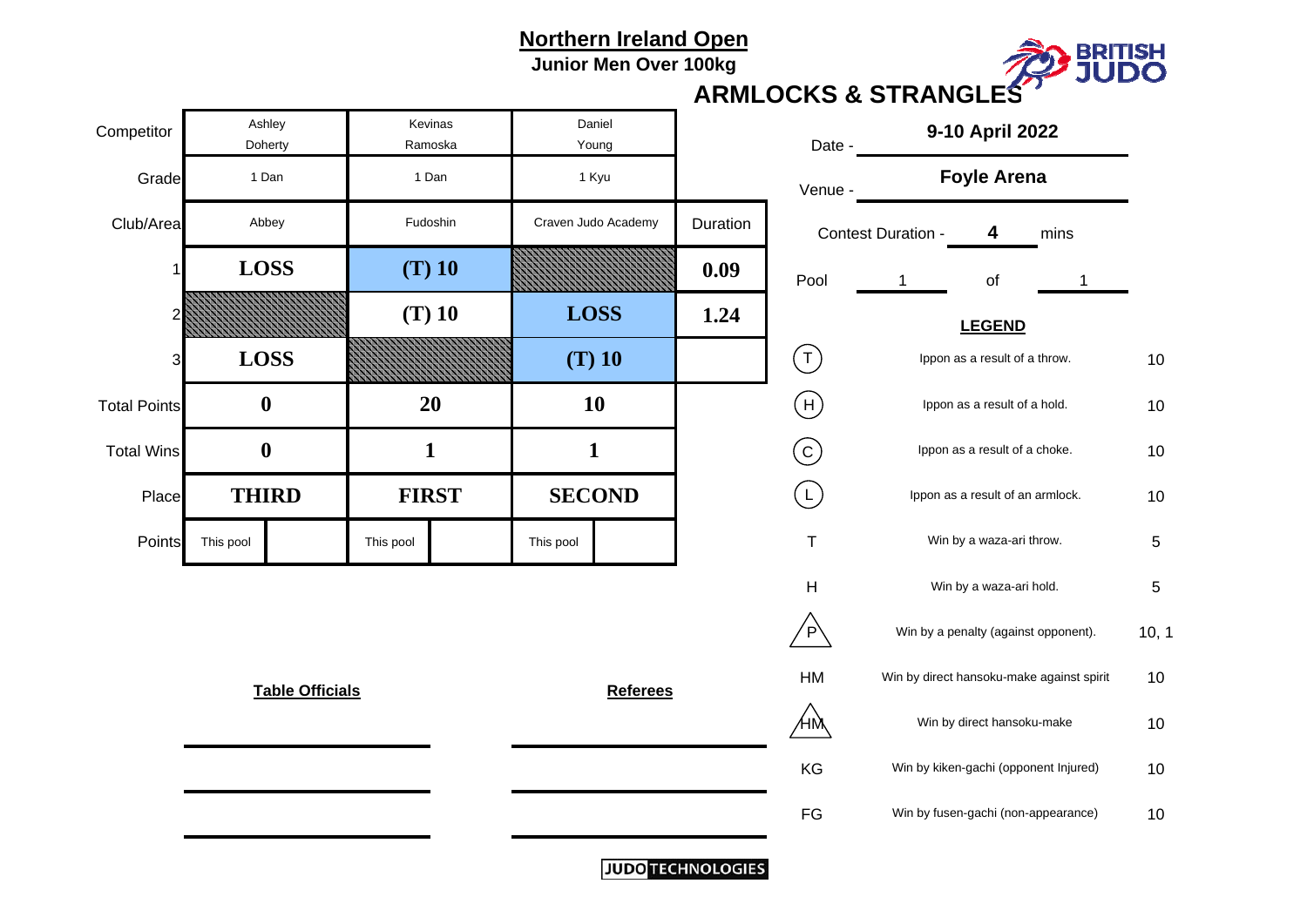

#### **Northern Ireland Open Junior Women Under 48kg**

| Competitor          | Leah<br>Hasler   | Ace<br>Edwards | Amelia<br>Shave      | Sophie<br>Carson | Summer<br>Shaw          |          | Date -      |                               | 9-10 April 2022                 |      |    |
|---------------------|------------------|----------------|----------------------|------------------|-------------------------|----------|-------------|-------------------------------|---------------------------------|------|----|
| Grade               | 1 Dan            | 1 Kyu          | 1 Kyu                | 1 Kyu            | 1 Dan                   |          | Venue -     |                               | <b>Foyle Arena</b>              |      |    |
| Club/Area           | Newbury          | <b>RK</b>      | <b>Bradley Stoke</b> | Clyde            | Camberley               | Duration |             | Contest Duration -            | 4                               | mins |    |
|                     |                  |                |                      | <b>LOSS</b>      | <b>TH 10</b>            | 1.20     | Pool        |                               | of                              |      |    |
|                     | $(L)$ 10         | <b>LOSS</b>    |                      |                  |                         | 0.53     |             |                               |                                 |      |    |
| 31                  |                  |                | <b>TH 10</b>         | <b>LOSS</b>      |                         | 2.30     |             |                               | <b>Table Officials</b>          |      |    |
|                     | <b>LOSS</b>      |                |                      |                  | $(L)$ 10                | 0.37     |             |                               | <b>N</b> Sexton                 |      |    |
| 51                  |                  | $(T)$ 10       | <b>LOSS</b>          |                  |                         | 1.41     |             |                               | <b>C</b> Scott                  |      |    |
| 6                   | $(C)$ 10         |                |                      | <b>LOSS</b>      |                         | 0.25     |             | A Taggart / H Brown           |                                 |      |    |
|                     |                  |                | <b>LOSS</b>          |                  | $(C)$ 10                | 1.39     |             | <b>Referees</b>               |                                 |      |    |
| 81                  |                  | $(H)$ 10       |                      | <b>LOSS</b>      |                         | 3.07     |             |                               | J McBeath / L Rivers            |      |    |
| 9                   | $(T)$ 10         |                | <b>LOSS</b>          |                  |                         | 0.41     |             |                               | A Heron                         |      |    |
| 10 <sup>8</sup>     |                  | <b>LOSS</b>    |                      |                  | $(L)$ 10                | 0.36     |             | <b>C</b> Strachan             |                                 |      |    |
| <b>Total Points</b> | 30               | 20             | 10                   | $\boldsymbol{0}$ | 40                      |          |             | <b>LEGEND</b>                 |                                 |      |    |
| <b>Total Wins</b>   | 3                | $\overline{2}$ | 1                    | $\boldsymbol{0}$ | $\overline{\mathbf{4}}$ |          |             | Ippon as a result of a throw. |                                 |      | 10 |
| Place               | <b>SECOND</b>    | <b>THIRD</b>   | <b>FOURTH</b>        | <b>FIFTH</b>     | <b>FIRST</b>            |          | H           | Ippon as a result of a hold.  |                                 |      | 10 |
|                     | Points This pool | This pool      | This pool            | This pool        | This pool               |          | $\mathsf C$ |                               | Ippon as a result of a choke.   |      | 10 |
|                     |                  |                |                      |                  |                         |          |             |                               | Innon as a result of an armlock |      | 10 |

4 mins  $10$ 10  $\mathsf T$  5 Win by a waza-ari throw.  $\mathsf S$  $\sqrt{5}$  $\mathsf H$  6 = 30 = 30 = 30 = 30  $\mathsf H$  = 50  $\mathsf H$  = 50  $\mathsf H$  = 50  $\mathsf H$  = 50  $\mathsf H$  = 50  $\mathsf H$  = 50  $\mathsf H$  = 50  $\mathsf H$  = 50  $\mathsf H$  = 50  $\mathsf H$  = 50  $\mathsf H$  = 50  $\mathsf H$  = 50  $\mathsf H$  = 50  $\mathsf H$  = 50  $\mathsf H$  = 50  $\mathsf H$  = 50  $5\phantom{1}$ /P\\ Win by a penalty (against opponent). 10, 1  $HM$  Win by direct hansoku-make against spirit  $10$  $10$  $HM$  Win by direct hansoku-make  $10$  $10$ KG Win by kiken-gachi (opponent Injured) 10  $10$ FG Win by fusen-gachi (non-appearance) 10 Ippon as a result of an armlock. **J McBeath / L Rivers A Taggart / H Brown C Scott N Sexton Table Officials** result of a throw. **LEGEND** trachan **Referees A Heron** result of a choke. I result of a hold.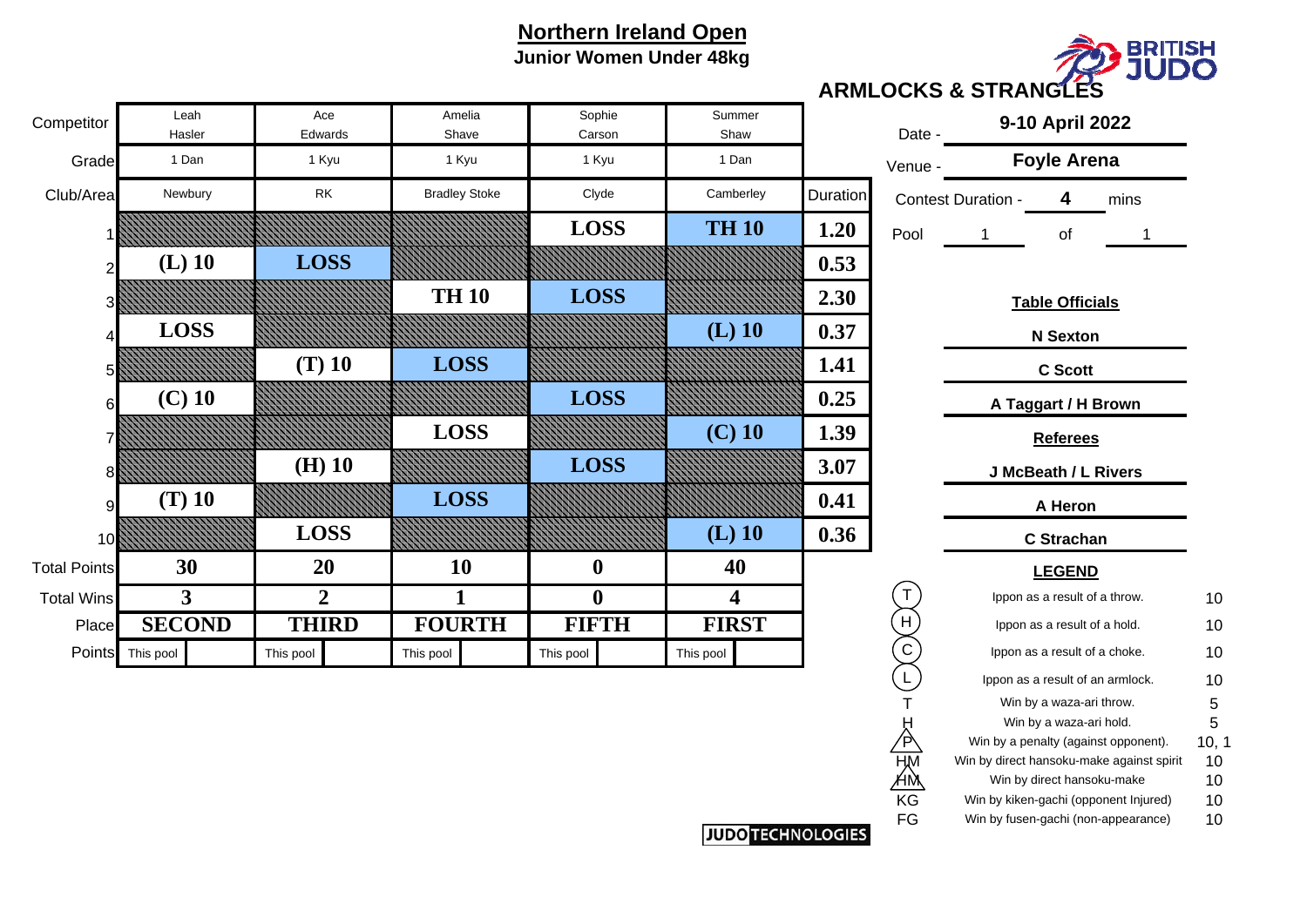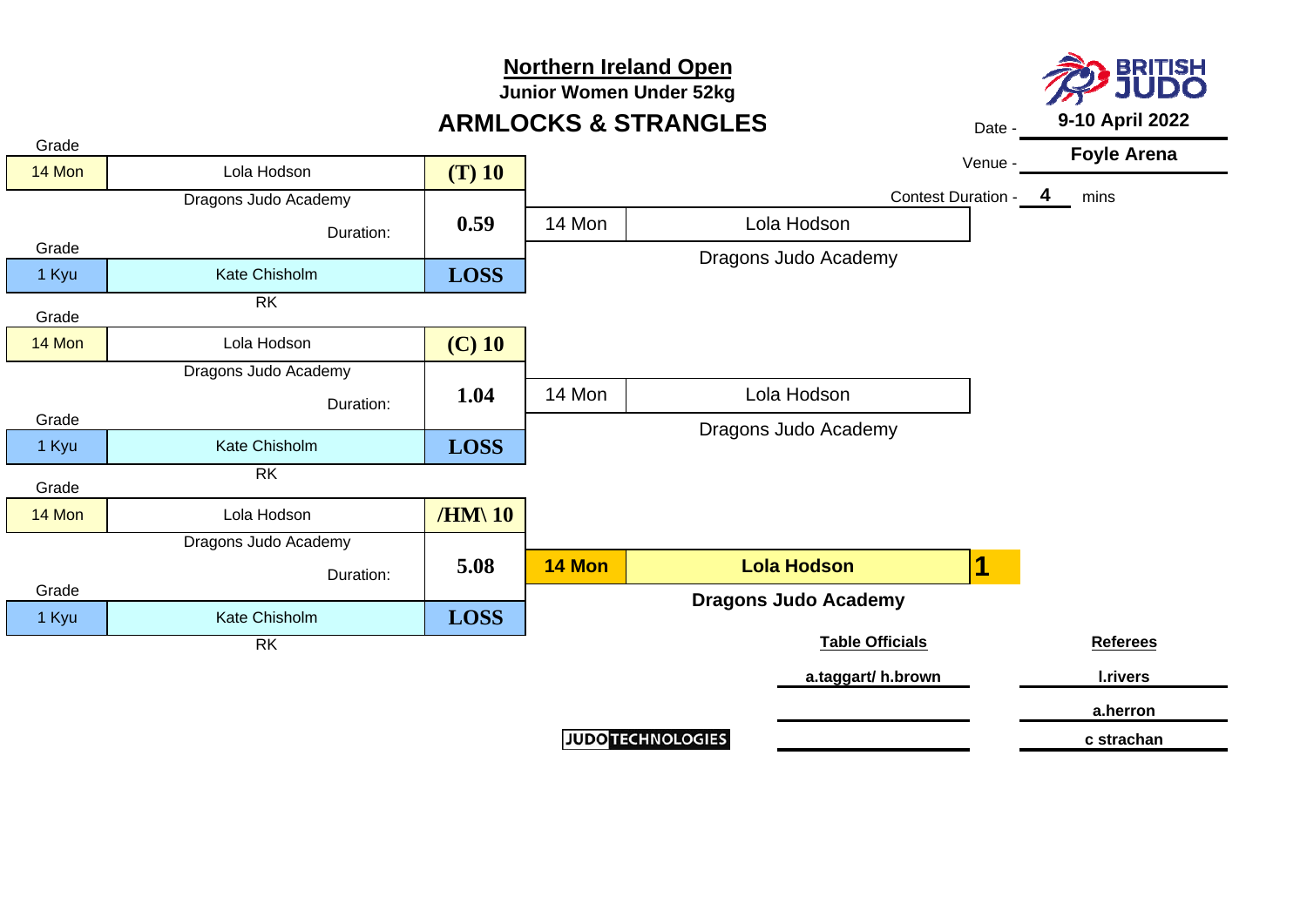## **Northern Ireland Open Junior Women Under 57kg**



| <b>Foyle Arena</b><br>Venue -<br><b>Duration</b><br>4<br>Contest Duration -<br>mins<br>$\bf{0}$<br>3.21<br>Pool<br>οf<br>1<br>1<br>1.25<br>2.54<br><b>Table Officials</b><br>$\bf S$<br>4.00<br><b>K Tilley</b><br>0.31<br><b>C</b> McGilloway<br>0.16<br>D Smethurst-McKay<br>1.19<br>S<br><b>Referees</b><br>0.39<br><b>S Newbury / C Leverton</b><br>1.17<br>J Toland / G Abel<br>0.25<br>$\bf S$<br>A Taggart / F McBeath<br><b>LEGEND</b><br>Τ<br>Ippon as a result of a throw.<br>$\mathsf{H}$<br>TH<br>Ippon as a result of a hold.<br>Ippon as a result of a choke. | h | Date - | 9-10 April 2022 |          |
|-----------------------------------------------------------------------------------------------------------------------------------------------------------------------------------------------------------------------------------------------------------------------------------------------------------------------------------------------------------------------------------------------------------------------------------------------------------------------------------------------------------------------------------------------------------------------------|---|--------|-----------------|----------|
|                                                                                                                                                                                                                                                                                                                                                                                                                                                                                                                                                                             |   |        |                 |          |
|                                                                                                                                                                                                                                                                                                                                                                                                                                                                                                                                                                             |   |        |                 |          |
|                                                                                                                                                                                                                                                                                                                                                                                                                                                                                                                                                                             |   |        |                 |          |
|                                                                                                                                                                                                                                                                                                                                                                                                                                                                                                                                                                             |   |        |                 |          |
|                                                                                                                                                                                                                                                                                                                                                                                                                                                                                                                                                                             |   |        |                 |          |
|                                                                                                                                                                                                                                                                                                                                                                                                                                                                                                                                                                             |   |        |                 |          |
|                                                                                                                                                                                                                                                                                                                                                                                                                                                                                                                                                                             |   |        |                 |          |
|                                                                                                                                                                                                                                                                                                                                                                                                                                                                                                                                                                             |   |        |                 |          |
|                                                                                                                                                                                                                                                                                                                                                                                                                                                                                                                                                                             |   |        |                 |          |
|                                                                                                                                                                                                                                                                                                                                                                                                                                                                                                                                                                             |   |        |                 |          |
|                                                                                                                                                                                                                                                                                                                                                                                                                                                                                                                                                                             |   |        |                 |          |
|                                                                                                                                                                                                                                                                                                                                                                                                                                                                                                                                                                             |   |        |                 |          |
|                                                                                                                                                                                                                                                                                                                                                                                                                                                                                                                                                                             |   |        |                 |          |
|                                                                                                                                                                                                                                                                                                                                                                                                                                                                                                                                                                             |   |        |                 | 10       |
|                                                                                                                                                                                                                                                                                                                                                                                                                                                                                                                                                                             |   |        |                 | 10       |
|                                                                                                                                                                                                                                                                                                                                                                                                                                                                                                                                                                             |   | С      |                 | 10       |
| L<br>Ippon as a result of an armlock.                                                                                                                                                                                                                                                                                                                                                                                                                                                                                                                                       |   |        |                 | 10       |
| 5<br>Win by a waza-ari throw.                                                                                                                                                                                                                                                                                                                                                                                                                                                                                                                                               |   |        |                 |          |
| 5<br>Win by a waza-ari hold.                                                                                                                                                                                                                                                                                                                                                                                                                                                                                                                                                |   |        |                 |          |
| Win by a penalty (against opponent).                                                                                                                                                                                                                                                                                                                                                                                                                                                                                                                                        |   |        |                 | 10, 1    |
| Win by direct hansoku-make against spirit                                                                                                                                                                                                                                                                                                                                                                                                                                                                                                                                   |   |        |                 | 10       |
| Win by direct hansoku-make<br>KG                                                                                                                                                                                                                                                                                                                                                                                                                                                                                                                                            |   |        |                 | 10       |
| Win by kiken-gachi (opponent Injured)<br>FG<br>Win by fusen-gachi (non-appearance)                                                                                                                                                                                                                                                                                                                                                                                                                                                                                          |   |        |                 | 10<br>10 |

| Competitor          | Ashliegh<br>Gainer | Sophie<br>Davis | Bethany<br>McCauley       | Lucy<br>Hickson | Hannah<br>Niven |                 | Date -    |                              | 9-10 April 2022               |    |
|---------------------|--------------------|-----------------|---------------------------|-----------------|-----------------|-----------------|-----------|------------------------------|-------------------------------|----|
| Grade               | 1 Dan              | 1 Dan           | 3 Kyu                     | 1 Kyu           | 2 Dan           |                 | Venue -   | <b>Foyle Arena</b>           |                               |    |
| Club/Area           | <b>SKK</b>         | Samurai         | Konarakai                 | Fudoshin        | Ealing          | <b>Duration</b> |           | Contest Duration -           | mins<br>4                     |    |
|                     |                    |                 |                           | <b>LOSS</b>     | <b>TT 10</b>    | 3.21            | Pool      |                              | of                            |    |
|                     | $(T)$ 10           | <b>LOSS</b>     |                           |                 |                 | 1.25            |           |                              |                               |    |
|                     |                    |                 | $\mathbb{P} \setminus 10$ | <b>LOSS</b>     |                 | 2.54            |           |                              | <b>Table Officials</b>        |    |
|                     | H <sub>5</sub>     |                 |                           |                 | <b>LOSS</b>     | 4.00            |           |                              | <b>K Tilley</b>               |    |
|                     |                    | <b>LOSS</b>     | $(C)$ 10                  |                 |                 | 0.31            |           |                              | <b>C</b> McGilloway           |    |
| 6                   | <b>LOSS</b>        |                 |                           | $(T)$ 10        |                 | 0.16            |           |                              | D Smethurst-McKay             |    |
|                     |                    |                 | $(T)$ 10                  |                 | <b>LOSS</b>     | 1.19            |           |                              | <b>Referees</b>               |    |
|                     |                    | $(T)$ 10        |                           | <b>LOSS</b>     |                 | 0.39            |           |                              | <b>S Newbury / C Leverton</b> |    |
|                     | <b>LOSS</b>        |                 | $(T)$ 10                  |                 |                 | 1.17            |           | J Toland / G Abel            |                               |    |
| 10                  |                    | $(T)$ 10        |                           |                 | <b>LOSS</b>     | 0.25            |           |                              | A Taggart / F McBeath         |    |
| <b>Total Points</b> | 15                 | 20              | 40                        | 10              | <b>10</b>       |                 |           |                              | <b>LEGEND</b>                 |    |
| <b>Total Wins</b>   | $\overline{2}$     | $\overline{2}$  | 4                         | 1               |                 |                 |           |                              | Ippon as a result of a throw. | 10 |
| Place               | <b>THIRD</b>       | <b>SECOND</b>   | <b>FIRST</b>              | <b>FIFTH</b>    | <b>FOURTH</b>   |                 | H         | Ippon as a result of a hold. |                               | 10 |
| Points              | This pool          | This pool       | This pool                 | This pool       | This pool       |                 | ${\bf C}$ |                              | Ippon as a result of a choke. | 10 |

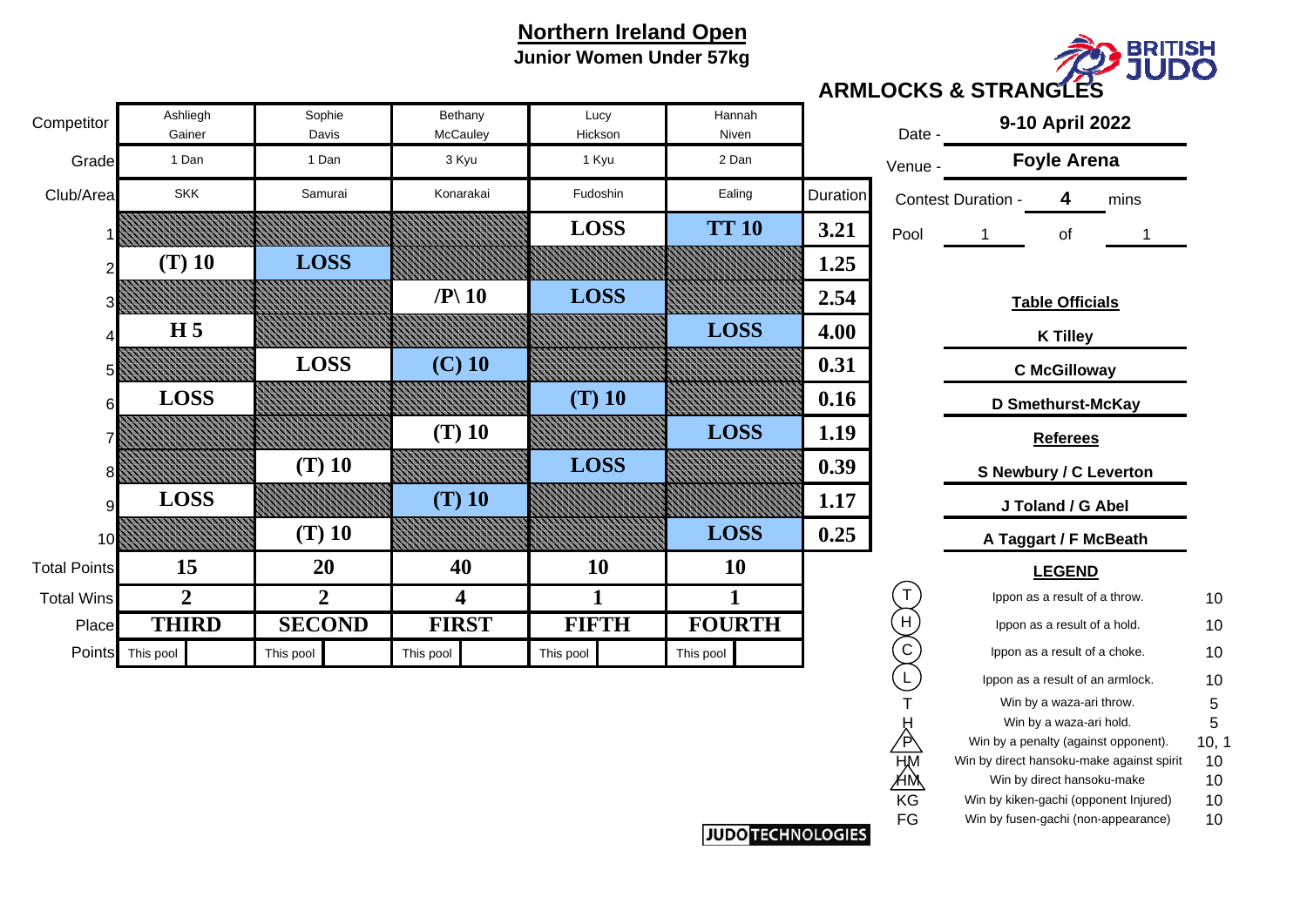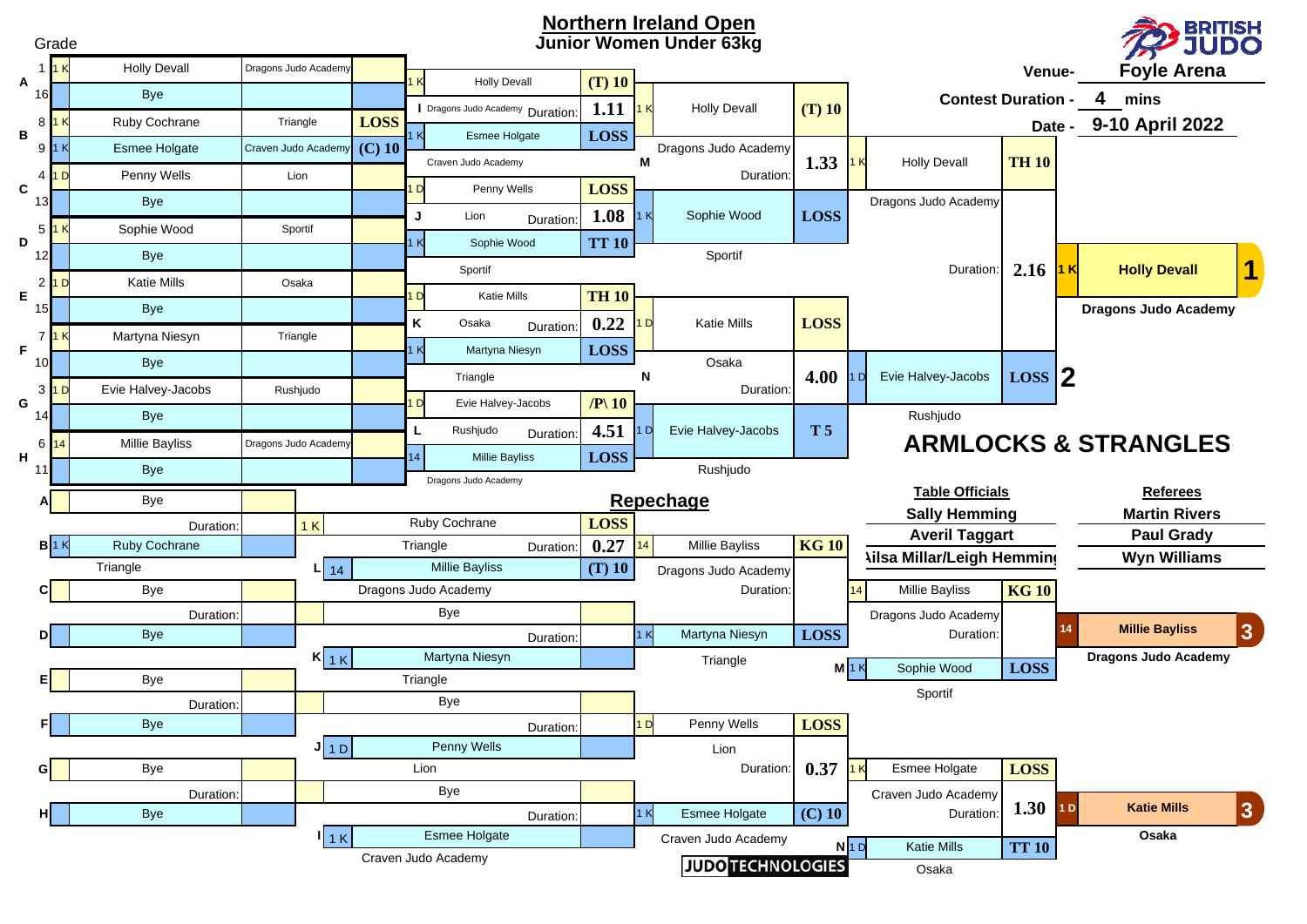**Junior Women Under 70kg**



Grade<u>d</u> venue - Almen - Almen - Almen - Almen - Almen - Almen - Venue - Venue - Venue - Venue - Venue - Venue - Venue -Club/Areaa SKK Carmarthen **Danderhall** Devizes Devizes Duration Contest Duration - 4 4 mins 1 **3.453.45**  $\begin{bmatrix} 9 & 1 \\ 9 & 1 \end{bmatrix}$  of  $\overline{1}$ 2 **0.22** $0.22$ 3 **0.18** $0.18$ 4 **0.38**0.38 5 **0.56** $\begin{matrix} 6 & 1 \end{matrix}$  ( T ) lppon as a result of a throw.  $\begin{matrix} 10 & 10 \end{matrix}$ 6 **4.00** $\begin{matrix} 0 & | & (\mathsf{H}) \end{matrix}$  lppon as a result of a hold.  $\begin{matrix} 10 & 10 \\ 10 & 10 \end{matrix}$ Total Pointss and the set of a choice  $25$  and the  $10$  and  $10$  and the choice  $\sim$  10 and the choice  $10$ Total WinsSI  $3$  I () I  $2$  I I I I (I) Ippon as a result of an armlock.  $\,$  10  $\,$  $10$ Placeel FIRST I FOURTH I SECOND I THIRD I T Win by a waza-ari throw. 5 PointsS This pool This pool This pool This pool This pool This pool This pool This pool This pool This pool This pool This pool This pool This pool This pool This pool This pool This pool This pool This pool This pool This pool  $\mathsf{P}\setminus\mathsf{I}$  Win by a penalty (against opponent).  $\blacksquare\mathsf{10},\mathsf{10}$ HM Win by direct hansoku-make against spirit 10  $10$  $\mathsf{HM} \hspace{1.5cm} 10$ **e** example the **M Strachen** Monometric Management Controller Monometric Monometric Monometric Monometric Monometric Monometric Monometric Monometric Monometric Monometric Monometric Monometric Monometric Monometric Monome FG Win by fusen-gachi (non-appearance) 10  $10$ 1 Dan 14 Mon 1 Kyu 1 Kyu 1 Kyu **3FOURTH SECOND THIRD**Win by a waza-ari hold. **M. Merrick U. Kolodziej LEGEND 0** 1 2 1 **FIRST**Competitor Ellie Lydia<br>
Gilbert Pearson **Foyle Arena McCran** Miai**20 10** Date -Charis OramDevizes**S. Dunn Referees Table Officials A. PirieM Strachen 9-10 April 2022 25**SKK **Gilbert** Ellie **Carmarthen**  Danderhall **0/P\ 10 LOSS (T) 10 LOSS LOSS (C) 10 (H) 10 LOSS LOSS (T) 10 H 5 LOSS** T H C  $(L)$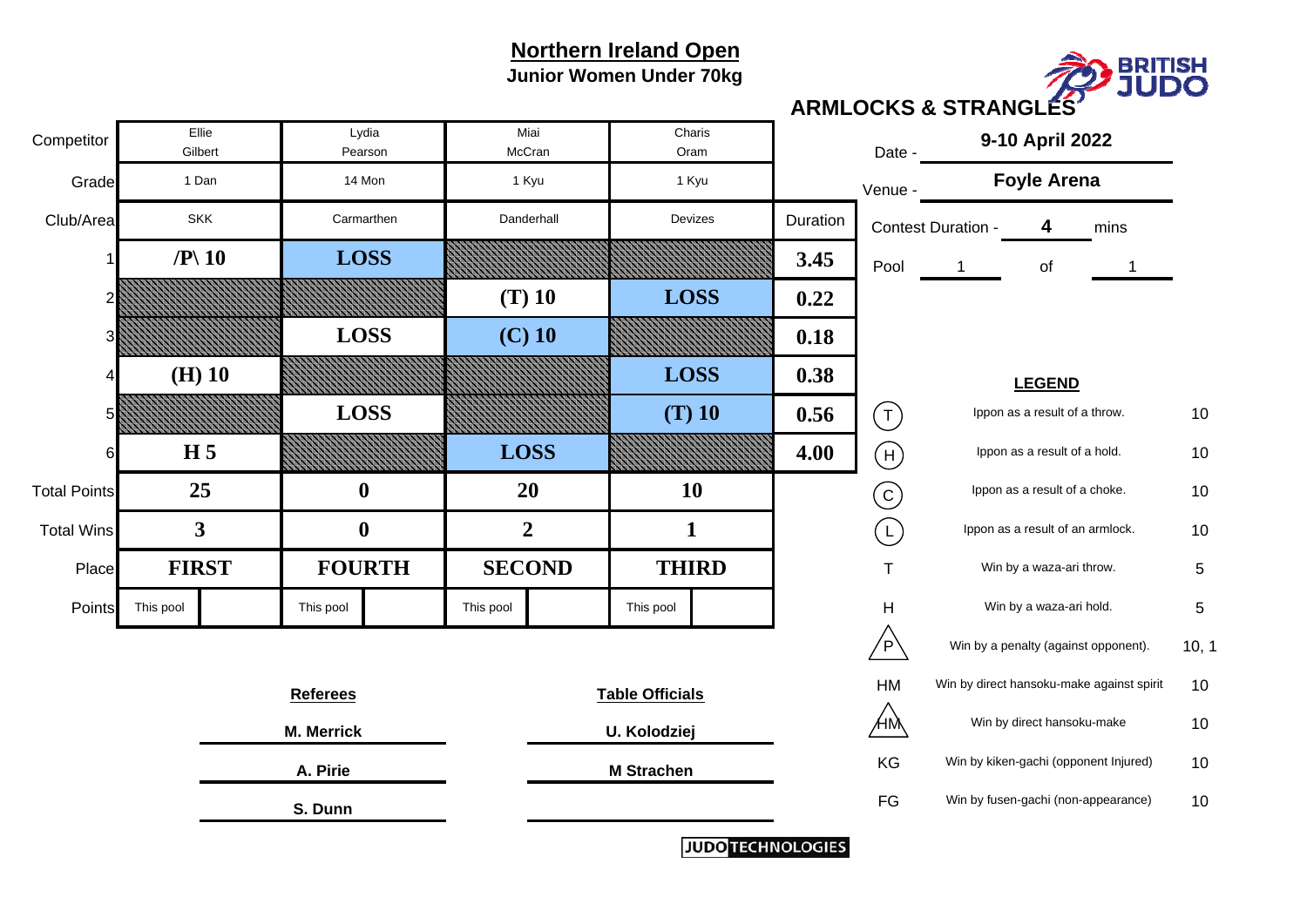**Junior Women Over 78kg**



**ARMLOCKS & STRANGLES**

| Competitor          |            | Harriet<br>McRae |                 | Maddie<br>Rymer  | Chloe<br>Baker |            | Milly<br>Horsfield     |                |          | Date -                            | 9-10 April 2022                       |                                      |                                           |       |
|---------------------|------------|------------------|-----------------|------------------|----------------|------------|------------------------|----------------|----------|-----------------------------------|---------------------------------------|--------------------------------------|-------------------------------------------|-------|
| Grade               |            | 1 Kyu            |                 | 1 Kyu            | 1 Kyu          |            |                        | 1 Kyu          |          | Venue -                           |                                       | <b>Foyle Arena</b>                   |                                           |       |
| Club/Area           |            | Scorpion Judo    |                 | Moberly          |                | <b>SKK</b> |                        | <b>SKK</b>     | Duration |                                   | Contest Duration -                    | 4                                    | mins                                      |       |
|                     |            | $(T)$ 10         |                 | <b>LOSS</b>      |                |            |                        |                | 5.11     | Pool                              |                                       | of                                   |                                           |       |
|                     |            |                  |                 |                  | $(T)$ 10       |            | <b>LOSS</b>            |                | 6.24     |                                   |                                       |                                      |                                           |       |
|                     |            |                  |                 | <b>LOSS</b>      | $(T)$ 10       |            |                        |                | 0.39     |                                   |                                       |                                      |                                           |       |
|                     |            | <b>LOSS</b>      |                 |                  |                |            |                        | $(T)$ 10       | 2.15     |                                   | <b>LEGEND</b>                         |                                      |                                           |       |
|                     |            |                  |                 | <b>LOSS</b>      |                |            | $\left P\right 10$     |                | 5.00     | $(\mathsf{T})$                    |                                       | Ippon as a result of a throw.        |                                           | 10    |
| 61                  |            | <b>LOSS</b>      |                 |                  | <b>TH 10</b>   |            |                        |                |          | $\begin{pmatrix} 1 \end{pmatrix}$ |                                       | Ippon as a result of a hold.         |                                           | 10    |
| <b>Total Points</b> |            | <b>10</b>        |                 | $\bf{0}$         | 30             |            |                        | 20             |          | $\bigodot$                        | Ippon as a result of a choke.         |                                      |                                           | 10    |
| <b>Total Wins</b>   |            | $\mathbf{1}$     |                 | $\boldsymbol{0}$ | 3              |            |                        | $\overline{2}$ |          | (L)                               |                                       | Ippon as a result of an armlock.     |                                           | 10    |
| Place               |            | <b>THIRD</b>     |                 | <b>FOURTH</b>    | <b>FIRST</b>   |            |                        | <b>SECOND</b>  |          | $\mathsf{T}$                      | Win by a waza-ari throw.              |                                      |                                           | 5     |
| Points              | This pool  |                  | This pool       |                  | This pool      |            | This pool              |                |          | $\mathsf H$                       | Win by a waza-ari hold.               |                                      |                                           | 5     |
|                     |            |                  |                 |                  |                |            |                        |                |          | $\sqrt{P}$                        |                                       | Win by a penalty (against opponent). |                                           | 10, 1 |
|                     |            |                  | <b>Referees</b> |                  |                |            | <b>Table Officials</b> |                |          | HM                                |                                       |                                      | Win by direct hansoku-make against spirit | 10    |
|                     | K. Merrick |                  |                 |                  |                | S. Newbury |                        |                | ÆМ       |                                   | Win by direct hansoku-make            |                                      | 10                                        |       |
| A. Pirie            |            |                  |                 |                  | M. Strachan    |            |                        | KG             |          |                                   | Win by kiken-gachi (opponent Injured) | 10                                   |                                           |       |
|                     | S. Dunn    |                  |                 |                  |                |            |                        |                | FG       |                                   | Win by fusen-gachi (non-appearance)   |                                      | 10                                        |       |
|                     |            | $\cdots$         |                 |                  |                |            |                        |                |          |                                   |                                       |                                      |                                           |       |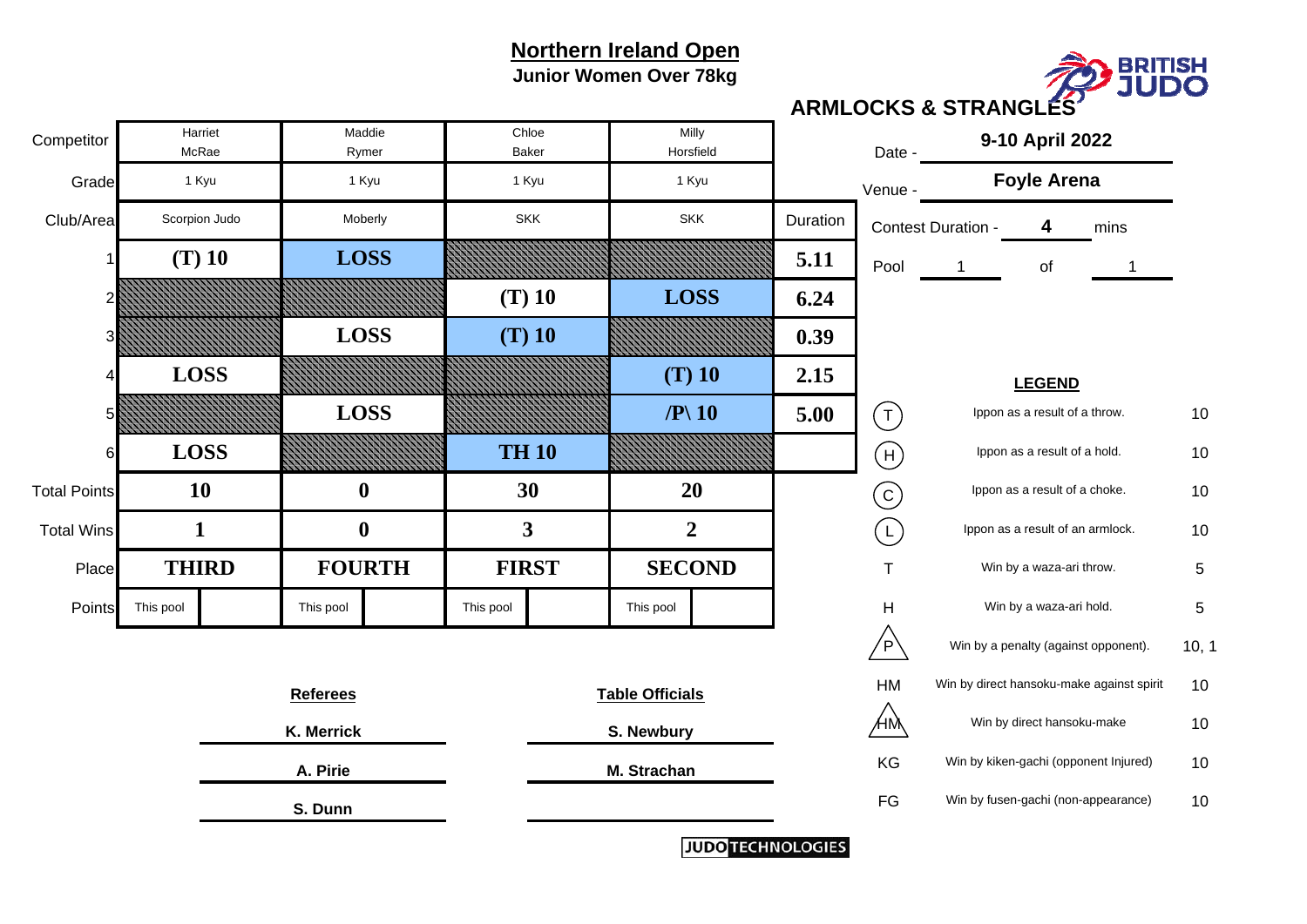## **Northern Ireland Open Senior Men Under 60kg**



#### **ARMLOCKS & STRANGLES**

| Callum<br><b>Bennett</b> | Reece<br>Howard | James<br>Kavanagh | David<br>Taylor                 | Ryan<br>Thomson |          | Date -  |                    | 9-10 April 2022               |      |    |
|--------------------------|-----------------|-------------------|---------------------------------|-----------------|----------|---------|--------------------|-------------------------------|------|----|
| 1 Kyu                    | 1 Dan           | 1 Kyu             | 1 Dan                           | 1 Dan           |          | Venue - |                    | <b>Foyle Arena</b>            |      |    |
| Dragons Judo Academy     | Camberley       | Ren Bu Kan        | Relentless Judo/Fight For Peace | Sportif         | Duration |         | Contest Duration - | 4                             | mins |    |
|                          |                 |                   | <b>LOSS</b>                     | <b>TT 10</b>    | 3.35     | Pool    | $\overline{1}$     | of                            |      |    |
| $(T)$ 10                 | <b>LOSS</b>     |                   |                                 |                 | 5.00     |         |                    |                               |      |    |
|                          |                 | <b>LOSS</b>       | <b>TH 10</b>                    |                 | 3.35     |         |                    | <b>Table Officials</b>        |      |    |
| $(T)$ 10                 |                 |                   |                                 | <b>LOSS</b>     | 2.02     |         |                    | <b>D</b> Smethurst            |      |    |
|                          | $(T)$ 10        | <b>LOSS</b>       |                                 |                 | 0.35     |         |                    | <b>K Tilley</b>               |      |    |
| $(C)$ 10                 |                 |                   | <b>LOSS</b>                     |                 | 0.31     |         |                    | <b>D Bowen - Knowles</b>      |      |    |
|                          |                 | <b>LOSS</b>       |                                 | $(T)$ 10        | 0.48     |         |                    | <b>Referees</b>               |      |    |
|                          | $(T)$ 10        |                   | <b>LOSS</b>                     |                 | 1.42     |         |                    |                               |      |    |
| $(T)$ 10                 |                 | <b>LOSS</b>       |                                 |                 | 0.11     |         |                    |                               |      |    |
|                          | $(T)$ 10        |                   |                                 | <b>LOSS</b>     | 2.01     |         |                    |                               |      |    |
| 40                       | 30              | $\bf{0}$          | 10                              | 20              |          |         |                    | <b>LEGEND</b>                 |      |    |
| 4                        | 3               | $\boldsymbol{0}$  |                                 | $\overline{2}$  |          |         |                    | Ippon as a result of a throw. |      | 10 |
| <b>FIRST</b>             | <b>SECOND</b>   | <b>FIFTH</b>      | <b>FOURTH</b>                   | <b>THIRD</b>    |          | H       |                    | Ippon as a result of a hold.  |      | 10 |

| <b>LEGEND</b>                             |       |
|-------------------------------------------|-------|
| Ippon as a result of a throw.             | 10    |
| Ippon as a result of a hold.              | 10    |
| Ippon as a result of a choke.             | 10    |
| Ippon as a result of an armlock.          | 10    |
| Win by a waza-ari throw.                  | 5     |
| Win by a waza-ari hold.                   | 5     |
| Win by a penalty (against opponent).      | 10, 1 |
| Win by direct hansoku-make against spirit | 10    |
| Win by direct hansoku-make                | 10    |

|    | VVIII DY GILECT HANSONG-MANE          | ιU |
|----|---------------------------------------|----|
| ΚG | Win by kiken-gachi (opponent Injured) | 10 |
| FG | Win by fusen-gachi (non-appearance)   | 10 |

| Competitor          | Callum<br><b>Bennett</b> | Reece<br>Howard | James<br>Kavanagh | David<br>Taylor                 | Ryan<br>Thomson | Date -          |                          | 9-10 April 2022                 |    |
|---------------------|--------------------------|-----------------|-------------------|---------------------------------|-----------------|-----------------|--------------------------|---------------------------------|----|
| Grade               | 1 Kyu                    | 1 Dan           | 1 Kyu             | 1 Dan                           | 1 Dan           |                 | Venue -                  | <b>Foyle Arena</b>              |    |
| Club/Area           | Dragons Judo Academy     | Camberley       | Ren Bu Kan        | Relentless Judo/Fight For Peace | Sportif         | <b>Duration</b> |                          | Contest Duration -<br>4<br>mins |    |
|                     |                          |                 |                   | <b>LOSS</b>                     | <b>TT 10</b>    | 3.35            | Pool                     | of                              |    |
|                     | $(T)$ 10                 | <b>LOSS</b>     |                   |                                 |                 | 5.00            |                          |                                 |    |
|                     |                          |                 | <b>LOSS</b>       | <b>TH 10</b>                    |                 | 3.35            |                          | <b>Table Officials</b>          |    |
|                     | $(T)$ 10                 |                 |                   |                                 | <b>LOSS</b>     | 2.02            |                          | <b>D</b> Smethurst              |    |
|                     |                          | $(T)$ 10        | <b>LOSS</b>       |                                 |                 | 0.35            |                          | <b>K Tilley</b>                 |    |
|                     | $(C)$ 10                 |                 |                   | <b>LOSS</b>                     |                 | 0.31            | <b>D Bowen - Knowles</b> |                                 |    |
|                     |                          |                 | <b>LOSS</b>       |                                 | $(T)$ 10        | 0.48            |                          | <b>Referees</b>                 |    |
| 8                   |                          | $(T)$ 10        |                   | <b>LOSS</b>                     |                 | 1.42            |                          |                                 |    |
|                     | $(T)$ 10                 |                 | <b>LOSS</b>       |                                 |                 | 0.11            |                          |                                 |    |
| 10                  |                          | $(T)$ 10        |                   |                                 | <b>LOSS</b>     | 2.01            |                          |                                 |    |
| <b>Total Points</b> | 40                       | 30              | 0                 | 10                              | 20              |                 |                          | <b>LEGEND</b>                   |    |
| <b>Total Wins</b>   | 4                        | $\mathbf{3}$    | $\mathbf{0}$      |                                 | $\overline{2}$  |                 | $\mathsf{T}$             | Ippon as a result of a throw.   | 10 |
| Place               | <b>FIRST</b>             | <b>SECOND</b>   | <b>FIFTH</b>      | <b>FOURTH</b>                   | <b>THIRD</b>    |                 | H                        | Ippon as a result of a hold.    | 10 |
| <b>Points</b>       | This pool                | This pool       | This pool         | This pool                       | This pool       |                 | $\overline{C}$           | Ippon as a result of a choke.   | 10 |

## **JUDO TECHNOLOGIES**

 $\frac{1}{2}$   $\frac{1}{2}$   $\frac{1}{2}$   $\frac{1}{2}$   $\frac{1}{2}$   $\frac{1}{2}$   $\frac{1}{2}$   $\frac{1}{2}$   $\frac{1}{2}$   $\frac{1}{2}$   $\frac{1}{2}$   $\frac{1}{2}$   $\frac{1}{2}$   $\frac{1}{2}$   $\frac{1}{2}$   $\frac{1}{2}$   $\frac{1}{2}$   $\frac{1}{2}$   $\frac{1}{2}$   $\frac{1}{2}$   $\frac{1}{2}$   $\frac{1}{2}$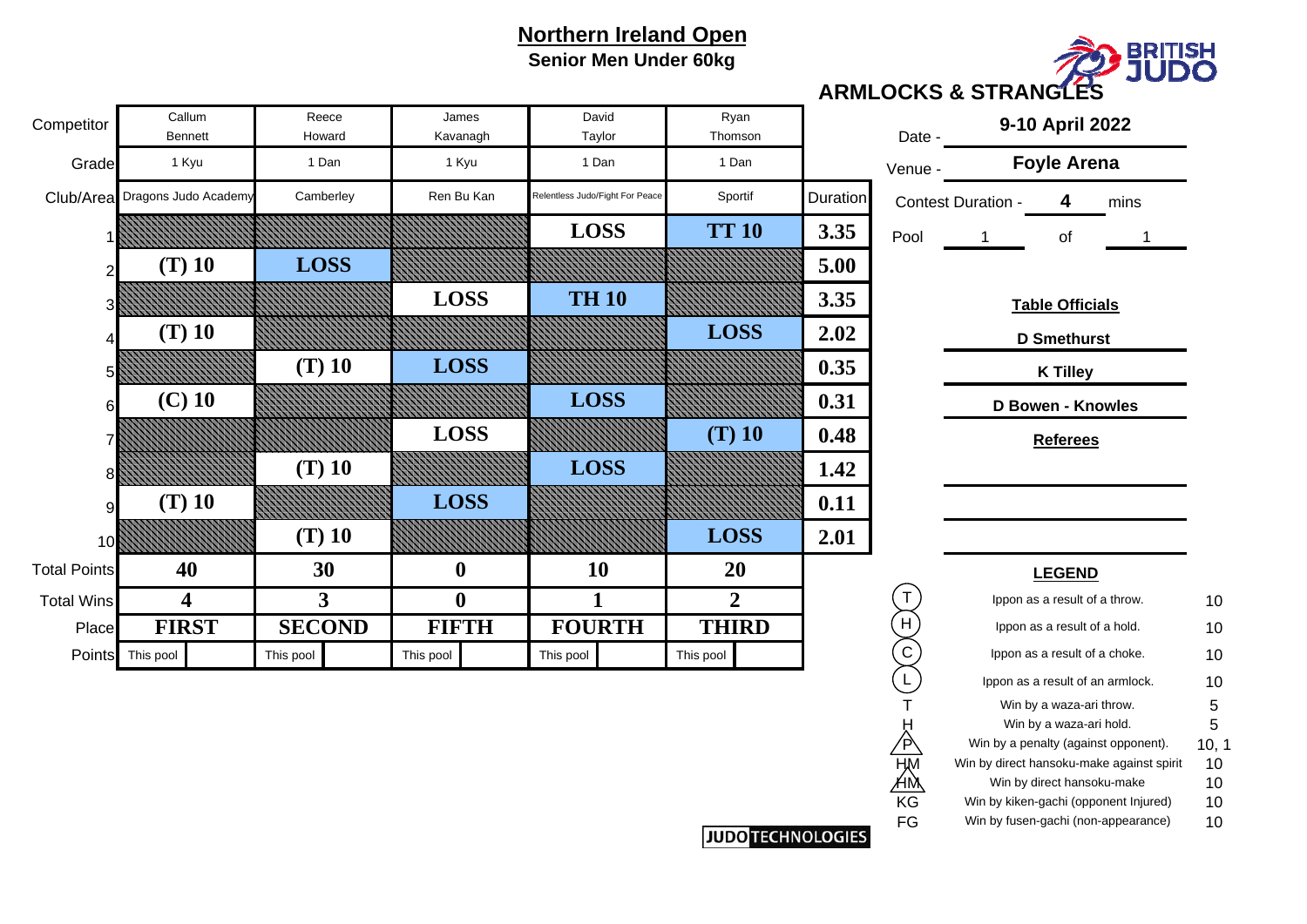## **Northern Ireland Open Senior Men Under 66kg**



#### **ARMLOCKS & STRANGLES**

|     | Date -  | 9-10 April 2022<br><b>Foyle Arena</b> |    |      |  |  |  |  |
|-----|---------|---------------------------------------|----|------|--|--|--|--|
|     | Venue - |                                       |    |      |  |  |  |  |
| ion |         | Contest Duration -                    |    | mins |  |  |  |  |
| 0   | Pool    |                                       | nt |      |  |  |  |  |

#### **Table Officials**

|    | Ippon as a result of a throw.             | 10    |
|----|-------------------------------------------|-------|
|    | Ippon as a result of a hold.              | 10    |
| С  | Ippon as a result of a choke.             | 10    |
|    | Ippon as a result of an armlock.          | 10    |
|    | Win by a waza-ari throw.                  | 5     |
|    | Win by a waza-ari hold.                   | 5     |
|    | Win by a penalty (against opponent).      | 10, 1 |
|    | Win by direct hansoku-make against spirit | 10    |
|    | Win by direct hansoku-make                | 10    |
| ΚG | Win by kiken-gachi (opponent Injured)     | 10    |
| FG | Win by fusen-gachi (non-appearance)       | 10    |
|    |                                           |       |

| Competitor          | Harry<br>Isaacs | Callum<br>Nash | Joao<br>Pela   | Sanjay<br>Crumley | Ben<br>Caldwell |          | Date -    |                    | 9-10 April 2022               |                                     |    |
|---------------------|-----------------|----------------|----------------|-------------------|-----------------|----------|-----------|--------------------|-------------------------------|-------------------------------------|----|
| Grade               | 1 Dan           | 1 Dan          | 2 Dan          | 5 Kyu             | 2 Dan           |          | Venue -   |                    | <b>Foyle Arena</b>            |                                     |    |
| Club/Area           | Omagh           | Yamakwai       | Ealing         | Shori             | Camberley       | Duration |           | Contest Duration - | 4                             | mins                                |    |
|                     |                 |                |                | <b>LOSS</b>       | $(T)$ 10        | 0.10     | Pool      |                    | of                            |                                     |    |
|                     | <b>LOSS</b>     | $(T)$ 10       |                |                   |                 | 0.25     |           |                    |                               |                                     |    |
|                     |                 |                | $(T)$ 10       | <b>LOSS</b>       |                 | 0.52     |           |                    | <b>Table Officials</b>        |                                     |    |
|                     | <b>LOSS</b>     |                |                |                   | $(C)$ 10        | 0.22     |           |                    |                               | <b>Averil Taggart/Sally Hemming</b> |    |
|                     |                 | $(T)$ 10       | <b>LOSS</b>    |                   |                 | 0.55     |           |                    |                               |                                     |    |
| 6                   | <b>TT 10</b>    |                |                | <b>LOSS</b>       |                 | 1.13     |           |                    |                               |                                     |    |
|                     |                 |                | <b>LOSS</b>    |                   | $(T)$ 10        | 0.25     |           |                    | <b>Referees</b>               |                                     |    |
|                     |                 | $(C)$ 10       |                | <b>LOSS</b>       |                 | 0.22     |           |                    |                               | <b>Martin Rivers/Paul Grady</b>     |    |
| g                   | <b>LOSS</b>     |                | $(T)$ 10       |                   |                 | 0.26     |           |                    | <b>Wyn Williams</b>           |                                     |    |
| 10                  |                 | $(T)$ 10       |                |                   | <b>LOSS</b>     | 0.10     |           |                    |                               |                                     |    |
| <b>Total Points</b> | 10              | 40             | 20             | $\boldsymbol{0}$  | 30              |          |           |                    | <b>LEGEND</b>                 |                                     |    |
| <b>Total Wins</b>   |                 | 4              | $\overline{2}$ | $\boldsymbol{0}$  | 3               |          |           |                    | Ippon as a result of a throw. |                                     | 10 |
| Place               | <b>FOURTH</b>   | <b>FIRST</b>   | <b>THIRD</b>   | <b>FIFTH</b>      | <b>SECOND</b>   |          | H         |                    | Ippon as a result of a hold.  |                                     | 10 |
| Points              | This pool       | This pool      | This pool      | This pool         | This pool       |          | ${\bf C}$ |                    | Ippon as a result of a choke. |                                     | 10 |

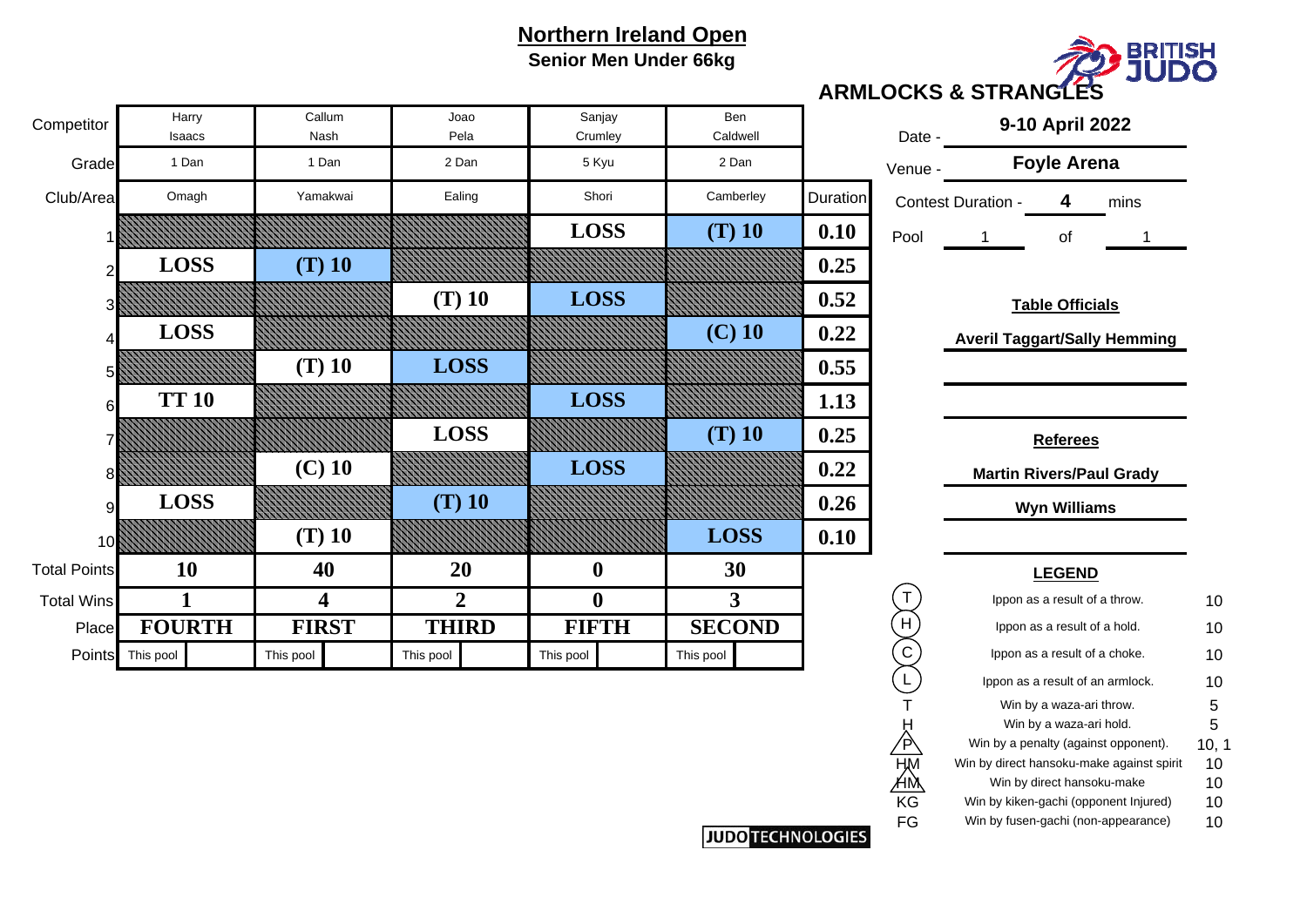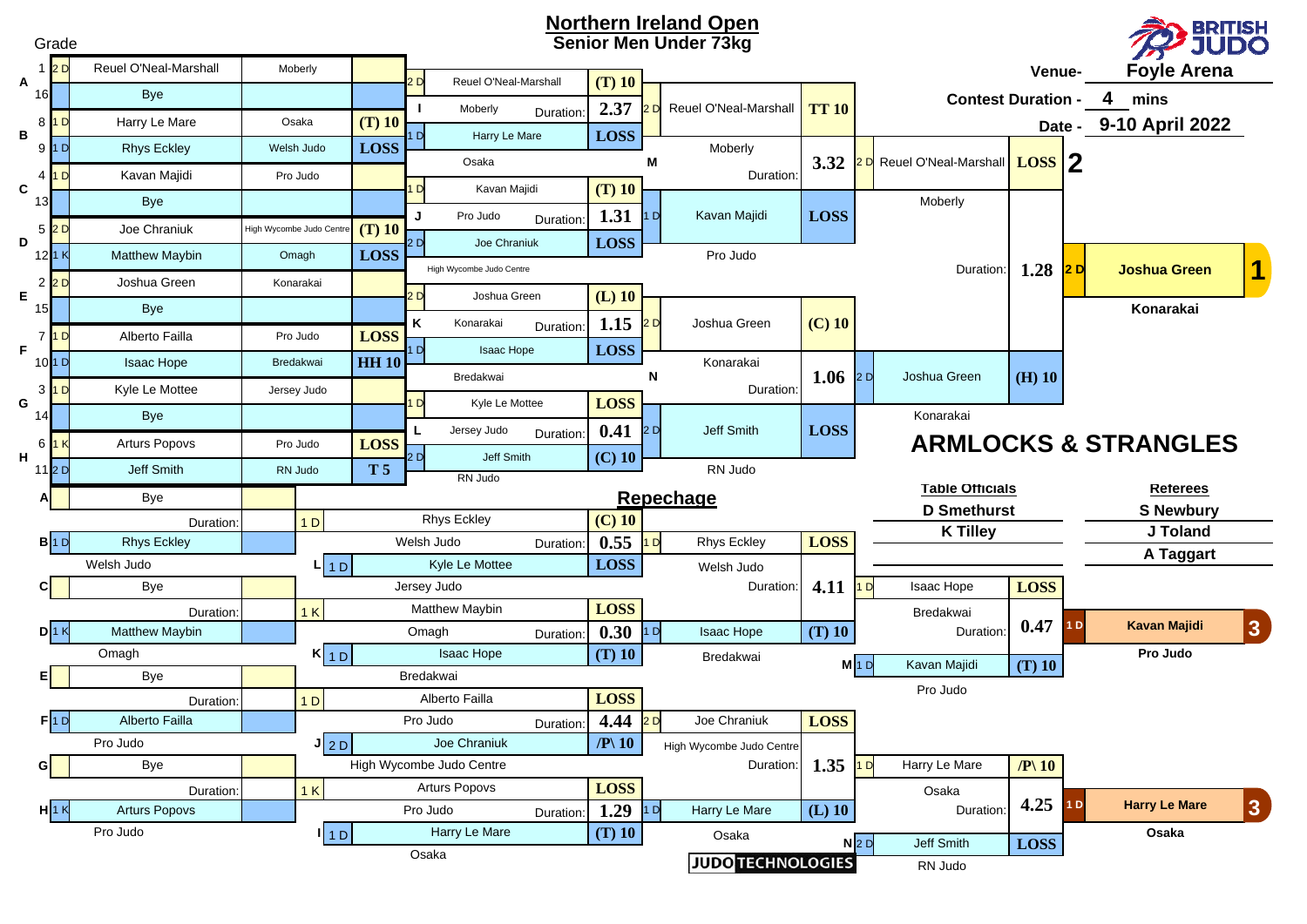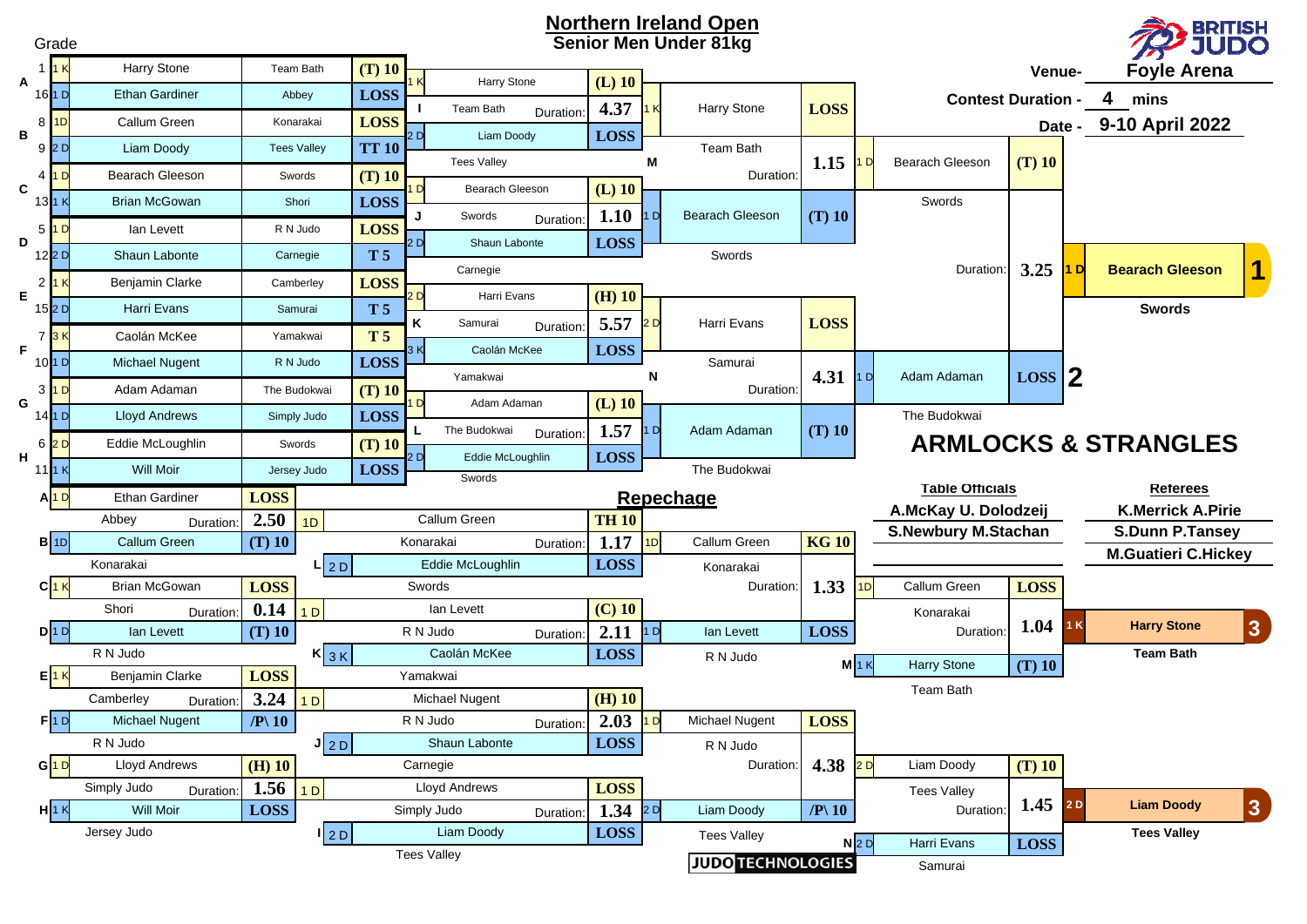|                     |                  |                        |                                |                                        | <b>BRITISH<br/>JUDO</b> |                               |          |                    |                                  |       |
|---------------------|------------------|------------------------|--------------------------------|----------------------------------------|-------------------------|-------------------------------|----------|--------------------|----------------------------------|-------|
| Competitor          | Adam<br>Hoshal   | Fintan<br>Darragh      | Nathan<br>O'Sullivan           | Adam<br>McMahon                        | Ben<br>Pearce           | James<br>Seccombe             |          |                    |                                  |       |
| Grade               | 1 Dan            | 1 Kyu                  | 2 Dan                          | 1 Kyu                                  | 1 Dan                   | 2 Dan                         |          |                    |                                  |       |
| Club/Area           | The Budokwai     | Longtower              | University of Nottingham/Kenda | Ren Bu Kan                             | Wessex                  | Camberley                     | Duration |                    |                                  |       |
|                     |                  |                        |                                | <b>LOSS</b>                            | (T) 10                  |                               | 3.02     |                    |                                  |       |
|                     |                  |                        | $(C)$ 10                       |                                        |                         | <b>LOSS</b>                   | 3.32     |                    | <b>LEGEND</b>                    |       |
| 3                   | $(T)$ 10         | <b>LOSS</b>            |                                |                                        |                         |                               | 0.21     | $\mathsf T$        | Ippon as a result of a throw.    | 10    |
|                     |                  |                        | $(T)$ 10                       | <b>LOSS</b>                            |                         |                               | 0.36     | H                  | Ippon as a result of a hold.     | $10$  |
| 5                   |                  | <b>LOSS</b>            |                                |                                        |                         | $(T)$ 10                      | 0.11     | ${\bf C}$          | Ippon as a result of a choke.    | 10    |
| 6                   | $(T)$ 10         |                        |                                |                                        | <b>LOSS</b>             |                               | 0.10     | $\mathsf{L}$       | Ippon as a result of an armlock. | 10    |
|                     |                  | <b>LOSS</b>            | $(T)$ 10                       |                                        |                         |                               | 0.08     |                    |                                  |       |
| 8                   |                  |                        |                                |                                        | <b>LOSS</b>             | <b>TT 10</b>                  | 3.11     | $\mathsf{T}$       | Win by a waza-ari throw.         | 5     |
| 9                   | $(T)$ 10         |                        |                                | <b>LOSS</b>                            |                         |                               | 0.21     |                    |                                  |       |
| 10                  |                  |                        | $(T)$ 10                       |                                        | <b>LOSS</b>             |                               | 1.15     | H                  | Win by a waza-ari hold.          | 5     |
| 11                  | <b>LOSS</b>      |                        |                                |                                        |                         | $(T)$ 10                      | 0.14     |                    | Win by a penalty.                |       |
| 12                  |                  | <b>LOSS</b>            |                                | $(T)$ 10                               |                         |                               | 1.16     | $/$ P $\backslash$ | (against opponent)               | 10, 1 |
| 13                  | $(T)$ 10         |                        | <b>LOSS</b>                    |                                        |                         |                               | 2.31     |                    | Win by direct hansoku-make       |       |
| 14                  |                  |                        |                                | <b>LOSS</b>                            |                         | $(T)$ 10                      | 0.10     | HM                 | (against the spirit of judo).    | $10$  |
| 15                  |                  | <b>LOSS</b>            |                                |                                        | $(T)$ 10                |                               | 0.55     |                    | Win by direct hansoku-make       |       |
| <b>Total Points</b> | 40(20)           | $\boldsymbol{0}$       | 40(0)                          | 10                                     | 20                      | 40(5)                         |          | ∕нм\               | (not against spirit of judo).    | $10$  |
| <b>Total Wins</b>   | 4(2)             | $\boldsymbol{0}$       | 4(0)                           | 1                                      | $\overline{2}$          | 4(1)                          |          |                    | Win by kiken-gachi               |       |
| Place               | <b>FIRST</b>     | <b>SIXTH</b>           | <b>THIRD</b>                   | <b>FIFTH</b>                           | <b>FOURTH</b>           | <b>SECOND</b>                 |          | KG                 | (opponent Injured)               | 10    |
|                     | Points This pool | This pool              | This pool                      | This pool                              | This pool               | This pool                     |          |                    | Win by fusen-gachi               |       |
|                     |                  |                        |                                |                                        |                         |                               |          | ${\sf FG}$         | (non-appearance)                 | 10    |
|                     |                  | <b>Table Officials</b> |                                | <b>Referees</b>                        | Date -                  | 9-10 April 2022               |          |                    |                                  |       |
|                     | <b>N</b> Sexton  |                        |                                | L Rivers / J McBeath                   | Venue -                 | <b>Foyle Arena</b>            |          |                    | <b>ARMLOCKS &amp; STRANGLES</b>  |       |
|                     | <b>C</b> Scott   |                        |                                | A Heron                                |                         | <b>Duration-</b><br>4<br>mins |          |                    |                                  |       |
|                     |                  | A Taggart / H Brown    |                                | C Strachan<br><b>JUDO TECHNOLOGIES</b> | Pool                    | of                            | 1        |                    |                                  |       |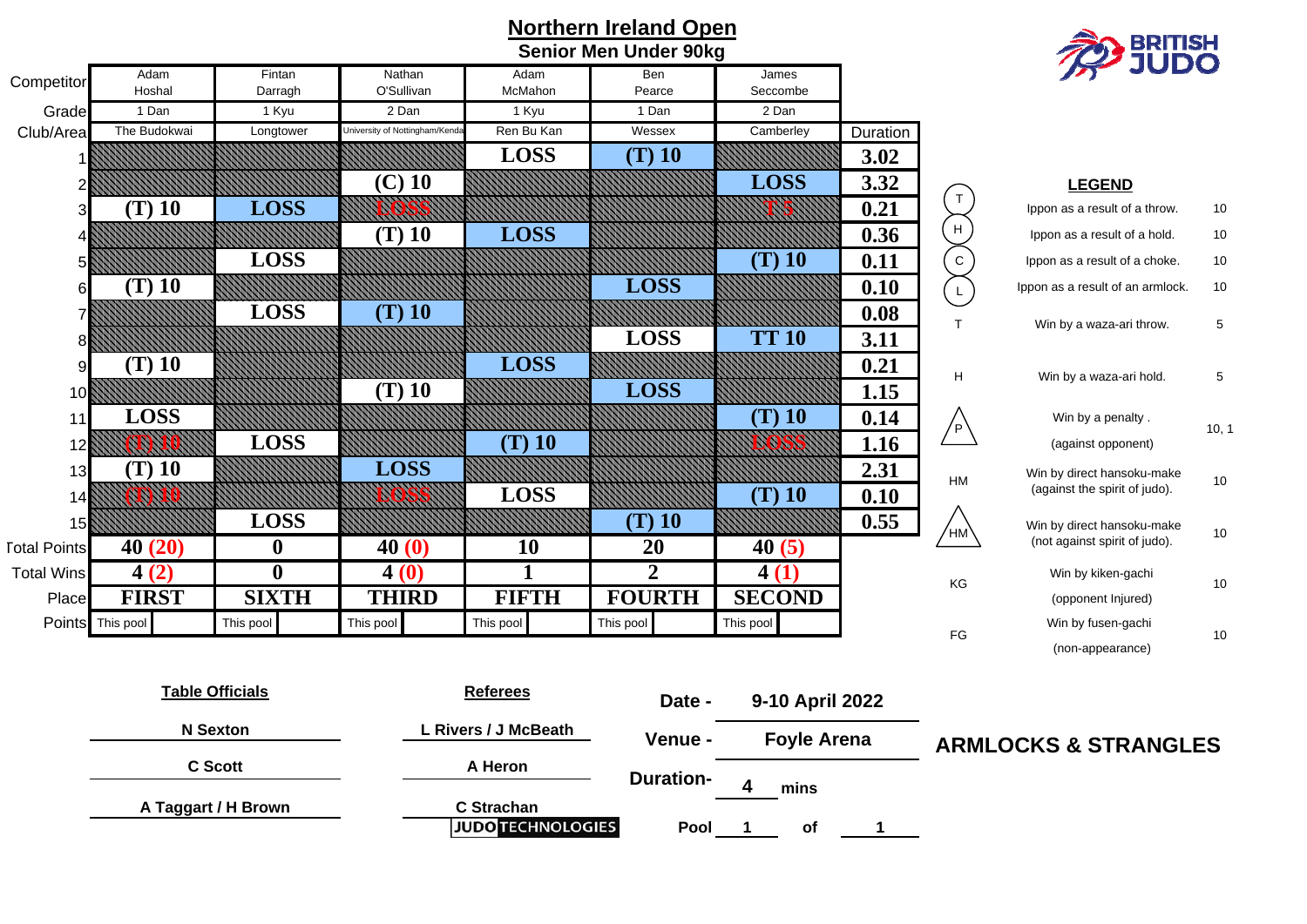| Northern Ireland Open |                        |                     |                 |                         |                               |                         |                   |                                                                                                             | <b>BRITISH<br/>JUDO</b>          |             |  |  |
|-----------------------|------------------------|---------------------|-----------------|-------------------------|-------------------------------|-------------------------|-------------------|-------------------------------------------------------------------------------------------------------------|----------------------------------|-------------|--|--|
|                       |                        |                     |                 |                         | <b>Senior Men Under 100kg</b> |                         |                   |                                                                                                             |                                  |             |  |  |
| Competitor            | Jake<br>Mair           | Abdul<br>Ben-Hamida | Oliver<br>Hurst | Jack<br>Platts          | Christopher<br>Horton         | Yegor<br>Varonik        |                   |                                                                                                             |                                  |             |  |  |
| Grade                 | 1 Dan                  | 1 Kyu               | 1 Kyu           | 1 Dan                   | 3 Dan                         | 1 Dan                   |                   |                                                                                                             |                                  |             |  |  |
| Club/Area             | <b>SKK</b>             | Craven Judo Academy | Bacup           | Omagh                   | Isle Of Man (Southern         | Fudoshin                | Duration          |                                                                                                             |                                  |             |  |  |
|                       |                        |                     |                 | 7055                    | $\overline{(\text{H})10}$     |                         | 3.32              |                                                                                                             |                                  |             |  |  |
|                       |                        |                     | <b>LOSS</b>     |                         |                               | T <sub>5</sub>          | 4.00              |                                                                                                             | <b>LEGEND</b>                    |             |  |  |
|                       | <b>LOSS</b>            | T <sub>5</sub>      |                 |                         |                               |                         | 4.00              | $\ensuremath{\mathsf{T}}$                                                                                   | Ippon as a result of a throw.    | 10          |  |  |
|                       |                        |                     | $\times$        | <b>Less</b>             |                               |                         | 0.11              | $\boldsymbol{\mathsf{H}}$                                                                                   | Ippon as a result of a hold.     | 10          |  |  |
|                       |                        | <b>LOSS</b>         |                 |                         |                               | $(T)$ 10                | 0.26              | ${\rm C}$                                                                                                   | Ippon as a result of a choke.    | 10          |  |  |
| 6                     | $(T)$ 10               |                     |                 |                         | <b>LOSS</b>                   |                         | 2.21              | $\mathsf{L}% _{0}\left( \mathsf{L}_{0}\right) ^{\ast }=\mathsf{L}_{0}\left( \mathsf{L}_{0}\right) ^{\ast }$ | Ippon as a result of an armlock. | 10          |  |  |
|                       |                        | <b>LOSS</b>         | $(H)$ 10        |                         |                               |                         | 0.48              |                                                                                                             |                                  |             |  |  |
|                       |                        |                     |                 |                         | <b>LOSS</b>                   | $(H)$ 10                | 1.09              | T.                                                                                                          | Win by a waza-ari throw.         | $\mathbf 5$ |  |  |
| 9                     | (T) 10                 |                     |                 | <b>EARS</b>             |                               |                         | $\overline{0.18}$ |                                                                                                             |                                  |             |  |  |
| 10                    |                        |                     | $(L)$ 10        |                         | <b>LOSS</b>                   |                         | 1.41              | $\overline{H}$                                                                                              | Win by a waza-ari hold.          | 5           |  |  |
| 11                    | <b>LOSS</b>            |                     |                 |                         |                               | <b>TT 10</b>            | 0.43              |                                                                                                             | Win by a penalty.                |             |  |  |
| 12                    |                        | $\times$            |                 | <b>HOSS</b>             |                               |                         | 0.28              | $/$ P $\backslash$                                                                                          | (against opponent)               | 10, 1       |  |  |
| 13                    | <b>LOSS</b>            |                     | $(H)$ 10        |                         |                               |                         | 1.07              |                                                                                                             | Win by direct hansoku-make       |             |  |  |
| 14                    |                        |                     |                 |                         |                               |                         |                   | $\mathsf{HM}% _{0}$                                                                                         | (against the spirit of judo).    | 10          |  |  |
| 15                    |                        | $(T)$ 10            |                 |                         | <b>LOSS</b>                   |                         | 1.44              |                                                                                                             | Win by direct hansoku-make       |             |  |  |
| <b>Total Points</b>   | 10                     | 15                  | 30              |                         | $\boldsymbol{0}$              | 35                      |                   | $^{\prime}$ HM $^{\prime}$                                                                                  | (not against spirit of judo).    | 10          |  |  |
| <b>Total Wins</b>     | 1                      | $\overline{2}$      | $\overline{3}$  |                         | $\mathbf{0}$                  | $\overline{\mathbf{4}}$ |                   | KG                                                                                                          | Win by kiken-gachi               | $10$        |  |  |
| Place                 | <b>FOURTH</b>          | <b>THIRD</b>        | <b>SECOND</b>   |                         | <b>FIFTH</b>                  | <b>FIRST</b>            |                   |                                                                                                             | (opponent Injured)               |             |  |  |
|                       | Points This pool       | This pool           | This pool       | This pool               | This pool                     | This pool               |                   | $\mathop{\mathsf{FG}}$                                                                                      | Win by fusen-gachi               | 10          |  |  |
|                       |                        |                     |                 |                         |                               |                         |                   |                                                                                                             | (non-appearance)                 |             |  |  |
|                       |                        |                     |                 |                         |                               |                         |                   |                                                                                                             |                                  |             |  |  |
|                       | <b>Table Officials</b> |                     |                 | <b>Referees</b>         | Date -                        | 9-10 April 2022         |                   |                                                                                                             |                                  |             |  |  |
|                       | <b>Leigh Hemming</b>   |                     |                 | <b>Dave Francis</b>     | Venue -                       | <b>Foyle Arena</b>      |                   |                                                                                                             | <b>ARMLOCKS &amp; STRANGLES</b>  |             |  |  |
|                       | <b>Aisla Millar</b>    |                     |                 | <b>Renara Tekoriute</b> |                               |                         |                   |                                                                                                             |                                  |             |  |  |
|                       |                        |                     |                 |                         | <b>Duration-</b>              | 4<br>mins               |                   |                                                                                                             |                                  |             |  |  |
|                       | <b>Stephen Sims</b>    |                     |                 |                         |                               |                         |                   |                                                                                                             |                                  |             |  |  |

**of**

**Pool 1 1**

#### **Northern Ireland Open Senior Men Under 100kg**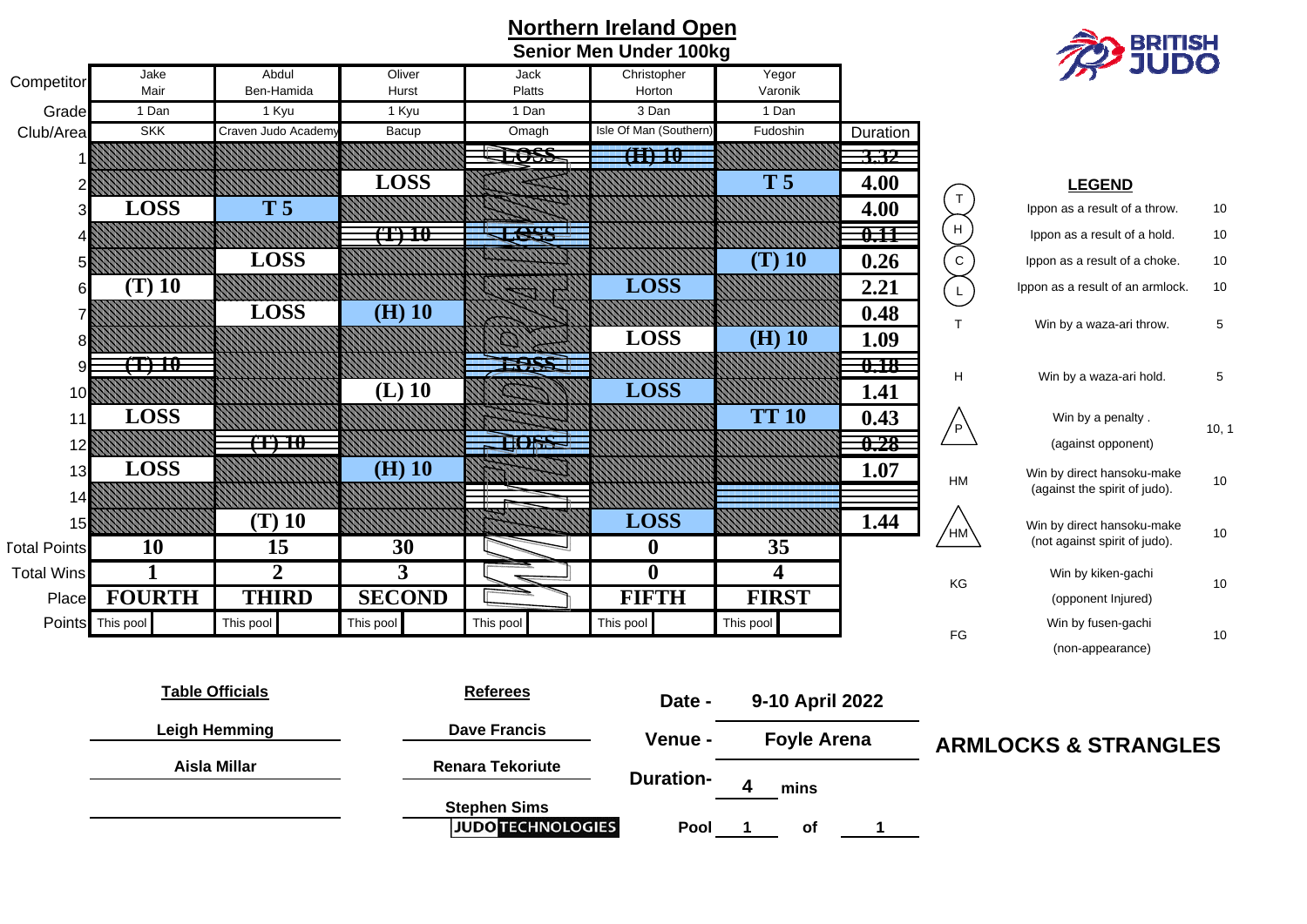|                     |                      |                                    |                    |                                                      | <b>BRITISH</b>   |                           |          |               |                                  |       |
|---------------------|----------------------|------------------------------------|--------------------|------------------------------------------------------|------------------|---------------------------|----------|---------------|----------------------------------|-------|
| Competitor          | Kevinas              | Jakub                              | Daniel             | Ashley                                               | Karl             | Gavin                     |          |               |                                  |       |
|                     | Ramoska              | Mazan                              | Young              | Doherty                                              | St John          | McNeill                   |          |               |                                  |       |
| Grade               | 1 Dan                | 1 Kyu                              | 1 Kyu              | 1 Dan                                                | 1 Kyu            | 5 Dan                     |          |               |                                  |       |
| Club/Area           | Fudoshin             | Foyle Arena                        | Craven Judo Academ | Abbey                                                | Holywood         | Simply Judo/Edinburgh Jud | Duration |               |                                  |       |
|                     |                      |                                    |                    | <b>TH 10</b>                                         | <b>LOSS</b>      |                           | 0.41     |               |                                  |       |
|                     |                      |                                    | <b>LOSS</b>        |                                                      |                  | $(T)$ 10                  | 1.31     | $\top$        | <b>LEGEND</b>                    |       |
|                     | $(T)$ 10             | <b>LOSS</b>                        |                    |                                                      |                  |                           | 0.31     |               | Ippon as a result of a throw.    | 10    |
|                     |                      |                                    | <b>LOSS</b>        | $(T)$ 10                                             |                  |                           | 1.50     | $\mathsf{H}$  | Ippon as a result of a hold.     | 10    |
|                     |                      | <b>LOSS</b>                        |                    |                                                      |                  | <b>TH 10</b>              | 0.47     | ${\rm c}$     | Ippon as a result of a choke.    | 10    |
| 61                  | $(H)$ 10             |                                    |                    |                                                      | <b>LOSS</b>      |                           | 0.42     | $\mathsf{L}$  | Ippon as a result of an armlock. | 10    |
|                     |                      | LOSS                               | $(H)$ 10           |                                                      |                  |                           | 0.28     | T.            | Win by a waza-ari throw.         | 5     |
|                     |                      |                                    |                    |                                                      | <b>LOSS</b>      | <b>TH 10</b>              | 1.50     |               |                                  |       |
| 9                   | <b>TH 10</b>         |                                    |                    | <b>LOSS</b>                                          |                  |                           | 1.04     | H             | Win by a waza-ari hold.          | 5     |
| 10                  |                      |                                    | $(T)$ 10           |                                                      | <b>LOSS</b>      |                           | 0.10     |               |                                  |       |
| 11                  | $(T)$ 10             |                                    |                    |                                                      |                  | <b>LOSS</b>               | 3.21     | $\sqrt{P}$    | Win by a penalty.                | 10, 1 |
| 12                  |                      | <b>LOSS</b>                        |                    | $(T)$ 10                                             |                  |                           | 0.05     |               | (against opponent)               |       |
| 13                  | <b>TT 10</b>         |                                    | <b>LOSS</b>        |                                                      |                  |                           | 1.48     | HM            | Win by direct hansoku-make       | 10    |
| 14                  |                      |                                    |                    | <b>LOSS</b>                                          |                  | $(T)$ 10                  | 0.46     |               | (against the spirit of judo).    |       |
| 15                  |                      | <b>LOSS</b>                        |                    |                                                      | $(T)$ 10         |                           | 0.46     | ∕нмे          | Win by direct hansoku-make       | 10    |
| <b>Total Points</b> | 50                   | $\boldsymbol{0}$                   | 20                 | 30                                                   | 10               | 40                        |          |               | (not against spirit of judo).    |       |
| <b>Total Wins</b>   | 5                    | $\mathbf{0}$                       | $\overline{2}$     | 3                                                    | 1                | 4                         |          | KG            | Win by kiken-gachi               | 10    |
| Place               | <b>FIRST</b>         | <b>SIXTH</b>                       | <b>FOURTH</b>      | <b>THIRD</b>                                         | <b>FIFTH</b>     | <b>SECOND</b>             |          |               | (opponent Injured)               |       |
|                     | Points This pool     | This pool                          | This pool          | This pool                                            | This pool        | This pool                 |          | $\mathsf{FG}$ | Win by fusen-gachi               | 10    |
|                     |                      |                                    |                    |                                                      |                  |                           |          |               | (non-appearance)                 |       |
|                     |                      | <b>Table Officials</b>             |                    | <b>Referees</b>                                      |                  |                           |          |               |                                  |       |
|                     |                      |                                    |                    |                                                      | Date -           | 9-10 April 2022           |          |               |                                  |       |
|                     |                      | <b>Sally Hemming</b>               |                    | <b>Martin Rivers/Dave Francis</b>                    | Venue -          | <b>Foyle Arena</b>        |          |               | <b>ARMLOCKS &amp; STRANGLES</b>  |       |
|                     | <b>Leigh Hemming</b> |                                    |                    | aul Grady/Renata Tekorui                             |                  |                           |          |               |                                  |       |
|                     |                      |                                    |                    |                                                      | <b>Duration-</b> | 4<br>mins                 |          |               |                                  |       |
|                     |                      | <b>Averil Taggart/Ailsa Miller</b> |                    | tephen Sims/Wyn Willlian<br><b>JUDO TECHNOLOGIES</b> | Pool             | of                        | 1        |               |                                  |       |

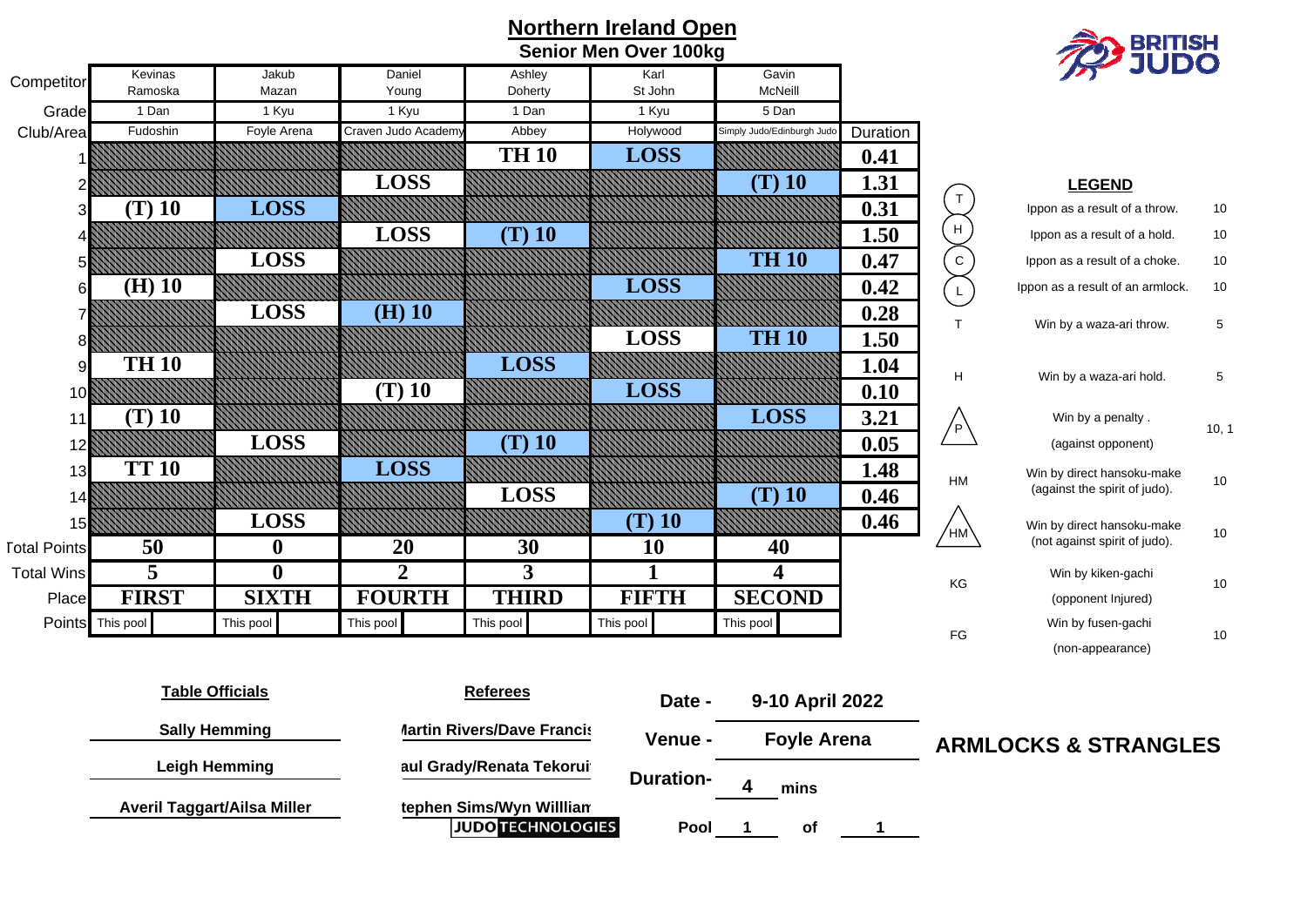## **Northern Ireland Open Senior Women Under 52kg**



#### **ARMLOCKS & STRANGLES**

| Competitor          | Courtney<br>Saunders | Kate<br>Chisholm                 | Leah<br>Hasler | Summer<br>Shaw | Ashleigh<br>Barnikel |                 | Date -  |                    | 9-10 April 2022                  |      |    |
|---------------------|----------------------|----------------------------------|----------------|----------------|----------------------|-----------------|---------|--------------------|----------------------------------|------|----|
| Grade               | 1 Dan                | 1 Kyu                            | 1 Dan          | 1 Dan          | 1 Dan                |                 | Venue - |                    | <b>Foyle Arena</b>               |      |    |
| Club/Area           | Camberley            | $\mathsf{RK}$                    | Newbury        | Camberley      | Neyland              | <b>Duration</b> |         | Contest Duration - | 4                                | mins |    |
|                     |                      |                                  |                | $(T)$ 10       | <b>LOSS</b>          | 1.43            | Pool    |                    | of                               |      |    |
|                     | $(C)$ 10             | <b>LOSS</b>                      |                |                |                      | 1.48            |         |                    |                                  |      |    |
|                     |                      |                                  | <b>Less</b>    | $\times 10$    |                      | 2.27            |         |                    | <b>Table Officials</b>           |      |    |
|                     | $(C)$ 10             |                                  |                |                | <b>LOSS</b>          | 4.58            |         |                    | A Taggart                        |      |    |
|                     |                      | $\overline{\text{(\text{H})10}}$ |                |                |                      | <u>3.35</u>     |         |                    | <b>H</b> Brown                   |      |    |
| 6                   | <b>LOSS</b>          |                                  |                | $(C)$ 10       |                      | 5.49            |         |                    | N Sexton / C Scott               |      |    |
|                     |                      |                                  |                |                |                      |                 |         |                    | <b>Referees</b>                  |      |    |
|                     |                      | <b>LOSS</b>                      |                | $(T)$ 10       |                      | 1.37            |         |                    | L Rivers / J McBeath             |      |    |
|                     |                      |                                  |                |                |                      |                 |         |                    | A Heron                          |      |    |
| 10                  |                      | <b>TH 10</b>                     |                |                | <b>LOSS</b>          | 4.00            |         |                    |                                  |      |    |
| <b>Total Points</b> | <b>10</b>            | $\boldsymbol{0}$                 |                | <b>10</b>      | $\bf{0}$             |                 |         |                    | <b>LEGEND</b>                    |      |    |
| <b>Total Wins</b>   | 1                    | $\boldsymbol{0}$                 |                |                | $\bf{0}$             |                 |         |                    | Ippon as a result of a throw.    |      | 10 |
| Place               | <b>FIRST</b>         | <b>SECOND</b>                    |                | <b>FIRST</b>   | <b>SECOND</b>        |                 | H       |                    | Ippon as a result of a hold.     |      | 10 |
|                     | Points This pool     | This pool                        | This pool      | This pool      | This pool            |                 | С       |                    | Ippon as a result of a choke.    |      | 10 |
|                     |                      |                                  |                |                |                      |                 |         |                    | Ippon as a result of an armlock. |      | 10 |
|                     |                      |                                  |                |                |                      |                 |         |                    | Win by a waza-ari throw.         |      | 5  |
|                     |                      |                                  |                |                |                      |                 | Ĥ       |                    | Win by a waza-ari hold.          |      | 5  |

| Date -  |                           | 9-10 April 2022               |      |  |  |  |  |  |  |
|---------|---------------------------|-------------------------------|------|--|--|--|--|--|--|
| /enue - |                           | <b>Foyle Arena</b>            |      |  |  |  |  |  |  |
|         | <b>Contest Duration -</b> | 4                             | mins |  |  |  |  |  |  |
| Pool    | 1                         | of                            | 1    |  |  |  |  |  |  |
|         |                           |                               |      |  |  |  |  |  |  |
|         |                           | <b>Table Officials</b>        |      |  |  |  |  |  |  |
|         | A Taggart                 |                               |      |  |  |  |  |  |  |
|         |                           | <b>H</b> Brown                |      |  |  |  |  |  |  |
|         |                           | N Sexton / C Scott            |      |  |  |  |  |  |  |
|         |                           | <b>Referees</b>               |      |  |  |  |  |  |  |
|         |                           | L Rivers / J McBeath          |      |  |  |  |  |  |  |
|         |                           | <b>A Heron</b>                |      |  |  |  |  |  |  |
|         |                           |                               |      |  |  |  |  |  |  |
|         |                           | <u>LEGEND</u>                 |      |  |  |  |  |  |  |
| Т       |                           | Ippon as a result of a throw. |      |  |  |  |  |  |  |
|         |                           | lopon as a result of a hold.  |      |  |  |  |  |  |  |

|    | ipport as a result of a throw.            | ιv    |
|----|-------------------------------------------|-------|
|    | Ippon as a result of a hold.              | 10    |
|    | Ippon as a result of a choke.             | 10    |
|    | Ippon as a result of an armlock.          | 10    |
|    | Win by a waza-ari throw.                  | 5     |
|    | Win by a waza-ari hold.                   | 5     |
|    | Win by a penalty (against opponent).      | 10, 1 |
|    | Win by direct hansoku-make against spirit | 10    |
|    | Win by direct hansoku-make                | 10    |
| ΚG | Win by kiken-gachi (opponent Injured)     | 10    |
| FG | Win by fusen-gachi (non-appearance)       | 10    |
|    |                                           |       |

**JUDO TECHNOLOGIES**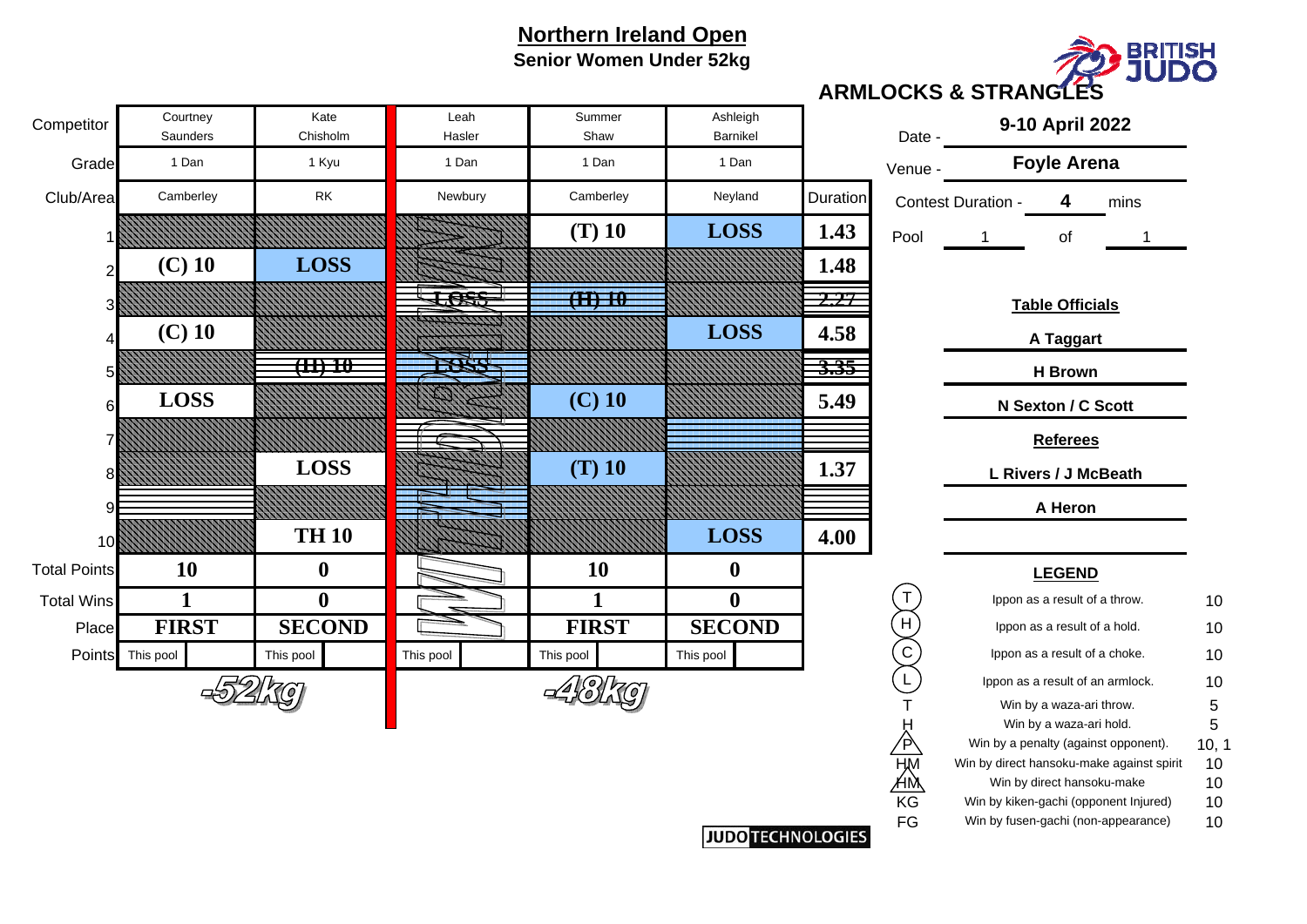## **Northern Ireland Open Senior Women Under 57kg**



| Lucy<br>ickson          | Daina<br>Cardwell         |          | Date -      | 9-10 April 2022                    |                                   |                                                                              |          |  |  |  |
|-------------------------|---------------------------|----------|-------------|------------------------------------|-----------------------------------|------------------------------------------------------------------------------|----------|--|--|--|
| l Kyu                   | 1 Kyu                     |          | Venue -     |                                    | <b>Foyle Arena</b>                |                                                                              |          |  |  |  |
| doshin                  | Abbey                     | Duration |             | <b>Contest Duration -</b>          | 4                                 | mins                                                                         |          |  |  |  |
| $D$ 10                  | <b>LOSS</b>               | 1.09     | Pool        | 1                                  | of                                | 1                                                                            |          |  |  |  |
|                         |                           | 0.32     |             |                                    |                                   |                                                                              |          |  |  |  |
| $D_{10}$                |                           | 0.39     |             |                                    | <b>Table Officials</b>            |                                                                              |          |  |  |  |
|                         | <b>LOSS</b>               | 0.39     |             | <b>Sally Hemming</b>               |                                   |                                                                              |          |  |  |  |
|                         |                           | 0.11     |             | <b>Leigh Hemming</b>               |                                   |                                                                              |          |  |  |  |
| $\Gamma$ 10             |                           | 2.06     |             | <b>Averil Taggart/Ailsa Miller</b> |                                   |                                                                              |          |  |  |  |
|                         | $(T)$ 10                  | 0.28     |             |                                    | <b>Referees</b>                   |                                                                              |          |  |  |  |
| $2)$ 10                 |                           | 2.53     |             |                                    | <b>Martin Rivers/Dave francis</b> |                                                                              |          |  |  |  |
|                         |                           | 1.29     |             |                                    | <b>Paul Grady/Wyn Williams</b>    |                                                                              |          |  |  |  |
|                         | <b>LOSS</b>               | 2.10     |             |                                    | <b>Stephen Sims/</b>              |                                                                              |          |  |  |  |
| 40                      | 10                        |          |             |                                    | <b>LEGEND</b>                     |                                                                              |          |  |  |  |
| $\overline{\mathbf{4}}$ | $\mathbf{1}$              |          |             |                                    | Ippon as a result of a throw.     |                                                                              | 10       |  |  |  |
| <b>RST</b>              | <b>FOURTH</b>             |          | Η           |                                    | Ippon as a result of a hold.      |                                                                              | 10       |  |  |  |
|                         | This pool                 |          | $\mathsf C$ |                                    |                                   | Ippon as a result of a choke.                                                | 10       |  |  |  |
|                         |                           |          |             |                                    |                                   | Ippon as a result of an armlock.                                             | 10       |  |  |  |
|                         |                           |          |             |                                    | Win by a waza-ari throw.          |                                                                              | 5        |  |  |  |
|                         |                           |          |             |                                    | Win by a waza-ari hold.           |                                                                              | 5        |  |  |  |
|                         |                           |          |             |                                    |                                   | Win by a penalty (against opponent).                                         | 10, 1    |  |  |  |
|                         |                           |          | HM          |                                    |                                   | Win by direct hansoku-make against spirit                                    | 10       |  |  |  |
|                         |                           |          | ΗM<br>KG    |                                    | Win by direct hansoku-make        |                                                                              | 10       |  |  |  |
|                         |                           |          | FG          |                                    |                                   | Win by kiken-gachi (opponent Injured)<br>Win by fusen-gachi (non-appearance) | 10<br>10 |  |  |  |
|                         | <b>IIIDO TECHNOLOGIES</b> |          |             |                                    |                                   |                                                                              |          |  |  |  |

| Competitor          | Hannah<br>Niven  | Robin<br>Lowry | Rachel<br>Huey   | Lucy<br>Hickson         | Daina<br>Cardwell |          | Date -       | 9-10 April 2022                 |                                    |    |  |
|---------------------|------------------|----------------|------------------|-------------------------|-------------------|----------|--------------|---------------------------------|------------------------------------|----|--|
| Grade               | 2 Dan            | 1 Kyu          | 1 Dan            | 1 Kyu                   | 1 Kyu             |          | Venue -      |                                 | <b>Foyle Arena</b>                 |    |  |
| Club/Area           | Ealing           | Coolmine       | Triangle         | Fudoshin                | Abbey             | Duration |              | Contest Duration -<br>mins<br>4 |                                    |    |  |
|                     |                  |                |                  | $(T)$ 10                | <b>LOSS</b>       | 1.09     | Pool         |                                 | of                                 |    |  |
|                     | $(C)$ 10         | <b>LOSS</b>    |                  |                         |                   | 0.32     |              |                                 |                                    |    |  |
|                     |                  |                | <b>LOSS</b>      | $(T)$ 10                |                   | 0.39     |              |                                 | <b>Table Officials</b>             |    |  |
|                     | $(T)$ 10         |                |                  |                         | <b>LOSS</b>       | 0.39     |              |                                 | <b>Sally Hemming</b>               |    |  |
|                     |                  | $(T)$ 10       | <b>LOSS</b>      |                         |                   | 0.11     |              |                                 | <b>Leigh Hemming</b>               |    |  |
|                     | <b>LOSS</b>      |                |                  | <b>TT 10</b>            |                   | 2.06     |              |                                 | <b>Averil Taggart/Ailsa Miller</b> |    |  |
|                     |                  |                | <b>LOSS</b>      |                         | $(T)$ 10          | 0.28     |              |                                 | <b>Referees</b>                    |    |  |
|                     |                  | <b>LOSS</b>    |                  | $(C)$ 10                |                   | 2.53     |              |                                 | <b>Martin Rivers/Dave francis</b>  |    |  |
|                     | <b>TT 10</b>     |                | <b>LOSS</b>      |                         |                   | 1.29     |              |                                 | <b>Paul Grady/Wyn Williams</b>     |    |  |
| 10 $\mathbb{N}$     |                  | $(T)$ 10       |                  |                         | <b>LOSS</b>       | 2.10     |              |                                 | <b>Stephen Sims/</b>               |    |  |
| <b>Total Points</b> | 30               | 20             | $\boldsymbol{0}$ | 40                      | 10                |          |              |                                 | <b>LEGEND</b>                      |    |  |
| <b>Total Wins</b>   | $\overline{3}$   |                | $\mathbf{0}$     | $\overline{\mathbf{4}}$ |                   |          |              |                                 | Ippon as a result of a throw.      | 10 |  |
| Place               | <b>SECOND</b>    | <b>THIRD</b>   | <b>FIFTH</b>     | <b>FIRST</b>            | <b>FOURTH</b>     |          | H            |                                 | Ippon as a result of a hold.       | 10 |  |
|                     | Points This pool | This pool      | This pool        | This pool               | This pool         |          | $\mathbf{C}$ |                                 | Ippon as a result of a choke.      | 10 |  |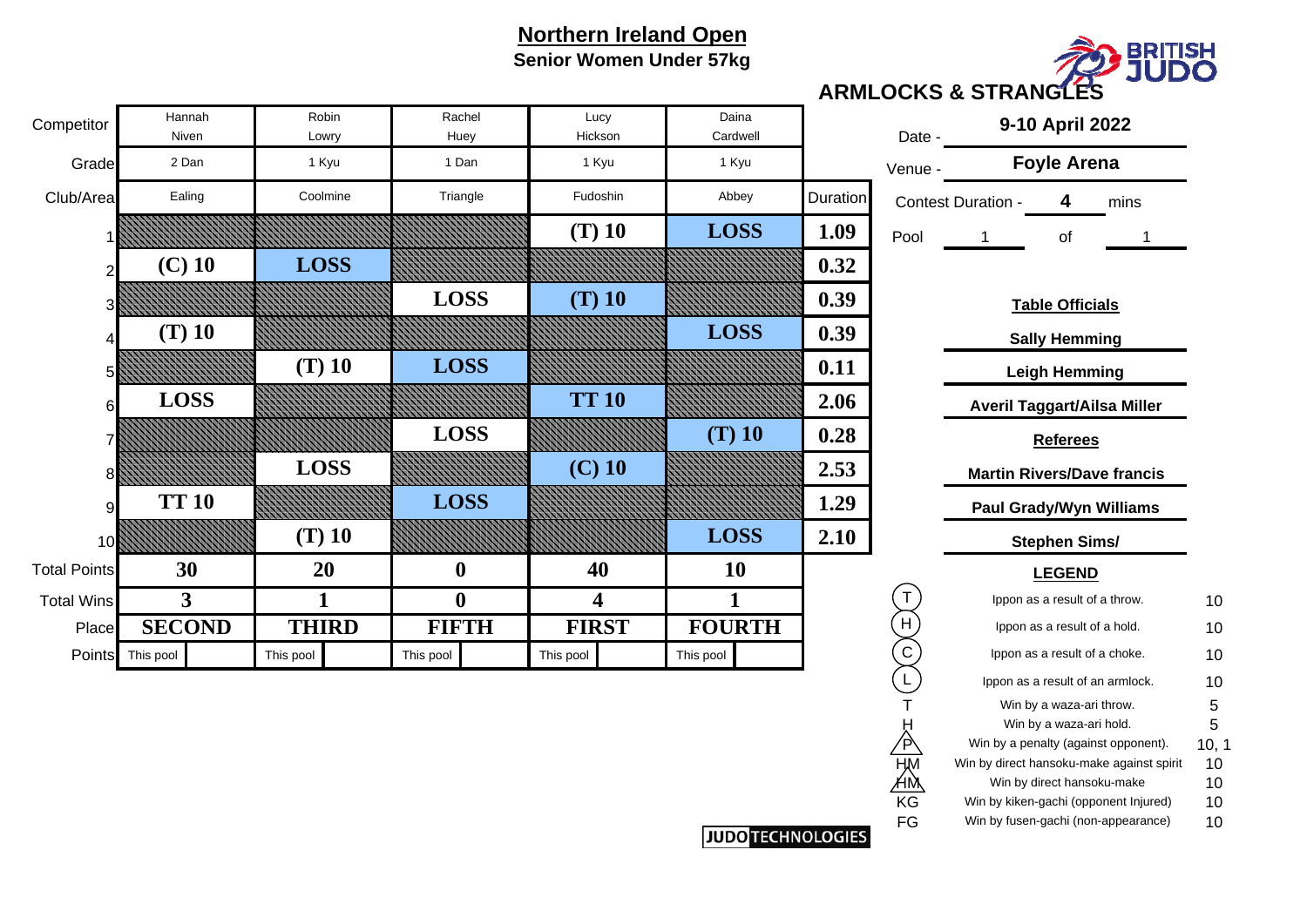#### **Northern Ireland Open Senior Women Under 63kg**



| Competitor          |                   | Katie<br>Mills | Wells            | Penny              | Olivia<br>Emma<br>McCann<br>Spellman |                        | Date -           | 9-10 April 2022 |                         |                                       |                                           |                                      |      |       |
|---------------------|-------------------|----------------|------------------|--------------------|--------------------------------------|------------------------|------------------|-----------------|-------------------------|---------------------------------------|-------------------------------------------|--------------------------------------|------|-------|
| Grade               |                   | 1 Dan          |                  | 1 Dan              | 2 Dan                                |                        | 1 Kyu            |                 |                         | Venue -                               |                                           | <b>Foyle Arena</b>                   |      |       |
| Club/Area           |                   | Osaka          |                  | Lion               |                                      | Pinewood               | Longtower        |                 | Duration                |                                       | Contest Duration -                        | 4                                    | mins |       |
|                     |                   | $(C)$ 10       | <b>LOSS</b>      |                    |                                      |                        |                  |                 | 2.46                    | Pool                                  | -1                                        | of                                   | 1    |       |
|                     |                   |                |                  |                    |                                      | $(L)$ 10               | <b>LOSS</b>      |                 | 0.41                    |                                       |                                           |                                      |      |       |
| 3                   |                   |                | <b>LOSS</b>      |                    |                                      | $(T)$ 10               |                  |                 | 1.40                    |                                       |                                           |                                      |      |       |
| 4                   |                   | $(T)$ 10       |                  |                    |                                      |                        | <b>LOSS</b>      |                 | 0.48                    | <b>LEGEND</b>                         |                                           |                                      |      |       |
|                     | $(H)$ 10          |                |                  |                    |                                      | <b>LOSS</b>            |                  | 0.53            | $(\mathsf{T})$          | Ippon as a result of a throw.         |                                           |                                      | 10   |       |
| 6                   |                   | <b>LOSS</b>    |                  |                    |                                      | $(T)$ 10               |                  |                 | 2.05                    | $(\mathsf{H})$                        | Ippon as a result of a hold.              |                                      |      | 10    |
| <b>Total Points</b> |                   | <b>20</b>      | <b>10</b>        |                    |                                      | 30                     | $\mathbf 0$      |                 |                         | $\left( $                             | Ippon as a result of a choke.             |                                      |      | 10    |
| <b>Total Wins</b>   |                   | $\overline{2}$ | $\mathbf{1}$     |                    | 3                                    |                        | $\boldsymbol{0}$ |                 |                         | $\left(\mathsf{L}\right)$             | Ippon as a result of an armlock.          |                                      |      | 10    |
| Place               |                   | <b>SECOND</b>  |                  | <b>THIRD</b>       |                                      | <b>FIRST</b>           | <b>FOURTH</b>    |                 |                         | Τ                                     |                                           | Win by a waza-ari throw.             |      | 5     |
| Points              | This pool         |                | This pool        |                    | This pool                            |                        | This pool        |                 |                         | Н                                     |                                           | Win by a waza-ari hold.              |      | 5     |
|                     |                   |                |                  |                    |                                      |                        |                  |                 |                         | $\sqrt{P}$                            |                                           | Win by a penalty (against opponent). |      | 10, 1 |
| <b>Referees</b>     |                   |                |                  |                    | <b>Table Officials</b>               |                        |                  |                 |                         | HM                                    | Win by direct hansoku-make against spirit |                                      |      | 10    |
|                     | <b>C</b> Leverton |                |                  |                    | <b>K Tilley</b>                      |                        |                  |                 | ÆM                      |                                       | Win by direct hansoku-make                | 10                                   |      |       |
| <b>G Abel</b>       |                   |                |                  | <b>D</b> Smethurst |                                      |                        |                  |                 | KG                      | Win by kiken-gachi (opponent Injured) |                                           |                                      | 10   |       |
|                     |                   |                | <b>F McBeath</b> |                    |                                      | <b>D Bowen-Knowles</b> |                  |                 |                         | FG                                    | Win by fusen-gachi (non-appearance)       |                                      |      | 10    |
|                     |                   |                |                  |                    |                                      |                        |                  |                 | <b>JUDOTECHNOLOGIES</b> |                                       |                                           |                                      |      |       |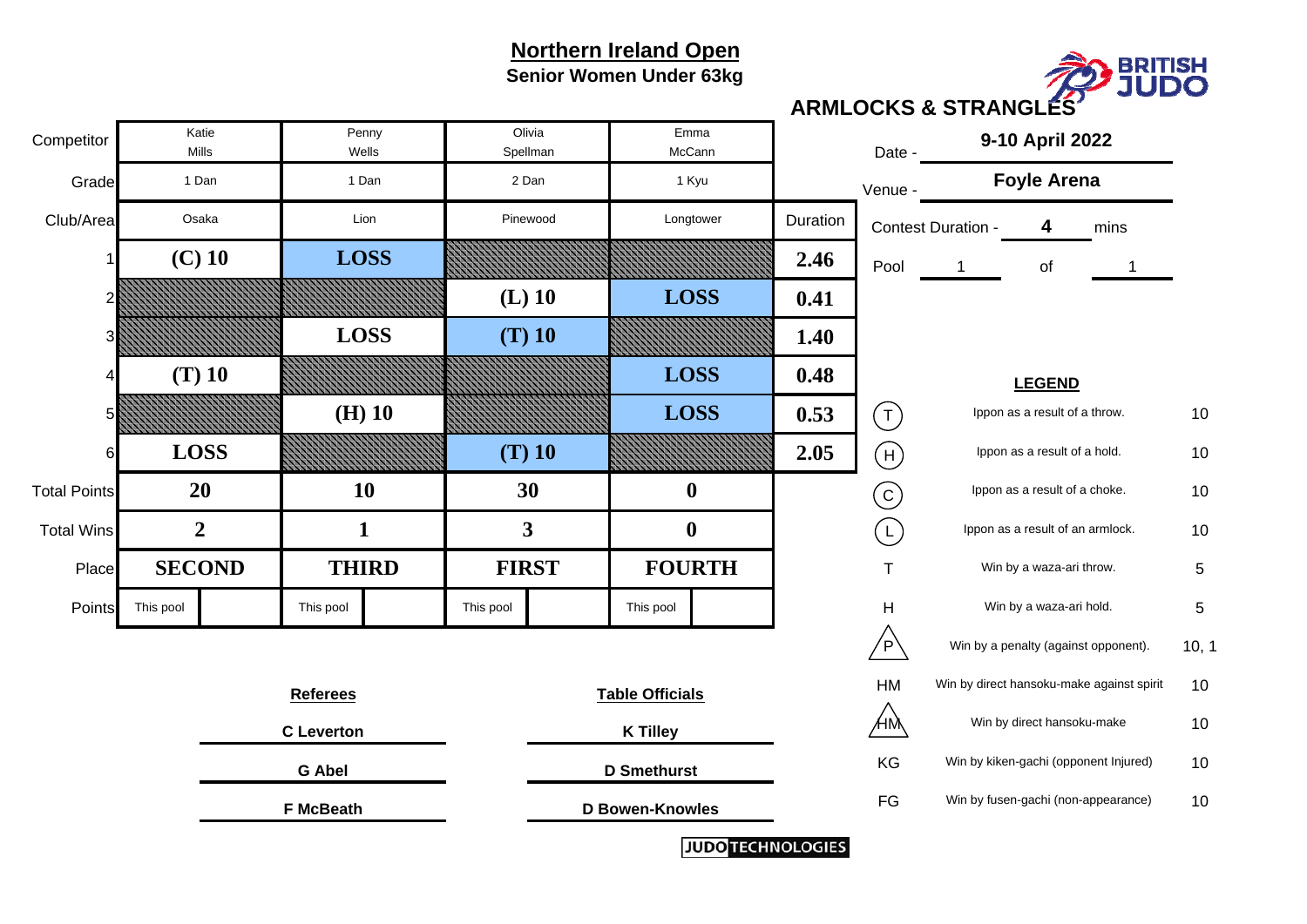**Senior Women Under 70kg**



| Competitor          | Emily<br>Niven         | Xaviere<br>Hermant |                                                | Rachael<br>Hawkes   |                          | 9-10 April 2022<br>Date -                       |                                           |                                      |  |            |  |
|---------------------|------------------------|--------------------|------------------------------------------------|---------------------|--------------------------|-------------------------------------------------|-------------------------------------------|--------------------------------------|--|------------|--|
| Grade               | 2 Dan                  | 2 Dan              |                                                | 2 Dan               |                          | Venue -                                         | <b>Foyle Arena</b>                        |                                      |  |            |  |
| Club/Area           | Ealing                 | Nihon Dojo         |                                                | Ren Bu Kan          | Duration                 | Contest Duration -<br>4                         |                                           | mins                                 |  |            |  |
| 1                   | $(T)$ 10               | <b>LOSS</b>        |                                                |                     | 1.48                     | Pool                                            | $\mathbf{1}$                              | of                                   |  |            |  |
| 2                   |                        | <b>LOSS</b>        | $(T)$ 10<br><b>LOSS</b>                        |                     | 1.00                     |                                                 |                                           |                                      |  |            |  |
| 3                   | <b>TT 10</b>           |                    |                                                |                     | 1.10                     | $(\mathsf{T})$                                  | Ippon as a result of a throw.             |                                      |  |            |  |
| <b>Total Points</b> | 20                     | $\boldsymbol{0}$   | 10                                             |                     |                          | $(\mathsf{H})$                                  | Ippon as a result of a hold.              |                                      |  | 10         |  |
| <b>Total Wins</b>   | $\overline{2}$         | $\boldsymbol{0}$   | $\mathbf{1}$                                   |                     |                          | $(\mathtt{c})$<br>Ippon as a result of a choke. |                                           |                                      |  | 10         |  |
| Place               | <b>FIRST</b>           | <b>THIRD</b>       | <b>SECOND</b>                                  |                     |                          | $\lfloor \perp \rfloor$                         | Ippon as a result of an armlock.          |                                      |  | $10$       |  |
| Points              | This pool              | This pool          | This pool                                      |                     |                          | $\mathsf T$                                     | Win by a waza-ari throw.                  |                                      |  |            |  |
|                     |                        |                    |                                                |                     |                          | H                                               |                                           | Win by a waza-ari hold.              |  | $\sqrt{5}$ |  |
|                     |                        |                    |                                                |                     |                          | P.                                              |                                           | Win by a penalty (against opponent). |  | 10, 1      |  |
|                     | <b>Table Officials</b> |                    | <b>Referees</b>                                |                     |                          | HM                                              | Win by direct hansoku-make against spirit |                                      |  |            |  |
|                     | <b>Leigh Hemming</b>   |                    |                                                | <b>Dave Francis</b> |                          | ⁄нӎ                                             | Win by direct hansoku-make                |                                      |  |            |  |
|                     | <b>Aisla Millar</b>    |                    | <b>Renata Tekoriute</b><br><b>Stephen Sims</b> |                     |                          | KG                                              | Win by kiken-gachi (opponent Injured)     |                                      |  |            |  |
|                     |                        |                    |                                                |                     |                          | FG                                              | Win by fusen-gachi (non-appearance)       |                                      |  |            |  |
|                     |                        |                    |                                                |                     | <b>JUDO TECHNOLOGIES</b> |                                                 |                                           |                                      |  |            |  |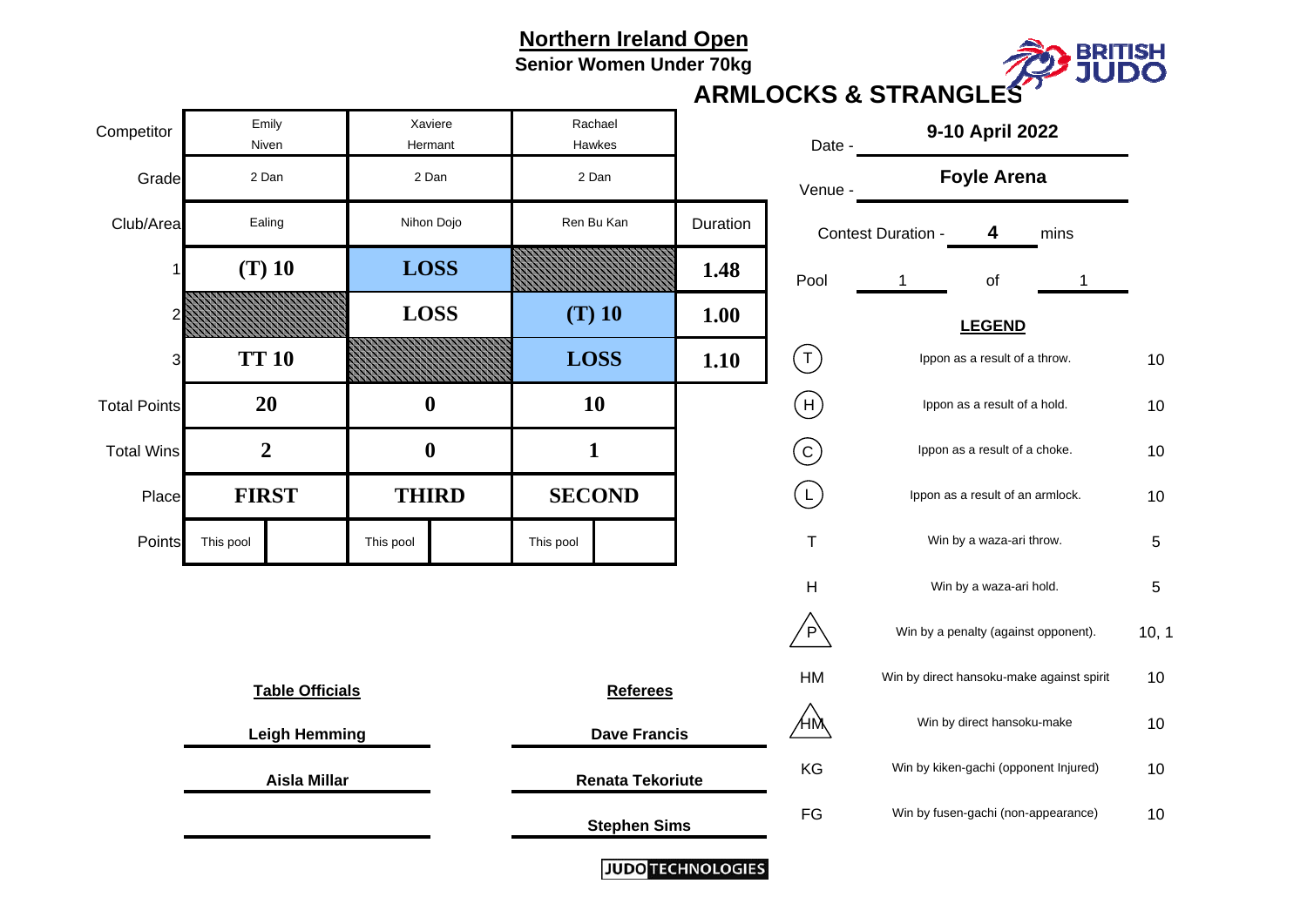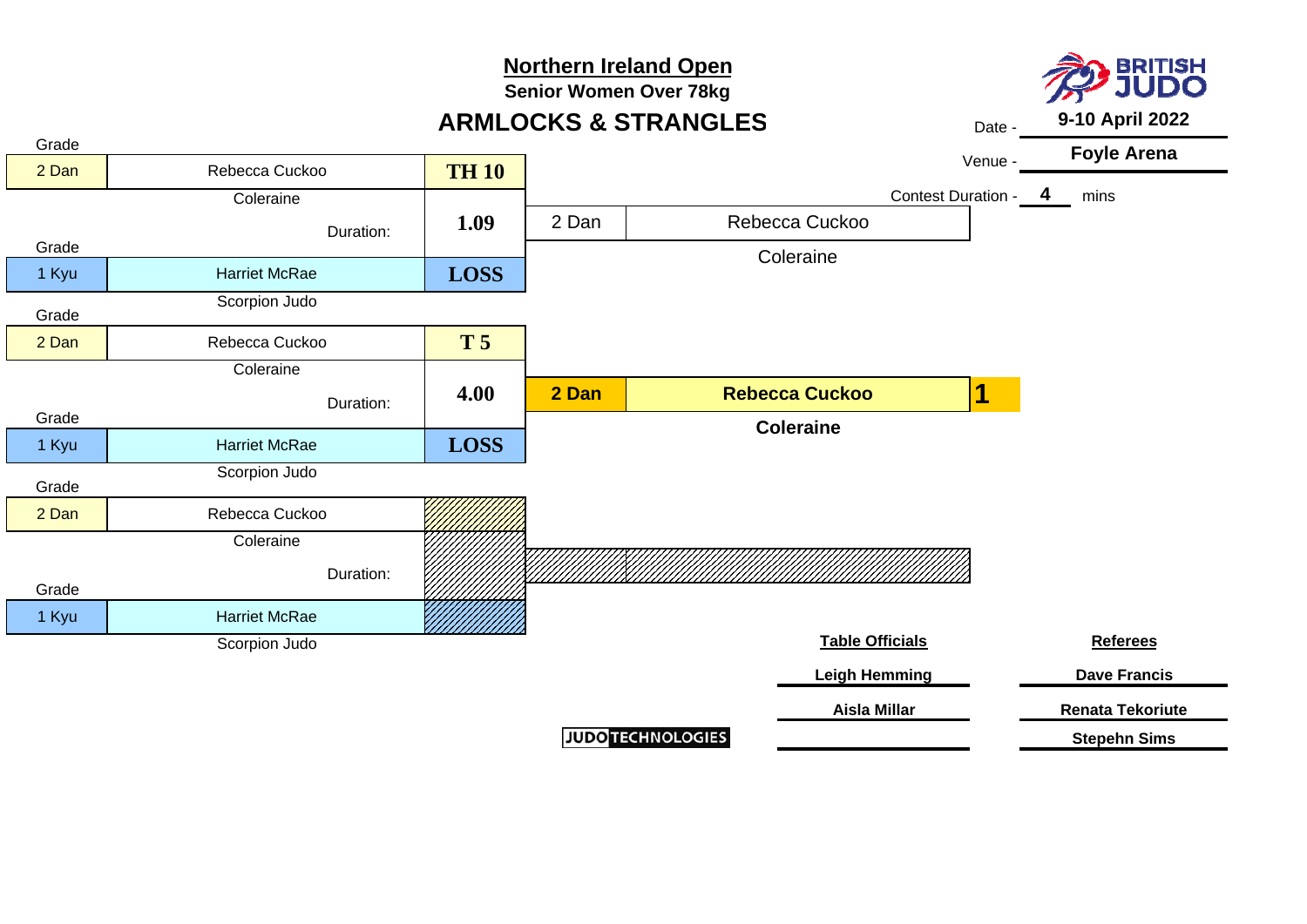**Masters Men Under 66kg**



Gradee communication de la communication de la communication de la communication de la communication de la communication de la communication de la communication de la communication de la communication de la communication de la Club/Areaa Peterlee | Titan | Ealing | Simply Judo Duration Contest Duration - 3 3 mins 1 **0.450.45**  $\begin{bmatrix} 1 & 0 & 0 \\ 0 & 1 & 0 \\ 0 & 0 & 1 \end{bmatrix}$  of  $\overline{1}$ 2 **1.12**3 **1.04**1.04 4 **0.12** $0.12$ 5 **3.00** $\begin{matrix} 0 & | & (\top) & \end{matrix}$  lppon as a result of a throw.  $\begin{matrix} 10 & 10 \\ 10 & 10 \\ \end{matrix}$ 66 (T) 10 *MMMMMMMMM EOSS EMMMMMMMM 0.25*  10 Ippon as a result of a hold. Total Pointss and the control of  $10$  and  $10$  and  $10$  and  $10$  and  $10$  are  $10$  and  $10$  are  $10$  are  $10$ Total WinsSI  $3$  I  $1$  I  $2$  I OI I  $($  I  $)$  Ippon as a result of an armlock.  $\,$  10  $\,$  $10$ Place T 5 Win by a waza-ari throw. PointsS This pool This pool This pool This pool This pool This pool This pool This pool This pool This pool This pool This pool This pool This pool This pool This pool This pool This pool This pool This pool This pool This pool  $\mathsf{P}\setminus\mathsf{I}$  Win by a penalty (against opponent).  $\blacksquare\mathsf{10},\mathsf{10}$ HM Win by direct hansoku-make against spirit 10  $10$  $\mathsf{HM} \hspace{1.5cm} 10$ **n** and the second of the Secott contract the contract of the Secott of the Second C Scott contract and the KG win by kiken-gachi (opponent Injured) and the second of the Second C Scott contract and the Second Music method FG Win by fusen-gachi (non-appearance) 10  $10$ **(T) 10 LOSS T 5 LOSS (T) 10 LOSS LOSS TH 10TT 10 LOSS (T) 10 LOSS C Scott 9-10 April 2022 30**PeterleeFrancisColin Titan Ealing **5**Simply Judo **C Strachan Referees Table Officials A Heron**Date -RobertPela MorrowJoao **20 0** Competitor Paul McWatt**Foyle Arena L Rivers / J McBeath N Sexton LEGEND 1 2 1 0 FIRST** 4 Dan 1 Dan 2 Dan 2 Dan2 Dan **3THIRD SECOND FOURTH** Win by a waza-ari hold. T H C  $(L)$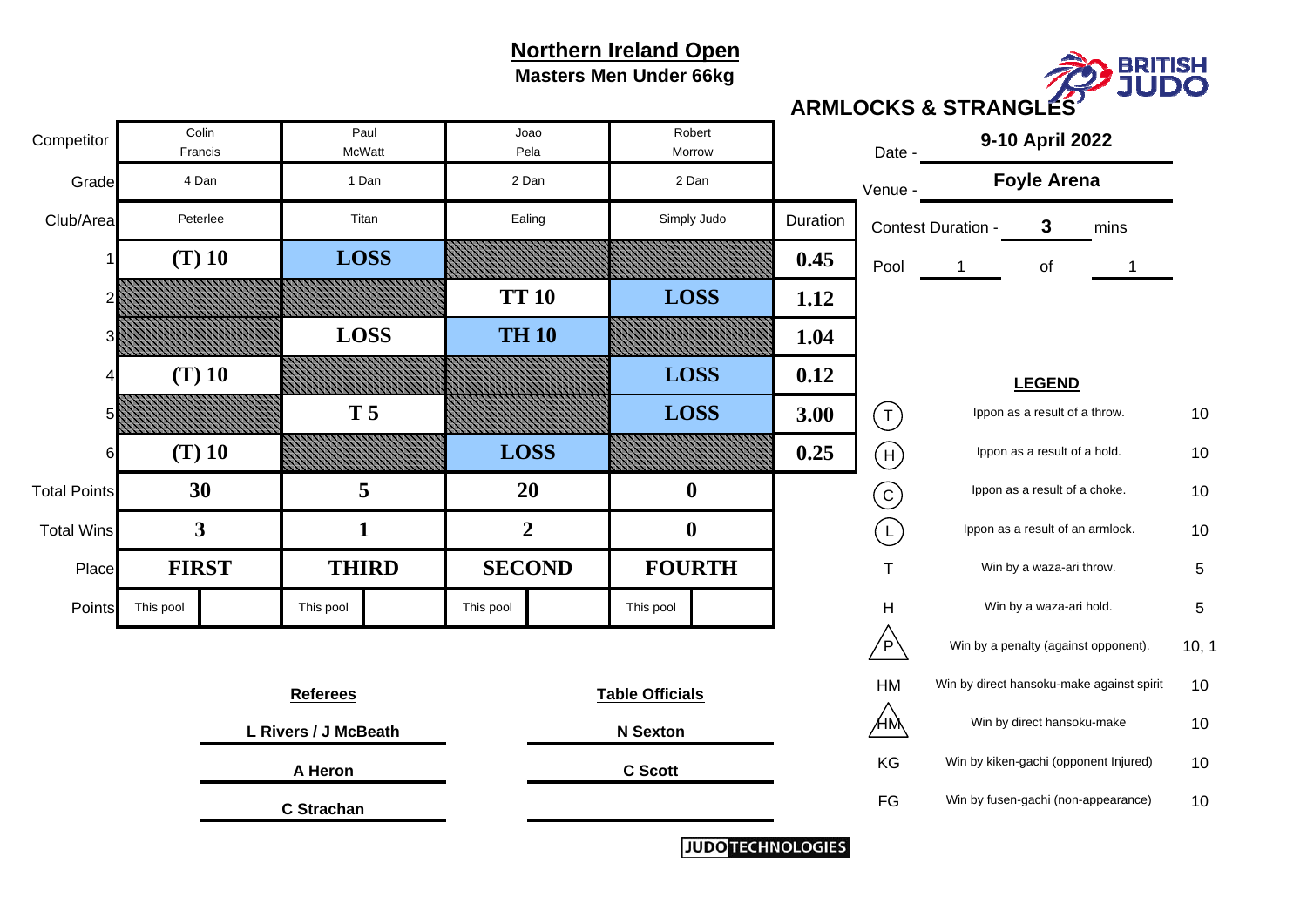**Masters Men Under 73kg**



| Competitor          |                          | Kevin<br>Eve              | Asaftei         | Cristian      |              | Cedric<br>Aubert | Leo<br>Ryan              |             |          | Date -                    | 9-10 April 2022                  |                                           |      |            |
|---------------------|--------------------------|---------------------------|-----------------|---------------|--------------|------------------|--------------------------|-------------|----------|---------------------------|----------------------------------|-------------------------------------------|------|------------|
| Grade               |                          | 2 Dan                     |                 | 1 Kyu         |              | 1 Dan            | 1 Dan                    |             |          | Venue -                   |                                  | <b>Foyle Arena</b>                        |      |            |
| Club/Area           |                          | <b>Bishop's Stortford</b> |                 | Lusk Judo Kan |              | Ealing           | Drogheda Academy of Judo |             | Duration |                           | Contest Duration -               | $\mathbf{3}$                              | mins |            |
|                     |                          | <b>TT 10</b>              |                 | <b>LOSS</b>   |              |                  |                          |             | 1.24     | Pool                      |                                  | of                                        |      |            |
|                     |                          |                           |                 |               | <b>LOSS</b>  |                  | <b>T5</b>                |             | 3.00     |                           |                                  |                                           |      |            |
|                     |                          |                           | <b>LOSS</b>     |               |              | $(T)$ 10         |                          |             | 0.50     |                           |                                  |                                           |      |            |
|                     |                          | <b>LOSS</b>               |                 |               |              |                  | $(T)$ 10                 |             | 2.28     |                           |                                  |                                           |      |            |
|                     |                          |                           |                 | $(T)$ 10      |              |                  |                          | <b>LOSS</b> | 1.25     | $(\tau)$                  | Ippon as a result of a throw.    |                                           |      | 10         |
| 6                   |                          | <b>LOSS</b>               |                 |               | $(T)$ 10     |                  |                          |             | 2.41     | $(\mathsf{H})$            |                                  | Ippon as a result of a hold.              |      | 10         |
| <b>Total Points</b> |                          | <b>10</b>                 | 10              |               |              | 20               |                          | 15          |          | $\left( 6\right)$         | Ippon as a result of a choke.    |                                           |      | 10         |
| <b>Total Wins</b>   |                          | $\mathbf{1}$              | $\mathbf{1}$    |               |              | $\overline{2}$   | $\overline{2}$           |             |          | $\left(\mathsf{L}\right)$ | Ippon as a result of an armlock. |                                           |      | 10         |
| Place               |                          | <b>THIRD</b>              | <b>FOURTH</b>   |               | <b>FIRST</b> |                  | <b>SECOND</b>            |             |          | $\top$                    |                                  | Win by a waza-ari throw.                  |      | $\sqrt{5}$ |
| Points              | This pool                |                           | This pool       |               | This pool    |                  | This pool                |             |          | $\overline{H}$            |                                  | Win by a waza-ari hold.                   |      | 5          |
|                     |                          |                           |                 |               |              |                  |                          |             |          | $\sqrt{P}$                |                                  | Win by a penalty (against opponent).      |      | 10, 1      |
|                     |                          |                           | <b>Referees</b> |               |              |                  | <b>Table Officials</b>   |             |          | HM                        |                                  | Win by direct hansoku-make against spirit |      | 10         |
|                     |                          |                           |                 |               |              |                  |                          |             |          | ÆM                        | Win by direct hansoku-make       |                                           |      | 10         |
|                     |                          |                           |                 |               |              |                  |                          |             |          | KG                        |                                  | Win by kiken-gachi (opponent Injured)     |      | 10         |
|                     |                          |                           |                 |               |              |                  |                          |             |          | FG                        |                                  | Win by fusen-gachi (non-appearance)       |      | 10         |
|                     | <b>JUDO TECHNOLOGIES</b> |                           |                 |               |              |                  |                          |             |          |                           |                                  |                                           |      |            |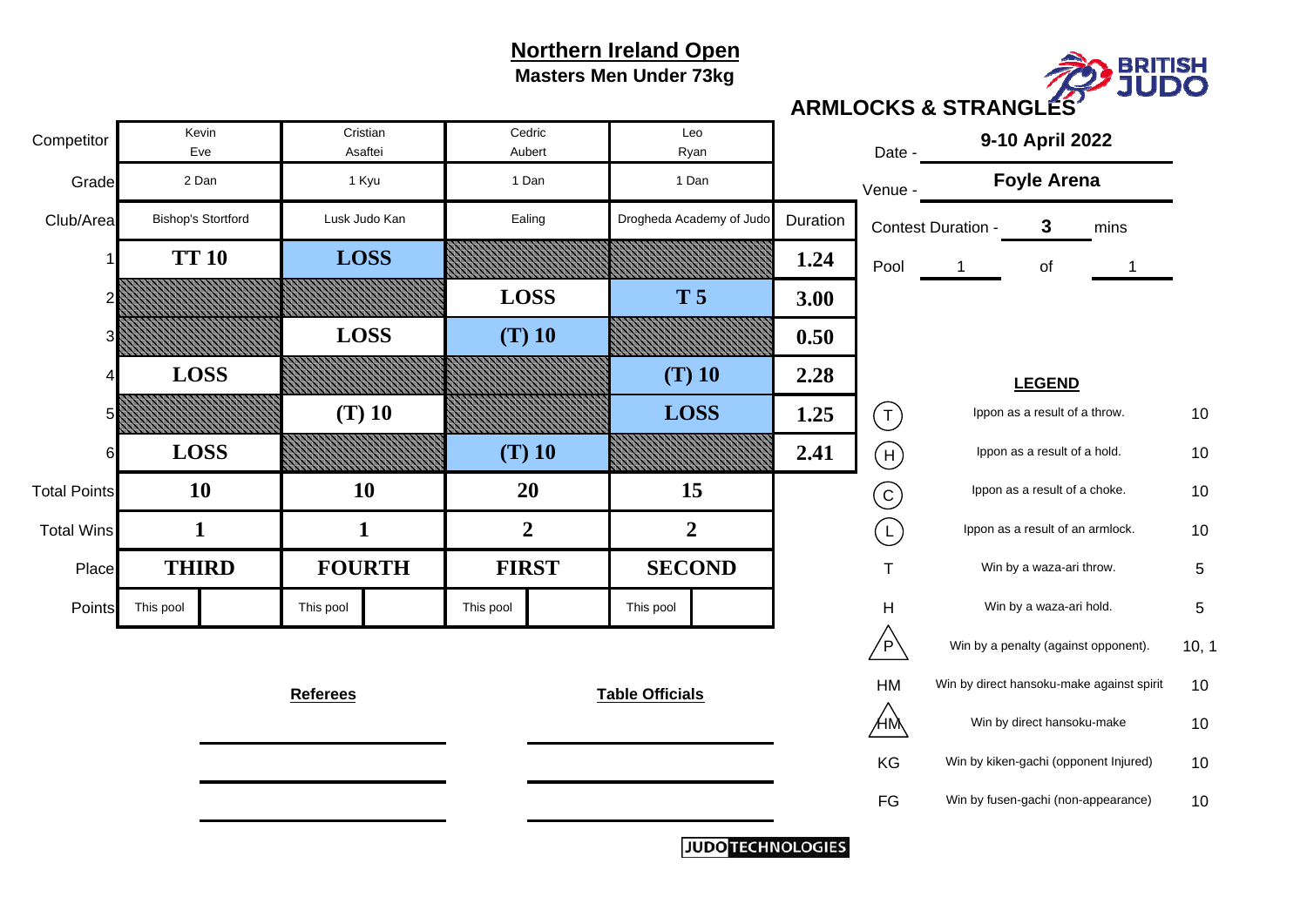**Masters Men Under 81kg**



| Competitor          | John<br>Dennis         |                 | Ruslan<br>Jakimov |             |                      | Sammy<br>McFadden |                          | Date -                                    |                                            | 9-10 April 2022               |                                      |            |
|---------------------|------------------------|-----------------|-------------------|-------------|----------------------|-------------------|--------------------------|-------------------------------------------|--------------------------------------------|-------------------------------|--------------------------------------|------------|
| Grade               | 3 Dan<br>2 Kyu         |                 |                   | 1 Kyu       |                      |                   | Venue -                  |                                           | <b>Foyle Arena</b>                         |                               |                                      |            |
| Club/Area           | Lusk Judo Kan          |                 | Estonia Team      |             |                      | Konarakai         | Duration                 |                                           | Contest Duration -<br>$\mathbf{3}$<br>mins |                               |                                      |            |
|                     | $(T)$ 10               |                 | <b>LOSS</b>       |             |                      |                   | 0.18                     | Pool                                      | $\mathbf{1}$                               | of                            | 1                                    |            |
|                     |                        |                 | $(T)$ 10          |             | <b>LOSS</b>          |                   | 0.13                     | <b>LEGEND</b>                             |                                            |                               |                                      |            |
| 3                   | $(T)$ 10               |                 |                   | <b>LOSS</b> |                      | 0.40              | $(\mathsf{T})$           |                                           | Ippon as a result of a throw.              | 10                            |                                      |            |
| <b>Total Points</b> | 20                     |                 | 10                |             | $\boldsymbol{0}$     |                   |                          | $(\mathsf{H})$                            |                                            | Ippon as a result of a hold.  |                                      |            |
| <b>Total Wins</b>   | $\boldsymbol{2}$       |                 | $\mathbf{1}$      |             | $\boldsymbol{0}$     |                   |                          | $(\mathsf{c})$                            |                                            | Ippon as a result of a choke. |                                      |            |
| Place               | <b>FIRST</b>           |                 | <b>SECOND</b>     |             | <b>THIRD</b>         |                   |                          | $\left(\mathsf{L}\right)$                 |                                            |                               | Ippon as a result of an armlock.     | 10         |
| Points              | This pool              |                 | This pool         |             | This pool            |                   |                          | $\mathsf T$                               |                                            | Win by a waza-ari throw.      |                                      | 5          |
|                     |                        |                 |                   |             |                      |                   |                          | Η                                         |                                            | Win by a waza-ari hold.       |                                      | $\sqrt{5}$ |
|                     |                        |                 |                   |             |                      |                   |                          | $\overline{P}$                            |                                            |                               | Win by a penalty (against opponent). | 10, 1      |
|                     | <b>Table Officials</b> |                 | <b>Referees</b>   |             |                      | HM                |                          | Win by direct hansoku-make against spirit | 10                                         |                               |                                      |            |
|                     |                        | <b>N</b> Sexton |                   |             | L Rivers / J McBeath |                   |                          | ΉŅ                                        |                                            | Win by direct hansoku-make    | $10$                                 |            |
|                     | <b>C</b> Scott         |                 |                   | A Heron     |                      |                   | KG                       | Win by kiken-gachi (opponent Injured)     |                                            |                               |                                      |            |
|                     |                        |                 |                   |             | C Strachan           |                   |                          | FG                                        | Win by fusen-gachi (non-appearance)        | 10                            |                                      |            |
|                     |                        |                 |                   |             |                      |                   | <b>JUDO TECHNOLOGIES</b> |                                           |                                            |                               |                                      |            |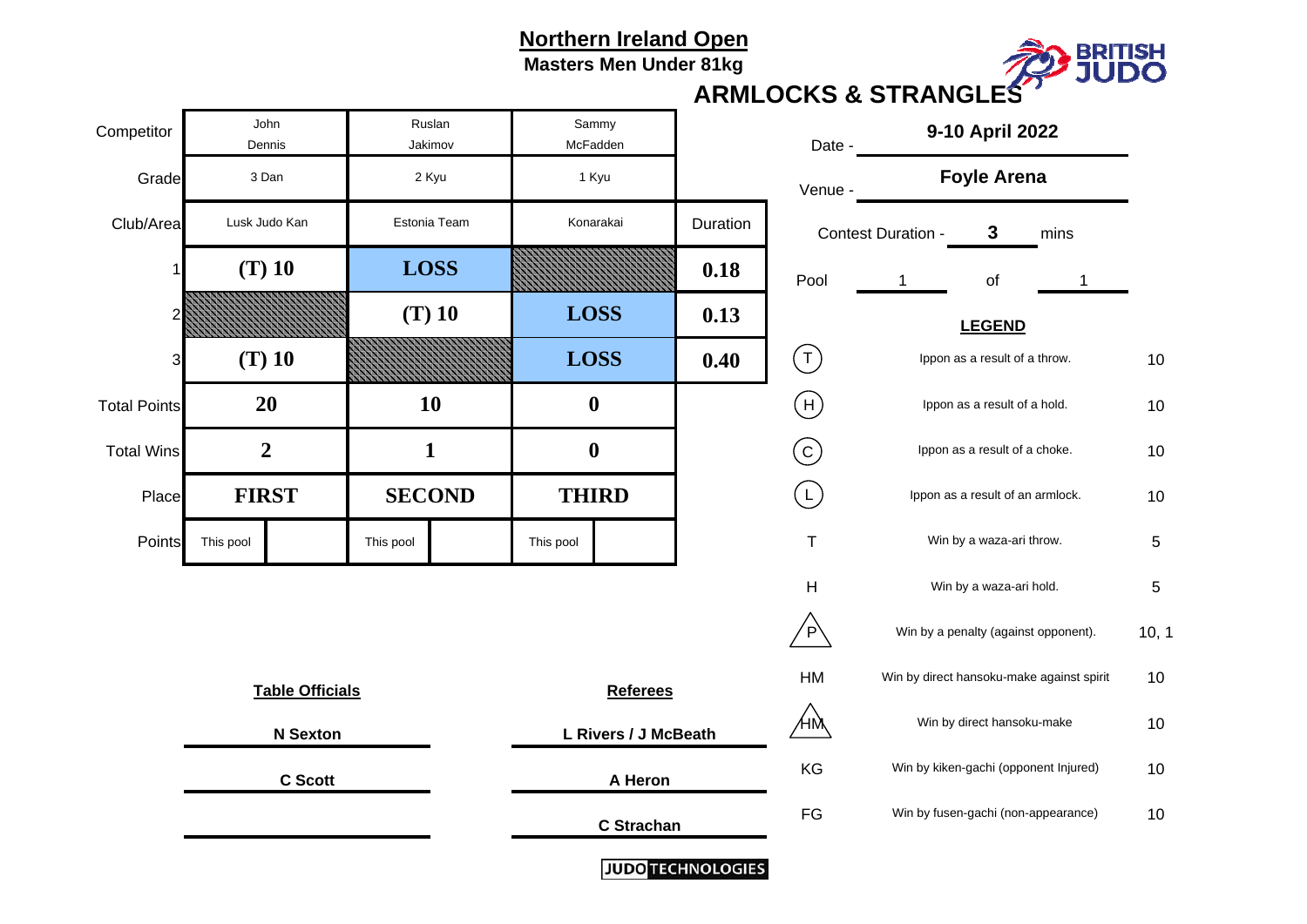

## **Northern Ireland Open Masters Men Under 90kg**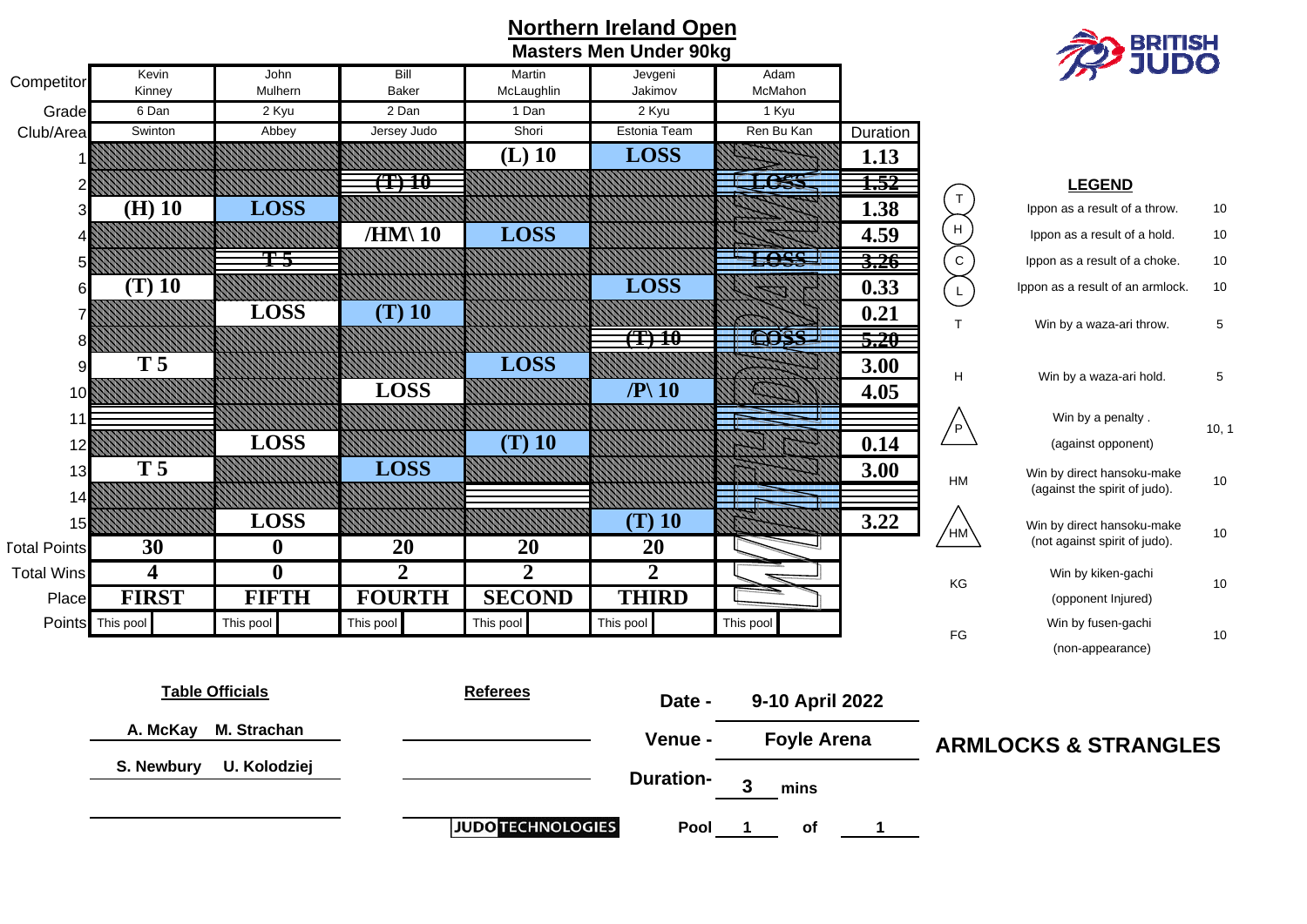## **Northern Ireland Open**

**Masters Men Under 100kg**



Gradee communication de la communication de la communication de la communication de la communication de la communication de la communication de la communication de la communication de la communication de la communication de la Club/Areaa Estonia Team **1988** Titan I Isle Of Man (Southern) Shori **Duration Contest Duration - 3** 3 mins 11 (H) 10 | LOSS NAMANA MANAHANA 0.42 **0.42** Pool 1 of  $\overline{1}$ 2 **0.14**3 **1.12**1.12 4 **0.54**5 **0.42** $2$  |  $($  T  $)$  Ippon as a result of a throw.  $10$ 66 (L) 10 *MMMMMMMM LOSS EMMMMMMMM* 0.21  $1 | (+)$  Ippon as a result of a hold.  $10$ Total Pointss and the second of  $10$  and  $10$  and  $10$  and  $10$  and  $10$  and  $10$  and  $10$  are  $10$  as a result of a choke. In  $10$ Total WinsSI  $3$  I () I  $1$  I  $2$  I (I) Ippon as a result of an armlock.  $\,$  10  $\,$  $10$ Placeel FIRST I FOURTH I THIRD I SECOND I T Win by a waza-ari throw. 5 PointsS This pool This pool This pool This pool This pool This pool This pool This pool This pool This pool This pool This pool This pool This pool This pool This pool This pool This pool This pool This pool This pool This pool  $\mathsf{P}\setminus\mathsf{I}$  Win by a penalty (against opponent).  $\blacksquare\mathsf{10},\mathsf{10}$ HM Win by direct hansoku-make against spirit 10  $10$  $\mathsf{HM} \hspace{1.5cm} 10$ **S Newbury with the set of the SNewbury Control of the KG** Win by kiken-gachi (opponent Injured) and the SNewbury FG Win by fusen-gachi (non-appearance) 10  $10$ **(L) 10 LOSS LOSS (T) 10 (H) 10 LOSS LOSS TT 10LOSS (T) 10 (H) 10 LOSS K Tilley 9-10 April 2022 30**Estonia TeamMarmeljuk Sergei Titan Isle Of Man (Southern) **0**Shori **J Toland Referees Table Officials** Date -PaulHorton O'Leary Christopher **10 20** Competitor Sergei Michael Marmeliuk McCabe **Foyle Arena a taggart D Smethurst LEGEND 0** 1 1 2 **FIRST**4 Dan 2 Kyu 3 Dan 1 Dan **3FOURTH THIRD SECOND** Win by a waza-ari hold. T H C  $(L)$ 

**JUDO TECHNOLOGIES**